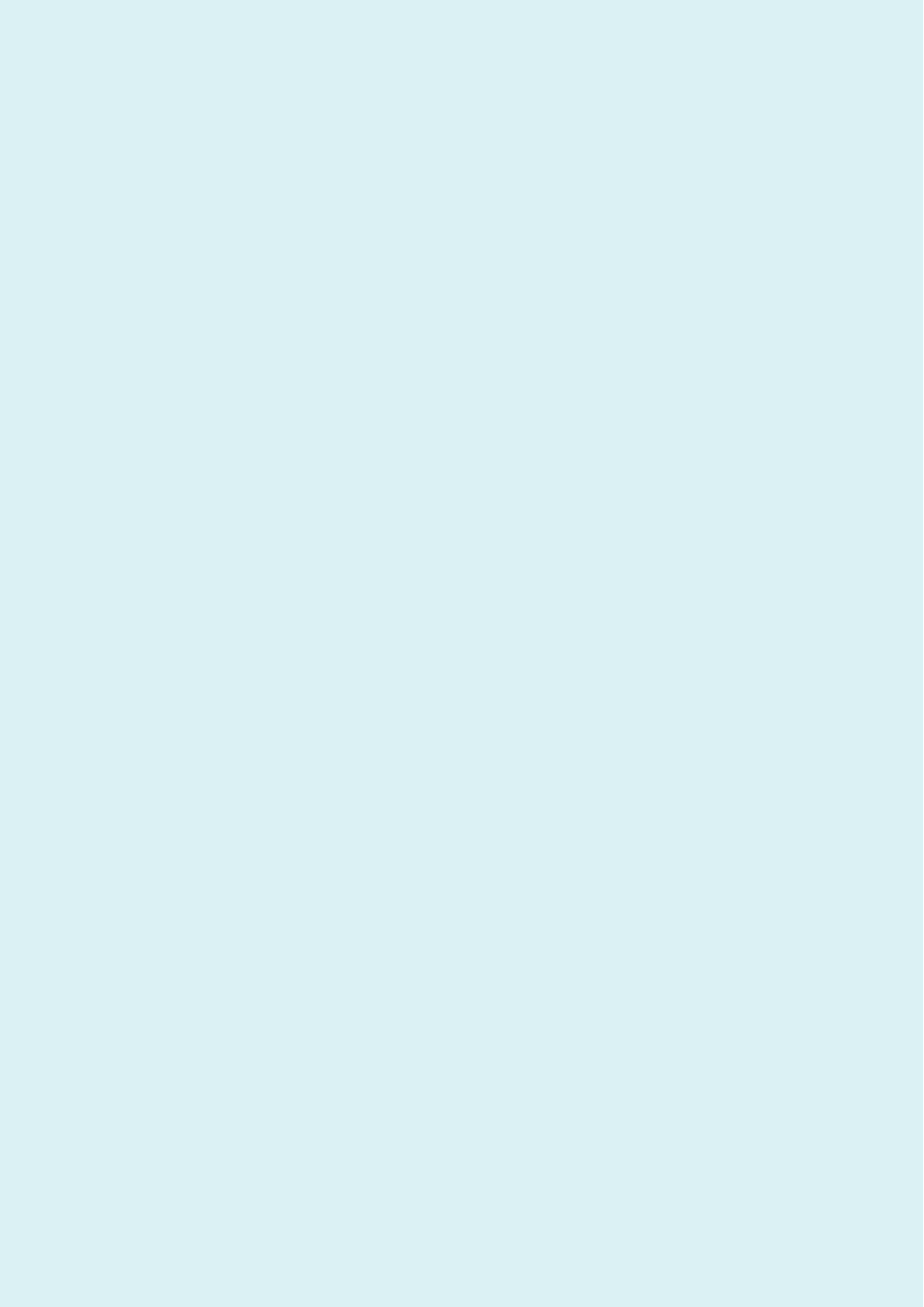## **Contents**

|    |     | 1. Purpose and scope of the report                          | $4 - 5$   |
|----|-----|-------------------------------------------------------------|-----------|
|    |     | 2. The problem and its cause<br>2.1 Overview of the problem | 6–9<br>7  |
|    |     | 2.2 Why this is an important animal<br>welfare problem      | 8         |
|    |     | 2.3 Selective breeding for physical appearance              |           |
|    |     | - the cause of the problem                                  | 9         |
|    |     | 3. Welfare Issue 1 – exaggerated                            |           |
|    |     | anatomical features that reduce                             |           |
|    |     | quality of life                                             | $10 - 17$ |
|    | 3.1 | Background information                                      | 11        |
|    |     | 3.2 Examples of exaggerated anatomical features             | 11        |
|    |     | 3.3 Evidence that exaggerated anatomical features           |           |
|    |     | can cause suffering                                         | 12        |
|    | 3.4 | Effects of exaggerated anatomical features                  |           |
|    |     | on behaviour                                                | 15        |
|    |     | 3.5 Unresolved issues                                       | 17        |
| 4. |     | Welfare Issue $2$ – increased                               |           |
|    |     | prevalence of inherited disorders 18-35                     |           |
|    |     | 4.1 Background information                                  | 19        |
|    |     | 4.2 The link between inbreeding and disease                 | 20        |
|    |     | 4.3 Examples of diseases                                    | 22        |
|    |     | 4.4 Limitations of current prevalence data                  | 24        |
|    |     | 4.5 Lack of attention to health, welfare                    |           |
|    |     | and behaviour                                               | 26        |
|    |     | 4.6 Access to knowledge of inherited diseases               |           |
|    |     | for breeders and owners                                     | 27        |
|    | 4.7 | Progress in health and disease screening                    | 29        |
|    |     | 4.7.1 Tests based on detection of phenotype                 |           |
|    |     | (using the current BVA/KC canine hip                        |           |
|    |     | dysplasia scheme as an example)<br>4.7.2 DNA based tests    | 29<br>32  |
|    |     | 4.7.3 Kennel Club Accredited Breeder Scheme                 |           |
|    |     | (as an example of the difficulties of                       |           |
|    |     | designing health and disease screening                      |           |
|    |     | programmes)                                                 | 34        |
|    |     |                                                             |           |

|    | 5. Possible ways forward<br>5.1 Where are we now?                                                    | $36 - 49$<br>37 |
|----|------------------------------------------------------------------------------------------------------|-----------------|
|    | 5.2 What could be done? $-$ a vision for the future<br>5.3 Prioritised actions - a survey of experts | 38<br>38        |
|    | 5.4 Recommendations                                                                                  | 39              |
|    | 5.4.1 Priority recommendations                                                                       | 39              |
|    | 5.4.2 Primary recommendations<br>5.4.3 Undisputed recommendations                                    | 41<br>45        |
|    | 5.4.4 Further recommendations                                                                        | 45              |
|    | 5.4.5 Poorly supported actions                                                                       | 47              |
|    | 5.5 Survey respondents' opinions                                                                     | 48              |
|    | 5.6 In conclusion                                                                                    | 48              |
|    | 5.7 The need for a coordinated approach                                                              | 49              |
|    | 6. References                                                                                        | $50 - 57$       |
| 7. | <b>Glossary of terminology</b>                                                                       | $58 - 63$       |
|    | 8. Acknowledgements                                                                                  | 64              |
|    | 9. Appendices                                                                                        | $65 - 75$       |
|    | Appendix 1. DNA tests available for inherited<br>disease of pedigree dogs                            | 65              |
|    | Appendix 2. Further details of the survey of experts,                                                |                 |
|    | used to prioritise recommendations<br>as described in section 5.3                                    | 68              |
|    | Appendix 3. Details of undisputed recommendations,                                                   |                 |
|    | further recommendations and poorly                                                                   |                 |
|    | supported actions - text as presented<br>in survey                                                   | 71              |
|    |                                                                                                      |                 |
|    |                                                                                                      |                 |
|    |                                                                                                      |                 |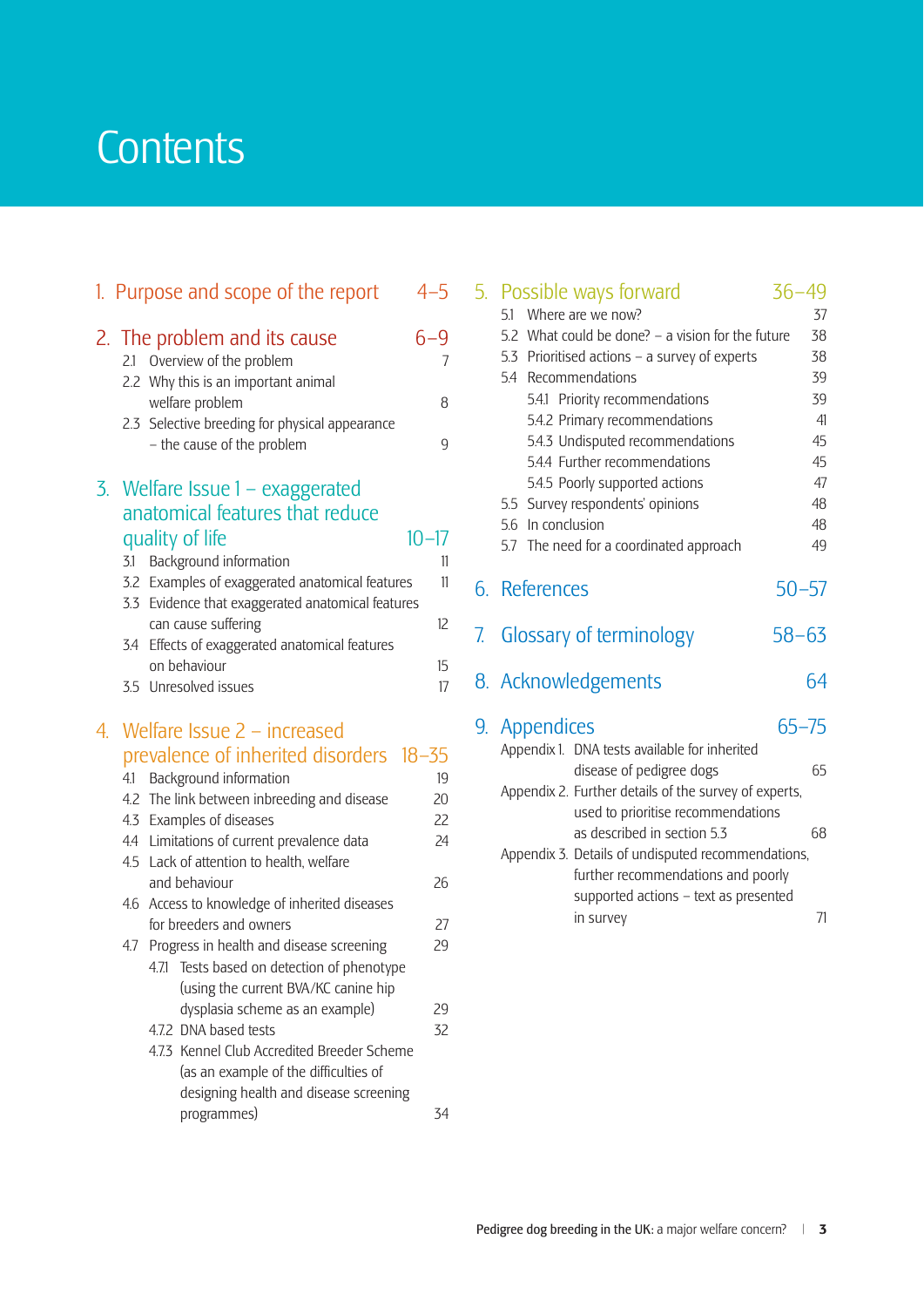# Purpose and scope of the report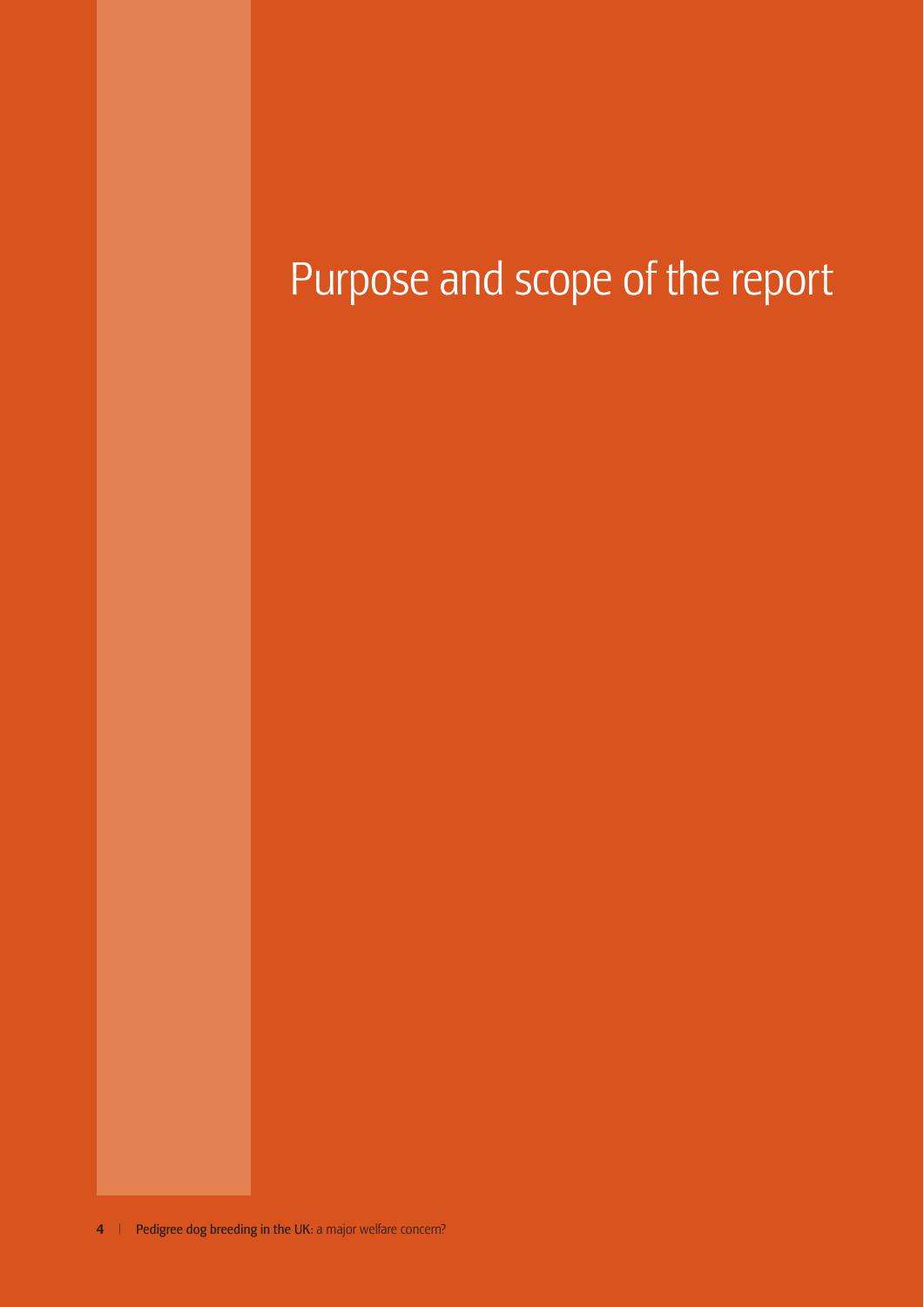This independent report was commissioned by the RSPCA in order to help inform all those committed to protecting and improving the welfare of pedigree dogs.

It addresses the impact of traditional selective breeding practices on pedigree dog welfare. Specifically, it focuses on welfare issues associated with exaggerated anatomical features and inherited disease. Whilst conclusions are centred on the specific situation in the UK, the report reviews what is well-recognised to be an international problem.

As an independent report, its contents are the findings views and conclusions of its authors and contributors, who are recognised experts in the fields of animal welfare science, genetics, epidemiology and veterinary science. It contains a review of the scientific literature and proposes, in brief, possible ways to improve the welfare of pedigree dogs.

This is a vast topic and one which could consume several years of work to thoroughly review. There are already several eloquent scientific descriptions of the current state of, and the perils associated with, pedigree dog breeding. Examples include published review papers by McGreevy and Nicholas (1999), Arman (2007) and reports by the Companion Animal Welfare Council (CAWC; 2006) and Advocates for Animals (2006). Therefore this report does not seek to repeat the efforts of past authors, nor does it aim to provide a comprehensive review of all scientific evidence on the subject. Rather, it aims to break the problem down into distinct components, providing a short summary of each (sections 3 and 4), using examples of scientific evidence to highlight the health and welfare issues and the complexities of the problem. It then uses examples to illustrate and discuss progress in both phenotype-based/clinical and DNA testing (section 4.7). Finally, based on discussions with experts and extensive literature review, many possible options are suggested for tackling the problem. These options have been prioritised into recommendations for possible ways forward via a process of questionnaire survey of numerous experts in the field (section 5).

This report refers only to domestic dog breeding. However many of the issues discussed within this report are relevant also to other species of animals bred by "fanciers". The CAWC report (2006) describes the problems associated with the selective breeding of ornamental fish, reptiles, amphibians, birds, cats, horses, rabbits, hamsters, guinea pigs, rats and farmed animals as pets, as well as dogs. It also discusses the topic of biotechnological methods, which is beyond the scope of this report.

The RSPCA is firmly committed to helping protect the welfare of dogs and recognises that solving the welfare problems associated with exaggerated anatomical features and inherited disease presents a very complex challenge. It hopes that this report will be seen as a constructive contribution to the current debate on the welfare of pedigree dogs and that it will help stimulate and focus essential, wider discussion amongst all relevant stakeholders in order to identify and implement practical, evidence-based, effective solutions.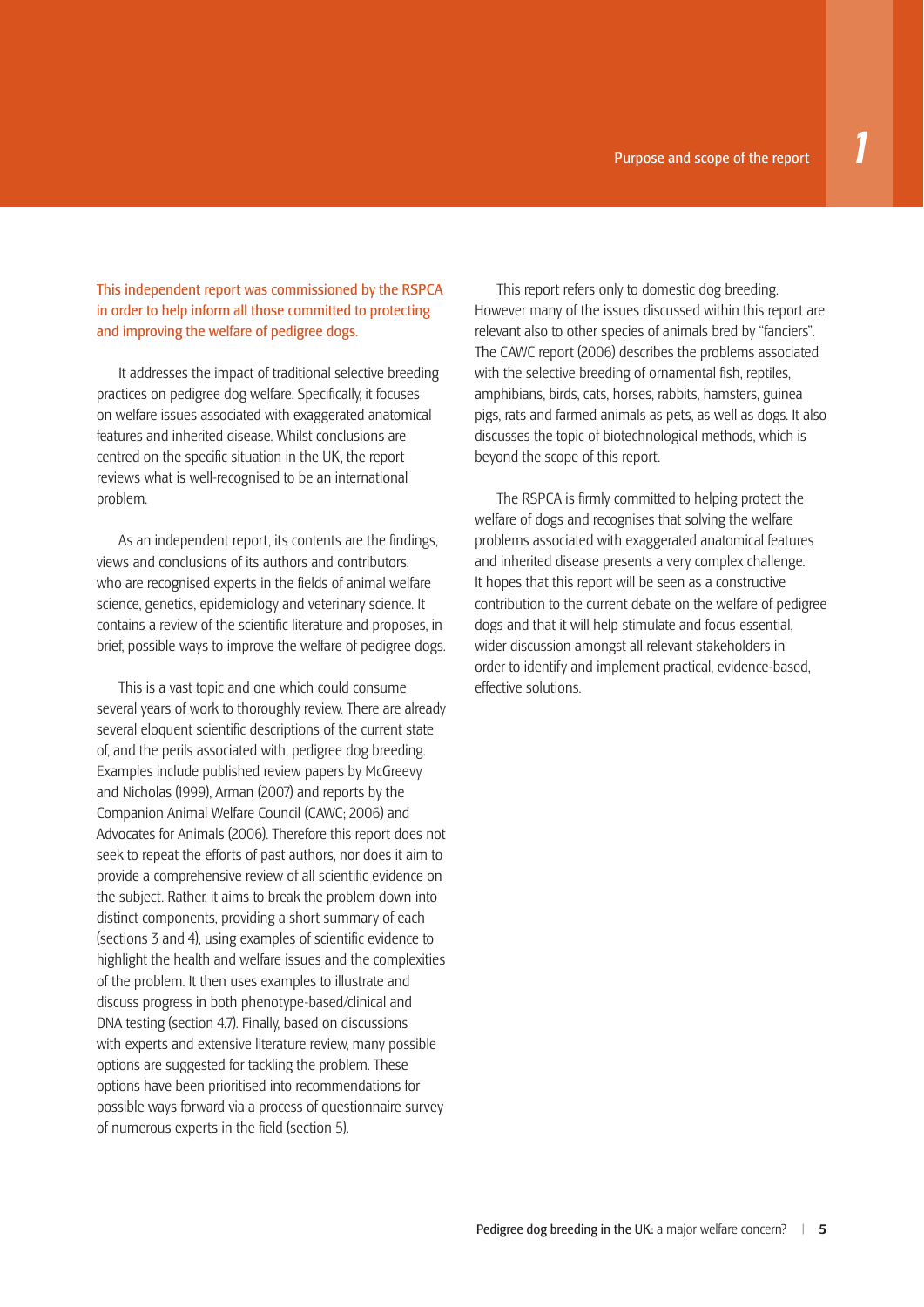## The problem and its cause the report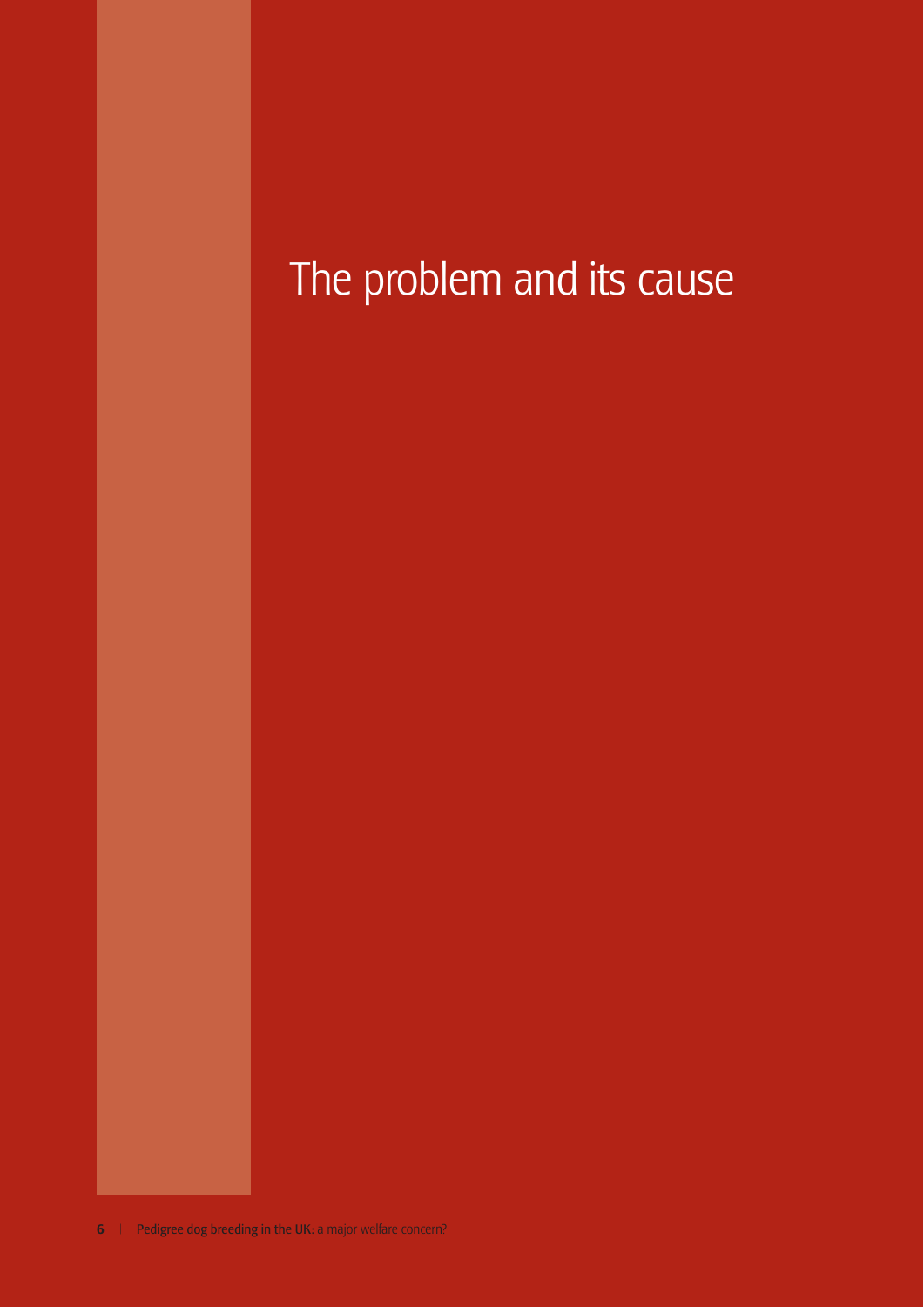#### 2.1. Overview of the problem

Many pedigree dogs which are registered in the UK and throughout the world remain healthy for much of their lives. However there can be no doubt that numerous pedigree dogs of many different breeds now experience compromised welfare due to the direct and indirect effects of selective breeding practices (sections 3 and 4). Many breeds have high rates of heritable disorders or disease, and some have physical conformations which can result in disability, behavioural problems or pain, and thereby unnecessary suffering.

Society and sections of the veterinary profession have become "desensitised to the welfare issues to such an extent that the production of anatomically deformed dogs is neither shocking, nor considered abnormal" (Arman 2007). Indeed pursuit of show standards and the desire to produce an unusual, exaggerated or spectacular conformation have often produced dogs which tend towards abnormality.

Dogs are regularly bred whose heads are too large to birth naturally (English Bulldog; Moon et al 2000), whose relative risk of inheriting a heart problem (often leading to fatal heart attack), is approximately 88 times that in the general population (Newfoundland; Kienle et al 1994), and whose faces are so flat that they will not be able to breath or exercise normally (brachycephalic (see glossary) breeds; e.g. English Bulldog, Pug and Boston Terrier; Riecks et al 2007). These examples are just three amongst many, and represent only the tip of the iceberg (section 3.3).

Dogs of many breeds have significantly lower life expectancy than cross breed dogs (e.g. Egenvall et al 2000). All objective studies which have compared average age at death have found that cross breeds, and in particular small cross breeds (Patronek et al 1997), live longer than individuals of most of the pure breeds. Partly, this reflects the inverse correlation between body size and life expectancy seen across all dogs, and of course reduced longevity is not synonymous with reduced quality of life. However, there is also considerable evidence that cross breed dogs have lower veterinary bills (Data from Churchill Insurance company cited in K9 Magazine 2007). This suggests that they are less often ill and less likely to suffer compromised welfare as a consequence. The phenomenon of heterosis (see glossary) means that pure breeds naturally show less vigour (see glossary) than out-bred (see glossary) individuals. In some dog breeds, current breeding practices may have exaggerated this effect.

Limited record keeping, lack of transparency in the breeding and showing world, and the absence of sufficient research, means that the full extent of the problem is difficult to assess. For example, a popular veterinary text book lists 150 pages of breed predispositions to specific disorders with certain breeds being listed as predisposed to over ninety different diseases (Gough and Thomas 2004). A certain amount of inter-breed variation in disease prevalence (see glossary) is to be expected in closed populations due to genetic drift (see glossary), especially in small populations that have been closed for some time. But whatever the cause, when individual breeds show markedly high levels of a particular disorder, this is a cause for concern. However the collection of such data is currently unsystematic, and although there are specific case studies of individual breeds and particular disorders, relatively few have been conducted in the UK.

Individual breeds each suffer from their own array of problems, and although many of these are essentially symptoms of the same root causes (see sections 3 and 4), each breed's survival and improvement (in terms of health and welfare) is likely to rely on a different specific course of action. With 209 breeds currently registered in the UK (The Kennel Club 2008a), and more that are not yet recognised in this way, this makes the situation complex.

Breeding practices and efforts by breed societies and kennel clubs, to date, have been ineffective at protecting the welfare of many breeds of domestic dog. Therefore to safeguard the future of pedigree dogs, changes in breeding and selection practices are urgently required, and for some breeds more drastic measures will be needed. All members of society, and in particular all those who benefit from pedigree dogs, have a moral and ethical obligation to ensure that every action is taken to attempt to overcome the current problems and to increase the health and welfare of future generations of pedigree dogs.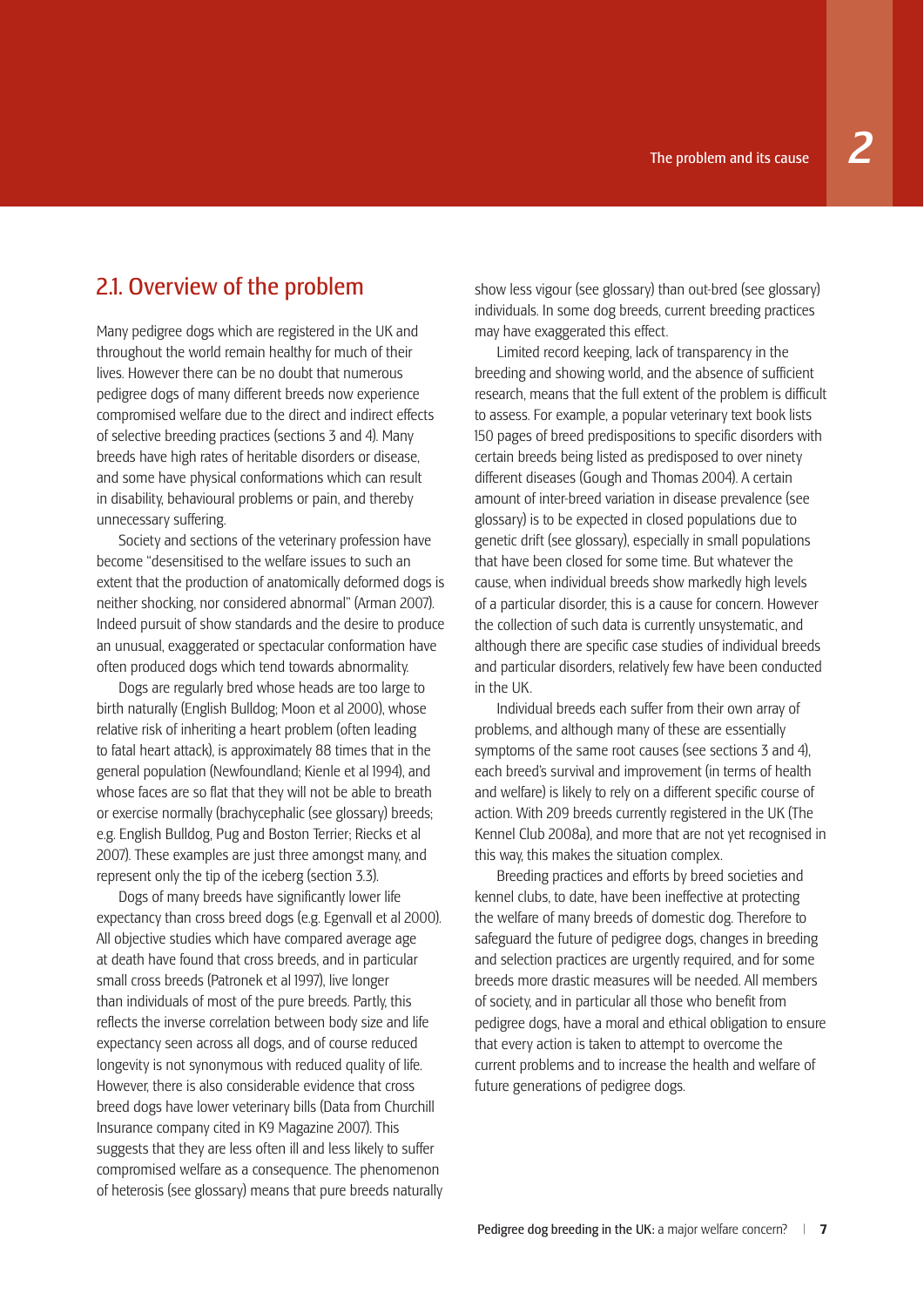### 2.2 Why this is an important welfare problem

"Welfare problems associated with genetic change" have been identified as being serious for four important reasons (CAWC 2006):

- a) they affect large numbers of dogs; there are approximately five million pure bred dogs in the UK, representing 75% of the overall dog population (PFMA; 2008), and the UK Kennel Club alone registers over 270,000 dogs per year (The Kennel Club 2008b),
- b) the effects perpetuate from generation to generation,
- c) animals' quality of life can be severely reduced, and d) the effects may be long lasting, potentially for a large
- proportion, or even the entirety, of an animal's life.

Additional reasons why welfare concerns regarding pedigree dogs are particularly important include:

- Much of the suffering which some pedigree dogs endure is unnecessary and a substantial part could be avoided with revised practices. Selective breeding of pedigree dogs by people has contributed to the problem (sections 3 and 4) and so we have a moral obligation to solve it.
- Most dog breeding is a hobby, conducted by "dog" lovers" rather than a truly utilitarian activity. As such, the moral obligation to maximise the dogs' quality of life, and address known and avoidable risks to their health and welfare, has to be of utmost priority.
- $\bullet$  Dogs of specific breeds are born with a high likelihood that they will be denied at least one of the five freedoms, a generally accepted way of assessing animal welfare (FAWC 1992). Exaggerated anatomies (section 3) mean that dogs may suffer discomfort and be prevented from behaving normally without likely injury, whilst having a high likelihood of developing a disease (section 4) can lead to pain, fear and distress.
- The English Bulldog is a regularly-cited example. This breed has been noted to have difficulties walking, breathing, mating (cradle devices are currently on the market to allow it to mate with the aid of only one person (Celtic Pride Bulldogs 2009)) and giving birth, as well as being predisposed to a range of heritable disorders. Many would question whether the breed's quality of life is so compromised that its breeding should be banned. This is just one example and there are a number of other breeds whose lives may be similarly compromised.
- Greater understanding of the level of awareness in dogs and other animals has necessitated an ethical environment in which humans respect and live in harmony with other members of the animal kingdom. Deliberately breeding animals with a high propensity to suffer can in no way be regarded as either respectful or harmonious.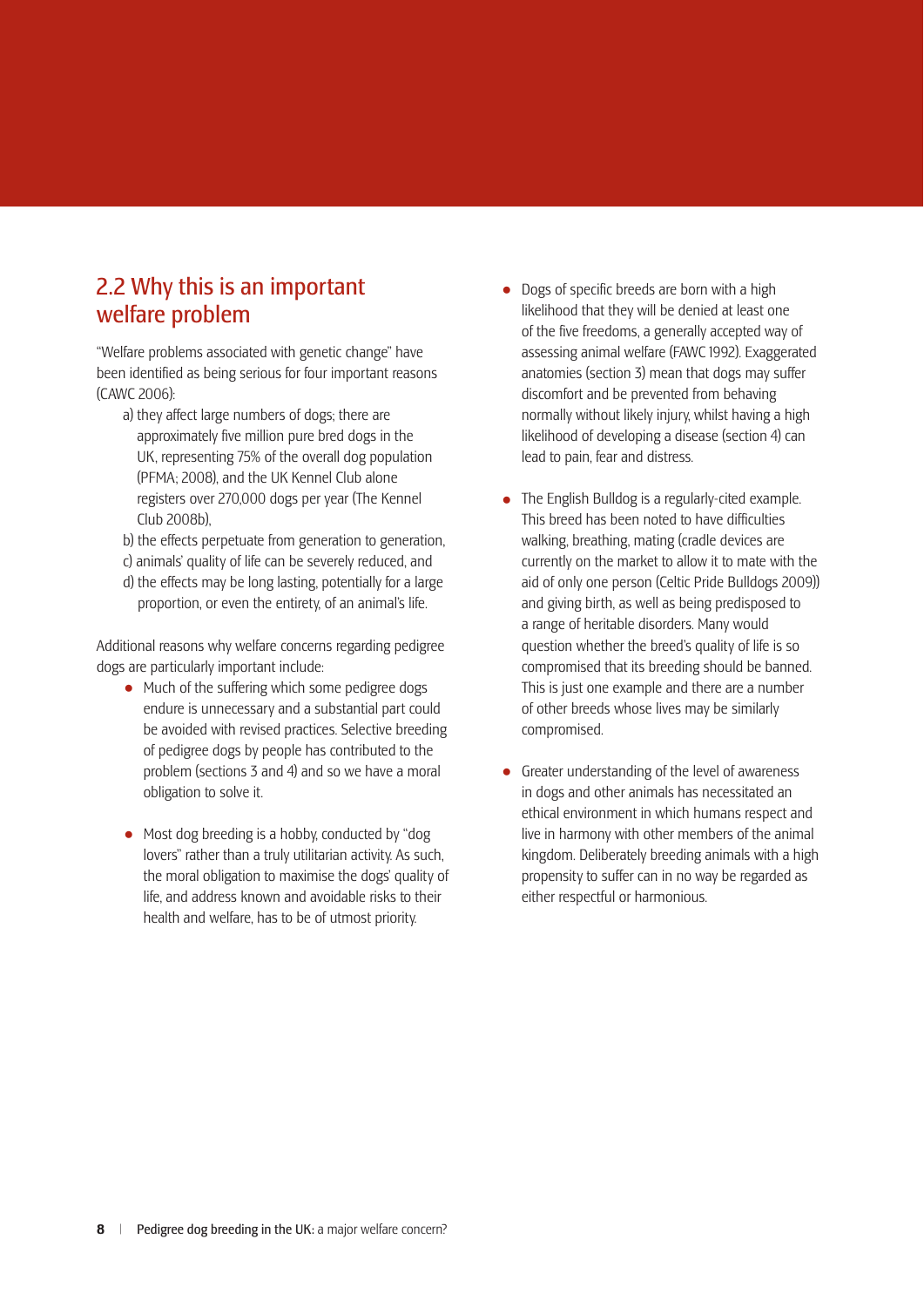### 2.3 Selective breeding for physical appearance – the cause of the problem

Most breeds of dogs were originally selected for the performance of particular utilitarian purposes or functions. Consequently, when humans selected which dogs to breed from, they chose those which were best suited for the various roles required of them. Although different types of dog have long been selected for specific roles, fitness, ability and utility remained priorities (Mikloski 2007). Then in the relatively recent past, dog showing emerged as a popular hobby. Dogs began to be selected to emphasise their diverse physical conformations, specific breeds were recognised, and competitions commenced. The first official dog show was held in 1859 (The Kennel Club 1998), and the hobby has continued to grow until today. There are now over 400 dog breeds recognised worldwide (Wilcox and Walkowitz 1995), the UK Kennel Club recognises 209 breeds, and in excess of 30,000 people regularly show dogs in Britain (Cuddy B personal comm).

Pedigree dogs appearing in conventional breed shows are required to conform to written breed standards (or specifications) laid down by breed societies and kennel clubs (The Kennel Club 2006a). Although the vast majority of pedigree dogs will never appear in a show, many are bred by breeders who are aspiring to produce show-quality animals and whose surplus dogs are sold as pets (Willis 1995). Potential pet owners often choose to purchase a pedigree registered dog as they see this as an indication of the quality of the dog (27%), and many base their choice on the breed's physical appearance (37%; TNS survey 2008). Therefore trends in the show-dog breeding community have major implications for the domestic dog population at large, and decisions made by a minority of breeders have considerable repercussions for the pet-owning public.

Over the past 130 years, specific physical attributes have been selected for preferentially in many breeds, without sufficient attention to health, temperament, welfare and functionality (McGreevy and Nicholas 1999). Breeding programmes that concentrate primarily on physical conformation have been blamed extensively for this situation (e.g. Lindblad-Toh et al 2005) which has resulted in two distinct but inter-related issues:

a) Morphological extremes – anatomical abnormalities that result directly in reduced quality of life (section 3);

b) Increased prevalence of particular inherited disorders as a result of lack of genetic diversity (due to limited numbers of breed founders (see glossary) and small genetic pools (see glossary); strong selection causing "selective sweeps" (see glossary) of genes (see glossary) near to the gene under selection; inbreeding (see glossary) and line breeding (see glossary)), ill informed breeding choices, and over-attention to physical attributes rather than improved health, welfare and behaviour (section 4).

It is important to distinguish between these two issues when discussing the problems of pedigree dog breeding. Since the first is a direct effect, and the second an indirect effect of specific breeding practices, their remedy requires different approaches (but see also section 3.3 for an example of a condition where the distinction between the direct and indirect effects is a little blurred). When prioritising how best to improve the future health and welfare of a breed it is essential that both of these issues are taken into consideration. The following two sections deal with each of these in turn.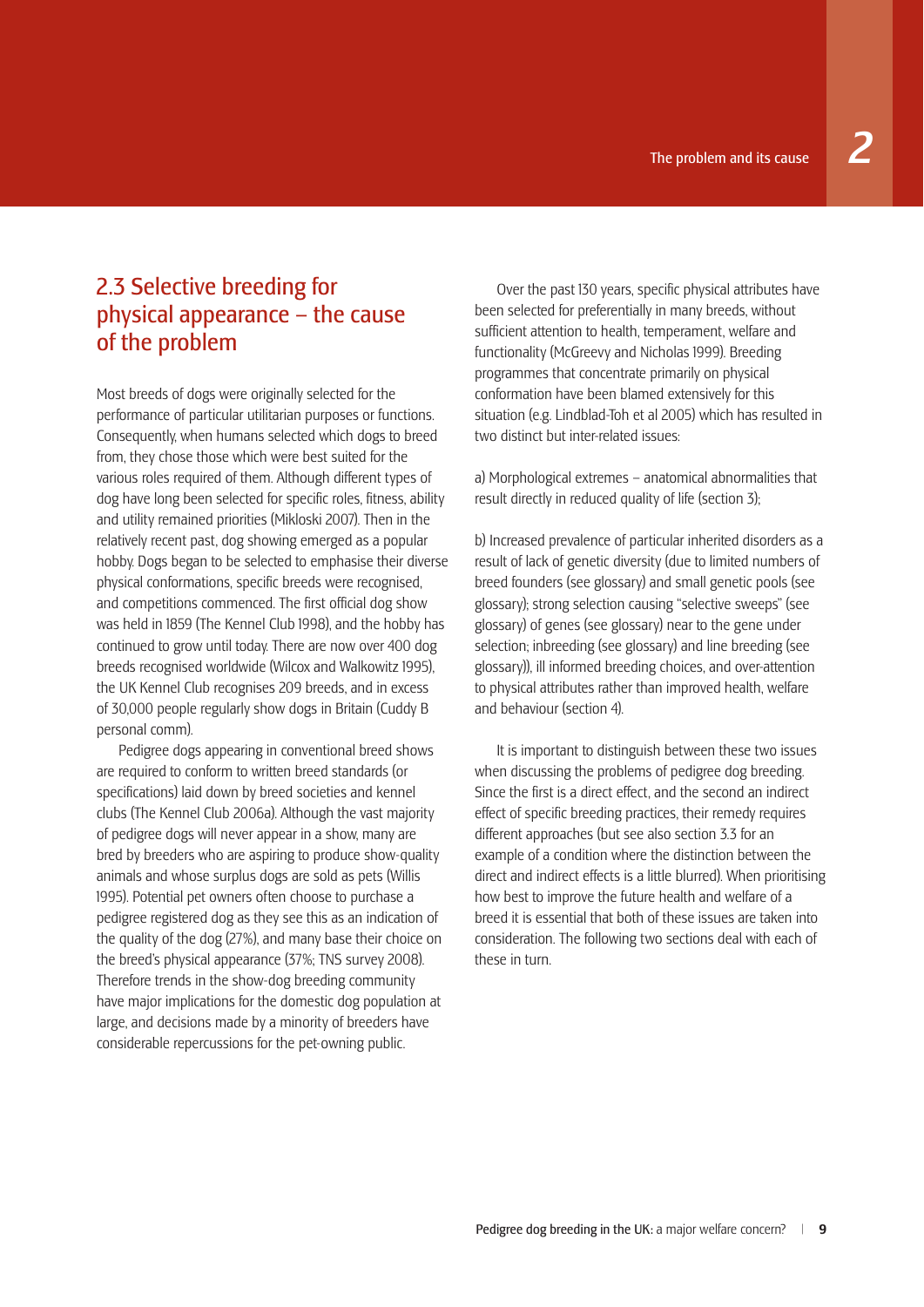Welfare Issue 1 – exaggerated anatomical features that reduce quality of life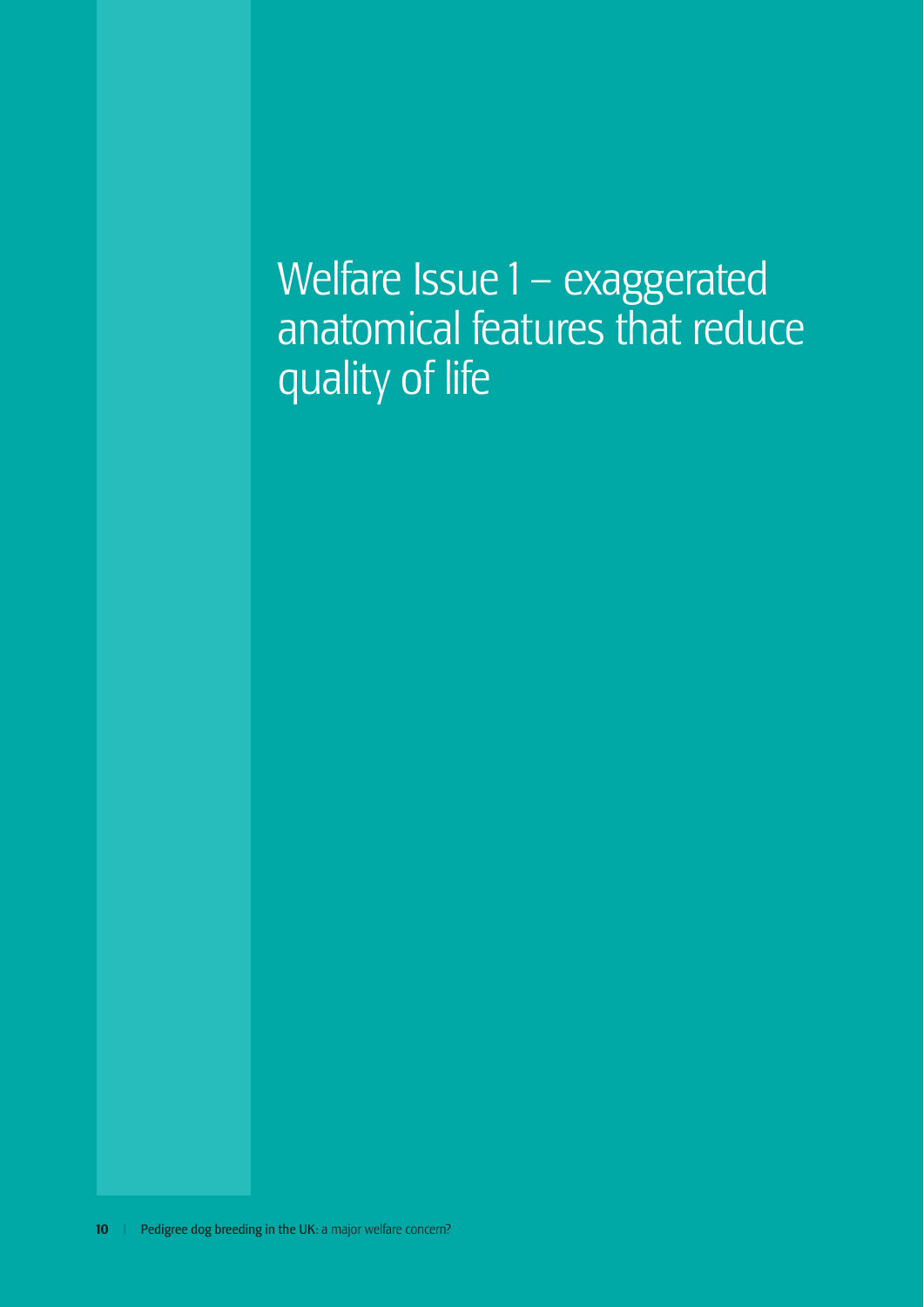## 3.1 Background information

Trends in the breeding of specific breeds have often led to the accentuation of what are perceived, by some, to be desirable traits. In some cases physical features have been exaggerated to such an extent that that they severely limit dogs' quality of life, and may cause pain and suffering. In some breeds, selection for the original function has led to a temperament unsuited to the current home environment, and this means that dogs may be predisposed to developing behavioural problems when kept as family pets. There is currently no widely applicable empirical basis on which to decide which breeds are most affected by a particular problem, nor to rule out other breeds as unaffected (section 3.5). Therefore within this section, most breeds are not named. However, where breeds are not named, there are many likely examples of every complaint mentioned.

### 3.2 Examples of exaggerated anatomical features

There are numerous extreme morphological features that may disadvantage a dog's health and welfare. Many of these were identified in the Multilateral Consultation of Parties to the European Convention for the Protection of Pet Animals, (Council of Europe 1995) which included reference to:

- overly large or heavy dogs that may suffer from joint problems;
- dogs with very short legs that may have limited locomotion, and be predisposed to disorders of the vertebrae column;
- short skulls and flat faces (brachycephalic breeds) that may lead to breathing disorders and blockage of the lachrymal (tear) duct;
- $\bullet$  large flat skulls that may result in birth difficulties:
- abnormal positions of limbs, e.g. bowed or "too steep", that may result in difficulties of movement and joint degeneration;
- abnormal positioning of the teeth that may result in difficulties in feeding and caring for young;
- abnormal size and position of the eyes or eyelids that may lead to irritation, inflammation, degeneration and prolapse of the eyes;
- very long ears that can easily be injured:
- markedly folded or furrowed skins that may cause eczema or skin complaints, eye irritation or  $in$ flammation $\cdot$
- hairlessness that may result in an inability to thermo-regulate.

In addition, McGreevy and Nicholas (1999) identified curved backs, long trunks and fine legs as likely to cause problems. whilst growth disorders are common in large breeds (Advocates for Animals 2006).

Specific breeds have been selected to show each of these anatomical features and they have each been described in particular breed standards. In moderation these features are unlikely to be problematic. However, when emphasised to extreme, as is now the case in some breeds, they are likely to severely compromise dogs' welfare.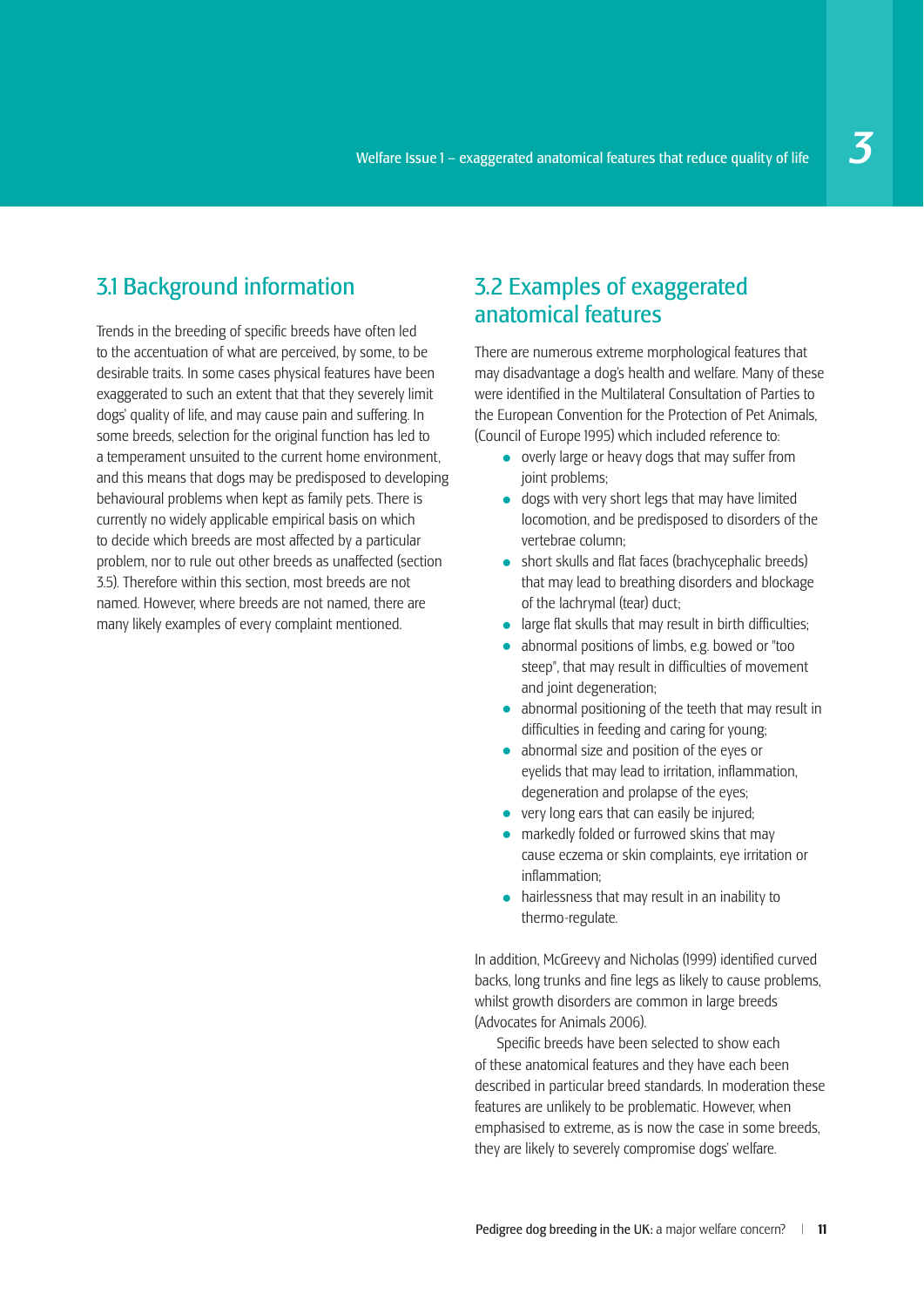#### 3.3 Evidence that exaggerated anatomical features can cause suffering

There is remarkably little explicit recognition of the welfare issues that may be associated with the extreme morphologies selected for in some registered breeds, and few peer-reviewed papers documenting their effects. However, the veterinary literature describes palliative and surgical procedures to correct some of the worst effects and so what follows is a review of some of the recognised medical problems associated with extreme morphologies and an account of the likely suffering associated with the clinical signs of each.

Larger breeds of dogs suffer from problems associated with the overly rapid growth of bones and with loadings and distortion stress on bones that are too big for their biomechanical design. Osteochondrosis (see glossary) is caused by the death of bone tissue growing too rapidly for its blood supply to keep up, and may be accompanied by rupture of the cartilage, causing further damage to the joint. It is found around the shoulder, elbow, stifle and hock joints of large to giant breeds, resulting in painful swellings that affect the movement of the joint, and cause pain and can limit mobility from a very young age (Smith and Stowater 1975, Ekman and Carlson 1998). Other joint problems common in large size dogs are elbow and hip dysplasia (see glossary and section 4.7.1; Schnelle 1935, Corley and Carlson 1965, Fisher 1979, Leppänen and Saloniemi 1999, Demko and McLaughlin 2005). Here, there is malfitting of the bones of the joints, and the soft tissues surrounding these joints are too weak to hold the joint together, resulting in erosive change or partial or total dislocation. These are seriously painful conditions as the tissues are stretched and distorted beyond their functional capacity, leading in severe cases to lameness and painful arthritis of the joints. Many prevalence studies available for these conditions are reviewed by Coopman et al 2008. Although there is some variability between different countries and between different studies, it is clear that a substantial minority, and in some severely affected breeds a majority, of animals suffer one or more of these diseases.

Large breeds, and those with abnormally long backs, also suffer problems of vertebral degeneration when the physical stresses acting on the over-sized vertebrae and intervertebral discs exceed their biomechanical limits, resulting in tissue breakdown (Breit and Kunzel 2004). These dogs suffer pain and reduced mobility from an early age. In large to giant breeds, the cervical vertebrae are particularly affected and compression on the spinal cord leads to referred pain (perceived at a site adjacent or some distance from the site of compression) and weakness of the limbs (wobbler disease) (Burbridge et al 1994, Macias et al 2002, Poma et al 2002). In the long-backed breeds, compression on the spinal cord from prolapsed discs leads to referred pain and weakness of the hind limbs, and ultimately paralysis (Simpson 1992, Singh and Masuda 2005).

Large to giant breeds with deep chest cavities are also prone to gastric problems in which the stomach becomes overstretched by excessive build up of gas (bloat). Whilst this is likely to be uncomfortable and is associated with poor digestion and absorption, it may also lead to the stomach becoming twisted, preventing the gas escaping (Monnet 2003). This can be an extremely painful condition and causes up to 60% mortality in affected animals (Aronson et al 2000) and substantial mortality even in animals which are treated surgically (Beck et al 2006).

At the other extreme from the very large breeds are the skeletal problems associated with short limbs in the dwarf breeds (see glossary) and fine limbs in the toy breeds. The dwarf breeds have very short legs in which the bones can be deformed causing the legs to curve. In more extreme cases, dogs may have difficulty moving and abnormal stresses on the joints and spine can lead to lameness and painful degeneration of the joints from an early age (Demko and McLaughlin 2005). In the toy breeds, bred for their unusually small size, the fine radius and ulna of the front limbs are very vulnerable to stress fractures (Muir 1997, Brianza et al 2006). These dogs are at risk of painful fractures from minimal trauma such as jumping. Dislocation of the patella (knee cap) is also common in toy breeds, leading to pain and lameness (Roush 1993).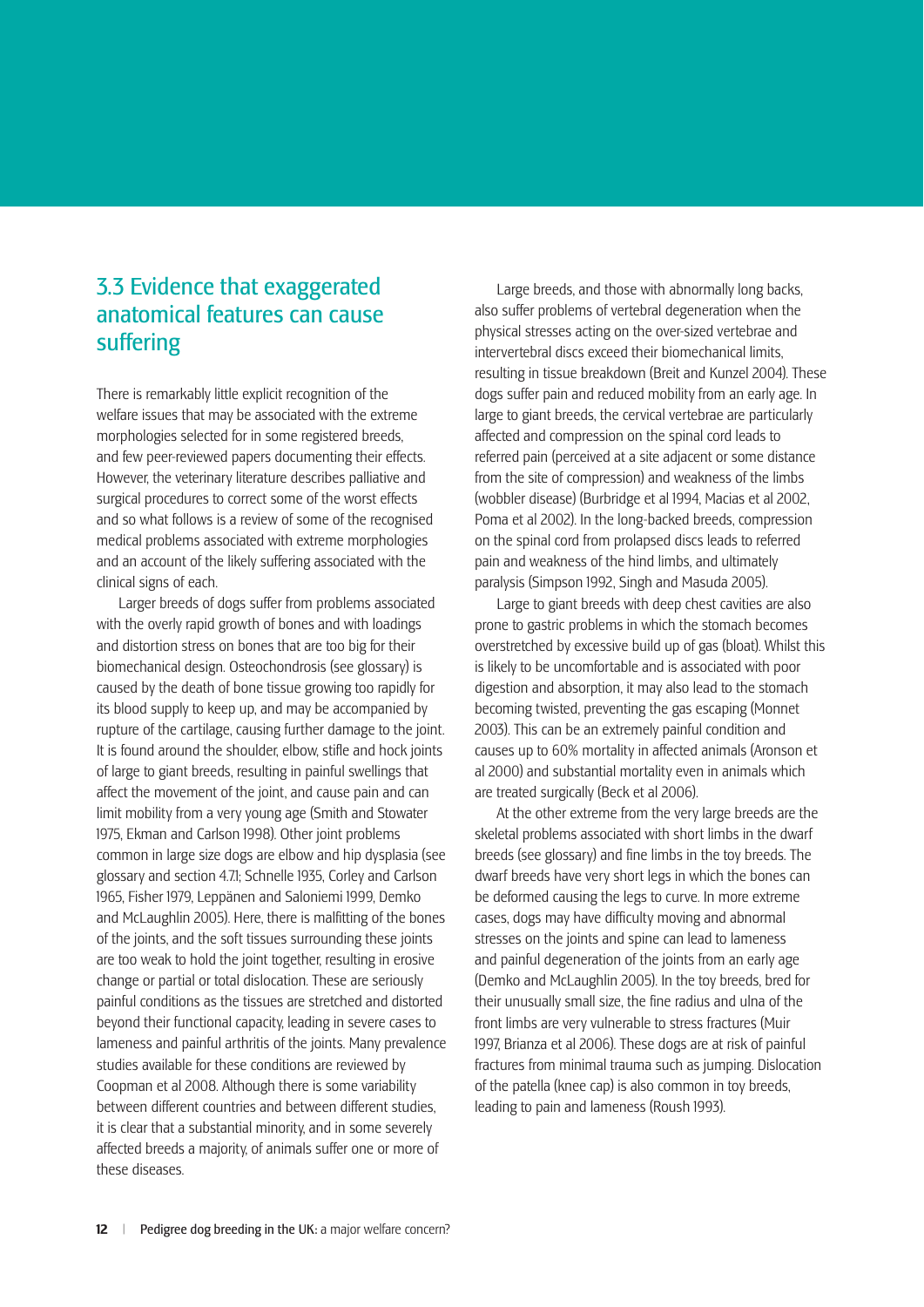The small size of the toy breeds is also associated with incomplete formation of the cartilage rings in the trachea. This may lead to collapse of the cervical trachea (in the neck) during inspiration and of the thoracic trachea (in the chest) during expiration (Johnson 2000, Fossum 2002). Affected dogs have a characteristic cough ("goose-honk" cough) and are vulnerable to respiratory distress that severely limits their capacity to run about and exercise (section 3.4).

Many toy breeds have been selected for neotenous (see glossary) facial features to retain the visual appeal of a puppy into adulthood (Goodwin et al 1997). To achieve this, physical development of the skull is arrested in an immature domed form, indicated by incomplete closure of the skull plates (molera) and in some cases underdevelopment of the occipital bone forming the rear of the skull. The presence of molera does not itself cause welfare problems, as tough membranes between the skull plates provide adequate protection for the brain, but overall lack of development of the skull is one pre-requisite for syringomyelia (see glossary; Rusbridge and Knowler 2003, 2004 ). Here, the underdeveloped skull interferes with the brain and disrupts the flow of cerebrospinal fluid leading to fluid accumulation and the formation of a cyst in the cervical spinal cord. This cyst can expand and elongate over time, eventually damaging the spinal cord. This damage results in headaches and pain in the neck, weakness and stiffness in the back and limbs, and in some cases paralysis (Rusbridge 2005). The pain in severely affected animals is often so severe that the animals must be euthanased. This condition represents one of the areas where the distinction between the direct (section 3) and indirect (section 4) effects of breeding for physical appearance is a little blurred, since it is in part a direct effect of selection for skull size and shape which predisposes the dogs to this condition. However there is also an indirect effect of increased prevalence due to selective breeding choices, and additional heritable factors not controlling skull shape may be involved. Syringomyelia is therefore mentioned both within the current section and in section 43

A second pattern of distorted skull development is found in the brachycephalic breeds where the skull has been selected to be shortened from front to back, giving a flatfaced appearance. This results in the severe shortening of nasal (nose) and buccal (cheek or mouth) features, including stenotic nares (narrowing of the nostrils ) that restricts the flow of air though the nose, and a comparatively elongated soft palate that interferes with passage of air into the trachea (windpipe) (Monet 2004). In their efforts to breathe, these dogs continually make forced inspirations that cause secondary damage to the larynx (voicebox), and eventually laryngeal collapse. This may, in turn, interfere with expiration. Tissue damage associated with forced breathing causes swelling in the very small nasal cavities and pulmonary edema (fluid on the lungs). Associated pulmonary inefficiency (breathing difficulties) eventually leads to rightsided heart failure. Dogs with such breathing difficulties are unable to lead an active life without triggering respiratory distress. So great is the problem in some brachycephalic breeds that surgical opening of the nostrils is almost routine, and soft palate resection (surgical reduction) is common (Monnet 2004).

The reduced size of the nasal and buccal cavities in these breeds reduces the available surface area for evaporation during panting for thermoregulation, and brachycephalic breeds are therefore vulnerable to heat stroke (Bruchim et al 2006). Another common problem associated with brachychephalia is blocked lachrymal (tear) ducts that often result in eye infections (Gelatt 1999).

In general, eye radius in dogs partly correlates with skull dimensions (McGreevy et al 2004), but selection for large eyes is a common feature of both toy and brachycephalic breeds. This leaves the eye poorly protected and proptosis (eye dislocation from the socket) following head trauma is common in these breeds (Cho 2008). Other breeds also suffer eye problems related to their selected appearance including ectropion (drooping) eyelids that fail to clean and protect the eye, leading to eye infections; entropion (inward folding) eyelids so that the eyelashes (upper) or coat fur (lower) rub against the cornea causing pain, infection and corneal ulcers; and hair from the eyelid growing in the wrong direction also rubbing on the cornea (Gellat 1999). Surgery is needed to correct these conditions and relieve the animal of the discomfort.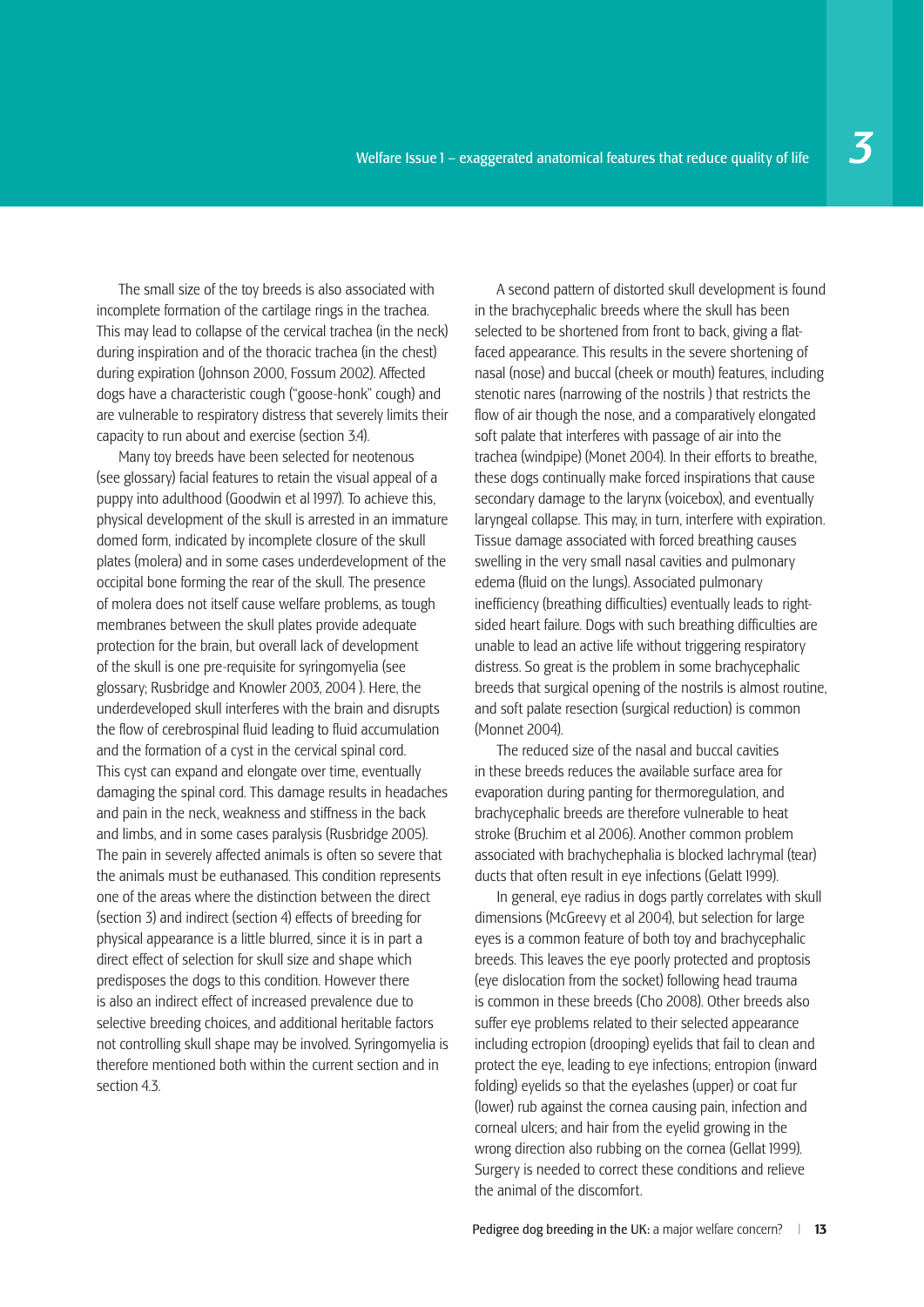Some breeds of dog have been selected to have large pendulous ears that dangle into things the dog investigates and are prone to damage and infection (Rosser 2004). In others, excessively loose skin and extensive skin folds commonly lead to skin infections in the folds, causing itching and irritation (Muller 1990). Surgical removal of the excess skin may be required.

In some breeds, selection for very short or screw tails associated with misshapen tail vertebrae may lead to the tail lying tightly against itself or the body and being prone to infection. Amputation is needed in the worst cases (Bulldog Rescue and Rehoming 2008). The vertebral malformation needed for the screw tail may occasionally also affect other parts of the spine, causing kyphosis or scoliosis (abnormal curvature of the spine) and narrowing of the spinal cord. These in turn may lead to hind limb weakness or paralysis, urinary or faecal incontinence, and/or spinal pain (Braund 2003).

Whilst breeds with excessive coat volume have problems keeping their coats clean and are vulnerable to overheating, hairless dog breeds are vulnerable to weather exposure. Many hairless dogs have acne indicating poor skin health, with the skin on the ears particularly vulnerable to becoming cracked and infected (Kimura and Doi 1996). Sun protection is necessary, as dog, unlike human skin, does not darken to protect itself; and clothing is often needed for protection from the cold, particularly in the smaller breeds. Hairlessness is also associated genetically with missing molars and premolars that may interfere with the dog's ability to eat (Goto et al 1987).

In at least two breeds, a dorsal ridge has been selected for as a cosmetic trait. This ridge is caused by a dominant mutation (see glossary) that also predisposes a dog to the congenital (see glossary) developmental disorder dermoid sinus (Salmon Hillbertz et al 2007). Dermoid sinuses are narrow tube-like structures, which are derived from a skin defect. They penetrate from the skin surface to varying depths downward into the muscles and towards the spinal cord. This condition closely resembles a neural-tube defect in humans that is usually termed dermal sinus and is often associated with spina bifida occulta, but it may also occur independently (Salmon Hillbertz et al 2007). There are no peer reviewed reports of ridgeless dogs with dermoid sinus, whilst approximately 5–6% of Rhodesian Ridgebacks born in Sweden are ridgeless, and around 8–10% of ridged offspring have dermoid sinus (Hillbertz, 2005). Neither ridgeless dogs nor those with dermoid sinus are allowed to breed, according to Rhodesian Ridgeback club rules. Because dermoid sinus is found largely in those dogs with two copies of the ridged genes, whilst the ridge phenotype shows overdominance (see glossary), "The problem of dermoid sinus could be virtually eliminated by allowing unridged dogs in breeding and by avoiding matings between ridged dogs" (Salmon Hillbertz 2007 p1320). Breed clubs refuse to do this, and even after revision of their code of ethics in the last year, the UK breed club still excludes unridged dogs from the breed standard (Rhodesian Ridgeback Club of Great Britain 2008). Until relatively recently they also recommended that ridgeless puppies be culled.

In merle (see glossary) coloured animals and breeds with predominately white coats, deafness is common (up to 30% of the breed affected; Strain 2004) and eye defects are sometimes present (European Convention for the Protection of Pet Animals, Council of Europe 1987). Dogs that are deaf in one ear are able to compensate, but fully deaf dogs cannot and as a result are sometimes euthanased. In these animals, it is deliberate selection for the abnormal function of melanocytes (see glossary) that causes the disease problems.

Finally, some breeds have been selected to extremes of head size and narrowing of the pelvic girdle, such that they are unable to birth naturally and require caesarean section to deliver the pups. In a retrospective study of Swedish dog insurance claims, Bergstrom et al (2006) reported that three breeds cannot be insured against this risk in Sweden. Amongst insurable breeds, the most vulnerable breed had an incidence (see glossary) of roughly seven times that in the general population. Amongst uninsurable breeds in Sweden, a 2003 study suggests the incidence of dystocia (difficulties in birthing) may be  $50 - 100\%$  (Linde-Fosberg 2003). Without veterinary intervention, these bitches and pups would die

Overall, the list of disorders likely to cause suffering due to extremes of morphology and cosmetic characteristics in modern dog breeds is alarming. That treatments and procedures have been developed explicitly to counteract these exaggerated features is in itself evidence that the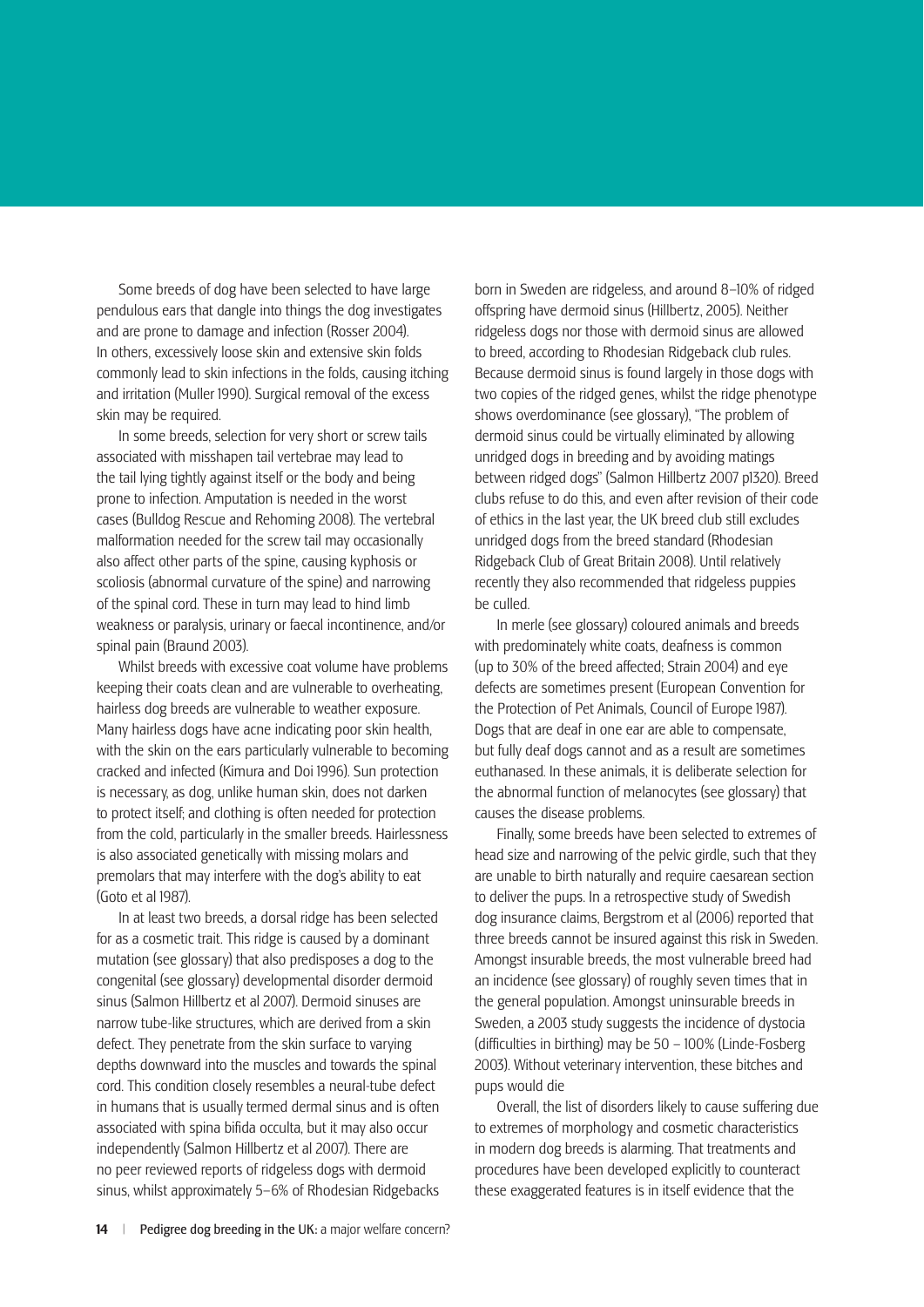problems are of sufficient welfare concern to need veterinary and/or surgical intervention. This situation calls for urgent ethical review and attention to breed standards and showing, breeding and veterinary practices (see section 5).

#### 3.4 Effects of exaggerated anatomical features on behaviour

Whilst some extreme anatomical traits may result in obvious pain and suffering, others may cause more subtle problems such as preventing the dog from behaving "normally", or how it would choose to, were it not constrained by that trait. For example, according to the breed standard, the Hungarian Puli should have "long hair that over-shadows the eyes like an umbrella" (The Kennel Club 1998). This feature obstructs the dog's vision and is likely to reduce its awareness of its surroundings, increasing the risk that the dog will be startled, and react fearfully or aggressively because it cannot adequately assess the context (Houpt 1991). Further examples include breeds with severely reduced limb lengths (dwarf breeds, section 3.3) whose abnormal legs may restrict their ability to run freely; and breeds with respiratory deformities (e.g. the brachycephalic breeds, section 3.3) whose difficulties in breathing prevent them from running without shortness of breath. For these dogs, their ability to explore, and exercise are compromised, thereby limiting their opportunity for natural behaviour and normal social interactions with other dogs. This likely diminishes their quality of life. In addition, some breeds are so small that they are likely to suffer frequent fear and show correspondingly high levels of fearful and defensive behaviours (Duffy et al 2008).

Numerous breeds are anatomically modified in such a way that their capacity to signal is drastically decreased in comparison to their ancestor, the wolf (Goodwin et al 1997). For example, the stiff legs of French bulldogs prevent them from signalling by subtle adjustments of their height, commonly used by dogs of many other breeds (Netto et al 1992). Those breeds with short legs and long bodies are less able to play-bow to invite playful interactions with other dogs. Play behaviour is rewarding to animals (Boissy et al 2007), it is important for their normal social development (e.g. Suomi 1982), and high play levels are often used as an indicator of positive welfare (e.g. Jensen et al 1998). Since play signalling is critical to the initiation and continuation of dog play (Bekoff 1995, Rooney et al 2001) an inability to perform these signals may have important welfare consequences.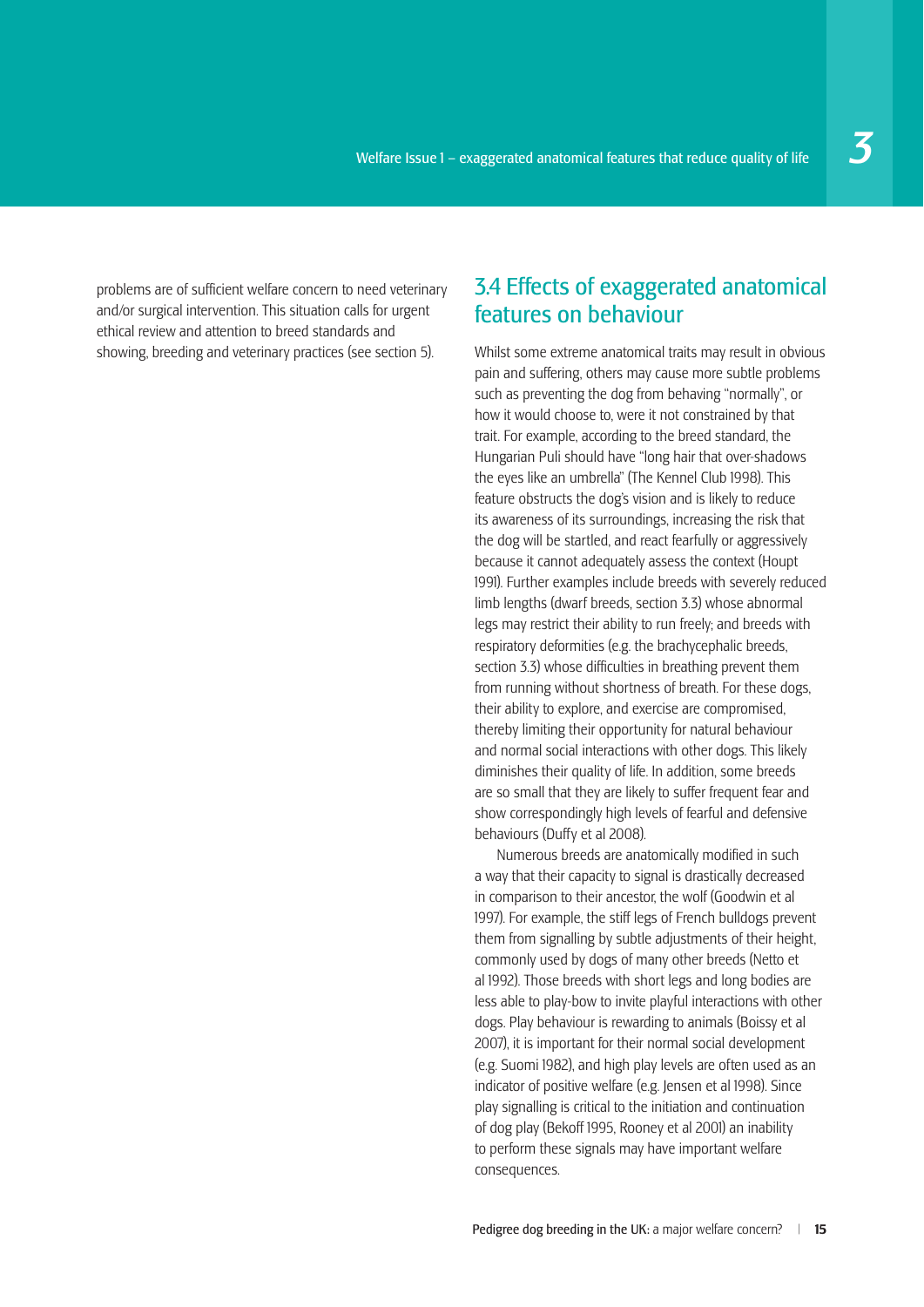Dogs with flat faces (brachycephalic breeds) are less able to utilise facial expressions; whilst breeds with very short or tightly curled tails (e.g. Leaver and Riemchen 2008), or with immobile drooping or permanently erect ears are less able to signal their intentions. Breeds with very short coats or permanently erected fur are unable to raise their hackles; and for breeds with very long or dense fur, nearly all body language communication is obscured. Such extreme anatomical breed traits are likely to affect a dog's ability to interact with other dogs and engage in normal social interactions (see Bradshaw and Nott 1995).

Recent pilot research at the University of Bristol has indicated that on a walk, breeds with the least ability to signal, for example Boxers with immobile ears, docked tails and folded skin on their faces, are less likely to be approached and more likely to be ignored by other dogs, than other less modified breeds. And in a study using robotic dogs to control for all other interaction variables, Leaver and Reimchen (2008) found dogs were less likely to approach the model with a short tail than a longer one, and were more cautious in approaching a long, still tail than one that was wagging, indicating the importance of visible tail signalling in affecting interactions with other dogs.

As most modern dog breeds were initially bred for function, different aspects of ancestral wolf behaviour have been accentuated in different breeds (via artificial selection) to match their original function. For example, herding dogs emphasise the chase aspects of hunting, whilst guard dogs emphasise territorial behaviours (Clutton Brock 1988). In some breeds these behavioural tendencies have been selected to the extreme and may be a welfare concern for the affected animals. For example, Border Collies have been selected to 'show eye' (stare) and some dogs now demonstrate stereotypical staring at blank walls (McGreevy and Nicholas 1999). Other breeds selected to retain juvenile anatomical features also retain juvenile behaviour patterns (Goodwin et al 1997) making them particularly dependent upon their human carers and vulnerable to distress when left alone (McGreevy and Nicholas 1999).

The impact of these behavioural deficits on the welfare of the dogs is even less well documented than the impact of anatomical extremes, but is equally an important and a valuable area for future research and attention.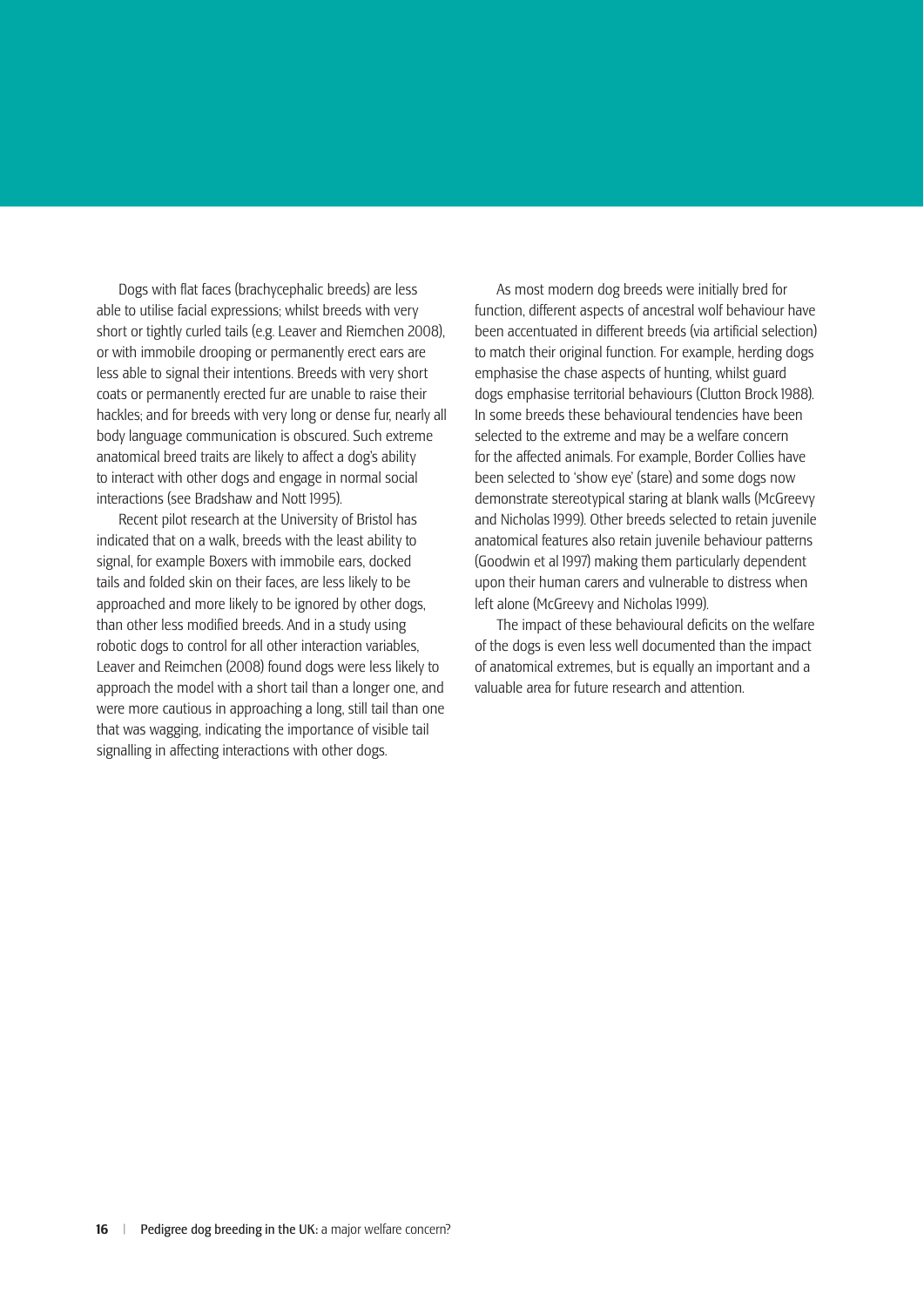### 3.5 Unresolved issues

Numerous breeds show anatomical extremes of form in one or more features. The presence and danger of breeding for extreme morphology has been acknowledged by the Kennel Club (2008c), and breed standards are being modified, judges trained, and other programmes initiated to try to address these issues (The Kennel Club 2008a). This is greatly to be welcomed. However, the problem is widespread, affecting the majority of breeds, and is unlikely to be solved by the modification of appearance-driven breed standards (CAWC 2006). Changes must be directed specifically at ensuring breed health and welfare even to the exclusion of such distinctive features of the breed. The question that must be addressed is what level of exaggeration in each morphological trait warrants concern.

As shown in section 2.2, there is little doubt that the anatomy of the English Bulldog has considerable capacity to cause suffering. The breed is noted to have locomotion difficulties, breathing problems, an inability to mate or give birth without assistance and physical and surgical interventions, respectively (Advocates for Animals 2006). Most people would have little hesitation in questioning the ethics behind breeding an animal with such a suite of potential problems and capacity to suffer.

However, this represents an extreme, and there are many other, less visually obvious anatomical deformities that also lower the quality of a dog's life. The problem is that little empirical data currently exists to allow objective comparison of their relative severity or decide what level of modification is acceptable and what is unacceptable. For example, it is difficult to assess whether a dog that has increased potential to fracture a limb due to fine bone structure or a dog that suffers from continual skin irritation due to skin folds has the greater compromised welfare.

Recent research has started to quantify relative quality of life for dogs (Hewson et al 2007; Budke et al 2008). Physiological (Hiby et al 2006, Rooney et al 2007) behavioural (Rooney et al 2008), and cognitive techniques (Brooks et al 2008) continue to be validated, and show great promise. Such development of robust indicators will prove an invaluable way of measuring the relative impact of different morphological features, as well as the impact of specific diseases (section 4) on dog welfare. In the long term, they will provide an empirical basis by which to prioritise selection efforts towards the factors with the biggest welfare potential. This research needs to be supported, but the results will not be instantaneous. Given the evidence of current suffering (section 3.3) radical decisions cannot wait and so subjective assessments of relative welfare impact must be employed in the interim. Ethical review and appropriate breed management strategies must take the relative welfare costs of exaggerated anatomical features into account (see section 5). A breed-by-breed assessment of the most severe problems from a welfare perspective is urgently needed. We suggest it would be safest to recommend that any features which have the potential to cause suffering should be actively selected against (and not simply avoided). The decision on which have the potential to cause suffering requires considered debate, involving a range of specialists from various disciplines including veterinary, behaviour and welfare experts, and must be made by individuals independent of vested interest in the breeds involved. A reasonable starting point may be, if the animal's morphology results in health problems, and if those types of health problems cause pain or suffering in humans, then we are ethically obliged to assume that they cause comparable pain and suffering in dogs, unless we have clear evidence to the contrary.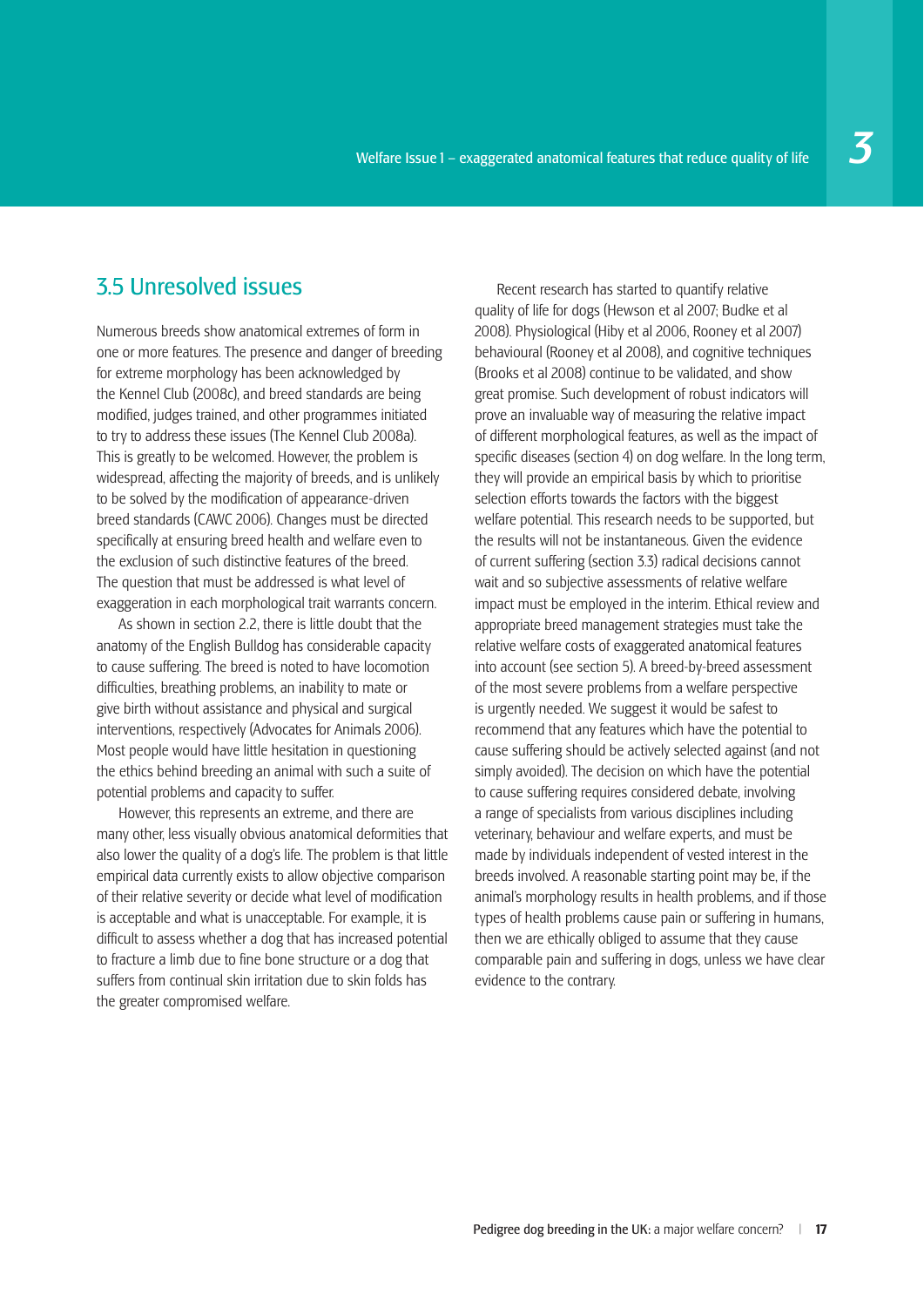## Welfare Issue – increased prevalence of inherited disorders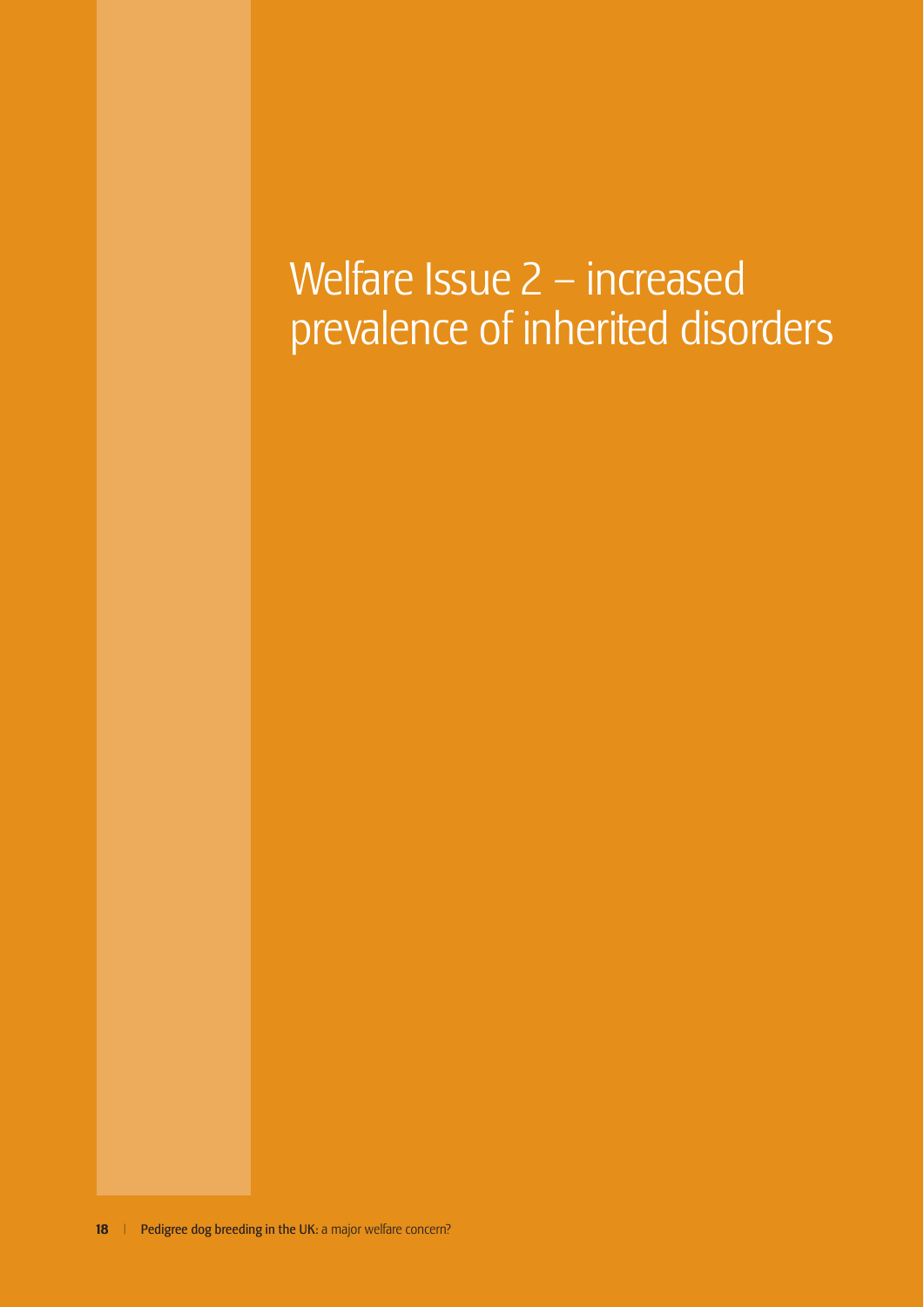#### 4.1 Background information

Breed related diseases are often considered to be genetically driven, as a breed is by definition a genetically restricted subset of the gene pool (see glossary) of a species. The indirect effects of selective breeding for appearance include very significantly reduced genetic diversity unevenly spread across the genome (see glossary), resulting in elevated prevalence of specific diseases within particular breeds (section 4.3). Coupled with ill-advised breeding practices and insufficient selection pressure on health and welfare (section 4.5), this has led to certain breeds becoming especially susceptible to a whole suite of disorders, many of which are acutely painful or chronically debilitating.

Typically, modern dog breeds originated from a relatively small number of founder animals. Dogs showing desirable conformations (defined by "fanciers" and later laid down in breed standards) were mated together within this small group to accentuate what were perceived to be desirable traits, and popular, winning sires were used intensively for stud. For the last 50 years, dog registration rules in the UK have stipulated that out-crossing (breeding with another breed) is not normally permitted. A dog can only be registered with the Kennel Club if the sire and dam are registered members of that breed's studbooks (in which all pedigree animals are registered) hence dog breeds each represent a closed gene pool. One of the outcomes of this approach, referred to as "directed selection" by André et al. (2008), is that purebred dogs are genetic isolates (Parker et al 2004). In this way, the Kennel Club, breed societies, and the pedigree dog showing community have formally endorsed the inbreeding of dogs.

 Although the intention of these rules was to preserve and improve breeds, in terms of the distinctiveness of their physical and functional attributes, this has resulted in dog breed populations in which the amount of genetic diversity is rather low (Lindblad-Toh et al 2005). Parts of the genome are impoverished of genetic variants (see glossary; Jones et al 2008) and there is a very high chance that any two individuals in the breed are related at the genetic level, and hence an increased chance of rare inherited disorders being manifest in their offspring (Cruz et al 2008). In addition, genetic diversity within the individual also causes hybrid

vigour or heterosis (see glossary), a contribution to fitness which is absent in inbred (see glossary) individuals.

Genes are paired in animals, with one copy or allele (see glossary) coming from each parent. In the case of simple or monogenic genetic diseases (see glossary) it is one pair of genes that controls a disease. There are only three combinations of a pair: two genes for the disease, one normal gene and one disease gene, or two normal genes. In recessive (see glossary) inherited diseases, animals may either be abnormal and have two genes for the disease, or be normal but have one normal gene and "carry" a hidden disease gene, or be normal and have two normal genes. The abnormal animals are identified by their disease, and the apparently normal animals can be divided into genetically normal and carrier (see glossary) animals by gathering data from a few generations and applying simple genetic principles to investigate patterns of inheritance.

Since many diseases are the consequence of homozygosity for recessive alleles, breeding of close relatives is accompanied by a corresponding increase in the occurrence of these disorders (McGreevy and Nicholas 1999) because an animal must inherit one defective gene from each parent in order to develop the condition. When parents are closely related, the likelihood of them both carrying a copy of the same deleterious gene is significantly elevated. The low genetic diversity in some parts of the genome in the majority of dog breeds (Jones et al 2008) also means that in these regions there are few unrelated possible mate choices. Therefore it is difficult to eliminate any problems or diseases stemming from these regions of the genome without breeding to members of another breed, which is currently prohibited (see also recommendation 3, section 5).

Today the problems continue. Many breeders now understand the need to avoid inbreeding of very close relatives, but often do not look far enough up the pedigree for common ancestry. Unfortunately some breeders still do inbreed as they strive for specific features as laid down in the breed standards. In addition, "line breeding" (aimed at accentuating features expressed in that family) means that breeding partners are often selected from a sub-population of the entire breed. Furthermore, the over-use of very popular champion sires means that any deleterious alleles which they carry can very rapidly become widely distributed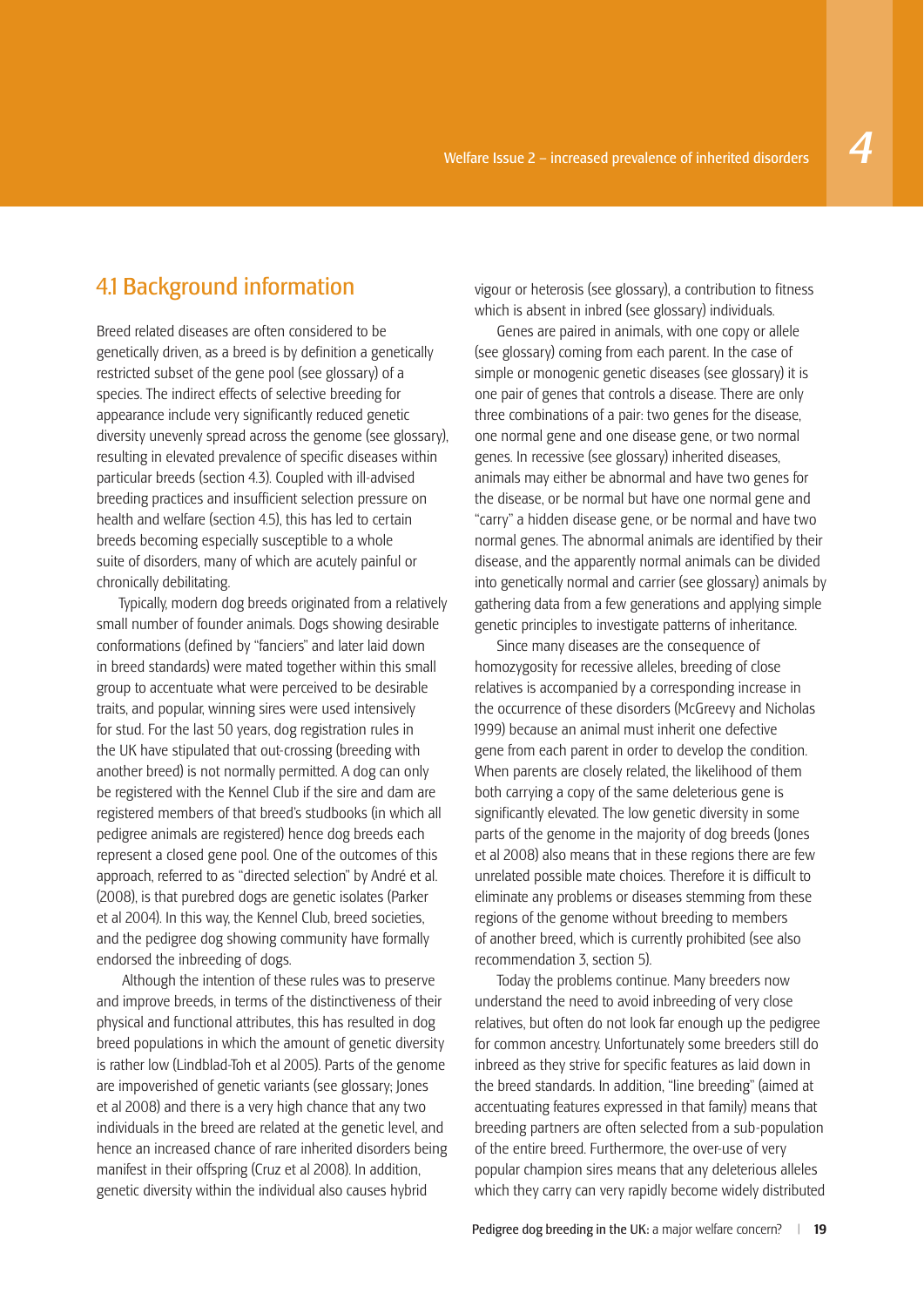in the breed. These practices exasperate the problem of elevated disease incidence within specific breeds, and there are currently no regulations nor legislation specifically aimed at controlling these practices in the UK<sup>1</sup>. This situation needs to be addressed (see section 5).

1 Note: as this report was going to press, the UK Kennel Club announced that it will not register puppies that are born from any mother/son, father/daughter or brother/ sister mating, taking place on or after 1st March 2009.

#### 4.2 The link between inbreeding and disease

It has long been known that crosses between different breeds or strains of animal or plant display extra vigour (hybrid vigour or heterosis), and indeed one standard early indicator suggesting that a disease may have a genetic origin is the fact that a disease affected group is more inbred  $(i.e.$  has a higher coefficient of inbreeding; see glossary) than an equivalent control group of the same breed. While there is abundant evidence of inbreeding depression in humans and agricultural species, there is rather less available in dogs where fewer studies have been conducted. Nonetheless in single breeds of dogs, the inbreeding coefficient of the parents is known to have a direct relationship to the litter size and number of stillborn pups per litter (e.g. Gresky et al 2005) and on pre-weaning mortality (van der Beek et al 1999). Cross breed and mixed breed dogs typically have longer life expectancy than pedigree dogs (Michell 1999) although care must be taken to allow for the confounding effects of weight and environment in this analysis and some smaller breeds of pedigree dogs are long lived (Michell 1999, Greer et al 2005, Jones et al 2008).

The link between inbreeding and increased disease risks in purebred dogs has been noted by many authors and comprehensively reviewed by Brooks and Sargan (2001). There are many known cases where inherited diseases are found in more inbred representatives of their breeds and in particular where specific common ancestors can be found amongst all animals segregating for the disease. There are many documented cases in clearly monogenic disorders, but also examples from more complex diseases. To take a few examples at random:

- Cardigan Welsh Corgis suffering from a blinding eve disease, progressive retinal atrophy (see glossary), that is caused by a known recessive mutation can all be traced to a single ancestor (Petersen-Jones et al 1999);
- epilepsy, either as a possibly monogenic disease in the Keeshond (Hall and Wallace 1996) or in a probably more genetically complex form in the Labrador Retriever, is found in relatively inbred subpopulations within the breed (Jaggy et al 1998);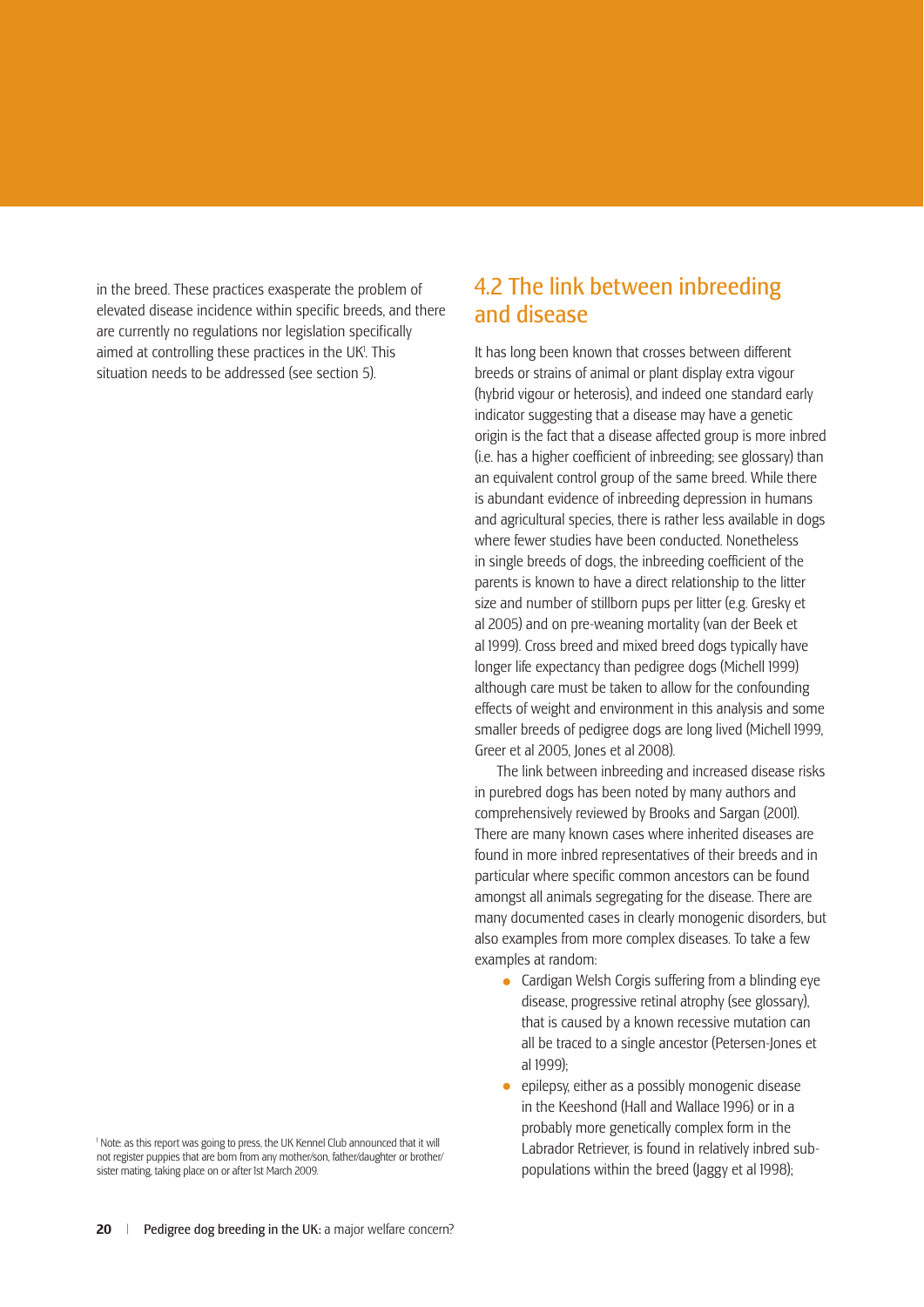• similarly, a clearly polygenic disease (see glossary) such as hip dysplasia in Labrador Retrievers (see also section 4.7.1; Engler et al 2008) is associated with high inbreeding coefficients in affected animals.

This causal relationship is also supported by studies such as that of the Bouvier Belge des Flandres in France (Ubbink et al 1992). Dogs being treated for numerous ailments (osteochondrosis, food allergy, autoimmune disease, neoplasm, or hypoplastic trachea: see glossary) were seen on average to have higher coefficients of inbreeding than a control population of healthy dogs. Syringomyelia (sections 3.3 and 4.3) was first reported in Cavalier King Charles Spaniels in 1997 (Rusbridge et al 2000). A genetic analysis showed that six of eight grandparents of all affected dogs in a study could be traced back to two female ancestors and the condition showed increased severity and an earlier age of onset with increased levels of inbreeding (Rusbridge and Knowler 2004). There are many other examples in the canine literature that highlight the risks of small founder numbers and high levels of inbreeding.

There is direct evidence that many pedigree breeds have undergone a good deal of inbreeding. In a study of 11,384 Portuguese Water Dogs in the USA, all of them were found to originate from only 31 founders, and ten animals were responsible for 90% of the current gene pool (Chase et al 1999). Similarly, the Cavalier King Charles Spaniel breed, which is mentioned in this report in connection with both mitral valve disease (see glossary) and syringomyelia (section 4.3), was established in 1928 and is believed to be descended from just six dogs (Rusbridge and Knowler 2003).

Line breeding for desired characteristics, in which descendents of a common ancestor are repeatedly bred together over many generations with few external additions, is well known to be commonplace in the canine community. Popular sires such as show champions, may have many tens of matings, producing hundreds of progeny, and having a disproportionate influence on the gene pool subsequently. The influence of these trends in reducing genetic diversity and the potential for hybrid vigour is shown in a recent comparison of common UK breeds registered by the Kennel Club. In this study, Calboli et al 2008 identified effective population sizes

(see glossary) of less than 100 individuals in nine of the ten breeds they studied (Boxer, English Bulldog, Chow Chow, Rough Collie, Golden Retriever, Greyhound, German Shepherd Dog, English Springer Spaniel, Akita Inu), in spite of actual populations ranging from 1060 to 703,566. That is to say the level of inbreeding in these breeds was so high that it was the same as one would expect in much smaller populations. This situation was particularly pronounced in the Boxer, where almost 45,000 individuals were studied, but the effective population size was only 45. These authors also saw a very large loss of ancestral genetic combinations over six to seven generations, (over the period 1970 to 2006) for seven of the ten breeds, so that loss of different combinations of genetic variants was much greater than loss of variation in individual genes. This alarming level of loss of genetic variability, in relatively common breeds, is considerably higher than that which is aimed for in sustainable captive breeding programmes in zoos (WAZA 2005).

In addition to intensive line breeding, Calboli et al (2008) note popular sire effects and some inbreeding, resulting in loss of genetic variability and increased prevalence of recessive heritable disorders, which raise serious concerns about canine welfare. Similarly Chase et al (2006) note, "the high frequency of disease in domestic dog breeds likely reflects the small number of founders associated with many breeds, subsequent inbreeding, and the frequent use of popular sires". Hence changes in breeding practice are suggested in section 5 of this report.

When combined with the selection for specific conformations through the operation of breed standards and the influence of show judges, these breeding choices can lead to parts of the genome which are under heavy selection becoming virtually homozygous (see glossary) within breeds (Lindblad–Toh et al 2005). Although the data is limited, most pedigree breeds appear to have these homozygous areas, probably created by a so-called selective sweep around the genes which contribute to successful show ring performance, or some other selected characteristic in that particular breed (Pollinger et al 2005, Wayne and Ostrander 2007). They may amount to 15-30% of the genome, or many thousands of genes. These genes will likely be somewhat different for each breed. For these loci the loss of vigour and especially the loss of ability to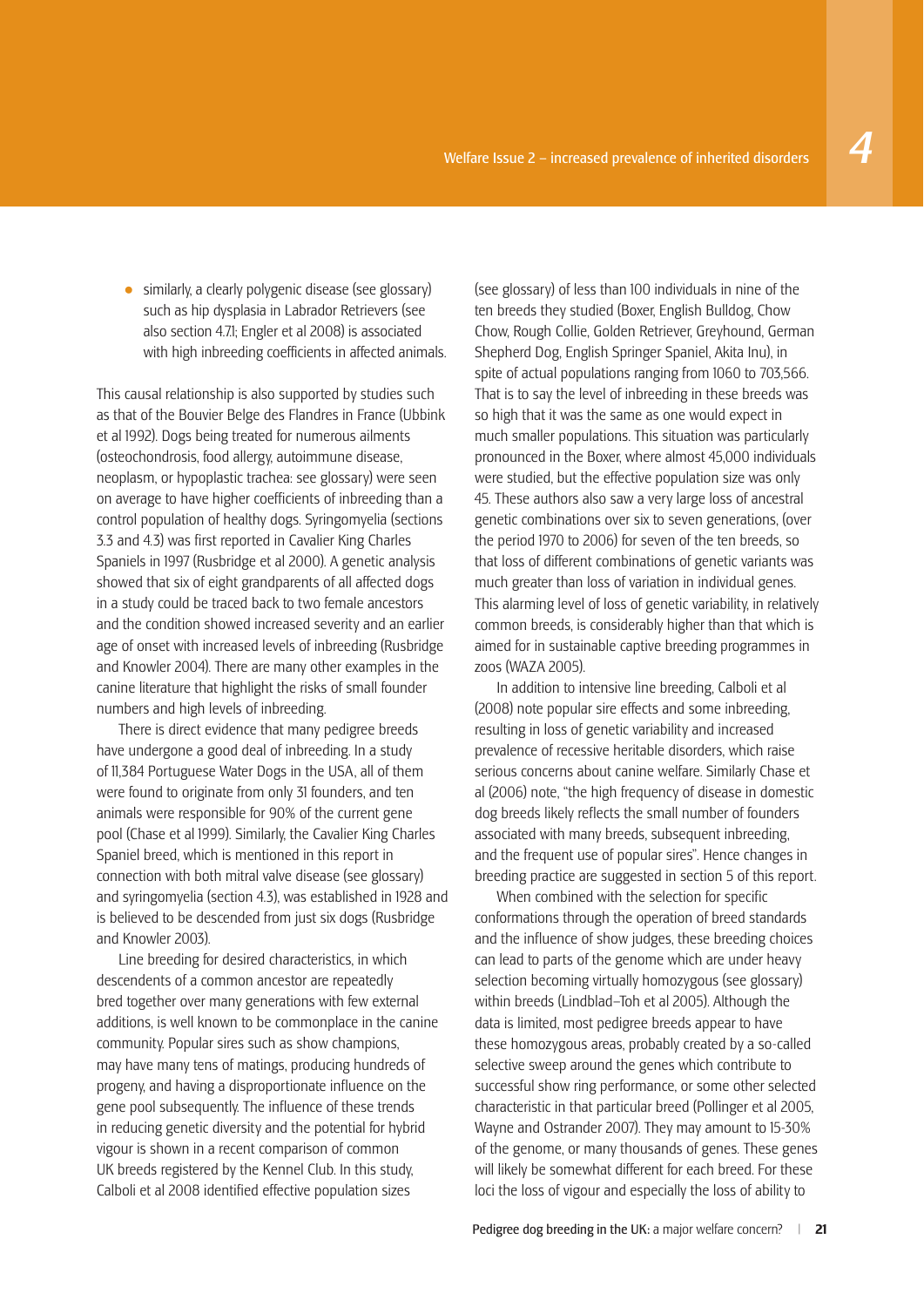select away from diseases will be most pronounced. More understanding of these phenomena would be valuable (see section 5).

As a result of these selective sweeps there is sometimes "co-selection" of a deleterious gene found close to one that is under selection. For example, in the Dalmatian it appears that selection for the spotting pattern inadvertently selected for a linked gene that results in high uric acid levels and may cause urinary stone and dermatological problems (Dalmatian Club of America 2007). These problems are now thought to potentially affect all pure bred Dalmatian dogs. A trial, in which a Dalmatian was outcrossed to a Pointer, followed by selection against the defect during backcrossing to Dalmatians, took place and although its results are claimed to be successful in ridding offspring of the disorder, (as explained in recommendation 3) only after the fifth generation would the Kennel Club allow registration of offspring. This provides a financial disincentive for breeders to outcross.

#### 4.3 Examples of diseases

An online database (Online Mendelian Inheritance in Animals) lists over 480 identified heritable traits (mostly diseases or disorders) in the domestic dog, over 130 of which are known to be single-locus disorders/traits (and hence inherited via simple rules of genetics; Nicholas 2003). It is likely that the incidence of many of these disorders increases as the extent of inbreeding increases. However, modes of inheritance vary and some are complex and so in-depth genetic research of each is required. Many of these conditions have already been noted and documented to be more common in certain breeds than other breeds. Those frequently quoted include: cancer, blindness, heart disease, cataracts, epilepsy, hip dysplasia, brachial airway syndrome, skin disease and deafness (Lindblad-Toh et al 2005). A second database lists 519 inherited disorders, all of which are associated with one or more dog breeds through calculation of relative risk or demonstration of a mutant gene, such that 1321 combinations of breed and disease are listed (Inherited Diseases in Dogs IDID; Sargan 2004).

It has been estimated that on average, each breed has had reported an elevated prevalence for between four and eight disorders (Brooks and Sargan 2001), although some authors quote much higher figures, with Labrador Retrievers being listed as prone to 88 different disorders (Gough and Thomas 2004). Breeds that are numerous and with higher levels of veterinary surveillance tend to have higher numbers of reported inherited diseases, suggesting that lower figures are often underestimates. In fact, there is a significant correlation between the number of Kennel Club registrations in 2007 and the number of entries for the breed in the IDID Database (Sargan 2004; and IDID web pages) (Spearman's Rank correlation; Rho = 0.716, p< 0.001), strongly suggesting that current knowledge of genetic diseases in dog breeds is a function of the level of veterinary surveillance.

 There are a large number of reports of breed predispositions to disease, and reliable research has been conducted for some of the conditions within specific countries (few in the UK). The results of many of these are shocking, indicating that certain breeds experience very high rates of heritable disorders/diseases. Some examples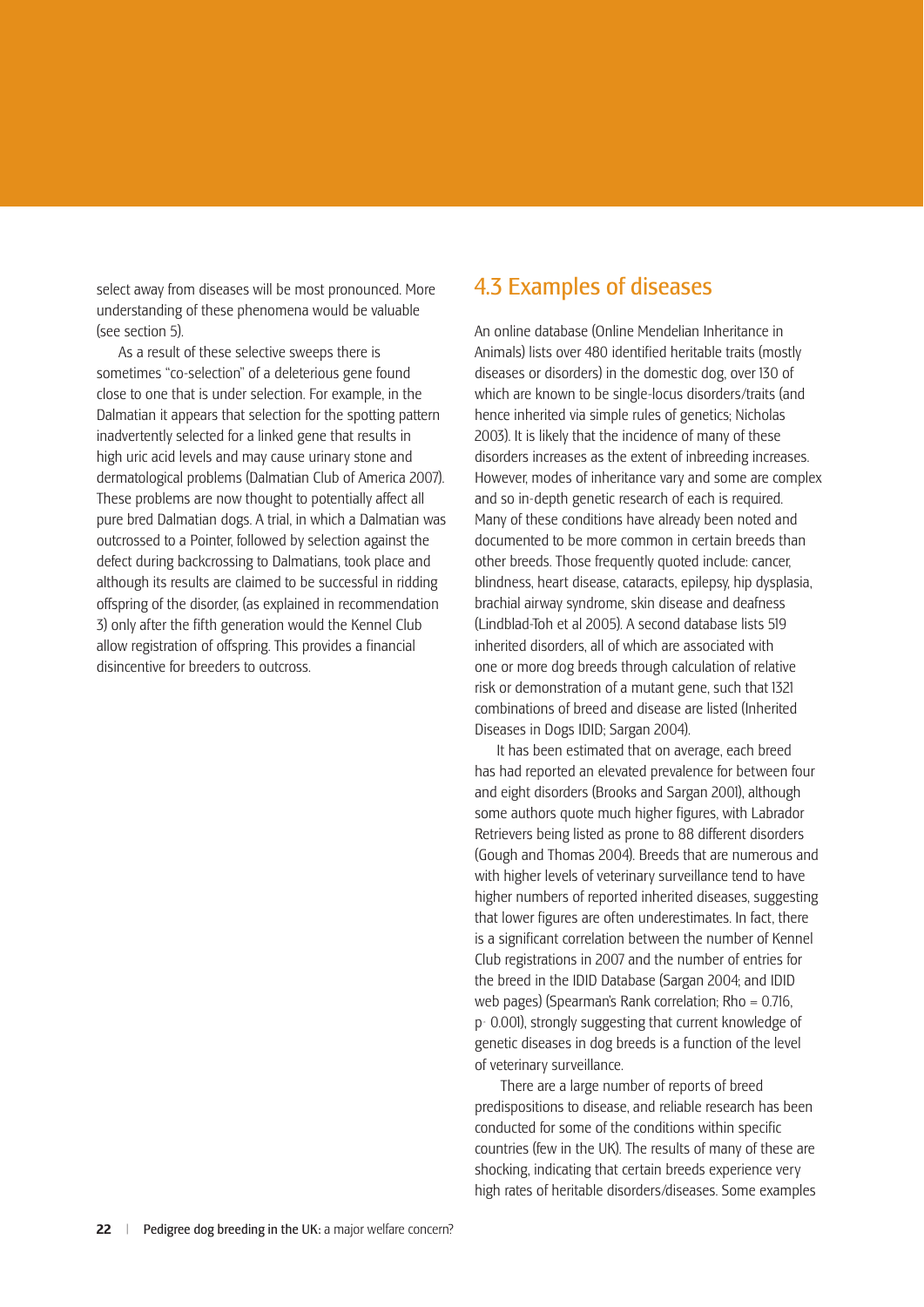are given here, but these should not be taken as being either isolated or even the most extreme examples:

- Abnormalities in skull bone formation are considered major contributors to the development of syringomyelia. The prevalence of craniocervical junction (see glossary) abnormalities and Chiari malformation (see glossary) is high in Cavalier King Charles Spaniels and although several factors are associated with neurological signs, occipital underdevelopment (making the skull small) appears to be the most important factor (Cerda-Gonzalez et al 2006). In this study of 64 dogs, 49 were free of clinical signs of disease, but 26.5% of the asymptomatic dogs were found to be affected with syringomyelia (actually having cysts in the spinal cord); this figure rises to 42% if symptomatic dogs were included.
- Cardiac problems are also common in Cavalier King Charles Spaniels; highlighted in a recent Kennel Club survey (The Kennel Club 2006b; but see also section 4.4 for limitations of this data) to be the commonest disease condition reported in the breed (25% of all conditions or a prevalence of 17%). Other reports suggest much greater numbers of Cavalier King Charles Spaniels have subclinical disease (section 4.7.3).
- A recessive eye disease called Collie Eye Anomaly (see glossary), which when severe can cause blindness, affected some 13.7% of the whole Lancashire Heeler breed (Bedford 1998) (suggesting that 60% of all dogs in the breed carry one or more copies of the mutation).
- Diabetes is very common in certain breeds. Occurrence in breeds is elevated by three to more than ten fold in Australian, Cairn and Tibetan Terriers, Samoyeds, Swedish Elkhounds, and Swedish Lapphunds (Kennedy et al 2006; Fall et al 2007). For the Australian terrier, the level reached in a large Swedish survey was 183 new cases per 10,000 dog years at risk (Dog Years at Risk: DYAR

(see glossary); or a rough 10-20% incidence in a lifetime; Fall et al 2007). For many of these breeds, diabetes susceptibility is known to be because of the presence of a particular reduced set of genetic variants in the immune system.

- A survey of over 11,000 Portuguese Water Dogs showed a breed-specific incidence of late-onset Addison's disease (see glossary) of 1.5% in the USA (Chase et al 2006). Nine percent has been reported previously for Bearded Collies (Oberbauer et al 2002). There is evidence that Addison's disease in both the Portuguese Water Dog and Standard Poodle is inherited under the control of an autosomal recessive locus (see glossary; Famula et al 2003, Oberbauer et al 2006) which may be associated with red coat colour in poodles.
- Comparisons of the prevalence of breed-specific<br>glaucoma (see glossary) in North America revealed figures of 5.52% and 5.44% in American Cocker Spaniels and Bassett Hounds respectively. This is considerably higher than the prevalence of 0.89% in the general dog population (Gelatt and MacKay 2004). Most worryingly, the prevalence in each breed was also seen to increase over the study period (1964-2002). This may be due to increasing incidence in these dogs, or alternatively concurrent changes in practice of referral and diagnosis, meaning that more cases are correctly diagnosed and reported.
- Atopic dermatitis (see glossary) in dogs is characterised by chronic allergies to environmental antigens and is genetically programmed. A survey of Swedish dogs determined that Bull Terriers had the highest risk (21 cases per 1,000 DYAR), compared to the general population incidence (1.7 cases per 1,000 DYAR). Boxers, West Highland White Terriers and Staffordshire Bull Terriers also had considerably above average risks (Nodtvedt et al 2006).
- Several different types of cancers have been shown to be more likely to be found in particular breeds (Richards et al 2000, Dobson et al 2002, reviewed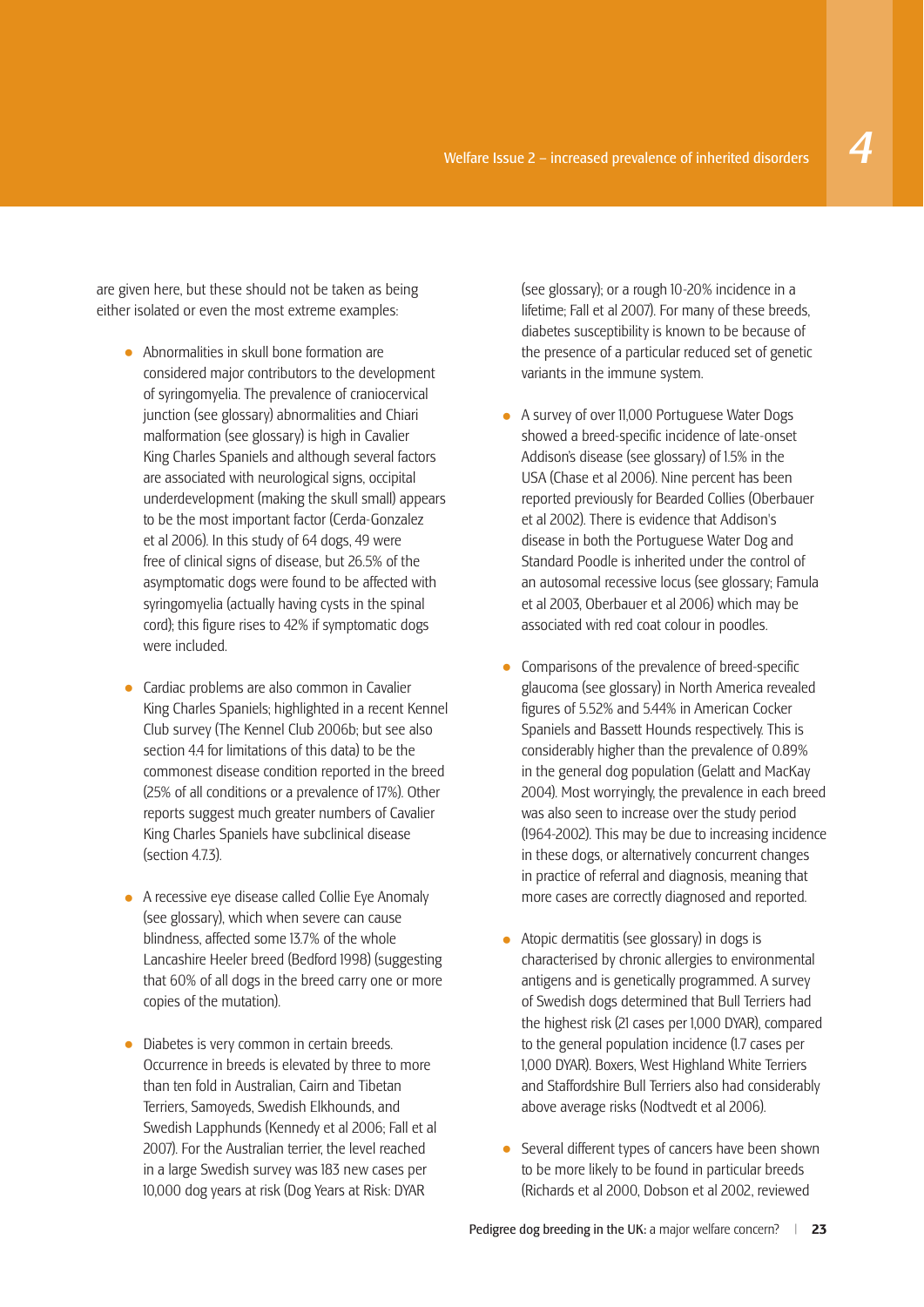in Giger et al 2005). Analysis of a canine biopsies database suggested that Boxers were at 1.3 times greater risk of a neoplastic (see glossary) diagnosis (abnormal mass of tissue growth) compared to Labrador Retrievers (Richards et al 2000). Other authors have also suggested that the Boxer breed has an increased risk of neoplasia (Priester and Mantel 1971, Howard and Nielson 1965, Nordstoga et al 1997), and in the Kennel Club Health Survey (see also sections 4.4 and 4.7.3) 39% of Boxers died of cancer, an unusually high percentage compared to 27% across all breeds.

• Other conditions with very high breed specific<br>risks include malignant histiocytic tumours (see glossary) in Bernese Mountain Dogs and Flat Coated Retrievers; osteosarcomas (see glossary) in Irish Wolfhounds and other giant breed dogs; haemangiosarcomas (see glossary) in German Shepherd Dogs in the UK; and the same tumour in Golden Retrievers in the USA. A host of other conditions with smaller but still significant breed predispositions have also been identified (all reviewed by Giger et al 2005).

#### 4.4 Limitations of current prevalence data

When studying disease epidemiology, it is better to analyse incidence rather than prevalence. Prevalence is a measure of the total number of cases of disease in a population and is therefore affected by the duration of the condition. Incidence measures the rate of occurrence of new cases, and thus conveys information about the risk of contracting the disease. But many studies can only report prevalence because they are a cross-sectional studies of populations at single points in time.

Although the examples provided above (section 4.3.) are of relatively robust studies, they are still somewhat ad-hoc, as the breeds, disorders, and populations to study have not been selected systematically. To date, few large and rigorous population-based epidemiological studies documenting the incidence and prevalence of canine diseases in dog breeds have been performed. Even if a specific disease is studied, it is often hard to gain any reliable results about differences between breeds because by the time the data has been subdivided into breeds the numbers in each group are too small for statistically meaningful comparisons. Reports of breed-associated specific disease risk are often anecdotal, or are cross-sectional studies based on data from specialised referral practices (practices that offer only specialist consultation in a particular disease or area e.g. Richards et al 2000, LaFond et al 2002, Gelatt and Mackay 2004) or are derived by analysing large databases collected for other reasons such as insurance data or open test registries (see glossary; e.g. Dobson et al 2002, Egenvall et al 2005, Fall et al 2007). Many conditions will only be seen by the primary veterinary care service, and thus not be included in estimates gained from reports from referral services.

Insurance databases usually lack detail and they show a bias to pedigree animals and to younger animals (the former are often owned by more wealthy households, whilst premiums increase with age and older animals are uninsurable) (Fall et al 2007). Thus prevalence estimates are subject to biases due to non-random or non-representative samples, and caution must be exercised in their interpretation. Inherent biases in the way the population is sampled (selection bias) and the accuracy of the information collected (information bias) as well as random sampling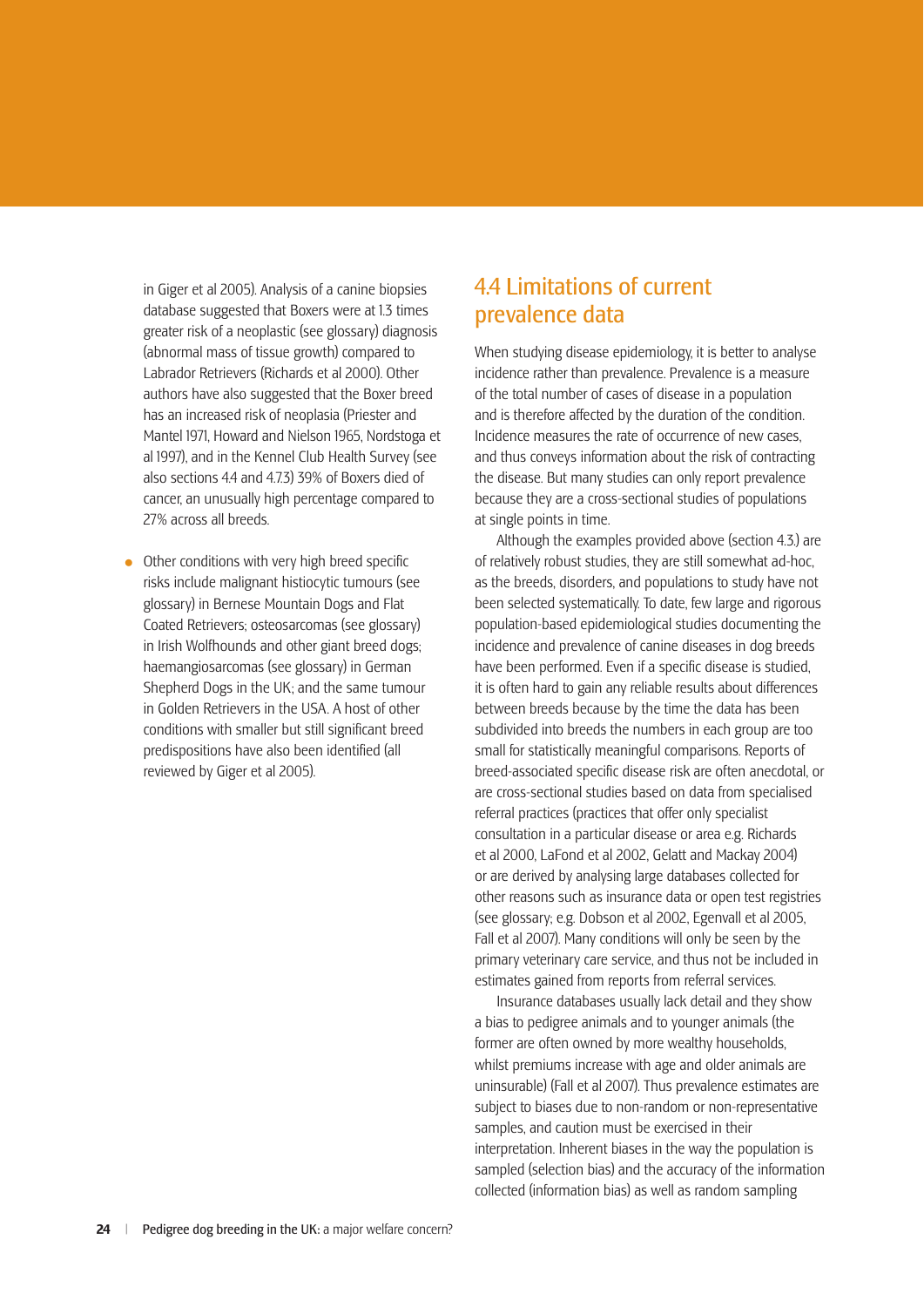biases can affect the validity of any results gained (Dohoo et al 2003a). In the UK, only just over a quarter (26%) of dogs are insured, although this proportion is increasing (Datamonitor 2008), and a much higher proportion are insured in some other countries such as Sweden. Despite these reservations, the use of insurance databases could be a first step towards gaining some knowledge in this area, and likely less costly and time-consuming than setting up entire new data collection systems.

We must also be wary of generalising results from a study in one country and applying them to dogs in a different country. Genetic data has already revealed differences between the same breeds in different countries (Quignon et al 2007). Due to geographically separated populations and genetic drift, it is likely that these populations are distinct and live under different selection pressures, although the full extent of this phenomenon is unknown.

Another approach has been taken by the UK Kennel Club, who in partnership with epidemiologists from the Animal Health Trust, conducted a breed health survey in the UK, by contacting the largest breed clubs for each breed and sending out questionnaires to owners/breeders (the Kennel Club 2006b). The results of this have largely supported known breed predispositions, but in some cases have suggested lower prevalences of certain conditions compared to other studies. Although this dataset represents 52,000 dogs in total, for individual breeds numbers are small, and the study had low response rates from owners (average 24%), who were self-selecting and hence may present a biased sample. Thus, these results should be interpreted with caution. Perhaps for this reason, the Kennel Club did not publish breed specific disease prevalences from this work.

In cross-sectional prevalence studies, identifying true cause and effect is difficult (Dohoo et al 2003b), especially when considering environmental and lifestyle factors. Effective study design is crucial as confounding variables that are unaccounted for can lead to spurious apparent associations. Longitudinal data collection would greatly benefit the elucidation of the causes of breed predispositions to particular diseases in dogs.

In conclusion, the true prevalence and incidence of many disorders in pedigree dogs remains unknown.

However, there is convincing evidence that some breeds have unacceptably high prevalences of specific diseases that should be addressed. Increased effort and funding to facilitate larger, purposefully designed studies would considerably improve the quality of the data and conclusions that can be drawn from them. To fully monitor progress, accurate and reliable recording methods and systems need to be developed in collaboration with epidemiologists (see section 5). Only when these are in place will we be able to fully ascertain which breed predispositions are due to heritable factors that can be influenced by breeding, and which are affected by common environmental factors associated with the breed (such as the way individuals are likely to be kept and managed, and the type of person who owns them).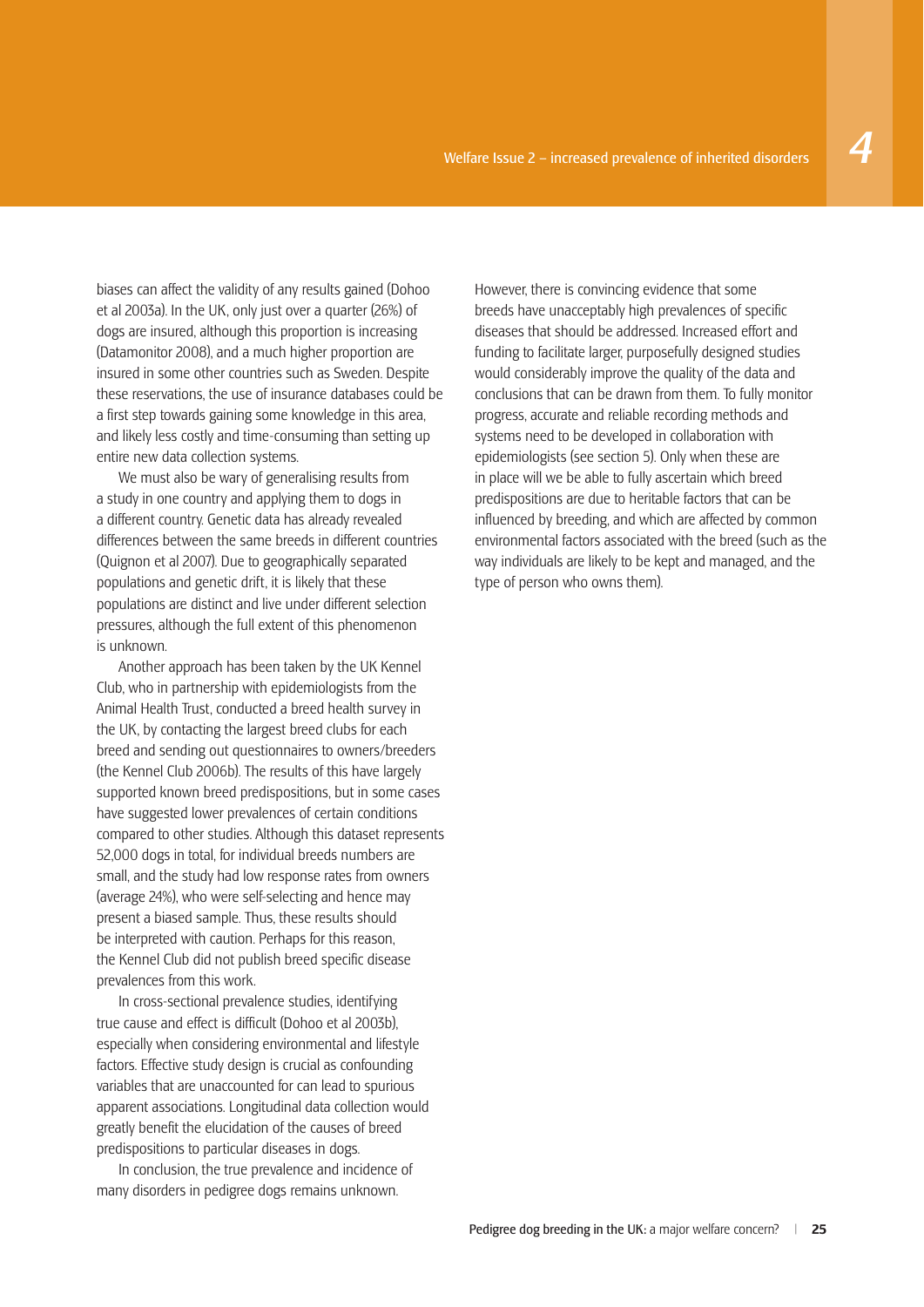#### 4.5 Lack of attention to health, welfare and behaviour

A further indirect effect of breeding primarily for physical appearance is that there is very little selective power left, by which to drive positive changes in health and temperament. In a recent Dutch trial, van Hagen et al. (2004) offered genetic counselling to dog breeders for hereditary health problems in Boxers. This study found that breeders placed almost twice as much weighting on the physical characteristics of the dog as the advice from the geneticists when it came to selecting a stud dog. Glazewska (2008) also noted that despite the high level of inbreeding and inherited disease in the Polish Hound, breeders did not appear to be highly motivated to alter this state of affairs. This author stated that the breeding of Polish hounds is primarily governed by human ambition and financial reward.

Maki et al (2005) investigated how best to reduce the incidence of hip and elbow dysplasia by means of a computer simulation. They predicted the possible genetic improvement in these conditions, and in behavioural traits which could be achieved in the Finnish Rottweiler dog population if different priorities were to be given to each trait during selection. They concluded that selection must be based entirely on hip scores, elbow scores and behaviour and not on the physical appearance of a dog if useful improvement were to be seen in the incidence of these disorders. Unfortunately this appears an unrealistic goal, as breeders will concentrate on other imperatives both in terms of health and in pursuit of breed standards. This points to the need for ethical review, positive incentives, potential control of breeder's practices and revised breed standards and practices (see section 5).

Similarly when breeding choices are based mainly on physical appearance, many breeders have likely paid insufficient attention to temperament or capacity to cope in a domestic environment. This may account, at least in part, for the large numbers of behavioural problems that are encountered in dogs today. Pet behavioural counsellors regularly encounter specific behaviour problems that seem to be over-represented in specific breeds, and some of these have been investigated.

In a Danish Kennel Club survey of dog owners, Belgian Sheepdogs, Dachshunds, Dalmatians, German Shepherd Dogs, Hovawarts, Pinschers, Rottweilers, Scent dogs and Spitz dogs were reported to have significantly higher inter-dog dominance aggression problems than Labrador Retrievers (the most numerous breed and used as a reference category). Other breeds such as Poodles, Sheepdogs and Terriers were more likely to have a sudden noise phobia (Rugbjerg et al 2003). Analysis of problem behaviour consultations in Denmark (where there is a system of free advice) identified some breeds as having higher risks of certain behaviours when compared to Labrador Retrievers, for example German Shepherd Dogs scored higher for aggression towards dogs, strangers and general anxiety; Cocker Spaniels were noted for aggression towards owners and strangers, and for indoor toileting; and Collies were likely to show aggression towards strangers, indoor toileting, and general anxiety. Terriers generally tended to have a lower risk of reported behaviour problems (Lund et al 1996). A recent study in the USA also saw highly significant differences in owner-directed, stranger-directed and dog-directed aggression between a variety of breeds (Duffy et al 2008). Hence there are obvious differences between breeds in behavioural tendencies that need investigating.

 There is also evidence for a genetic predisposition towards aggression in Golden Retrievers (Knol et al 1997, Liinamo et al 2007) as this behaviour tends to occur more in some family groups than others (Knol et al 1997). When comparing different coloured Cocker Spaniels, Podberscek and Serpell (1996) and Perez-Guisado et al (2006) saw that "dominant-aggressive" behaviour varied greatly between different coloured dogs, so breeders who choose specific colour types to breed may have inadvertently selected for an aggressive temperament. When exploring the effect of selection practices, Duffy et al (2008) found that conformation-bred English Springer Spaniels were more aggressive to humans and other dogs than were field-bred individuals, which is likely a result of the extensive use of popular sires of this temperament type. Similarly, in a review of breed-typical responses of 13,097 Swedish dogs of 31 breeds to standardised behaviour tests, Svartberg (2005) found that dogs bred for showing were more likely to display social and non-social fearfulness, and were less playful and curious than dogs from working lines. Since most pedigree dogs live most of their lives as household pets, and require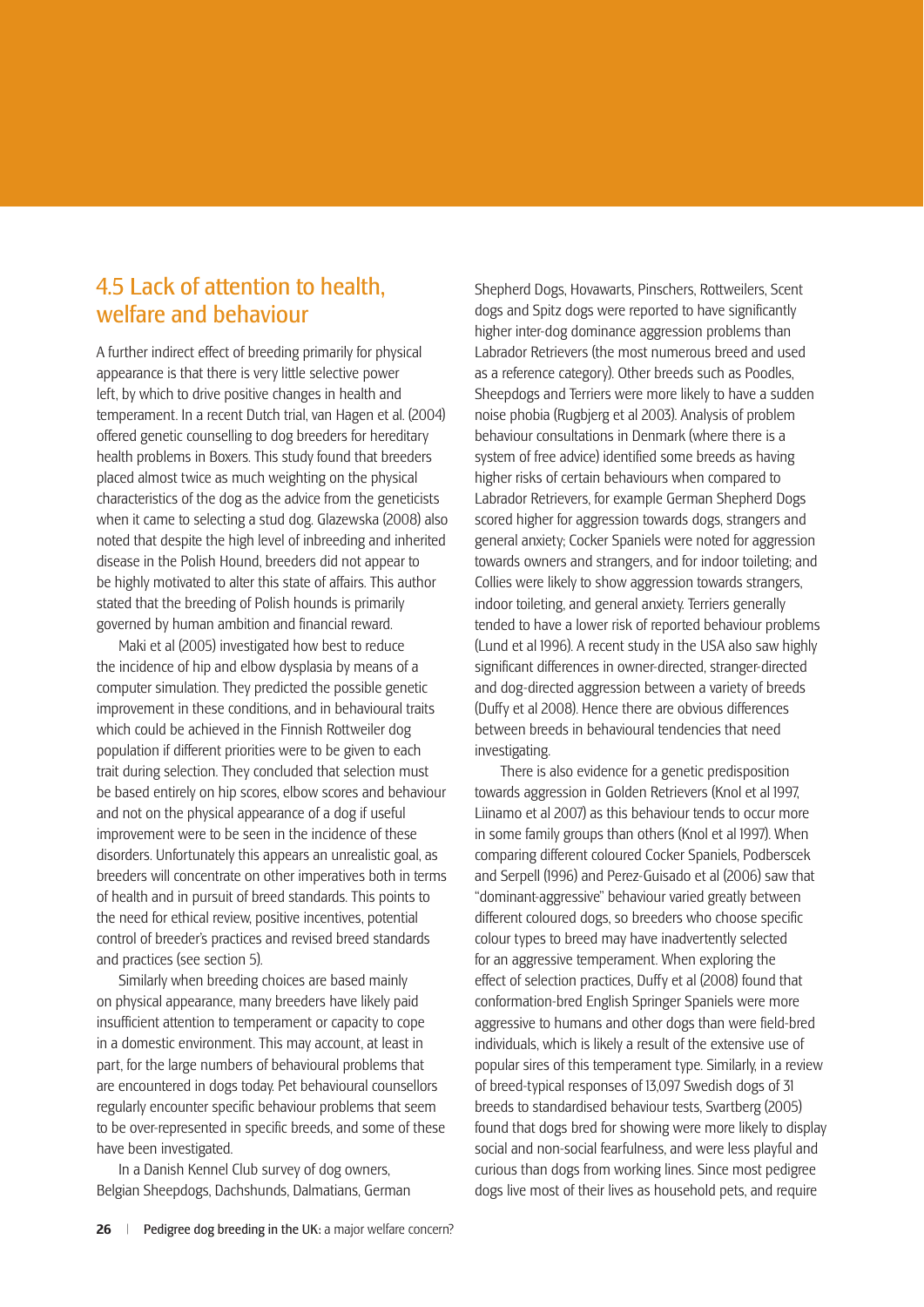higher sociability, this situation needs further investigation. Breeding to show standards may have adverse affects on behavioural traits in some instances. In any case, initiatives that increase the attention paid to temperament during breeding selections would be valuable (see section 5).

#### 4.6 Access to knowledge of inherited diseases for breeders and owners

 Many documents and literature sources produce lists of diseases and disorders to which certain breeds are predisposed. For example, Gough and Thomas (2004) list predispositions for over 500 diseases, Gelatt (2000) lists breeds known to show specific hereditary eye diseases. and Martin and Cocoran (1997) concentrate on breed-related heart and respiratory problems. In addition, Dogs Today (2007) amalgamated all these resources, to produce a chart showing all the hereditary problems for which tests are currently available. The UK Kennel Club has also published a chart on their website (The Kennel Club 2008d), for those breeders that are part of their Accredited Breeder Scheme (section 4.7.3), showing which tests they recommend for which breeds.

A problem with these lists is that they are not fully comparable for the following reasons:

- $\bullet$  Many published lists of breed-specific predispositions do not state what objective criteria of increased prevalence they use for categorising a cut-off point for a breed-specific predisposition and this makes consistency and comparison difficult.
- They are often based primarily on veterinary surgeons' reports and textbooks and not on systematically collected data. In fact, many lists appear to be compiled from case reports, so that where a disease is rare but general in the dog population it becomes attributed to the breed in which it was first noticed.
- Often there is no proof that the disease is inherited, so it may be that environmental conditions or infections to which a breed is exposed through owner behaviour or work cause the high prevalence, rather than any genetic predisposition. One of the old established examples of this is Coonhound paralysis which causes motor nerve inflammatory disease in the breed. This has been shown to be a response to raccoon bites rather than an inherited breed predisposition, and may well be an infectious or allergic response (Cummings and Haas 1966, Holmes et al 1979)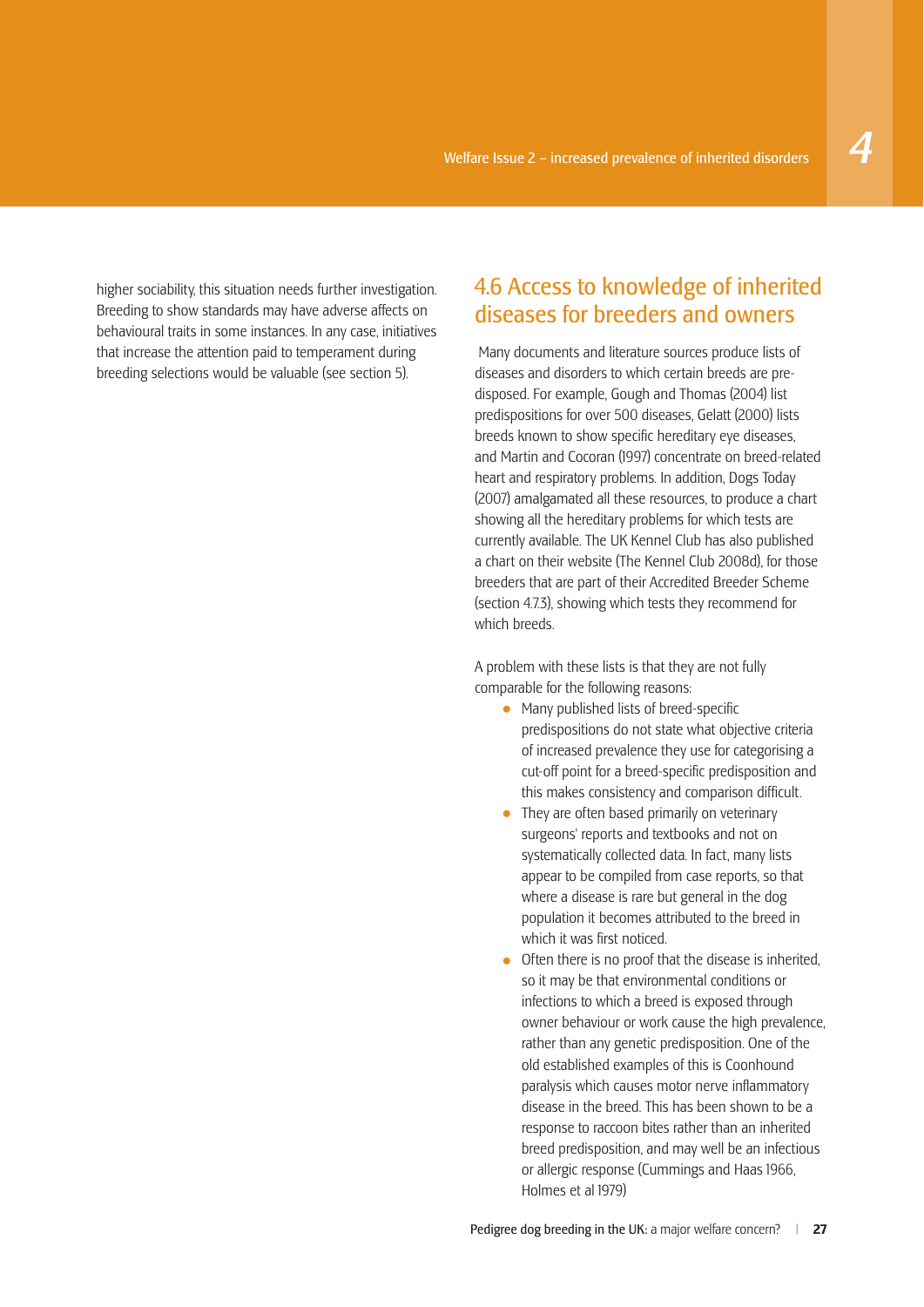• The Inherited Diseases in Dogs web site (IDID; section 4.3) attempts to list cases of genuine inheritance or predisposition, but even here the quality of data available is variable. It lists breed predispositions to diseases in 240 breeds. Conditions are limited to those that have appeared in peer-reviewed publications, but it is an international compilation so figures compiled overseas are not necessarily equally valid in the UK.

Supporting, developing and publicising such an up to date listing of known breed predispositions has been suggested to be a good way to inform potential buyers and breeders (see section 5). However, such lists raise a number of important issues:

a) These lists can be misleading when used for inter-breed comparisons because the data on which they are based is incomplete. In the UK, there is no obligation to record disease occurrence or cause of death of a dog.

In the absence of accurate, thorough record keeping, inter-breed tables will disadvantage breeds about which much is known and in which responsible research and screening (see glossary) tests have been established. Conversely, rarer, less researched breeds may appear healthier simply because less is known about their susceptibility to specific disorders. The correlation between the popularity of a breed and the number of diseases ascribed to it in IDID has already been noted (section 4.3). Hence, it is important to question whether other breeds are equally or more affected yet less is known about their fate.

The presence of a disease says nothing about its prevalence or severity. For example, Gough and Thomas (2004) identify 49 diseases for the English Bulldog, and 88 for the Labrador Retriever; yet the median life expectancy of the Labrador is nearly thirteen years as compared to less than seven years for the Bulldog (Kennel Club Health Survey; section 4.4), and the annual veterinary bill for a Labrador Retriever is less than half the Bulldog's (K9 Magazine 2007). Simple lists can have limited value if they are unable to reflect severity and prevalence. Therefore systematic data collection must be a priority (see section 5). b) What increase in the cumulative incidence (the number of new cases within a specified time period divided by the size of the population initially at risk), should be taken as a predisposition or an issue of concern? This question has no easy scientific answer – a study may be able to show that a particular breed had significantly higher rates of disease than a different breed, or than the general population, but these types of studies are rare due to the large sample sizes needed to have the statistical power required to identify such differences. It is not appropriate to compare incidences of different diseases directly without reference to the general population. For example, if a disease is very rare in the general population (say 0.1%), a 1% incidence in a breed might be highly significant. But if the disease is a common one (say 50% incidence), then a 5% increase in incidence for a certain breed is likely insignificant. These issues make consistency and comparison difficult. An arbitrary cut-off point could be suggested. A suggested baseline would be an average of the whole dog population, or the disease prevalence in mixed breeds, but this information is not currently available for many diseases. Alternatively, an independent panel (see section 5) could have power to discuss and decide which breeds are predisposed to what diseases, based on all available evidence and including severity of the disease and its impact on an affected dog's welfare.

c) Simple lists of hereditary disorders leave the buyer or breeder with no objective way of determining actual risks. Even odds ratios as suggested above can be misleading. Thus, LaFond et al (2002) reported varying increased risks of hip dysplasia across different breeds to a maximum of approximately ten times that found in mixed-breed dogs (section 4.7.1). This might appear as a low increased risk compared to that for osteochondrosis of the stifle in the Bull Mastiff, estimated at 1000 times more than in mixed-breeds (LaFond et al 2002), but this is because hip dysplasia is much more common in mixed breed dogs than osteochondrosis of the stifle, and may be considered a much more significant disease. This information is not apparent when just looking at a table of breeds and their conditions.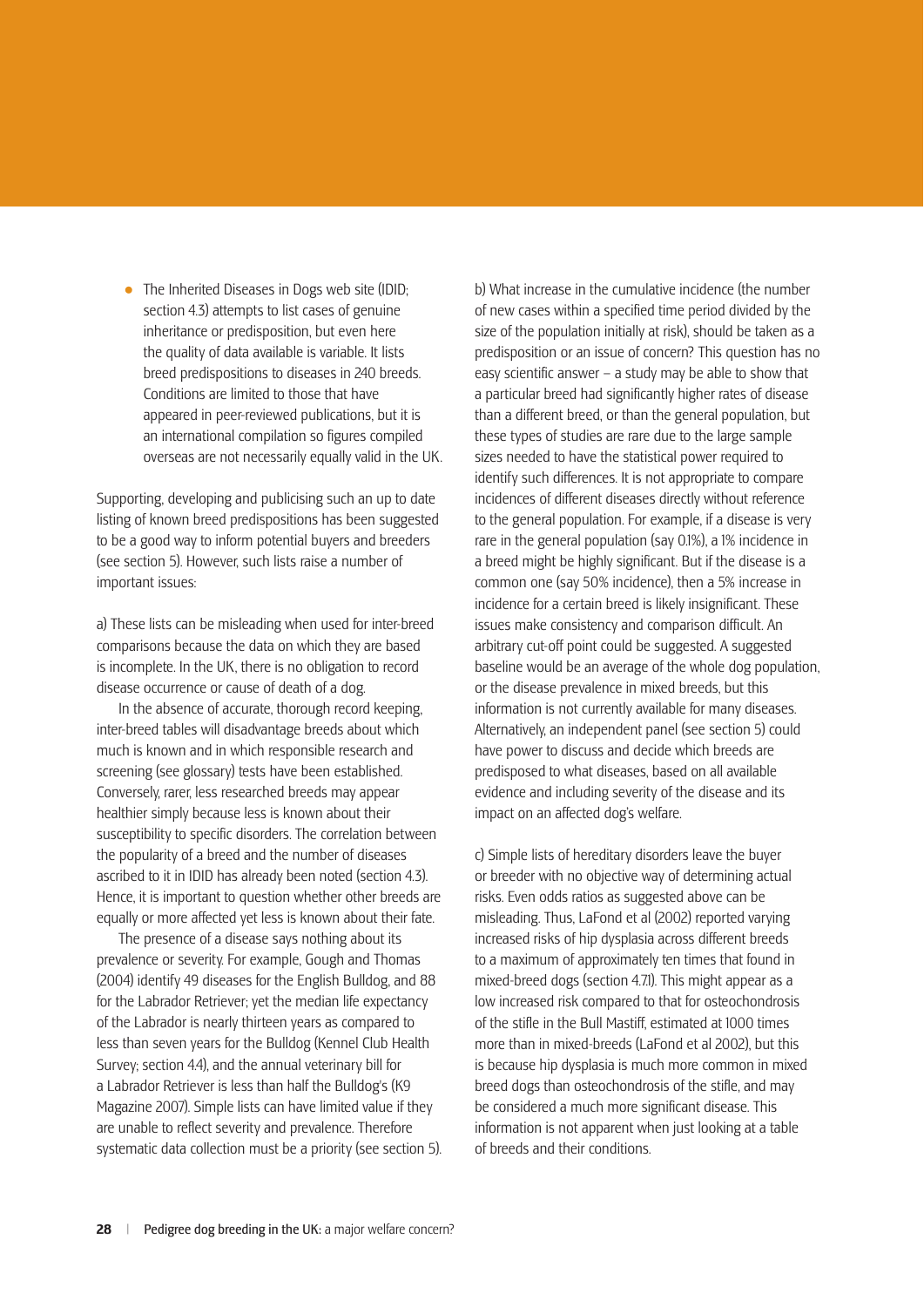d) Similarly these lists do not help a buyer or breeder to assess the extent to which each complaint compromises a dog's quality of life, and hence its relative importance to breed or select against. For example, in the past much attention has been paid to hip and elbow dysplasia, which undoubtedly lead to very painful disabling, arthritic conditions that adversely affect a dog's quality of life, but mostly later in life. There may be other distressing conditions which also have a great effect on a sufferer's overall welfare and which may respond quicker to screening and selection efforts. If animals are to be removed from breeding at only a low rate compatible with maintenance of genetic diversity then these test results must be prioritised. This highlights the need for future research into ways of assessing welfare and quality of life (see also section 3.5) and also the need for a range of experts (e.g. welfare scientists, clinical specialists and geneticists) to be instrumental in deriving future breeding strategies, specifically for each breed (see section 5).

#### 4.7 Progress in health and disease screening

 The Kennel Club, together with the American Kennel Club and many veterinary scientists have long been aware of the heritable disease problems addressed above, and so have tried to bring forward adequate screening programmes to assist breeders in identifying dogs at risk, and reducing the incidence of inherited diseases. Testing programmes in the UK can be divided into older, clinically based health surveillance schemes (based on the detection of phenotype; section 4.7.1) for a large number of eye diseases, for hip and elbow dysplasia, and more recently introduced DNA based tests (section 4.7.2). Currently there are DNA tests available for well over 50 inherited diseases in well over 140 breed/ disease combinations (see Appendix 1).

#### 4.7.1 Tests based on detection of phenotype (using the current BVA/ KC canine hip dysplasia scheme as an example)

Due to the significant impact of hip and elbow dysplasia on a large proportion of the dog population, for the past thirty years concerted efforts have been made towards countering these problems. Nevertheless, progress in selecting against these traits has been slow. Hence although there are several other similar screening schemes available for a range of diseases, we present a review of the background and progress of the hip dysplasia scheme as an example of progress using a phenotype based test.

#### Introduction

Hip and elbow dysplasia are problems that affect a range of dog breeds in the UK. They both feature a primary mal-development of the juvenile joint and its ligaments that causes a secondary osteoarthritis (see glossary). Clinically affected animals experience pain, loss of range of movement, and a reduction in ability to exercise in relation to the affected joint or joints. These diseases are mostly seen in specific breeds; there are other breeds that do not suffer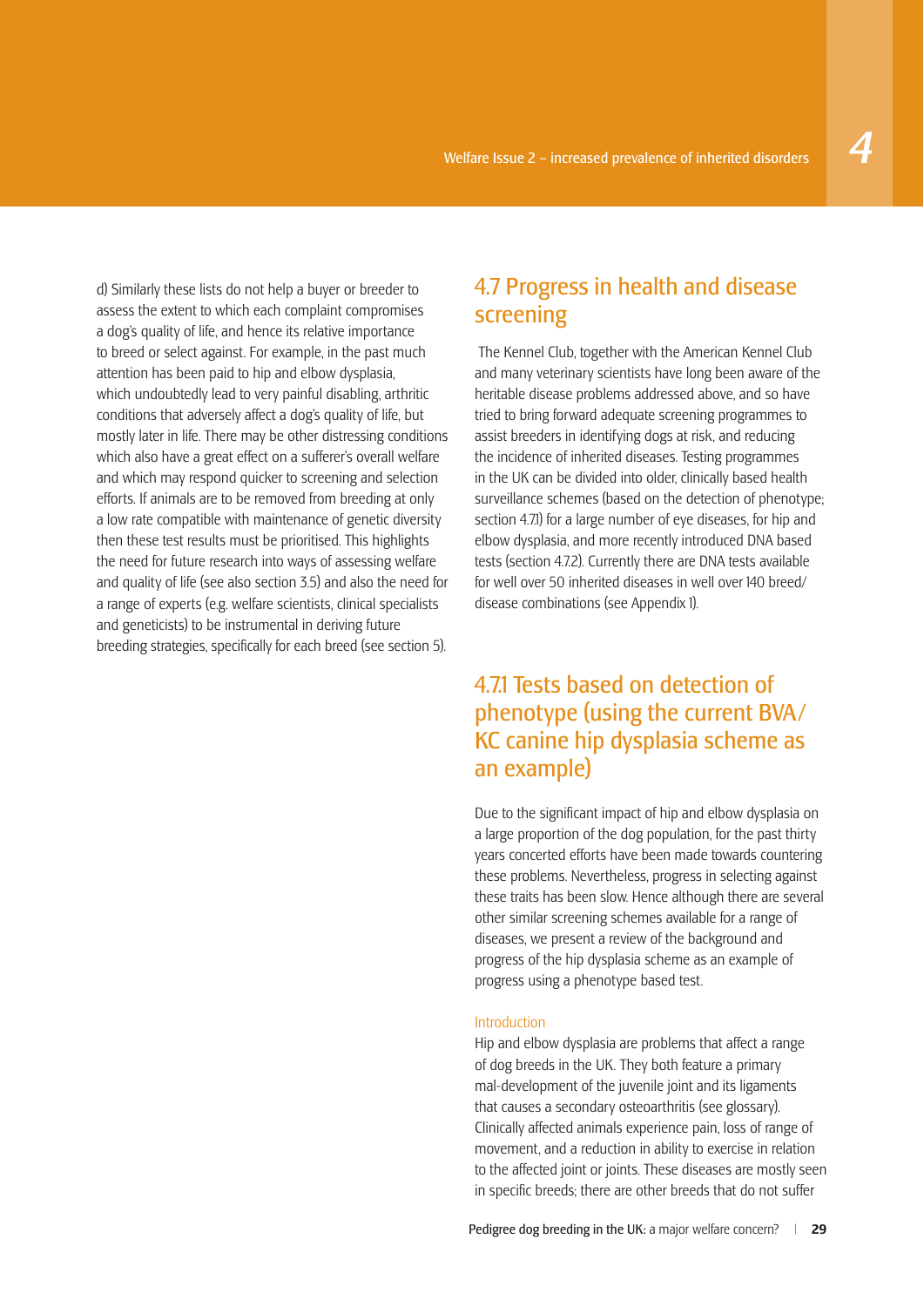from them, and there is no substantive evidence to show that these diseases occur in wild canids. The existence of a genetic component has been proven (reviewed by Janutta and Distl 2006), and screening schemes have been devised in the UK and elsewhere in an attempt to control them. The hip and elbow schemes have many similarities, and so the hip scheme, on which more data is available, is considered here; but our conclusions are valid for both schemes.

The aim of a screening scheme is to enable breeders to select mating pairs in such a way as to minimise the chances of the offspring being affected by the disease, and to reduce the prevalence (section 4.4) of the disease. The question is how effective have these schemes been, and could they be improved? Only by answering these questions can we be confident that we are reasonably discharging our duty to ensure the welfare of pedigree dogs.

#### Background

It is impossible to understand the canine hip dysplasia screening scheme without understanding the nature of canine hip dysplasia (CHD) and some of the issues that surround it.

Unfortunately CHD, like most breed related disorders, is a polygenic disease involving the expression of a number of genes. There are many combinations of a number of genes, so there is no clear division between affected, carrier and normal animals. A simple way of thinking of the relationship between an animal's genes and its disease state, is to think that the more mutant genes for the disease an animal has, the greater its risk of the disease. What this implies is that there will be a proportion of the population who carry quite a lot of genes for the disease but do not suffer from it clinically. This is the state of subclinical disease (see glossary).

A dog that has clinical CHD will suffer signs directly related to mal-development of the hip and the ensuing secondary osteoarthritis that is caused by that maldevelopment. These include pain, discomfort, loss of range of motion, lameness and reluctance to exercise. Such animals require veterinary treatment and clearly should not be bred from, but they are only a small proportion of the disease problem. A much larger group are those with subclinical CHD. These animals do not have clinical signs and may have never been lame, but characteristic changes

related to the disease can be seen when these animals are radiographed or their hips are manipulated under anaesthesia. These animals are to a greater or lesser degree "carrying" the genes for the disease, and in order to reduce the prevalence of these genes and therefore the prevalence of the disease in the population these animals must be identified and removed from the breeding pool.

#### Screening schemes and the current BVA/KC scheme

The purpose of a screening scheme for a polygenic disease is to identify the subclinical population and stop or control their use in breeding programmes. The perfect screening system would be a test that identified animals precisely with the problem genes by a direct DNA analysis. Such a test for CHD remains unavailable today. Therefore CHD screening depends on the indirect method of quantifying pathological changes that relate to CHD, and making the assumption that the degree of severity of these changes is proportional to the degree that the individuals' genetic makeup is contaminated by genes for CHD. There are a number of methods for this, the most common being the use of a radiographic evaluation. In the UK the owners' local veterinary surgeon will take a radiograph of the dog's hips, and that image should then be sent to an expert panel at the British Veterinary Association (BVA). The reality is that owners will often ask the veterinary surgeon to pre-check the radiographs, and those that are obviously dysplastic are often not sent (Paster et al 2005). Once with the expert panel, the changes in the hip joints that are related to hip dysplasia are scored out of a total of 53 points for each hip. The score for an individual is given as the total of the two hips. The scheme calculates a five year rolling mean for each breed every year (the breed mean score, BMS). The advice to breeders is to select animals for breeding who have scores well below this breed mean. Participation in the scheme is voluntary and as a result only a small proportion of the dogs registered in the major breeds are scored. In 2006 the BVA screened less than 13,000 hip radiographs (BVA personal comm.) while the KC registered over 75,000 dogs in the screened breeds (The Kennel Club 2008b). This means that less than 20% of animals from breeds vulnerable to CHD were screened in 2006.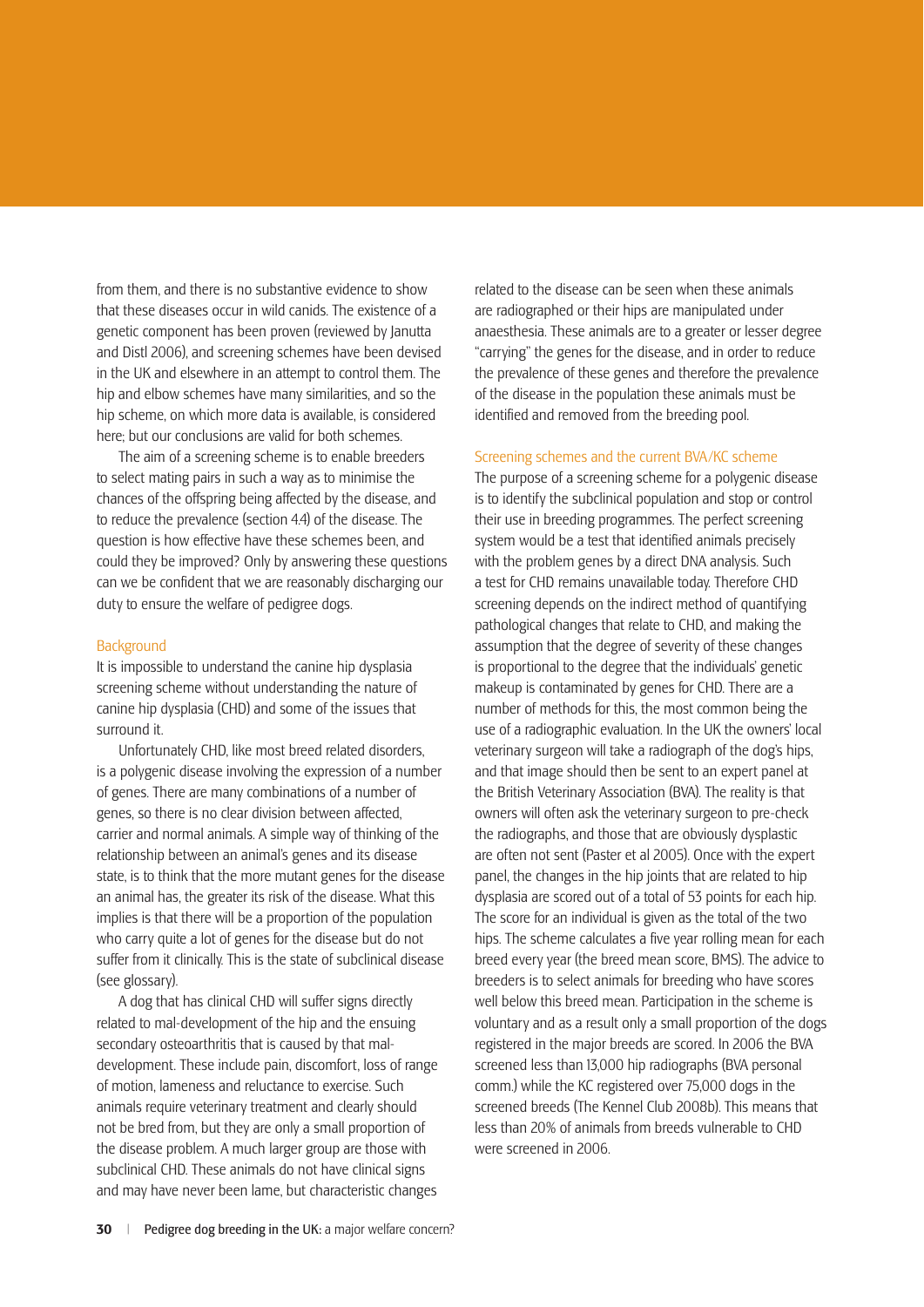| <b>Rolling Mean for Each Year</b> |                |      |      |      |      |      |      |      |      |      |      |  |
|-----------------------------------|----------------|------|------|------|------|------|------|------|------|------|------|--|
| <b>Breed</b>                      | 1996           | 1997 | 1998 | 1999 | 2000 | 2001 | 2002 | 2003 | 2004 | 2005 | 2006 |  |
|                                   | 16.5           | 16.1 | 15.8 | 15.4 | 15   | 14.5 | 14.2 | 13.8 | 13.6 | 13.4 | 13.1 |  |
| $\overline{2}$                    | 19.5           | 19.2 | 18.7 | 18.1 | 17.6 | 17.3 | 17.1 | 16.8 | 16.7 | 16.6 | 16.2 |  |
| 3                                 | 19.3           | 19.4 | 19   | 18.9 | 18.7 | 18.3 | 17.7 | 17.5 | 17.5 | 17.5 | 17.2 |  |
| $\overline{4}$                    | $12.2^{\circ}$ |      | 11.7 | 11.6 | 11.5 | 11.3 | 11.2 | 11.2 | 11.2 | 11.2 | 11.1 |  |

Table 1 – Five Year Rolling Breed Mean Score for the 4 most Commonly Scored Dog Breeds from 1996- 2006 (Data from BVA/Kennel Club)

#### Effectiveness of the current BVA/KC scheme

The Kennel Club publishes the results of the scheme for each breed, their headline figure being the breed mean score (BMS), a sample of which is given above for some of the breeds with the largest number of registrations (Table 1). Their interpretation of this data is that the scheme is effective, as the breed mean score (BMS) in most breeds is steadily decreasing over time, indicating that the hip dysplasia status of the breed is improving.

However there is other data to be considered before making such a straightforward conclusion. A key feature of any breeding scheme is that it is applied across the breed, or at least a large segment of the breed in order to eliminate as much "bad" genetic material as possible.

The questions that must be answered about the effectiveness of a screening scheme are:

- Is the scheme reducing the prevalence of CHD across a given breed?
- Is the scheme helping individual breeders to reduce the risk of CHD in their puppies?

The BVA/KC rolling mean figures answer neither of these questions. They show that the average grade of the hip radiographs submitted to the scheme is gradually decreasing, but this is only calculated on a small percentage of the registered dogs in the breeds above. Whilst the scheme should gradually reduce the hip scores of the whole population, it is of course impossible to calculate the reduction in risk of CHD puppies in an individual mating. The scheme will only work if the sample of dogs submitted to the scheme are representative of the whole population, and if breeders ensure that only dogs that have been scored, and

have hips with lower than the mean score for the breed, are the only ones used in matings. The inescapable conclusion is that the current scheme does not provide representative data for many UK dog breeds, so at the moment we simply do not know the true prevalence of the disease in many UK dog breeds, or whether there is any progress in reducing it.

#### Could the BVA/KC Scheme be more effective?

There are a number of different CHD screening schemes worldwide. Most of these are variants on the methods of scoring a standard radiograph, a few are dependent on scoring the hip laxity involved in the early stages of dysplasia. As well as variations in the scoring system and the age of the animal at scoring, a host of other procedural details, including compulsion to join the scheme, vary between countries, making inter-country comparisons difficult. There is considerable evidence to show that there are differences in the sensitivity and accuracy between scoring systems (Ohlerth et al 2003, Kapatkin et al 2004) but it seems that currently there would be little benefit in changing to a new scoring system in the UK.

Similar systems are used in other countries and there is a range of evidence from these schemes. A study in Finnish breeds concluded that there was slow and inadequate progression in improvement of CHD prevalence with a scheme involving compulsory screening (Leppänen and Saloniemi 1999), but in Swedish dogs, Morgan and Audell (1999) showed a reduction in prevalence of CHD from 55% to 35% between 1966 and 1996 coinciding with a gradual increase of the percentage of registered dogs scored to approximately 60%. If a higher percentage of registered dogs are scored, and particularly the breeding dogs, then techniques such as estimated breeding values (EBVs;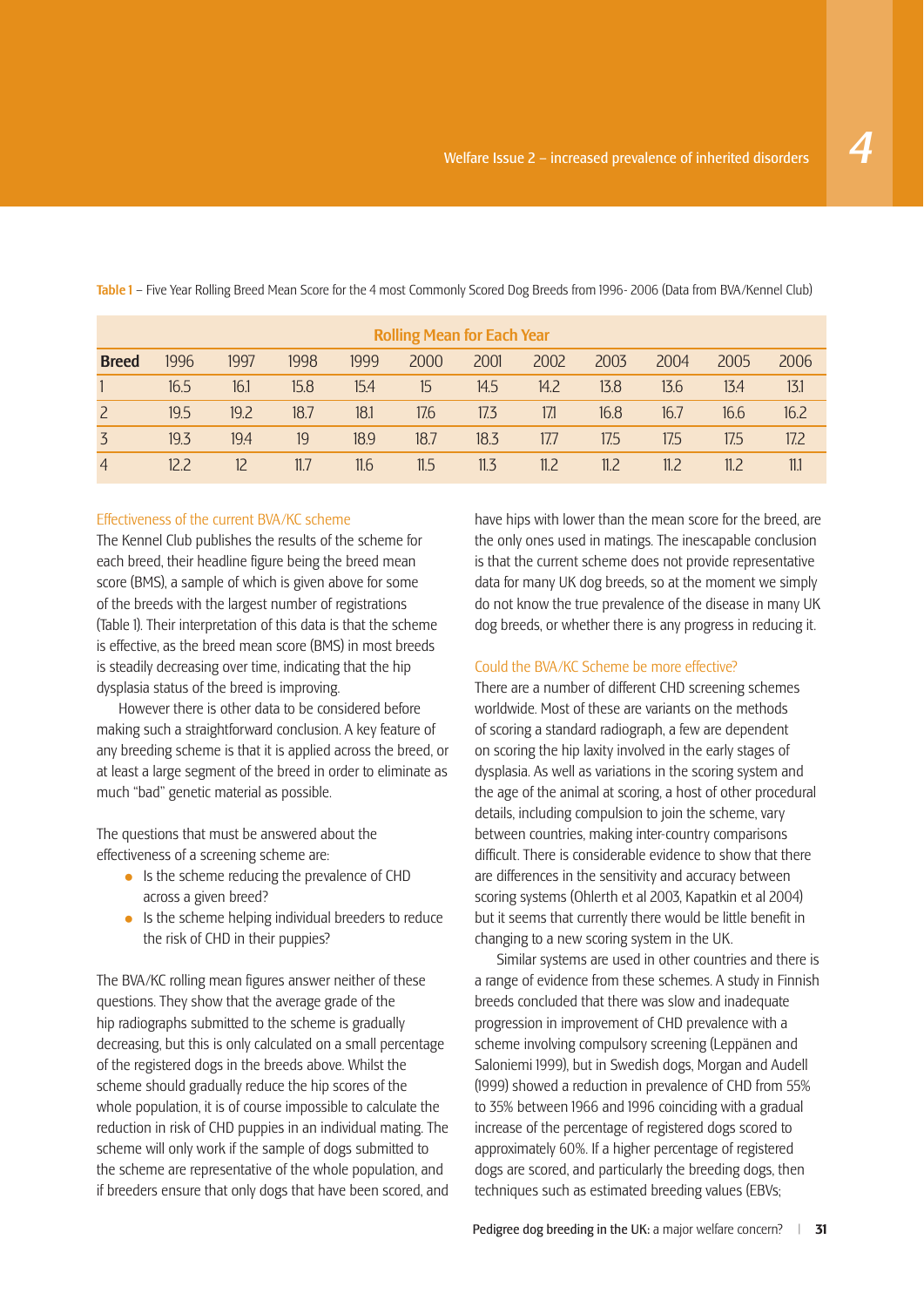see recommendation 14, section 5) can be used for better selection of parents for the next generations (Leighton 1997). Such techniques have been shown to decrease the prevalence of CHD in a limited population from 55% to 24% in five generations. They also benefit from concentrating on CHD in the breeding program which has been shown to be important in effective programs (Maki et al 2004).

#### Future recommendations

The true prevalence of CHD in the UK dog population is unknown, because the proportion of dogs in most registered breeds taking up the scheme is very small. The prevalence may be high, possibly as much as 50% (similar to those countries described above), given the results of recent studies in similar populations in Europe. The current BVA/KC screening structure is a suitable system to detect CHD within the UK population, but improvements to the way it is used and reported could enhance its impact on CHD. Recommendations would be:

- improved participation
	- preferably 100% of registered dogs (see section 5);
	- or at worst 100% of sires and dams of registered dogs;
- an international standard for scoring an animal as having no disease, thereby allowing international comparison of the percentage of normal animals in any breed (see section 5);
- concentrate the efforts of breeders into breeding out these undesirable diseases;
- improved reporting based on prevalence;
- the provision of a centralised service to analyse screening data, hereditary patterns and calculate information such as estimated breeding values as an aid to better breeding;
- the use of current screening data to research the development of DNA based screening "fingerprinting" the disease (Mateescu et al 2008).

The cost involved to the owner/breeder and the voluntary nature of the current scheme are significant obstacles to these recommendations, and a way needs to be found to work with dog breeders in order to make progress quickly. However, increased participation can enhance the impact of the scheme on pedigree dog welfare exponentially.

### 4.7.2 DNA based tests

DNA based testing (see glossary) has many strengths, including the ability to detect a mutation before it is expressed as a disease, or in carrier animals; low error rates (for many but not all tests these are effectively zero); absolute specificity; and the ability to sample the dog under test cheaply and without specialist veterinary intervention through the use of buccal swabs (see glossary). In cases where a mutation is very common but recessive, the test can also be used to maintain the genetic diversity of a breed whilst gradually reducing the mutant gene frequency and preventing the birth or reproduction of affected animals. However sampling without veterinary intervention does leave the system open to abuse by dishonest owners (substituting samples from one dog for another), and where the owner is testing because they already suspect the presence of a particular inherited condition, a veterinary inspection will actually be an important complement to the DNA test because it may detect conditions other than those tested for.

As yet in the UK, registration of animals has been made dependent on clear DNA tests in only two breeds (Irish Red Setters and Irish Red and White setters) and for only one disease (Canine Leucocyte Adhesion Deficiency (CLAD); see glossary) (The Kennel Club 2008e). Given the large number of breeds in existence and the multiplicity of recognised breed predispositions, this is unsatisfactory. On the other hand, in many breeds for which testing is available, untested animals are regarded as much less valuable for breeding than tested ones, and the Kennel Club maintains publicly accessible registries of tested clear animals for several of the tests. Hence, although there are few if any published studies, DNA based testing has already gained a reputation for radically reducing or eliminating mutation frequencies for known inherited diseases. For instance, copper toxicosis had reached very high prevalence in Bedlington Terriers prior to the availability of DNA testing. There was a prevalence of 46% in the Dutch Bedlington population in the late 1970's and early 1980's. This had dropped to 11% by 1990-1997 without loss of genetic diversity through breeding away from affected animals (Ubbink et al 2000). These figures look modestly impressive, but imply only that the mutant gene frequency was halved, from roughly 68% to just over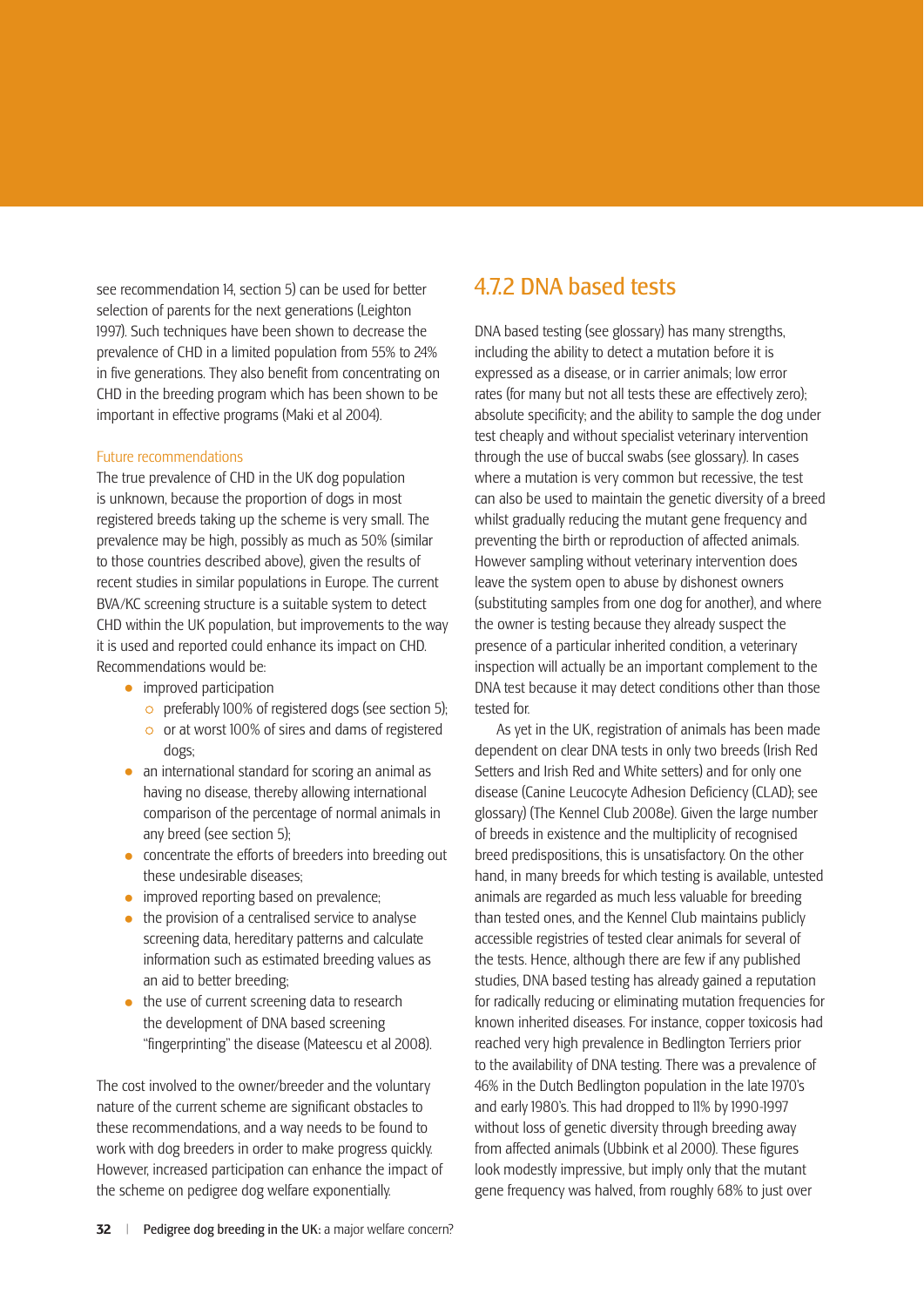33%. Subsequently, a much more rapid decline has been achieved through DNA testing so that very few affected Bedlingtons are now being born (these recent changes are unpublished, but a similar Danish programme is described by Proschowsky et al 2003). A randomised survey of an entire breeding stock of English Springer Spaniels in the USA for the mutation causing phosphofructokinase deficiency (the cause of one type of haemolytic anaemia: see glossary) showed that after several years of genetic testing, carrier rates had already been reduced from 16% to 3% (Giger et al 2000). Similarly, all UK breed lines of Irish Setter, and nearly all Cardigan Welsh Corgi lines, have been tested for progressive retina atrophy (PRA; see glossary) and these forms of PRA have been effectively eliminated, as has CLAD in both forms of Irish Setter. It is important that the trend for tested and clear animals to be of greater value continues to grow, and breeders continue to utilise the tests

that are available.

DNA based tests are of course limited by the available knowledge of mutations causing or associated with diseases. Research funding for canine genetics has been rather limited, and is certainly tiny when compared with that available for human or even agricultural genetics. Most direct funding comes from canine charities, all of which have rather small resources, with the Kennel Club much the biggest funder in the UK in recent years. Development of tests is expensive, and because of the lack of funders with adequate resources, researchers have tended to concentrate on monogenic disorders ("the low hanging fruit") rather than attempting to develop tests capable of giving information on more genetically complex disorders. Unfortunately, it is these latter that are most common in most dog populations. They include a wide variety of disorders such as skeletal malformations and degenerations (like hip dysplasia; section 4.7.1), many developmental and conformational problems, such as portosystemic shunt (see glossary) or Chiari malformation, cardiac and circulatory disorders such as mitral valve disease and probably a proportion of cancer predisposition syndromes, as well as many others. These are often hard to study not only because of their complexity, but also because some of the alleles involved may be the sole allele surviving in an affected breed, and therefore not be available for genome mapping (see glossary) as this process cannot be performed without at least some genetic

variation. In other cases, the complexity may mean that very large affected samples and control groups are required.

The collection of suitable DNA samples for test development is not simple. Each animal to be used in a study must be of the same breed and must have full veterinary, and, if needed, pathological work up, and sufficient DNA for the study must be collected. For whole genome screens, using high density array-based techniques, this often means the collection of blood samples. Such a collection will come under the Home Office Scientific Procedures Act unless clinical residues are available, which puts a number of practical barriers in the way. Veterinarians are often unwilling or have too little time to arrange these collections. Hence dedicated staff will be needed specifically for this purpose.

The standard mapping tests performed by geneticists are very powerful, but also very expensive. The finding of a genetic location or locations of mutation(s) associated with a given disease is not the same as having a test for the disease or even a test for the mutation causing the disease. Test development has sometimes proved difficult. although many breed societies have proved hugely helpful in test development and should continue to be involved (see section 5).

Given the clinical expenses involved in patient assessment and sample collection on top of the laboratory costs for mutation discovery, it would be unrealistic to expect new genetic tests for complex traits to be developed for less than one hundred thousand pounds per test. For the most part this money is not available from current funders. In nearly all cases (except for the most numerous breeds), tests are unlikely to be commercially viable in the sense of recouping their development costs through sales to breeders. Hence funding models must see research and development as a non-recoverable cost and the pet industry must be shown that the intangible benefits of greater popularity of dogs and greater certainties for insurers are worthwhile.

Fundamentally, understanding the genetic component(s) of disease is a requirement for the development of tests to identify carriers of the allele(s) contributing to the disease This is demonstrated, for example, by considering the condition, degenerative myleopathy (see glossary). It is well known to be found predominately in German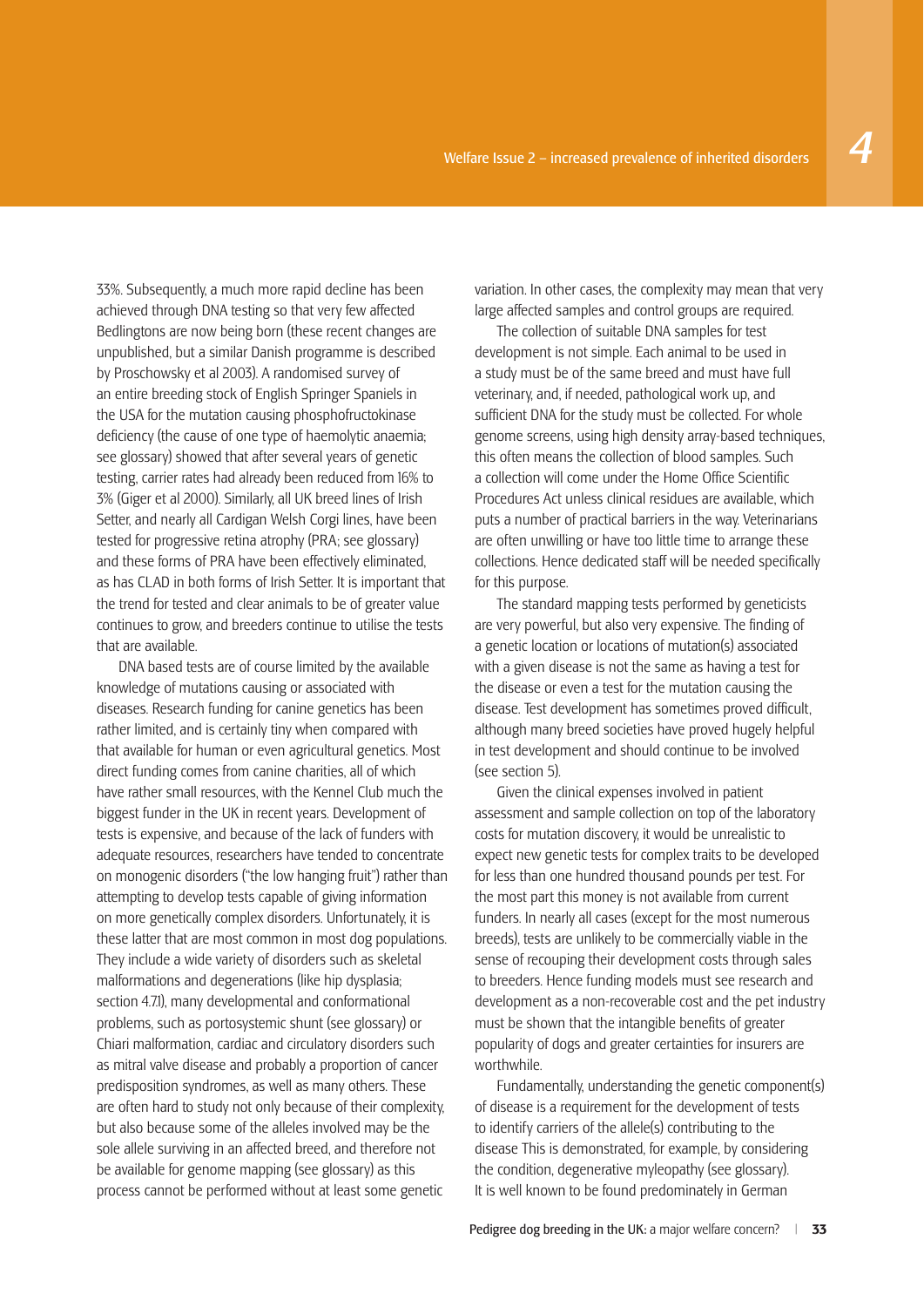Shepherd Dogs and is a progressive neurodegenerative disease (similar to multiple sclerosis in humans) resulting in complete paralysis of the hind end (Averill 1973, Clemmons 1992). A genetic test was developed based on a very small sample set without strong statistical support (Clemmons et al 2006) but the involvement of the gene it tests in the disease has since been disputed and the mode of inheritance of the disease is currently unknown (Clark et al 2008). Unlike DNA tests for monogenic diseases, the interpretation of DNA tests for polygenic diseases will be complex, and may well require a lot of input to breeders from the tester or a veterinarian or indeed specific genetics expertise.

However, André et al. (2008) recently noted that the increasing prevalence of genetic tests for these diseases is complex for both veterinarians and breeders requiring cooperation of veterinarians with researchers, and also of the dog breeder (or owner) with the veterinarian. Although the development of genetic markers is undoubtedly valuable, the time delay and costs means that they cannot be viewed as the sole answer to the current problems. Immediate action must be taken to decrease suffering, hence independent ethical review and detailed breed management plans should incorporate these tests, only as a component part of their strategy (see section 5).

### 4.7.3 Kennel Club Accredited Breeder Scheme (as an example of the difficulties of designing health and disease screening programmes)

In 2004, The Kennel Club introduced an accreditation system for breeders which lists "required" and "recommended" tests for specific breeds. So far, requirements for testing under this scheme have been brought forward for only about half of all Kennel Club breeds, although between them these breeds encompass the majority of pedigree dog registrations. Membership of this scheme is voluntary and relies entirely on breeder compliance, but the scheme has proved very popular and puppies from it have added value. Outside this scheme, and apart from the previously mentioned CLAD DNA test, no proof of screening/testing, nor of a negative result, is required prior to puppies being registered by the Kennel Club, although where such proof exists it is noted at registration. The difficulty of the decisions about what to test and whether these tests are requirements or recommendations is easily seen in this scheme.

Data from the health survey (section 4.4) also conducted by the UK Kennel Club reported the most common disease conditions in Labrador Retrievers to be musculoskeletal (27% of all disease conditions reported, or 14% of dogs, compared to 13% and 8% respectively across all breeds). Arthritis was the most common musculoskeletal condition reported in the Labrador, followed by cruciate ligament rupture (see glossary), hip dysplasia and osteochondrosis dissecans (OCD). The elbow was the most commonly reported area for both OCD and arthritis. OCD is a condition that can affect a number of joints, and is one of the types of primary disease in the elbow dysplasia syndrome. In elbow dysplasia, OCD and other primary diseases cause a secondary osteoarthritis, so that some of the owners' reports of arthritis in the elbow probably relate to otherwise unrecorded elbow dysplasia. Despite evidence from their own study and others (LaFond et al 2002) that elbow dysplasia is a common problem in the breed, the UK Kennel Club only *recommend* and *do not require* that dogs have their elbows graded. Difficulty in the accuracy of diagnosis is cited as one reason for not bringing in a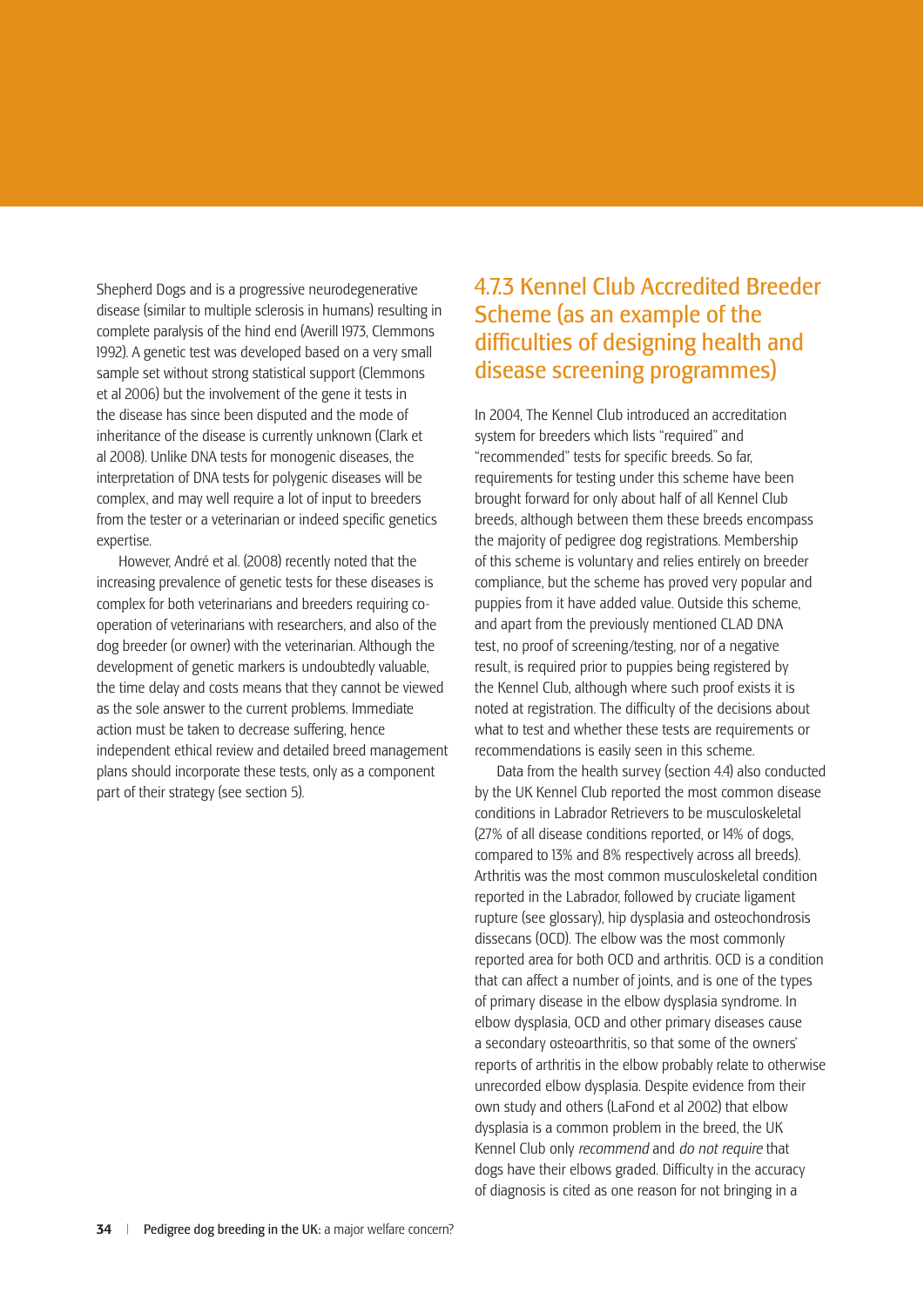requirement for elbow grading. However, the Kennel Club do *require* eye and hip testing and *recommend* DNA based PRA testing even though ocular problems were the fourth

much less common than hip and elbow problems. Cardiac problems in Cavalier King Charles Spaniels (CKCS) were mentioned in section 4.3. The Kennel Club health survey highlighted these as the number one disease condition reported (25% of all conditions or a prevalence of 17%), and of these the most common was heart murmurs, followed by mitral valve dysplasia (MVD). Although the disease is a frequent cause of death in the breed, the Kennel Club only *recommends*, but does not require, that CKCS dogs in the Accredited Breeder Scheme are tested for MVD. This may be because prevalence of heart murmur and MVD is often considered to be higher than reported in this survey (Gough and Thomas, 2004 quote 59%, whilst many veterinary cardiologists would suggest that a minor heart murmur is normal in all CKCS), but the clinical significance of a minor murmur is difficult to decide. Deaths from cardiac problems are usually at quite advanced ages, above the median age for death in all pedigree breeds, so it is possible that the Kennel Club has taken the view that they are relatively unimportant to breed welfare. However cardiac problems tend to progress and become debilitating as the dog ages, causing exercise intolerance, coughing, breathlessness, and sometimes a distended abdomen and weight loss, so the welfare problem is a real one. As mentioned earlier, the breed is also predisposed to the serious and painful condition, syringomyelia (sections 3.3 and 4.3), but currently there is no mention in the KC breeding scheme recommendations of not breeding from individuals diagnosed with the disease or from lines known to have had cases. Evidence for the disease can be found by MRI scans (Rusbridge et al 2000) but the cost of these scans may be a disincentive to breeders. It is encouraging that the KC is reconsidering this area, and after a meeting of cardiologists in Dec 2008, expects to issue a Health Plan for the breed early in 2009 (The Kennel Club 2008f), but progress needs to continue to be assessed regularly (see section 5).

most common conditions (7% of conditions or 4% of dogs),

Comparison of the accredited breeder requirements to the IDID database (section 4.3), further highlights the inconsistencies: 25 breeds identified in the IDID database as having PRA of some form, are required to have eye tests (or DNA test if available); four are recommended only. However, there are five breeds that are in the IDID database as susceptible to PRA but no eye tests or DNA tests for PRA are listed by the Kennel Club within the rules of the Accredited Breeders Scheme. Note though that the list of conditions in the Kennel Club BVA Eye Scheme is compiled by working British veterinary ophthalmologists based on what has been found in the UK, whilst IDID includes records from elsewhere which may partly explain this discrepancy.

In conclusion, these inconsistencies point to a need for a consistent approach, in which individual breed societies do not operate autonomously. The issues described above illustrate that the review of the tests currently recommended by the Kennel Club which is now underway is very necessary. However, to be most valuable such a review must involve a range of experts from a variety of disciplines, composed predominantly of independent individuals with no vested interests and a coordinated approach must be adopted (section 5.7). The cross-over between genetic inheritance and canine disease presents a complex interplay between a number of fields, each of which contain a unique level of expertise and all must be involved in resolving current problems.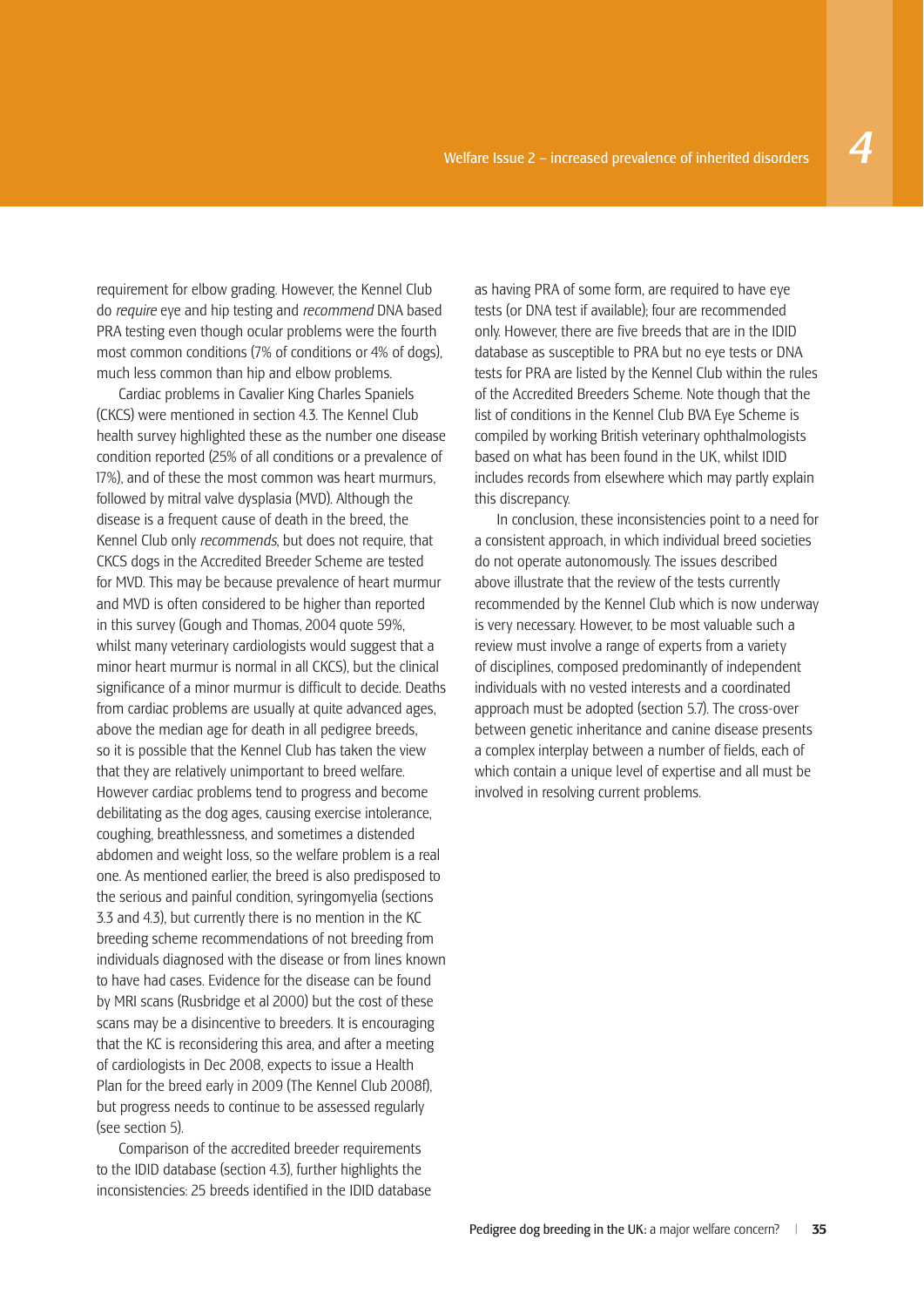# Possible ways forward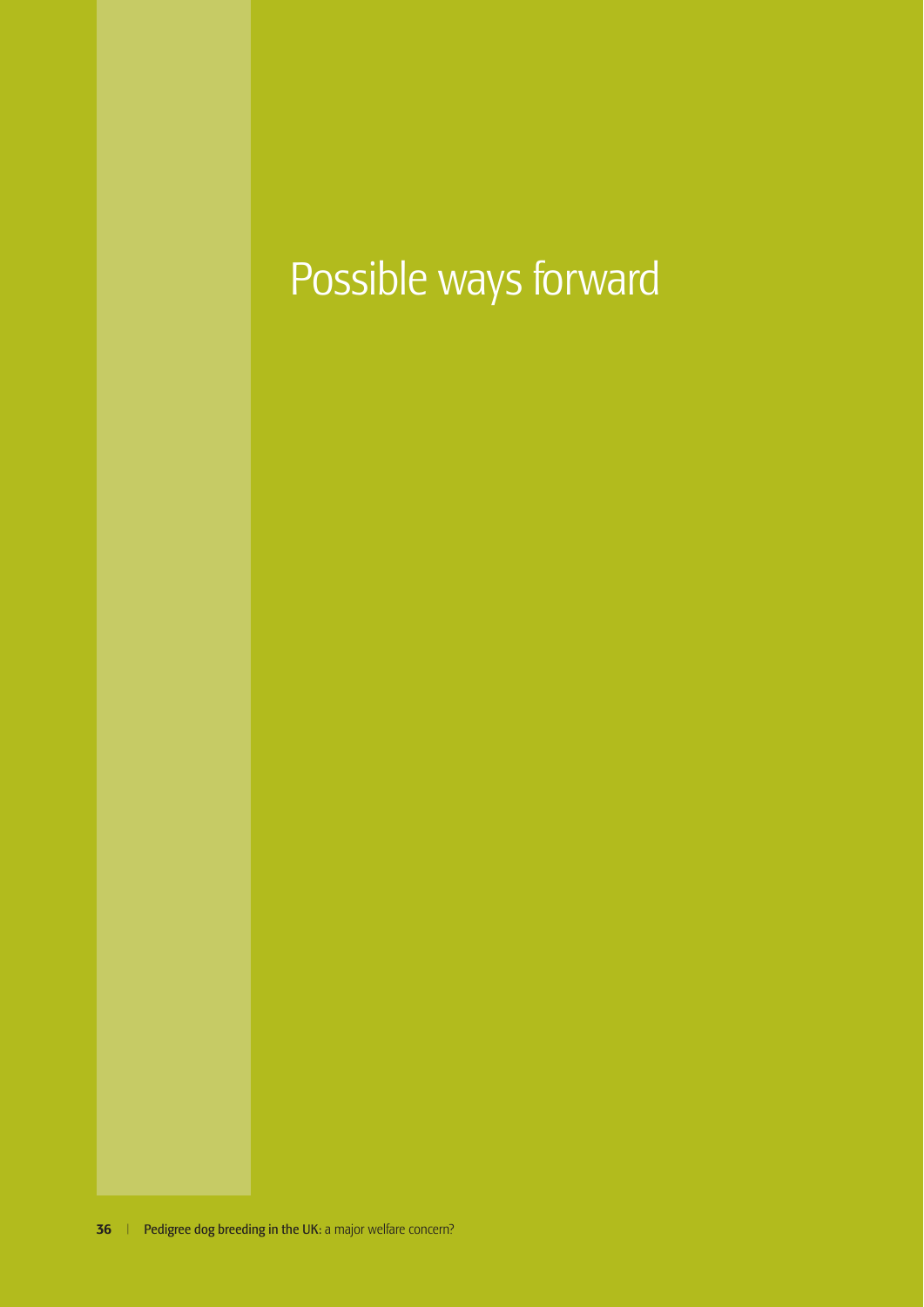## 5.1 Where are we now?

In the UK, the dog breeding and showing industry is essentially self-regulating. Whilst there are a number of small dog registries in existence (e.g. The Dog Lovers Registration Club Ltd 2008), the Kennel Club effectively has the monopoly on registering pedigree dogs and keeping stud books. Breed standards have traditionally been the responsibility of the Kennel Club and several hundred different breed clubs/societies (The Kennel Club 2006a). Individual breed societies vary in the initiatives they have taken to try to preserve and improve the health and welfare of their breed, and some are certainly diligent. However, there still remain many breed societies that show a marked reluctance to acknowledge or publicly admit the common problems within their breed.

The issues described in sections 3 and 4 are definitely ongoing, as some genetic material continues to be lost with each generation (Calboli et al 2008), and new diseases continue to be identified. Recommended screening

programmes are in place, but these are nearly all noncompulsory and necessarily incomplete, as tests are only available for a portion of the inherited diseases identified.

The UK Kennel Club (2008c) has recently acknowledged the presence and danger of breeding for extreme morphology. It has a documented health and welfare strategy described in its annual report (The Kennel Club 2008g), and numerous new initiatives are intended to combat the problem (The Kennel Club 2008a). However, a strong case can be made that there are many breeds whose anatomies raise serious current welfare concerns, and while physical attributes continue to dominate the breed standards, with less mention of health, welfare or temperament, this is likely to continue. This situation needs to be addressed as a matter of urgency.

There are numerous stakeholders with an interest in pedigree dogs, and they all have a role to play in addressing this issue. The diagram below shows the complexity of the situation.

Figure 1 – Summary of the multiple stakeholders with a role to play in improving pedigree dog welfare

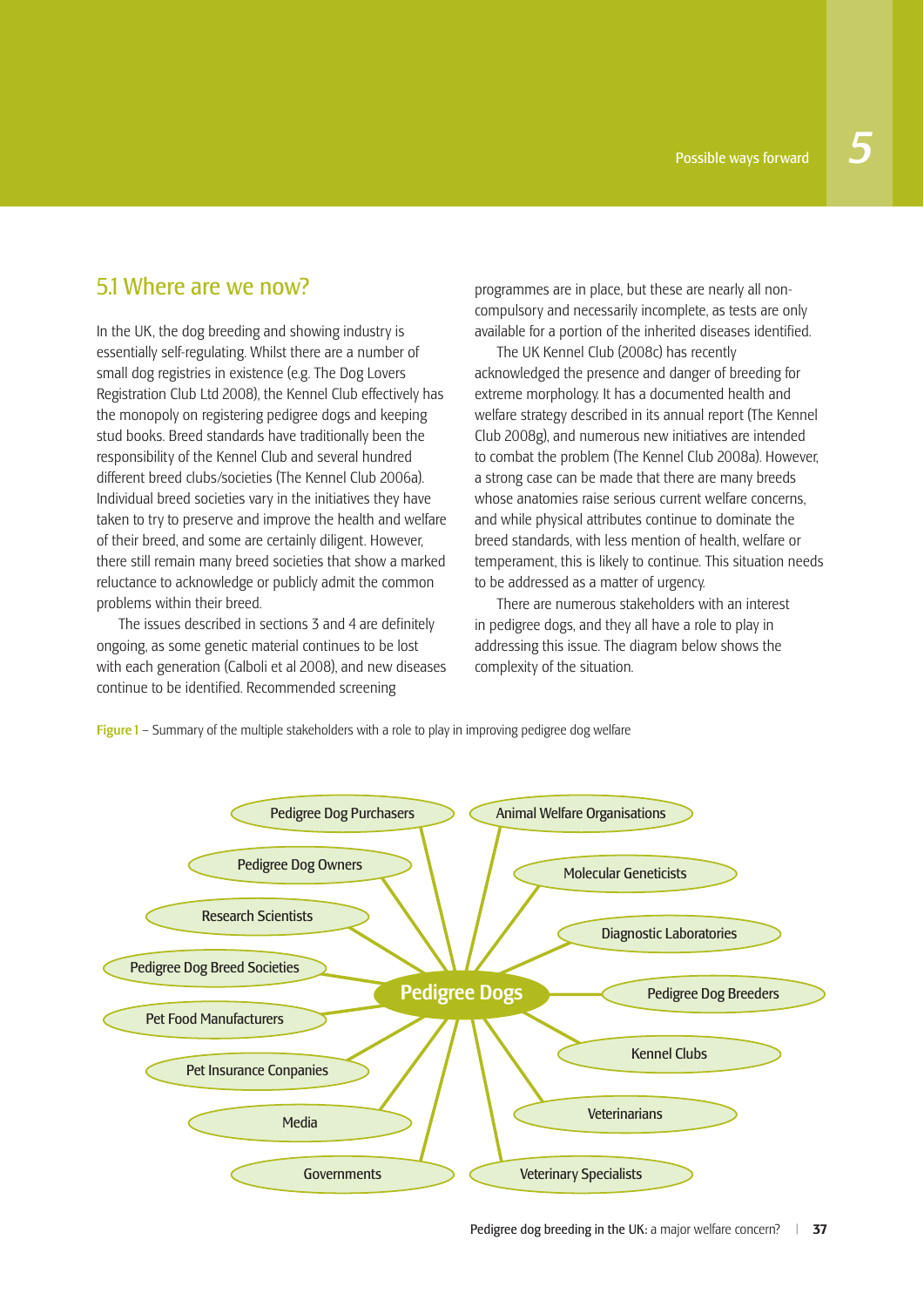## 5.2. What could be done? – a vision for the future

The situation is complex, with many stakeholders and numerous plausible courses of action. Each breed has its own array of problems and so there is no single solution. However all future initiatives should have the following generic aims:

- only breed dogs whose anatomy, temperament and genetic predisposition for disease or disorder, make them likely to produce offspring which will experience a high quality of life, free from pain and suffering;
- $\bullet$  only breed sufficient dogs to meet current demand so that each puppy can be successfully homed in a suitable and caring environment.

In order to achieve this vision, the following key objectives need to be met:

- a) the public is well educated about the issues surrounding the welfare of pedigree dogs and so is able to make informed choices;
- b) culture shifts such that dogs that are perceived as the most desirable are those which are fit, healthy, are well suited to the lifestyle they lead and have a high quality of life;
- c) all those who breed pedigree dogs prioritise the health and welfare of parents and offspring;
- d) breeders only breed dogs that are well suited to the lifestyle they will lead and refrain from breeding those that are likely to experience unnecessary suffering;
- e) effective regulation of pedigree dog breeding and supply chains to protect the welfare of dogs and the well being of pet owners;
- f) breed standards, breed management policies and breeding strategies are evidence-based;
- g) genetic diversity of most existing breeds is increased.

## 5.3 Prioritised actions – a survey of experts

To achieve the objectives above, a great many different actions could be taken. In light of the findings from this report, past literature and discussions with prominent experts in the field, we composed a list of 36 distinct actions which have been suggested as plausible routes forward (each with a description of its proposed merits). Many of the actions require input from numerous stakeholders, and several could be equally well tackled by any one of a number of different bodies. Hence, we simply list the potential actions and note suggestions of who could contribute to their execution, with the aim that many of the actions will be engaged by multiple stakeholders. We have made no explicit effort to assess the extent to which each action is already being tackled.

We presented these suggestions as a survey to a focus group of experts in order to prioritise the recommendations presented in this report. The group consisted of twenty prominent experts drawn from four disciplines. These were four dog welfare experts; five university-based veterinary experts; five geneticists and six practising veterinarians (who would have first hand experience of the problems encountered and the feasibility of specific recommendations). These individuals were selected to cover a range of disciplines all integral to pedigree dog welfare with the aim to balance attention to particular concerns. They all had current knowledge and interest in the problems surrounding pedigree dog breeding.

This group is opportunist and cannot be viewed as fully representative of all potential stakeholders. However, the survey respondents were all judged to be independent of conflicting affiliations, and the diversity of their views is evident from the results (see Appendix 2). We therefore believe that by utilising twenty people's opinions when selecting the best actions to recommend, these choices are considerably more valuable than if the list were based on the authors' subjective opinions alone. Each respondent rated the potential value of each of the suggested actions in improving pedigree dog welfare, and based upon their average ratings we have prioritised our recommendations.

Full details of the survey design, results and categorisation of recommendations are presented as Appendix 2. Here, we present descriptions of our top 14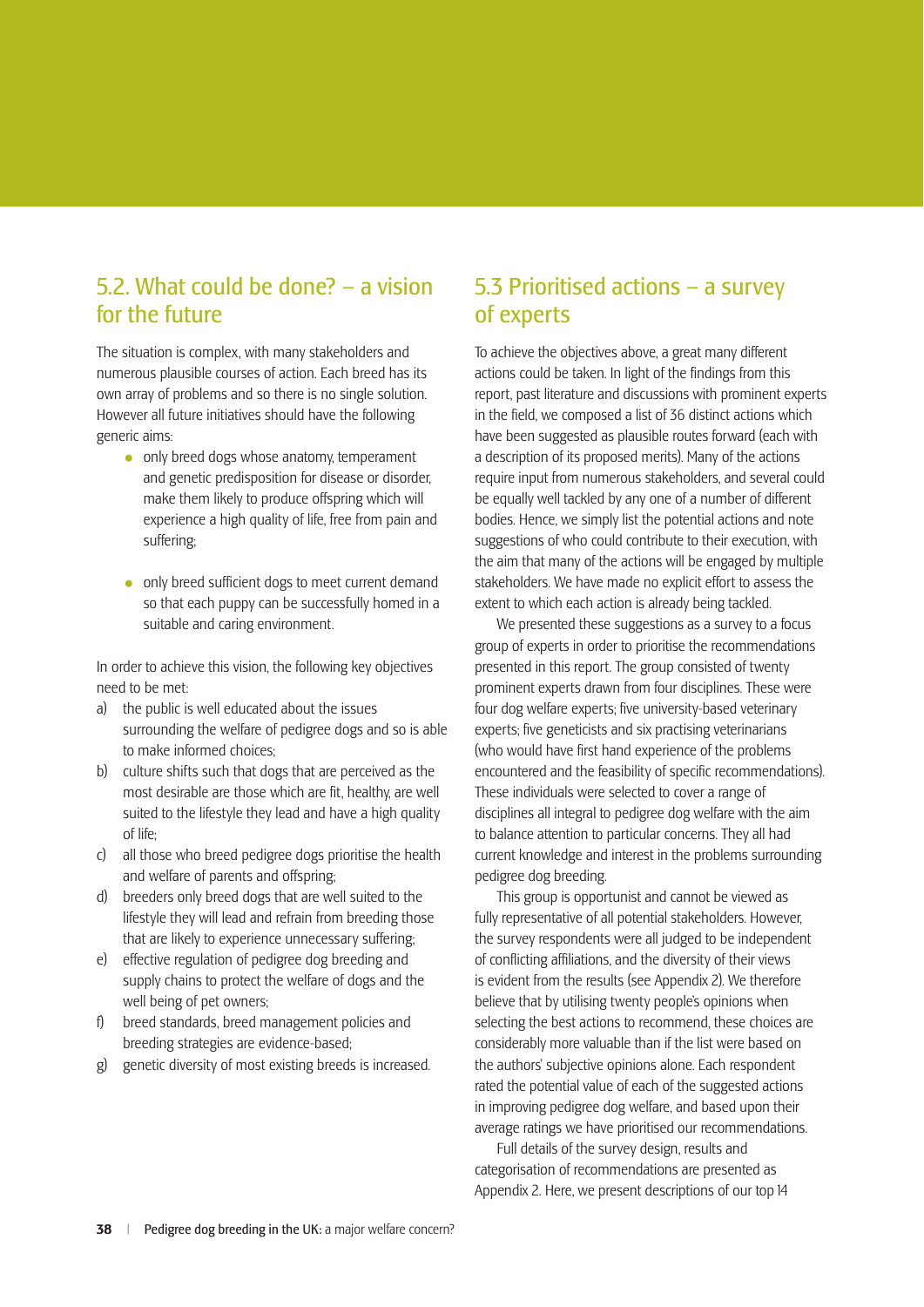recommendations (categorised as priority and primary recommendations sections 5.4.1 and 5.4.2; see Appendix 2 for description of categorisation). Based on the opinions of the expert group, we suggest that concentrating on the development of these recommendations is a good way to prioritise resources into those actions which are widely thought to be of most value. After this we also present summaries of lower ranked suggestions which were less strongly supported (undisputed 5.4.3 and further 5.4.4) recommendations and poorly supported actions (5.4.5). These could also be useful routes forward for stakeholders, especially those actions that can be carried out relatively rapidly and inexpensively. These are described in more detail in Appendix 3. (Inclusion of these actions in the report does not imply support for all of them from all authors).

## 5.4 Recommendations

The logic behind each of the key actions, as presented in the survey, is shown below. The italicised text indicates the main conditions/concerns raised by respondents. Since many such points were raised by a single person, it is impossible to list all of these, so we have summarised only the common themes described. Although actions here are presented in order of our panel's view of their relative value, in reality their execution would need to be carefully planned and coordinated in a strategic order (section 5.7).

### 5.4.1 Priority recommendations **– supported by over 94% of respondents (all except one respondent); rated on average greater than 7.5 (out of 10) for value, and listed by multiple respondents in their top five.**

**1. Systematic collection of morbidity and mortality data from all registered dogs** would allow us to amass reliable data on the prevalence of different disorders in each breed in the domestic dog population. With our present ad-hoc methods of data collection and inconsistent ways of reporting changes in prevalence, we are in danger of penalising popular and well researched breeds whilst overlooking potentially more serious problems in rarer breeds (section 4.3).

 Although insurance databases provide some useful statistics, these samples are inevitably skewed and unrepresentative of the whole population. A standardised data collection system is an essential tool needed to establish current baselines and to monitor the effectiveness of any interventions or initiatives which are introduced. A suitable system has been developed, ready for trial and implementation in Australia (McGreevy 2007), and can easily be adapted for use in the UK, but funding is required and support is needed from veterinary surgeons. Similarly the University of Liverpool is in the initial stages of developing the Small Animal Veterinary Surveillance Network (SAVSNET; Radford A personal comm.) to extract surveillance data on vomiting and diarrhoea, but could be extended to collect prevalence data for any disease.

 *There is, however, the concern that not all UK veterinary surgeries are currently computerised, so this system may require gradual implementation and considerable cost. Respondents also raised concerns that this data collection should incorporate cross breed dogs, behavioural morbidity surveillance and should be regarded as only part of the solution, as freedom from disorder does not necessarily represent high welfare.*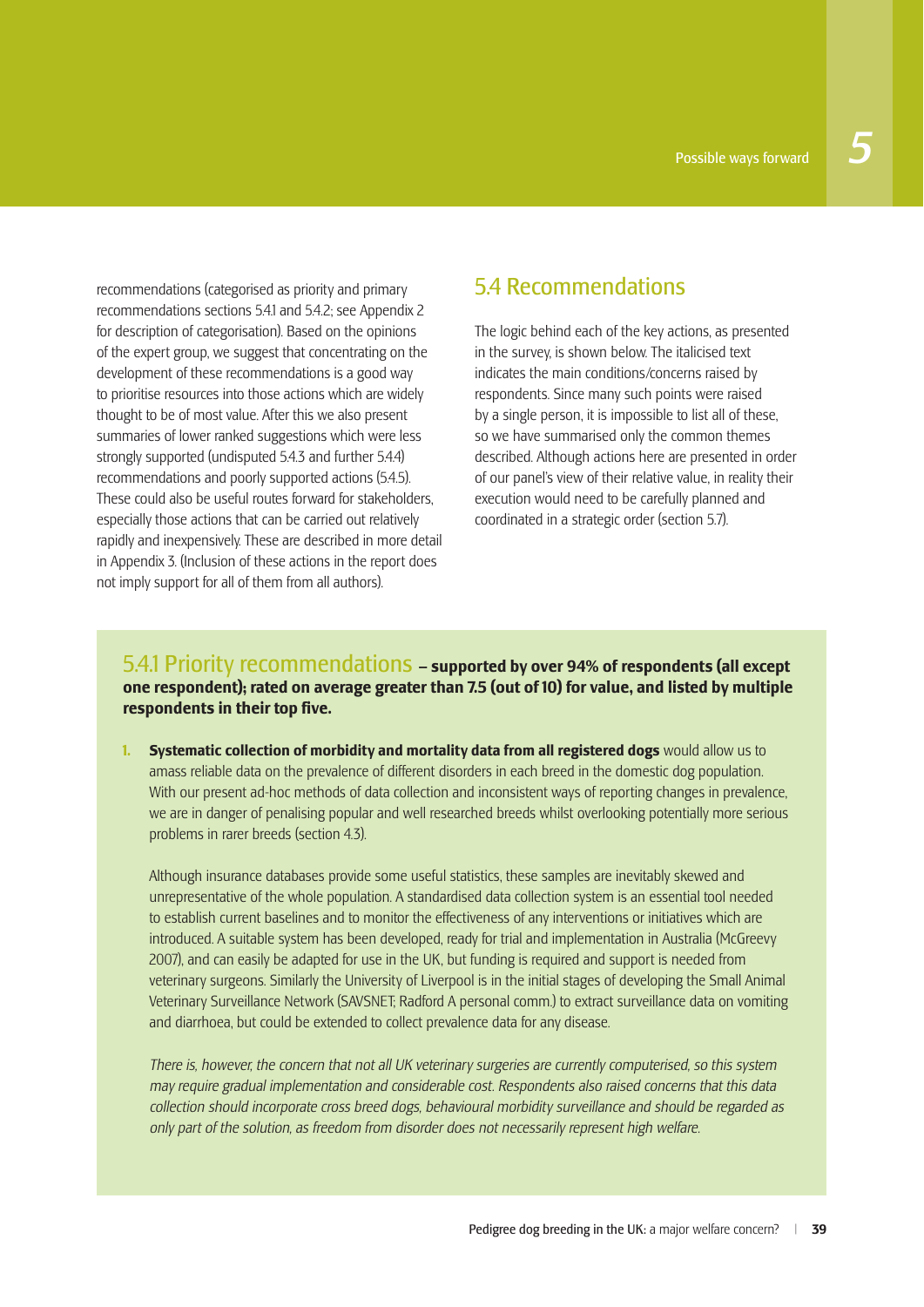- **2. Revision of registration rules to prevent the registration of the offspring of any mating between**  first-degree and second-degree relatives. Any mating between parent and offspring, two siblings, grandparent and offspring or half siblings, should result in non-pedigree offspring. This would lead to a reduction in the rate of inbreeding (which is one way of rapidly depleting gene pools) and would make a statement about the importance of genetic diversity. However, it must also be accompanied by other efforts to increase genetic diversity.
- **3. Open stud books to allow more frequent introduction of new genetic material into established breeds** in order to increase genetic pools. Breed societies and breeders often voice worries about substantially altering or "watering down the breed" from that described in the breed standard. However, these worries have been shown to be unfounded by a UK trial that successfully produced a "Bob-tailed Boxer" by crossing a Boxer to a Welsh Corgi, and then backcrossing to Boxer. A fourth-generation animal (3rd back-cross) was registered with the Kennel Club and won prizes (Cattanach 1996). Ironically, this introduction of non-pedigree genetic material into the line was permitted for purely aesthetic reasons.

 Similar success has been obtained with a trial to overcome elevated uric acid levels in Dalmatians (described in section 4.2). However only by the fifth generation of back-crosses were a small number of the dogs considered adequately pure Dalmatian to be registered by the breed society.

Such reluctance by breed societies provides a financial disincentive for breeders to outcross, and this needs to be addressed. Registration should become available as a right to any dog that can be shown to be the product of a third (or later) back-cross with registered breed dogs from an original cross. Success at shows would remain reliant on adherence to a breed standard (albeit a revised one in some cases): but this would be based on phenotype and not "genetic purity".

 *Survey respondents noted that although worries have been expressed by breeders and Kennel Clubs that cross breeding may potentially introduce new problems, there is no genetic reason to expect that problems in newly introduced genetic material will occur at higher rates than those in the material they replace. If some genetic diversity is maintained, heterosis will tend to reduce prevalence and severity both of introduced problems and previously present ones.*

4. **Setting up systems to monitor the effectiveness of any interventions and changes in breeding strategies.** It is absolutely vital that methods are put in place to regularly review, assess, evaluate, and report upon the effect of any intervention and to monitor changes that occur over time. If change is either inadequate or negative, new initiatives must be adopted.

 *Regular updates are built into the data collection system proposed by McGreevy (2007), or they could become the responsibility of an independent panel – recommendation 13).*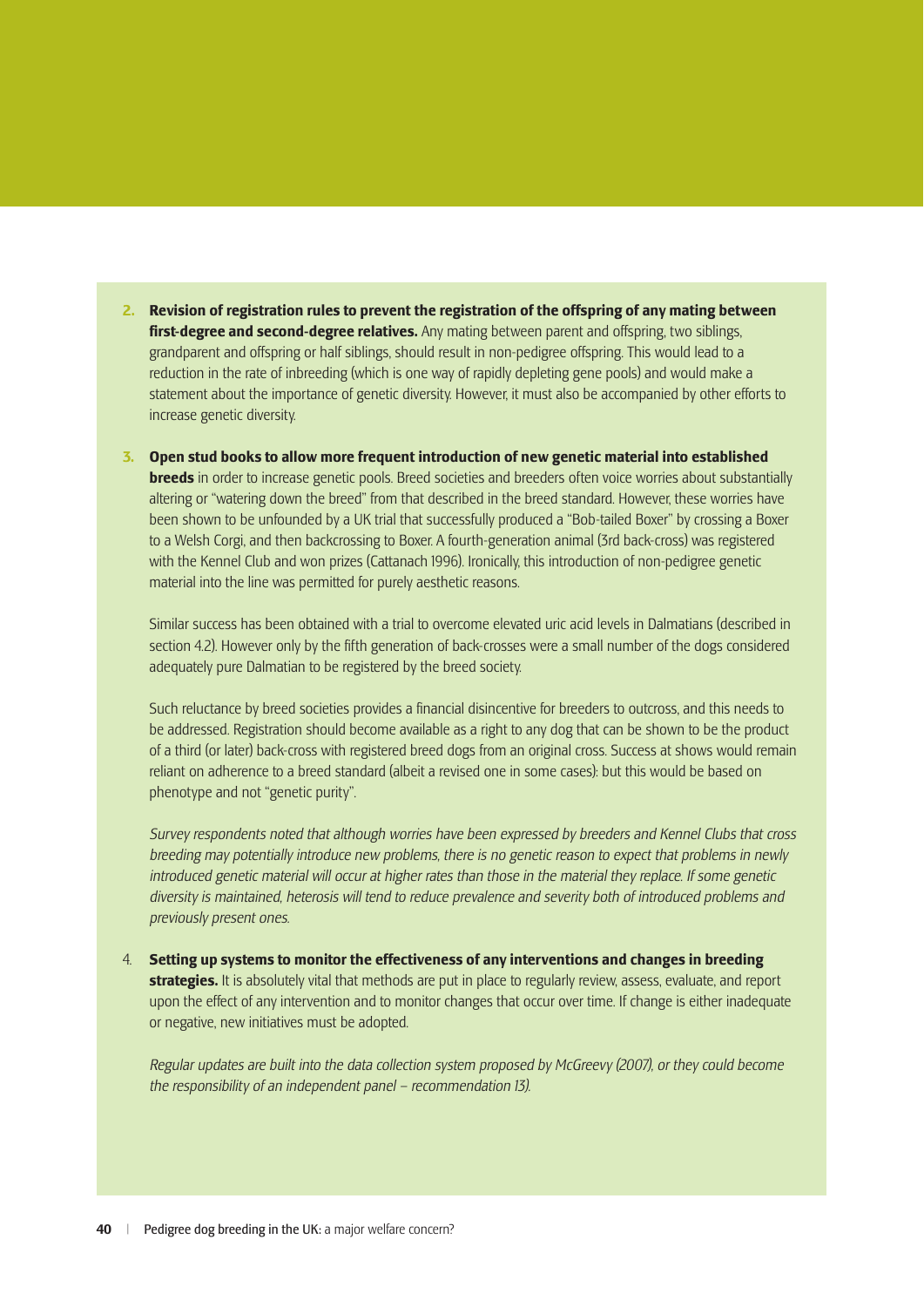## 5.4.2 Primary recommendations **– supported by 85% or more of respondents and rated an average of 7 (out of 10) or more for value.**

**5. Conducting a full ethical review of current breeds**. This could potentially arrive at conclusions that inform decisions to enforce rapid out-crossing in some breeds or even to phase out specific breeds that an expert panel considers cannot be saved without unacceptable suffering.

 *Respondents were concerned that any such panel should be independent and broad-based in its expertise and should be chaired by one or more experienced ethicist (see also recommendation 13). Its purpose should be to identify the worst or most pressing problems based on the likely suffering endured by the animals, the probable distress experienced by the owners of those animals, and any subsidiary problems created for society at large.* 

**6. Development of detailed management plans for each breed**, constructed in conjunction with geneticists who can advise on available DNA markers for hereditary disorders and recognise the distinction between (a) eliminating or decreasing the incidence of inherited disorders (which is certainly possible), and (b) eliminating all mutant genes that cause disorders (which is not possible). Planning should also involve epidemiologists, welfare scientists, breeders and potentially conservationists (who are familiar with similar genetic problems), or the independent panel, (see recommendation 13). These plans should involve measures to decrease inbreeding and increase genetic diversity which, for less numerous breeds, may involve the development of international breeding pools, and out-crossing (recommendations 3 and 8). The plans should include methods for continually estimating the incidence of inherited disorders and for making this information available to breeders, veterinarians and potential pet-purchasers.

 *Supporters of this recommendation point out that "current state of the art in genetics theory actually allows multiple tests/conditions to be tackled at the same time. Breeding programmes could be established that incorporate all known health information, developing proper genetic evaluation for each trait, combining multiple traits and weighting them appropriately so that progress can be made towards the ultimate goal of a healthy breed. Diminution of the gene pool can be avoided by the use of optimisation techniques so that*  selection can be carried out and the rate of inbreeding/loss of genetic diversity restricted to a pre-defined *level" (anonymous). However others warn that "because of false positive rates in gene chips [a shorthand for the methodologies that allow simultaneous multiple genetic assessments] and potential false negative rates*  in phenotypic assessments, all of this work should be peer-reviewed before decisions are made." (K. Overall *personal comm.)*

**7. Refinement of diagnostic tests and DNA markers for inherited disorders** is critical, although their limitations must also be acknowledged. The development of DNA-based screening tools for complex heritable diseases has become more accessible with the availability of high throughput and array-based analysis techniques. However four critical hurdles remain, which require input from numerous stakeholders to overcome (here summarised in brief. The fuller information provided to respondents included the information on test development summarised in section 4.7.2).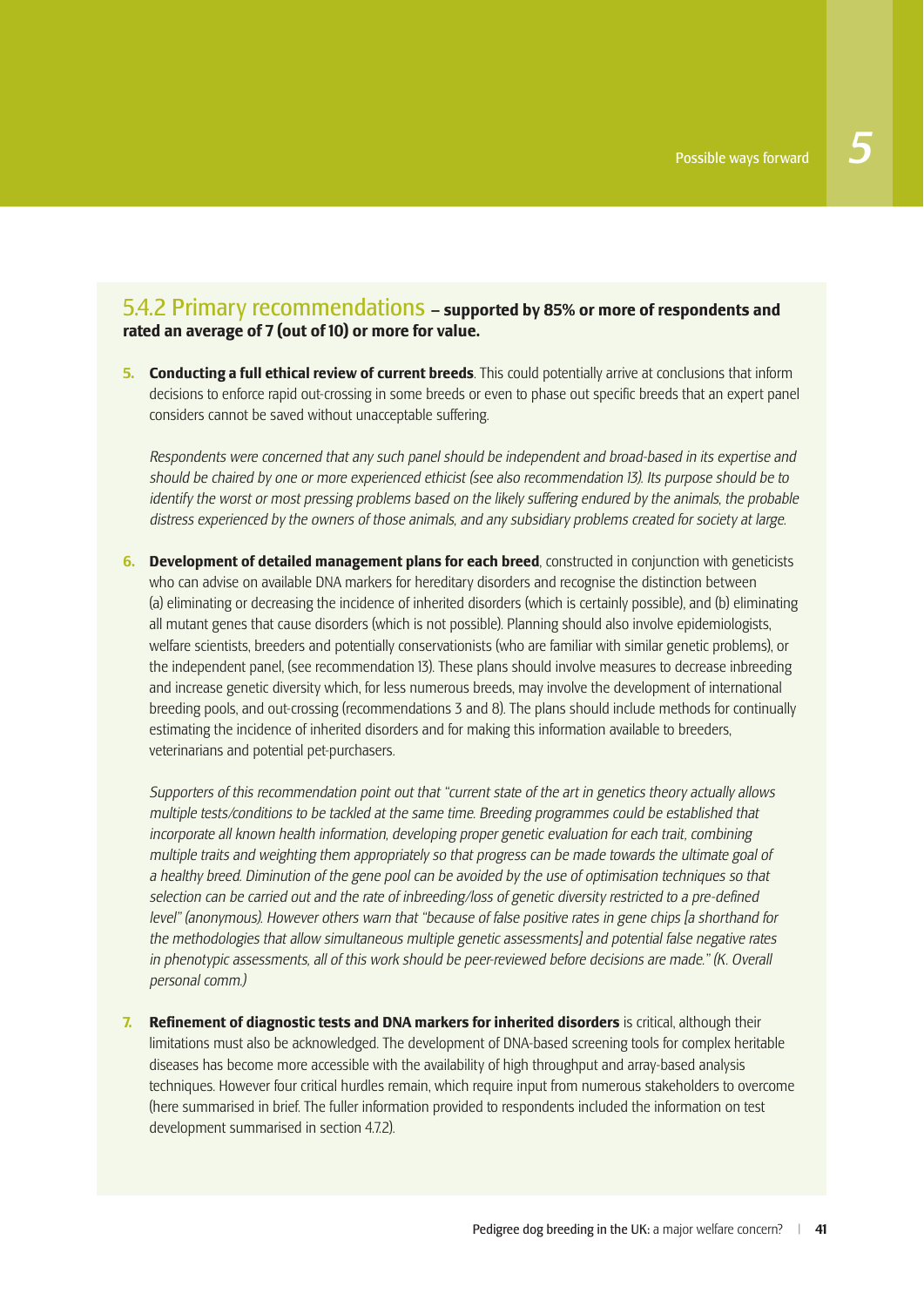- The collection of suitable DNA samples from affected and control populations is not simple. Dedicated staff will be needed specifically for this purpose.
- The high density techniques are rapid and accurate, but have high associated costs. Funding both for staff and for test development should be sought from all stakeholders.
- Even once a genome location has been found to be associated with a disease or disorder, test development and use has sometimes proved difficult. Breed societies have proved hugely helpful in test development and should continue to be involved.
- In nearly all cases, tests are unlikely to be commercially viable in the sense of recouping their development costs through sales to breeders. Hence the intangible benefits of tests must be made clear to stakeholders.

 *Respondents pointed out the necessity to view this as a long-term action and not the sole answer to the current problem.*

- **8. Increase genetic diversity by encouraging importation and inter-country matings, especially in** numerically-small breeds. If this is to be employed, the use of frozen semen should be considered, to avoid the welfare impact of transporting live animals.
- **9. Make registration of pedigree dogs conditional upon both parents undergoing compulsory screening tests for prioritised disorders**, drawn from those known to be a problem in that particular breed. A holistic approach, which takes into account the method of inheritance of each disorder, and careful breed management planning, is required. For example, with autosomal-recessive disorders, the Kennel Club should not register the offspring from matings where both parents are known heterozygotes, whilst matings in which one parent was heterozygous (see glossary) would be acceptable in pre-agreed circumstances.

 In 2004 The Kennel Club introduced a voluntary accreditation system for breeders (The Kennel Club 2008d). The inter-breed inconsistencies in required and recommended tests under the scheme have been highlighted in section 473

 Quicker progress would be possible if screening were mandatory for all registered dogs, and if the list of required tests for each breed were based on objective criteria. This would initially be based on our current state of knowledge but if data collection methods are standardised and improved (see recommendation 1) then, in time, the list would be standardised according to accurate prevalence data. This scheme could commence with mandatory hip screening (section 4.7.1).

 It is important to realise that when many tests are available, breeders and breed societies must tackle one or only a few problems at a time in order to avoid further diminution of the gene pool. A phased introduction of the tests listed should therefore be decided with input from the individual breed societies and independent veterinary and genetic experts in discussion with the Kennel Club. Most breed societies do have health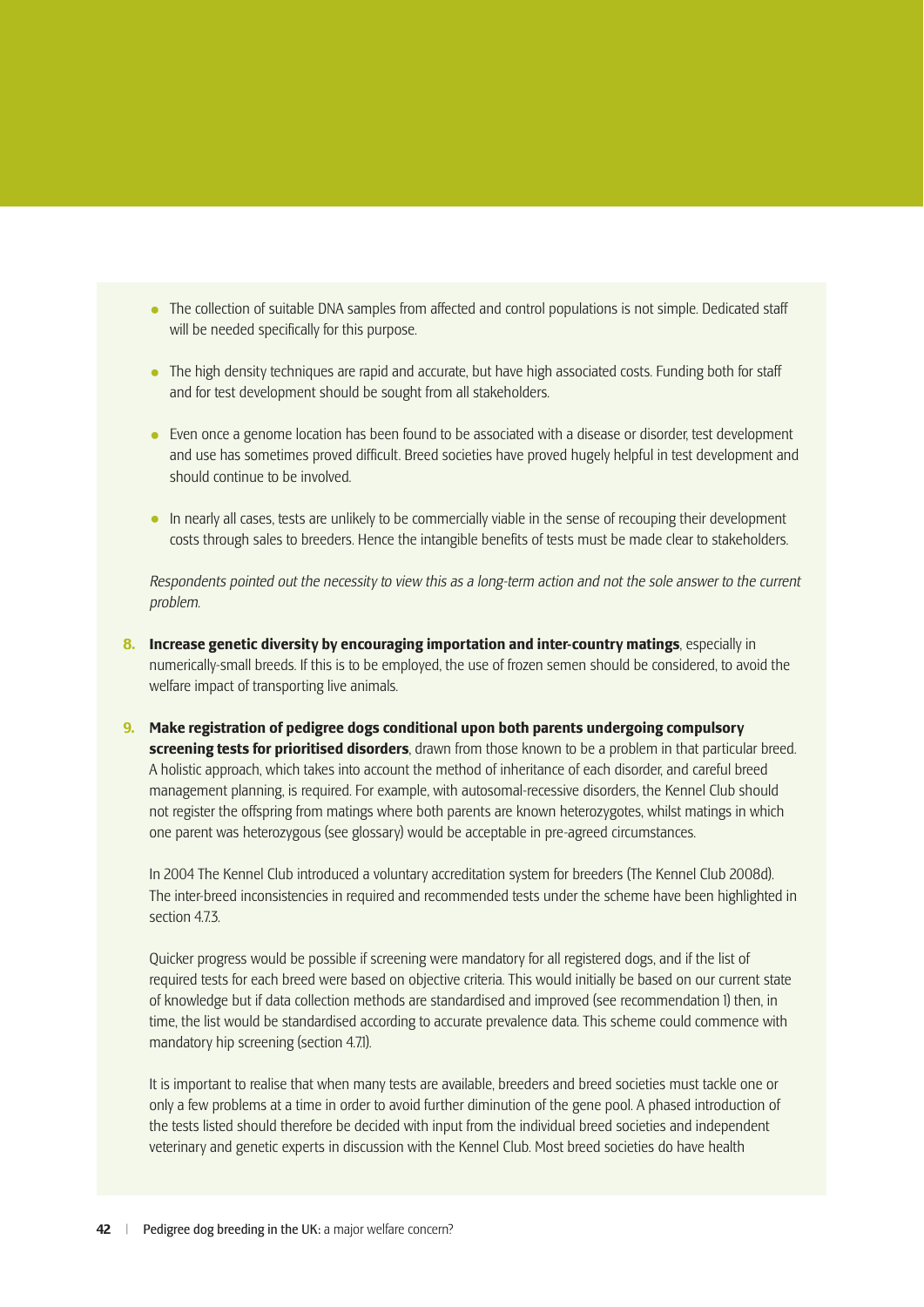committees that currently perform a recommending function, but these must incorporate a range of external experts. Infallible ID systems based on micro-chipping would be critical for this action to be achievable.

Respondents raised a concern that the schemes need to be proven to work, and their relative welfare benefit prioritised before significant funds are invested in their implementation. It was also suggested that such schemes should include cross breeds as well as pedigree dogs through the use of test registries (see also 5.5).

**10. Introduction of Codes of Practice that encourage breeders to consider health, temperament and welfare**. The Animal Welfare Act 2006 allows the government to issue and, from time to time, revise specific codes of practice. The main purpose of these codes is to give practical advice to owners and others responsible for animals on how they can ensure that their animals' welfare needs are met. Welfare codes for farmed animals have been in existence for some years and the Act will allow these to be issued for companion animals too. Drafting of several codes are currently underway, including a "Dog Code" and an "Animal (dog & cat) Boarding Code" in also planned (DEFRA 2008). However there is no specific code for breeding and a code of practice specifically relating to the breeding of dogs, or relevant clauses within the species-specific codes, is required.<sup>2</sup>

 *Respondents voiced concerns about the opposition this action may face, suggesting the need for accompanying secondary legislation (recommendation 24) and penalties for non-compliance (recommendation 32).* 

**11. Training and accreditation of judges to prioritise heath, welfare and behaviour in the show ring**, ensuring that dogs are judged with these factors as paramount; of equal, if not greater weight than physical attributes. The Finnish Kennel Club has commenced a programme educating judges to avoid potentially detrimental traits (Maki et al 2005; although this is obviously limited to those traits which are visually evident), and the UK Kennel Club has recently initiated something similar (The Kennel Club 2008h). A system to ensure that health and welfare is adequately considered in the ring may involve two-tier judging, in which dogs are pre-screened by a veterinarian before being judged on conformation (as is common at cat shows). Measures to avoid diseased animals, or those showing fear or stress behaviours appearing in, or winning shows should be implemented and owners known to show such animals disqualified and discredited. Proof of passing designated screening tests should also be an entrance criterion at shows.

 *Respondents expressed the view that in order for this action to be useful, the training and judging should*  be monitored and reviewed by external experts, and penalties or disqualifications imposed upon non*conforming judges.*

**12. Creating and fostering the image of a happy and desirable dog being one that experiences high welfare**. Happy dogs are those that are bred for fulfilling lives, not beauty. A catchy appealing "brand" is required to challenge current cultural norms, similar to the successful "happy chicken" campaign (e.g. The Telegraph 2008). This would encourage the general public to choose dogs on the basis of their quality of life and not just appearance, and to consider a range of breeds and cross breeds. Their choice should be influenced by low prevalence for disease, low insurance premiums, sound temperament, and low requirement for surgical

<sup>2</sup> Please note that this recommendation has been drafted based on the situation in England. In Wales, a dog Code of Practice has already been passed by the National Assembly of Wales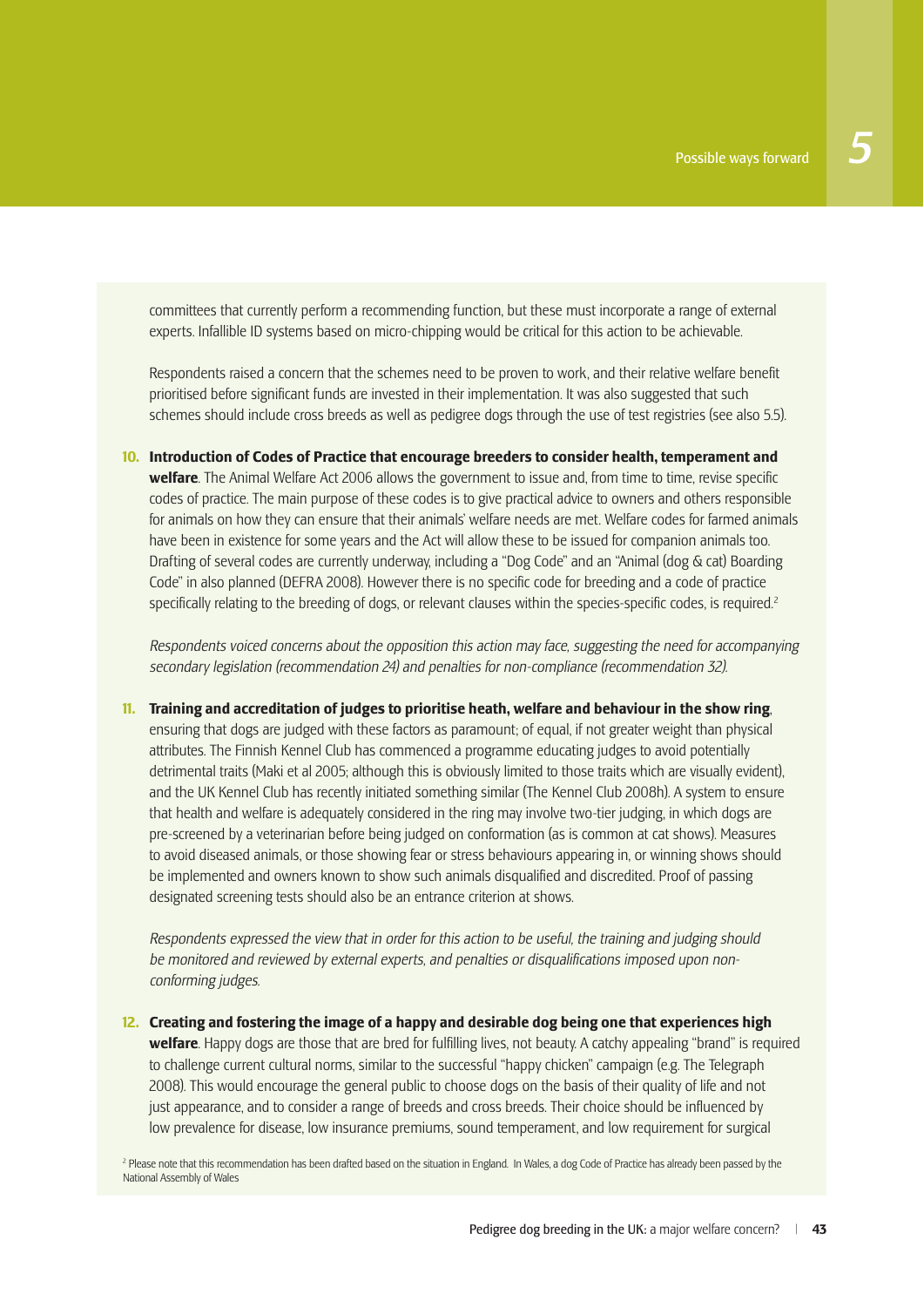intervention during birth. This image may be aided by charities, the media, and pet food companies picturing collective groups of pedigree and crossbred dogs, thereby illustrating how the issue of health, vigour and happiness, applies to all dogs regardless of the pure vs cross distinction.

Although this action was generally well supported, several people noted the difficulty of changing *ingrained perceptions.* 

**13. Formulation of an independent panel of experts from multiple disciplines**. Collaboration between interested parties to form a committee that will facilitate dialogue and result in positive action by all stakeholders. This panel could help with the execution of many of the actions listed below, but must remain independent of any specific organisation. It should continue to meet at regular intervals to assess, monitor and direct future progress. This will also help direct objective research to the missing knowledge gaps, such as effective data collection on disease and disorder prevalence, and methods for objectively assessing quality of life that may be critical for producing breeding strategies that maximise improvement in dog welfare.

*Over half the respondents stressed the need for (and challenge of achieving), independence (from financial or other vested interest) and careful composition of this panel. The members should include credible experts from many fi elds, who should be approved by all stakeholders. If carefully composed, this panel could coordinate many of the recommendations mentioned previously.* 

**14. Development of schemes for calculating Estimated Breeding Values (EBV)** for multi-factorial disorders. The EBV of an animal for any trait predicts the average performance of its progeny for that trait. This assessment should be performed by geneticists in collaboration with breed societies and initially would utilise phenotypic, heritability and pedigree data. However in the future, it is likely that DNA marker data could also be utilised. By developing a set of EBVs, a rational approach can be taken to mate choice.

 *Again respondents raised the point that this must be viewed as a long-term action and not a rapid solution.*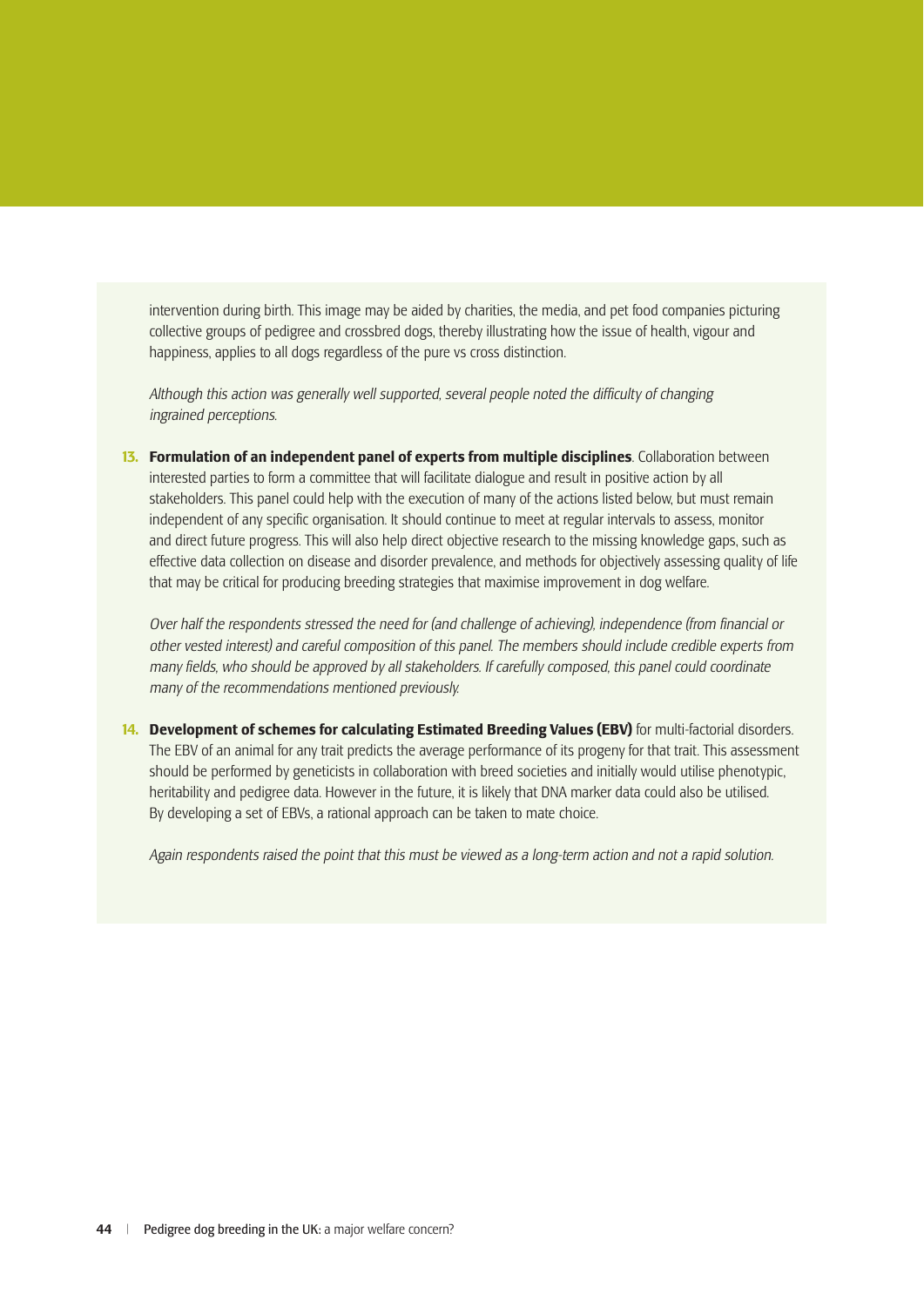### 5.4.3 Undisputed recommendations **– supported by 100% of respondents but rated an average of less than 7 (out of 10) for value**

Please note that from here onwards, the descriptions of each action are short summaries and for full details of the action as proposed in the survey please refer to Appendix 3.

- **15. Provision of expert and accurate information to the public and potential buyers**. The general public own most of the pedigree dogs in the UK and so their buying power is a potentially strong force in influencing positive change. Educating potential owners about the likely problems for each breed will help them to make informed decisions.
- **16. Review all and when appropriate, revise breed standards to prioritise health and welfare**. Many of the current breed standards make reference to health and welfare and indeed revisions are ongoing. However, health and welfare should be paramount and not just nominally included in each standard.
- **17. Measurement of real current homozygosity levels in breeds**. Initial research has identified links between disease and heterozygosity in specific breeds of dog (e.g. Ubbnik et al 1992). Measurement of existing heterozygosity using SNP arrays (see glossary) can inform choices on attempts to change population structure, such as whether out-breeding will be needed to make any changes.

### 5.4.4 Further recommendations **– supported by 80% or more of respondents (but not falling within any of the above categories)**

- **18. Development and support for shows that are judged on temperament, health and welfare**, rather than solely on conformation, is an action point for the public, veterinary surgeons, charities, sponsoring companies and breeders alike. A further suggestion may be the introduction of welfare classes, in which dogs compete based purely on their health, temperament and quality of life.
- **19. Introduction of dog breeder warranties or contracts** which commit breeders to paying compensation for avoidable inherited disorders that develop in the dogs they sell.
- **20. Placement of restrictions on the number of caesareans permitted per bitch** so subsequent litters can not be registered. This would decrease potential distress and suffering to both mother and offspring.
- **21. Conducting pedigree analyses on all UK breeds**. Pedigree analyses have been conducted on several UK breeds (e.g. Calboli et al 2008) and they provide evidence that the extent of inbreeding and loss of genetic material varies considerably between breeds, but experts vary in their interpretation of the extent of the problem.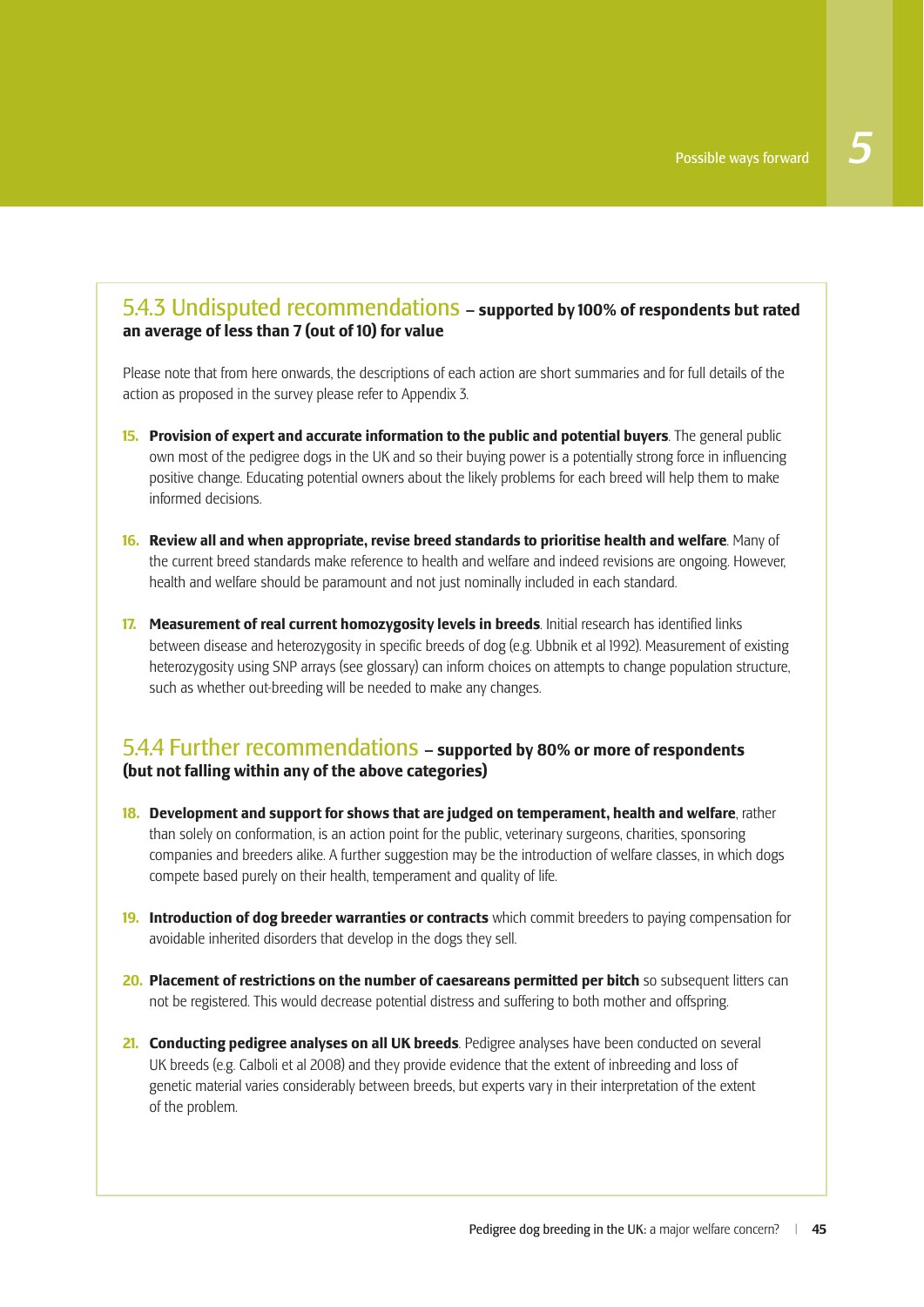- **22. Revision of registration rules to limit the number of offspring that any one male can sire,** by restricting registration to a maximum number per parent. There is a limit of six on the number of litters from a given female that can be registered (The Kennel Club 2006d), but males are currently unlimited.
- **23. Development of methods for enhanced communication between geneticists and individual breeders** e.g. via websites, discussion forums or help-lines. Although some forums do exist (e.g. Canine Genetics Discussion Group; see Canine Diversity Project 2002) wider publicising their existence may be extremely useful, and breed societies should seek their own collaborations to help their members.

#### **24. Development of secondary legislation (see glossary) to control dog breeding3**

 The Kennel Club, and breed clubs are members' societies and have legitimate worries about losing membership if the conditions of registration and control which they exert are too strict. However, there is then an argument for external control of breeding practices via an independent panel or via secondary legislation.

- **25. Encouragement for breeders to make responsible breeding choices** and only breed when the offspring are likely to be homed and to experience a high quality of life.
- **26. Set a minimum number for founder stock for new breeds.** New breeds are regularly founded and so it is essential that their welfare is prioritised from the outset.

#### **27. Development of methods to objectively measure quality of life.**

 These will become tools with which to: assess whether a breeds' quality of life is so compromised that it should not be bred or maintained any longer; prioritise which morphological traits and disorders should be bred against; and investigate the extent to which different anatomical modifications lead to compromised quality to life.

- **28. Campaign for revision and then sign and ratify the European Convention for the Protection of Pet Animals.** Article 5 of the Council of Europe's 1987 Convention for the Protection of Pet Animals (section 3.2) states that "any person who selects a pet animal for breeding shall be responsible for having regard to the anatomical, physiological and behavioural characteristics which are likely to put at risk the health and welfare of either the offspring or the female parent ".
- **29. Encouragement of future owners to fully research the breed that they are considering buying**, including health, welfare, temperament, and disorder prevalence.
- **30. Seek consistency and transparency in reporting of hip scores (and other test results)**. These are currently reported differently in various countries, making it difficult to compare schemes and making relative progress impossible to ascertain.

3 This would require separate secondary legislation by the respective governments in England and Wales.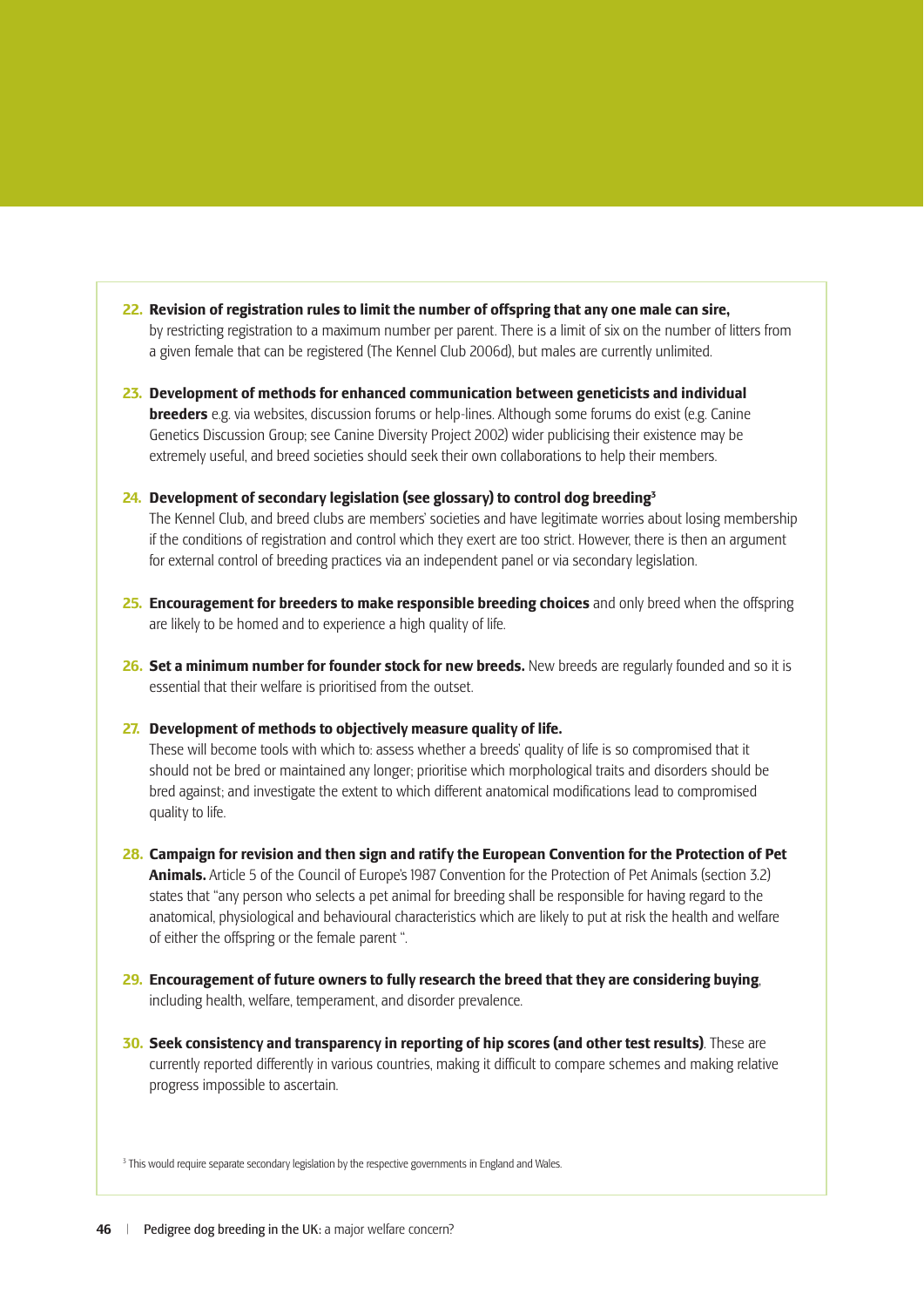**31. Development of an accreditation scheme for breeders, breed societies, and veterinarians**. Such a "kite mark" could provide a positive incentive to encourage progress, by providing a system of rewards that authenticates both breed societies and individual breeders who prioritise the health and welfare of their dogs, and similarly veterinary surgeries which show positive initiatives.

## 5.4.5 Poorly supported actions **– supported by less than 80% of those respondents expressing an opinion**

#### **32. Exploration of methods by which to penalise unethical breeding.**

 Breeders known to contravene codes of ethics or to breed from animals diagnosed with heritable disorders should be barred from membership of their breed society and the Kennel Club, disqualified from showing, and the reasons publicised and the potential for prosecution should be explored.

- **33. Production of neutered F1 hybrids** (see glossary) has been suggested as a healthy, yet equally lucrative alternative pet stock for pedigree dog breeders to consider (see McGreevy and Nicholas 1999).
- **34. Prioritisation of animal welfare over financial gain by veterinarians** when making recommendations about potential purchases, matings and treatments.
- **35. Production of a safe, honest feedback mechanism to help empower potential pedigree dog buyers and breeders**. When buying a car, information is freely available on likely pitfalls of each make and model, often provided by previous customers. It would seem ethical and responsible that similar information is collected for breeds of dog.
- **36. Utilisation of temperament assessments to select dogs that are best suited to the environment in which they will live**. One suggested step towards achieving this has been to introduce temperament tests at, or ahead of, dog breed shows (McGreevy and Nicholas 1999) or alternatively, the collection of feedback from owners on the behaviour, including problematic behaviour, of their pedigree dogs.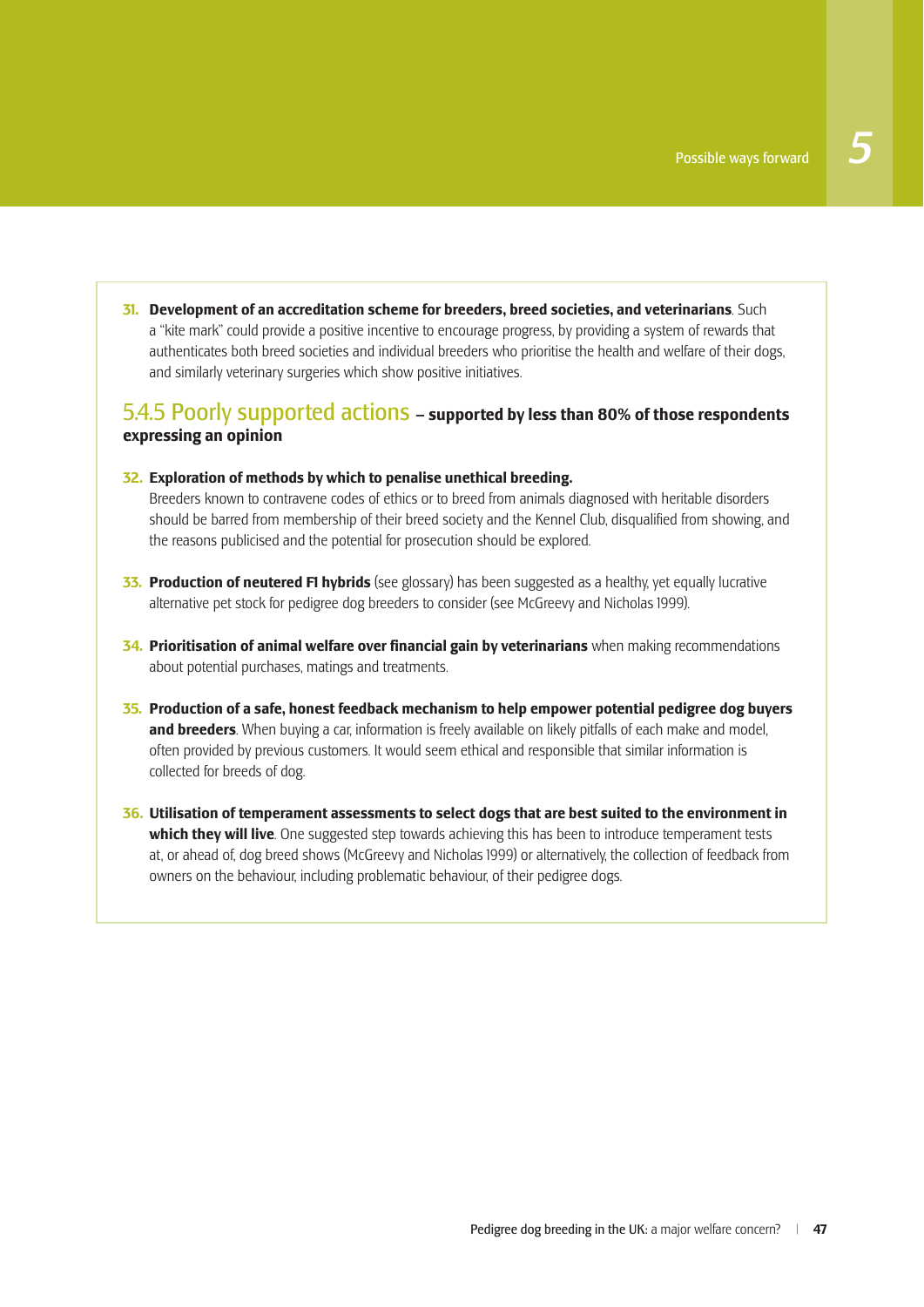## 5.5 Survey respondents' opinions

Respondents' comments were wide-ranging, from the opinion that current internal control has failed and thus external legislation is imperative, to strong beliefs that encouragement and rewards are the best routes forward. However, many respondents reiterated the importance of education, of both breeders and the public, throughout their responses. The respondents were very keen that any "independent panels" or review committees were carefully composed, via a transparent process, to incorporate experts from multiple disciplines. Several respondents noted that some of the proposed actions would be valuable to cross breed dogs as well, and hence they should be applied to all dogs, and not just pedigrees. A common concern addressed by many was that priority designated funding, and staff, are required to tackle the issue no matter which actions are employed, and this is something that must be addressed. Indeed, one problem for genetic understanding is lack of genetic knowledge (section 4.7.2), and many of the recommendations here will place demands on funding for research. Current funding is not adequate to these tasks, so we would urge that government agencies, as well as all stakeholders (see Figure 1) are involved in discussion of where responsibility for provision of these resources should lie.

## 5.6 In conclusion

In spite of the wide range of their opinions, there were actions that were universally valued (see Appendix 2) and hence it was possible to use the survey responses to help prioritise our recommendations. This sample of experts, on the whole, agreed with McGreevy (2007) that systematic data collection is the most important priority. The fourteen actions which they rated as most valuable included those designed to achieve each of the objectives outlined in section 5.2, hence further discussions and development of these actions would be very beneficial.

Our recommendations include many long-term, research initiatives aimed at increasing the evidencebase and thereby informing long-term strategies and increasing objectivity in planning and decision-making. However although improvements will, and must, depend upon science in the long-term, there are actions that can be taken now, that will have an immediate impact and improve welfare, (including many of the plausible actions). Hence the recommendations also include more immediate actions, which would could generate rapid effect (e.g. recommendations 2, 3, and 5).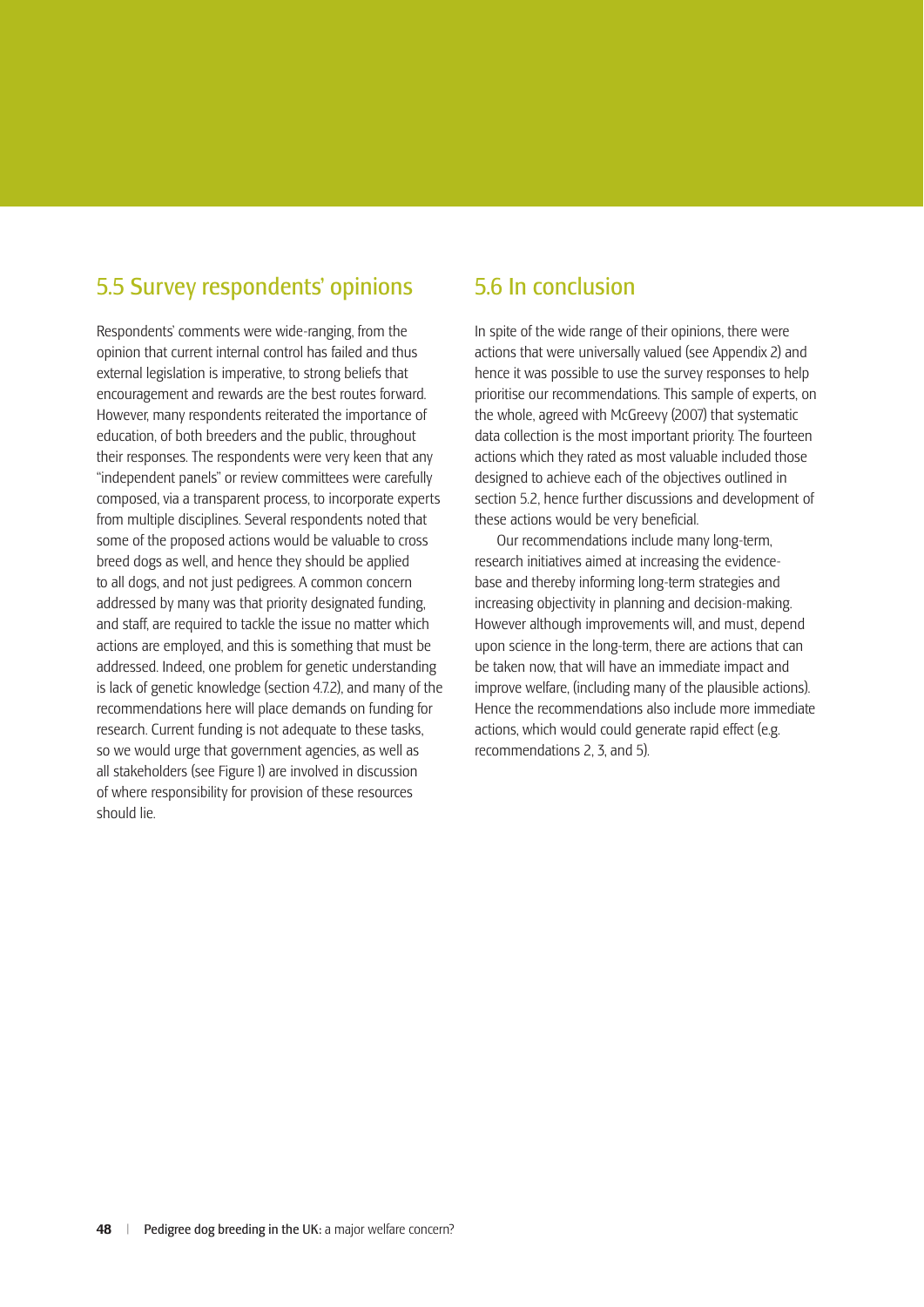## 5.7 The need for a coordinated approach

Some stakeholders have expressed concern that attempts to enforce higher standards on breeders by a voluntary registration agency such as the Kennel Club may be met by a move away from registration of animals with that agency. Such a trend appears to be taking place in the United States, where numerous small break-away Kennel Clubs have been founded following first the introduction of breed specific control legislation with American Kennel Club (AKC) support, and subsequently conditional registration based on DNA testing brought in by the AKC (American Kennel Club 2009).

Several of the recommendations would place extra duties on breeders wishing to register dogs. It will be important not to create an "underground" set of registries without rules, or to cause owners to relinquish their dogs. The time may have come to reconsider the idea of compulsory licensing of all dogs (regardless of pedigree status) by a body with legislative backing. In several countries that place such an obligation on owners, the national kennel clubs appear to have a higher level of registrations and much greater compliance with required testing, perhaps because owners are more used to the disciplines and responsibilities of canine ownership.

Traditionally, dog breeding has been almost exclusively the unregulated domain of the dog breeder. However, in recent years and, in particular, since the publication of the dog genome by Lindblad-Toh et al (2005) there has been a gradual merging of the fields of dog breeding, genetics and disease. Last year McGreevy (2008) stated that dog breeders are "… very good at what they do – the problem is that what they currently do is not very good". This highlights the need for a coordinated approach. Welfare charities, veterinary associations, dog breeders and all other stakeholders must unite in using the latest advances in genetics and epidemiology to find a new model of dog-breeding practice. To say that there are numerous challenges facing the selection of healthy dogs in order to produce healthy offspring would not be an overstatement.

Hence, to maximise progress at improving the welfare of pedigree dogs, it is vital to engage all stakeholder groups and to consider both the direct (section 3) as well as the indirect (section 4) effects of breeding practices. Change will most quickly come about through a concerted approach that engages each, and in which the actions support one another. The most important element, however, is to ensure that all stakeholder groups buy into the process and fully support the action(s) they need to take. This is the challenge that lies ahead.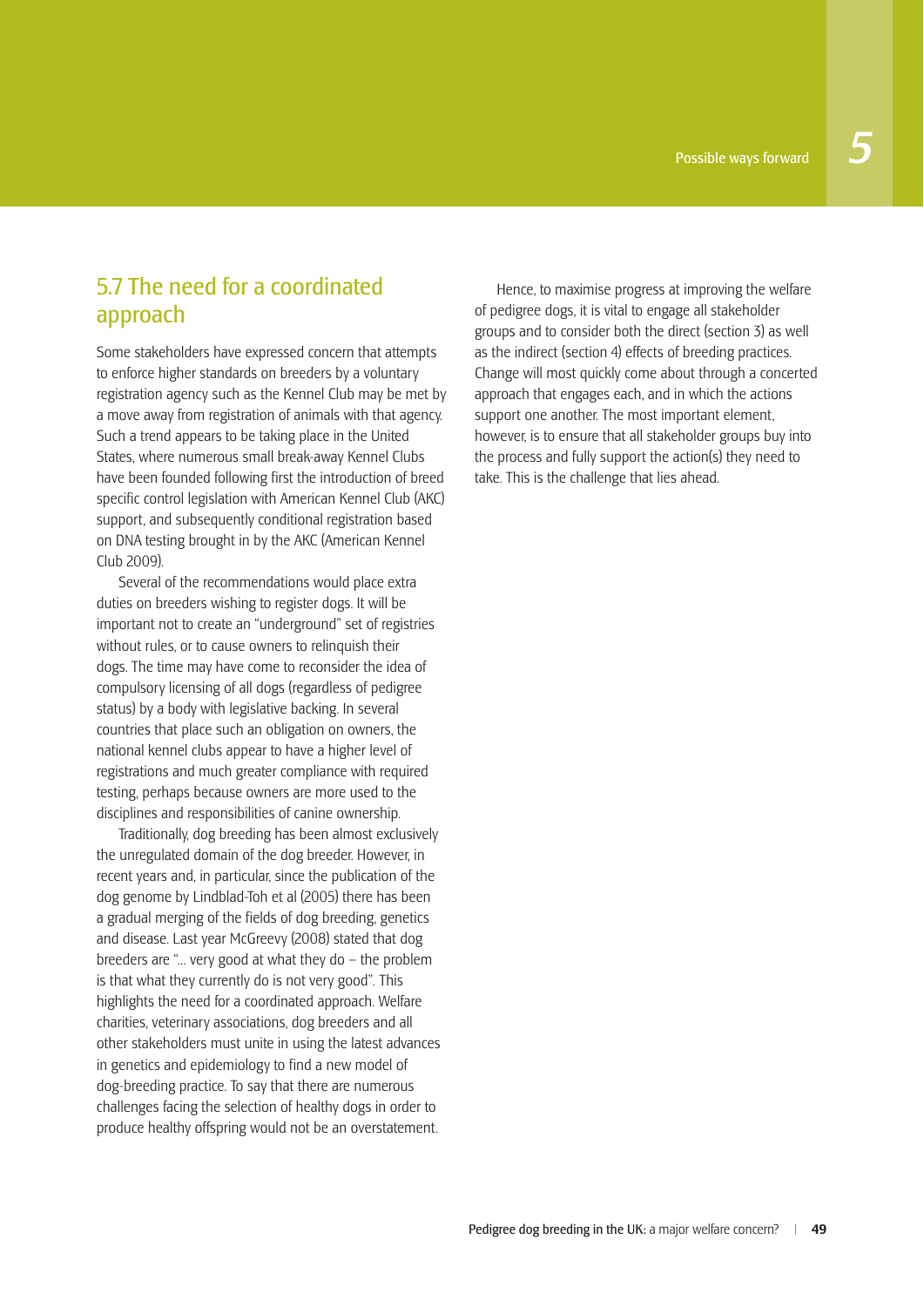# **References**

Advocates for Animals. 2006 The Price of a Pedigree: Dog breed standards and breed-related illness. *Advocates for Animals Report*.

American Kennel Club. 2009 Conditional registration www.akc. org/reg/conditional\_reg\_info.cfm

André C, Chaudieu G, Thomas A, Jongh O, Jegou JP, Chahory S, Clerc B, Pilorge P and Brenarc O. 2008 Hereditary retinopathies in the dog: Genetic fundamentals and genetic tests. *Pratique Médicale et Chirurgicale de l'Animal de Compagnie* 43(2): 75-84.

Arman K. 2007 Animal Welfare Bien-etres des animaux, A new direction for kennel club regulations and breed standards. *Canadian Veterinary Journal* 48: 953-965.

Aronson LR, Brockman DJ and Brown DC. 2000 Gastrointestinal emergencies. *The Veterinary Clinics of North America*, 30: 558–569.

Averill DR Jr. 1973 Degenerative myelopathy in the aging German Shepherd dog: clinical and pathologic findings. Journal of the American Veterinary Medicine Association 162(12): 1045-51.

Beck JJ, Staatz AJ, Pelsue DH, Kudnig ST, MacPhail CM, Seim HB 3rd and Monnet E. 2006 Risk factors associated with short-term outcome and developments of perioperative complications in dogs undergoing surgery because of gastric dilation-volvulus: 166 cases (1992-2003). *Journal of the American Veterinary Medicine Association* 229(12):1934-9.

Bedford PG. 1998 Collie eye anomaly in the Lancashire heeler. *The Veterinary Record* 143(13):354-6.

Bekoff M. 1995 Play signals as punctuation. The structure of social play in canids. *Behaviour* 132: 419-29.

Bergstrom A, Nodtvedt A, Lagersted AS, and Egenvall A. 2006 Incidence and breed predilection for dystocia and risk factors for cesarean section in a Swedish population of insured dogs. *Veterinary Surgery* 35:786-91.

Boissy A, Manteuffel G, Jensen MB, Moe RO, Spruijt B, Keeling LJ, Winckler C, Forkman B, Dimitrov I, Langbein J, Bakken M, Veissier I and Aubert A. 2007 Assessment of positive emotions in animals to improve their welfare. *Physiology & Behavior* 92(3): 375-97.

Bradshaw JWS and Nott HMR. 1995 Social and communication behaviour of companion dogs. In: Serpell JA (Ed), *The Domestic Dog: its evolution- behaviour and interactions with people*. Cambridge University Press, Cambridge, pp 115 - 130.

Braund KG. 2003 Developmental Disorders. *Clinical Neurology in Small Animals: Localization, Diagnosis and Treatment*. Ed KG Braund, Chapter 16. IVIS pub.

Breit, S and Kunzel W. 2004 A morphometric investigation on breed-specific features affecting sagittal rotational and lateral bending mobility in the canine cervical spine (c3-c7). *Anatomia, Histologia, Embryologia: Veterinary Medicine Series* C33: 244-50.

Brianza SZ, Delise M, Maddalena FM, D'Amelio P and Botti P. 2006 Cross-sectional geometrical properties of distal radius and ulna in large, medium and toy breed dogs. *Journal of Biomechanics* 39:302-11.

Brooks J, Casey RA, Basse C, Burman O, Paul E and Mendl M. 2008 The use of "cognitive bias" as an indicator of affective state in the domestic dog, *UFAW Animal Welfare Conference*, 3rd July 2008 Birmingham.

Brooks M and Sargan DR. 2001 Genetic Aspects of Disease in Dogs. In: Ruvinsky A and Sampson J. (Eds.), *The Genetics of the Dog*. CABI Publishing Wallingford.

Bruchim Y, Klement E, Saragusty J, Finkeilstein E, Kass P and Aroch I. 2006 Heat stroke in dogs: a retrospective study of 54 cases (1999- 2004) and analysis of risk factors for death. *Journal of Veterinary Internal Medicine* 20:38-46.

Budke CM, Levine JM, Kerwin SC, Levine GJ, Hettlich BF and Slater MR. 2008 Evaluation of a questionnaire for obtaining ownerperceived, weighted quality of life assessments for dogs with spinal cord injuries. *Journal of the American Veterinary Medicine Association* 233(6): 925-930.

Bulldog Rescue and Rehoming. 2008 Health. http://www. bulldogrescue.co.uk/health.htm Accessed on 11/01/09.

Burbidge HM, Pfeiffer DU and Blair HT. 1994 Canine wobbler syndrome: a study of the Dobermann pinscher in New Zealand. *New Zealand Veterinary Journal* 42(6):221-8.

Calboli FCF, Sampson J, Fretwell N and Balding DJ. 2008. Population structure and inbreeding from pedigree analysis of purebred dogs. *Genetics* 179(1): 593-601.

Cattanach B. 1996 *Genetics can be fun* http://www.steynmere.com/ ARTICLES1.html. Accessed on 11/01/09.

Celtic Pride Bulldogs. 2009 http://www.celticpride-bulldogs.co.uk/ cradle.htm . Accessed on 11/01/09.

Cerda-Gonzalez S, Olby NJ, McCullough S, Pease AP, Broadstone R, and Osborne JA. 2006 Morphology of the Caudal Fossa in Cavalier King Charles Spaniels. *American College of Veterinary Internal Medicine 24th Annual Forum*, May 31-June 3, Louisville, KY.

Chase K, Adler FR, Miller-Stebbings K, and Lark KG. 1999 Teaching a new dog old tricks: identifying quantitative trait loci using lessons from plants. *Journal of Heredity* 90(1):43-51.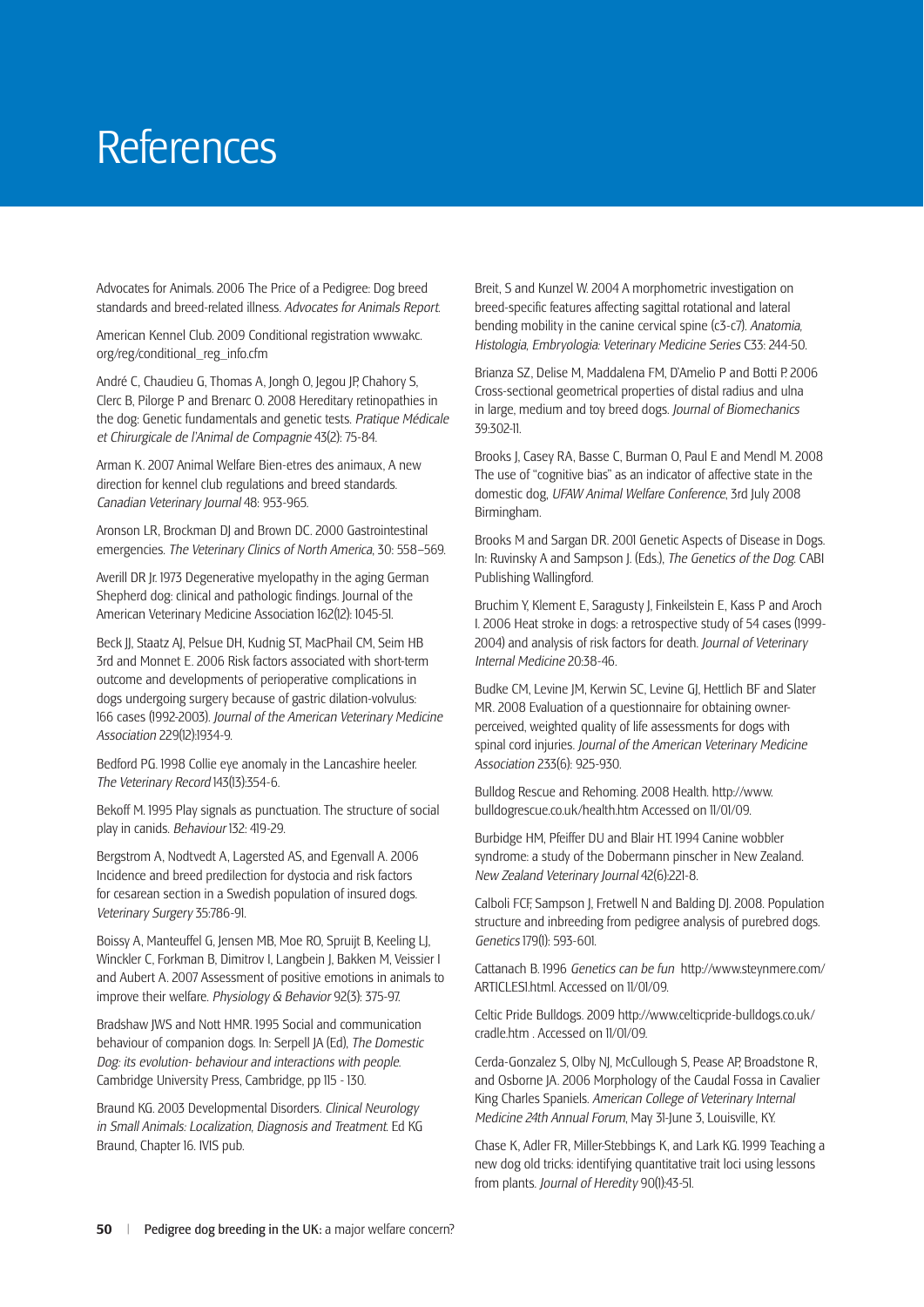Chase K, Sargan D, Miller K, Ostrander EA, Lark KG. 2006 Understanding the genetics of autoimmune disease: two loci that regulate late onset Addison's disease in Portuguese Water Dogs. *International Journal of Immunogenetic*: 33(3): 179-184.

Cho J. 2008 Surgery of the globe and orbit. Topics in Companion Animal Medicine 23(1):23-37.

Clark LA, Tsai KL, and Murphy KE. 2008 Alleles of DLA-DRB1 are not unique in German Shepherd dogs having degenerative myelopathy. *Animal Genetics* 9(3):332.

Clemmons R. 1992 Degenerative myelopathy. *Veterinary Clinics of North America: Small Animal Practice*. 22(4):965-71

Clemmons RM, Cheeseman JA, Kamishina H and Oji T. 2006 Genetic analysis of a spontaneous canine model of primary progressive multiple sclerosis. *The Journal of the Federation of American Societies for Experimental Biology* 20: A1417.

Clutton-Brock J. 1988 Dogs of the last hundred years at the British Museum (Natural History). British Museum, London.

Companion Animal Welfare Council (CAWC). 2006 Breeding and Welfare in Companion Animals. *The Companion Animal Welfare Council's Report on Welfare Aspects of Modifications, through Selective Breeding or Biotechnological Methods, to the Form, Function or Behaviour of Companion Animals*.

Coopman F, Verhoeven G, Saunders J, Duchateau L and van Bree H. 2008 Prevalence of hip dysplasia, elbow dysplasia and humeral head osteochrondrosis in dog breeds in Belgium. *Veterinary Record* 163, 654-8.

Corley EA and Carlson WD. 1965 Radiographic, genetic and pathologic aspects of elbow dysplasia. *Journal of the American Veterinary Medical Association* 147: 1651

Council of Europe. 1987 *European Convention for the Protection of Pet Animals European Treaty Series* No. 125. Article 5. http://www. coe.int. Accessed on 11/01/09.

Council of Europe. 1995 *Multilateral Consultation of Parties to the European Convention for the Protection of Pet Animals* (ETS 125). http://www.coe.int/t/e/legal\_affairs/legal\_co-operation/ biological\_safety%2C\_use\_of\_animals/pet/Res%20breeding%20E. asp#TopOfPage Accessed on 11/01/09.

Cruz F, Vilà C and Webster MT. 2008 The legacy of domestication: accumulation of deleterious mutations in the dog genome. *Molecular Biology and Evolution* 25(11):2331-6.

Cummings JF and Haas DC. 1966 Coonhound paralysis. An acute idiopathic polyradiculoneuritis in dogs resembling the Landry-Guillain-Barré syndrome. *Journal of Neurolological Science* 14(1): 51-81.

Dalmatian Club of America. 2007 Independent Scientific Review, *Dalmatian Urinary Uric Acid Assessment. Backcross Dalmatian Project*. http://www.thedca.org/backcrossreview.html. Accessed on 11/01/09.

Datamonitor. 2008 UK Pet Insurance August 2008, DMFS2242.

DEFRA (Department for Environment, Food and Rural Affairs). 2008 *Animal Health and Welfare, Animal Welfare Act 2006, Secondary Legislation and Codes of Practice* http://www.defra.gov.uk/animalh/ welfare/Act/secondary\_legis.htm. Accessed 11/01/09

Demko J,and McLaughlin R. 2005 Developmental orthopedic disease. *Veterinary Clinics of North America: Small Animal Practice*  35(5): 1111-35.

Dobson JM, Samuel S, Milstein H, Rogers K, and Wood JL. 2002 Canine neoplasia in the UK: Estimates of incidence rates from a population of insured dogs. *Journal of Small Animal Practice* 43: 240-246.

Dogs.info. 2009 Pedigree Dog Breeds http://www.dogs.info/ dogbreeds Accessed on 11/01/09.

Dogs Today. 2007 *The Little Black Dog Book*. Pet Subjects Ltd., Surrey.

Dohoo I, Martin W and Stryhn H. 2003a Validity in observational studies. In: Veterinary Epidemiologic Research. AVC Inc Prince Edward Island, Canada. 207-234.

Dohoo I, Martin W and Stryhn H. 2003b Introduction to observational studies. In: Veterinary Epidemiologic Research. AVC Inc Prince Edward Island, Canada. 139-149.

Duffy DL, Hsu YY and Serpell JA. 2008 Breed differences in canine aggression. *Applied Animal Behaviour Science* 114 (3-4): 441-460.

EBay. 2008 Ebay.co.uk. Accessed 11/01/09

Egenvall A, Bonnett BN, Hedhammar A and Olson P. 2005. Mortality in over 350,000 insured Swedish dogs from 1995-2000: II. Breedspecific age and survival patterns and relative risk for causes of death. *Acta Veterinaria Scandinavica* 46(3):121-36.

Egenvall A, Bonnett BN, Shoukri M, Olson P, Hedhammar A and Dohoo I. 2000 Age pattern of mortality in eight breeds of insured dogs in Sweden. *Preventive Veterinary Medicine* 46: 1-14.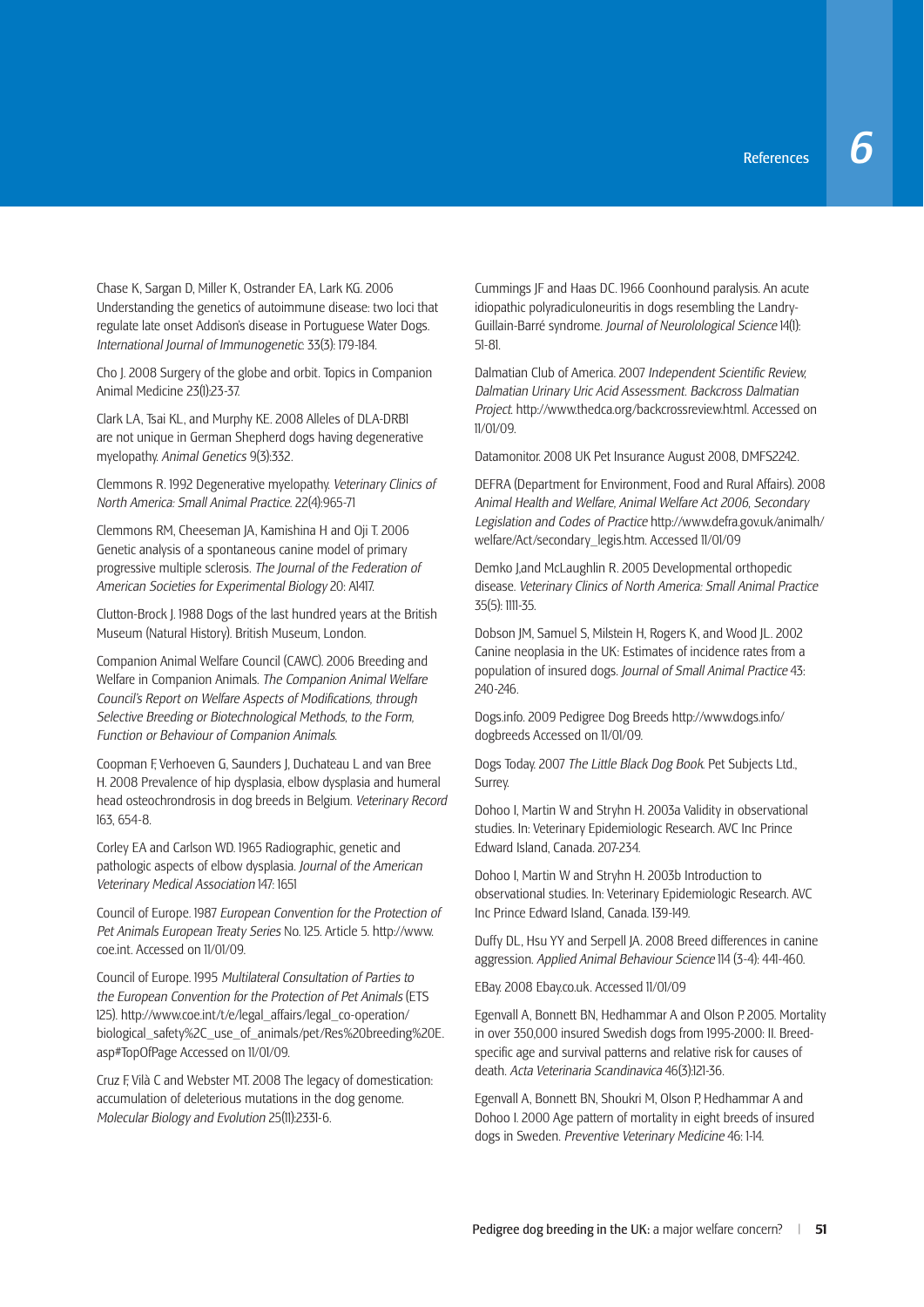Ekman S and Carlson CS. 1998 The pathophysiology of osteochondrosis. *Veterinary Clinics of North America: Small Animal Practice* 28(1):17-32.

Engler J, Hamann H and Distl O. 2008 Estimation of genetic parameters for radiographic signs of hip dysplasia in Labrador Retrievers. *Berliner and Munchener Tierarztliche Wochenschrift*  121(9-10): 359-64.

Fall T, Hamlin HH, Hedhammar A, Kämpe O and Egenvall A. 2007 Diabetes mellitus in a population of 180,000 insured dogs: Incidence, survival, and breed distribution. *Journal of Veterinary Internal Medicine* 21: 1209-1216.

Famula TR, Belanger JM and Oberbauer AM. 2003 Heritability and complex segregation analysis of hypoadrenocorticism in the standard poodle. *Journal of Small Animal Practice* 11(1): 8-12.

Farm Animal Welfare Council (FAWC). 1992 FAWC updates the five freedoms. *The Veterinary Record* 13: 357.

Fisher TM. 1979 The inheritance of canine hip dysplasia. *Modern Veterinary Practice* 60: 897-900

Fossum TW. 2002 Surgical management of tracheal collapse. *Proceedings of the 27th World Congress of the World Small Animal Veterinary Association*. http://www.vin.com/proceedings/ Proceedings.plx?CID=WSAVA2002&PID=2695

Gelatt KN. 1999 *Veterinary Ophthalmology* (3rd ed.). Lippincott, Williams & Wilkins.

Gelatt KN. 2000 *Essentials of Veterinary Ophthalmology*. Blackwell Publishing, Oxford.

Gelatt KN and MacKay EO. 2004 Prevalence of the breed-related glaucomas in pure-bred dogs in North America *Veterinary Ophthalmology* 7(2): 97-111.

Giger U, Sargan DR and McNeil E. 2005 Chapter 9: Breed Specific Hereditary Diseases and Genetic Screening: In Ostrander EA, Giger U and Lindblad-Toh K (Eds). *The Dog and Its Genome*. Cold Spring Harbour Monograph.

Giger U, Kimmel A, Overley DE, Schwartz LT, Smith BF and Rajpurohit Y. 2000 Frequency of phosphofructokinase (PFK) deficiency in English Springer Spaniels: A longitudinal and randomized study. *Journal of Veterinary Internal Medicine* 14: 360.

Glazewska I. 2008 Genetic diversity in Polish hounds estimated by pedigree analysis. *Livestock Science* 113(2-3): 296-301.

Goodwin D, Bradshaw JWS and Wickens SM. 1997 Paedomorphosis affects agonistic visual signals of domestic dogs. *Animal Behaviour* 53(2):297-304.

Goto N, Imamura K, Miura Y, Ogawa T and Hamada H. 1987 The Mexican hairless dog, its morphology and inheritance. *Jikken Dobutsu*. 136(1):87-90.

Gough A and Thomas A. 2004 *Breed predispositions to disease in dogs and cats*. Blackwell Publishing, Oxford.

Greer K, Canterberry S and Murphy K. 2005 Statistical analysis regarding the effects of height and weight on life span of the domestic dog. *Research in Veterinary Science* 82(2): 208-214.

Gresky C, Hamann H and Distl O. 2005 Influence of inbreeding on litter size and the proportion of stillborn puppies in dachshunds. *Berliner and Munchener Tierarztliche Wochenschrift* 118(3-4): 134-9.

Hall SJ and Wallace ME. 1996 Canine epilepsy: a genetic counselling programme for keeshonds. *The Veterinary Record* 138(15):358-60.

Hewson CJ, Hiby EF and Bradshaw JWS 2007. Assessing quality of life in companion and kennelled dogs: a critical review. *Animal Welfare* 16(S): 89-95.

Hiby EF, Rooney NJ and Bradshaw JWS. 2006 Behavioural and physiological responses of dogs entering re-homing kennels. *Physiology and Behavior* 89: 385–391.

Hillbertz NH. 2005 Inheritance of dermoid sinus in the Rhodesian ridgeback. *Journal of Small Animal Practice* 46 (2): 71-74.

Holmes DF, Schultz RD, Cummings JF and deLahunta A. 1979 Experimental coonhound paralysis: animal model of Guillain-Barré syndrome. *Neurology* 29(8): 1186-7.

Houpt KA. 1991 *Domestic Animal Behaviour for Veterinarians and Animal Scientists*. Iowa State University Press, Ames, USA.

Howard EB and Neilson SW. 1965 Neoplasia of the Boxer dog. *American Journal of Veterinary Research* 26: 1121-1131.

Jaggy A, Faissler D, Gaillard C, Srenk P and Graber H. 1998 Genetic aspects of idiopathic epilepsy in Labrador Retrievers. *Journal of Small Animal Practice* 39(6): 275-80.

Janutta V and Distl O. 2006 Inheritance of canine hip dysplasia: review of estimation methods and of heritability estimates and prospects on further developments. *Deutsche Tierarztliche Wochenschrifte* 113(1):6-12.

Jensen MB, Vesegaar K and Krohn CC. 1998 Play behaviour in dairy calves kept in pens: the effect of social contact and space allowed. *Applied Animal Behaviour Science* 56: 97-108.

Johnson L. 2000 Tracheal collapse. Diagnosis and medical and surgical treatment. *Veterinary Clinics of North America: Small Animal Practice* 30(6):1253-66.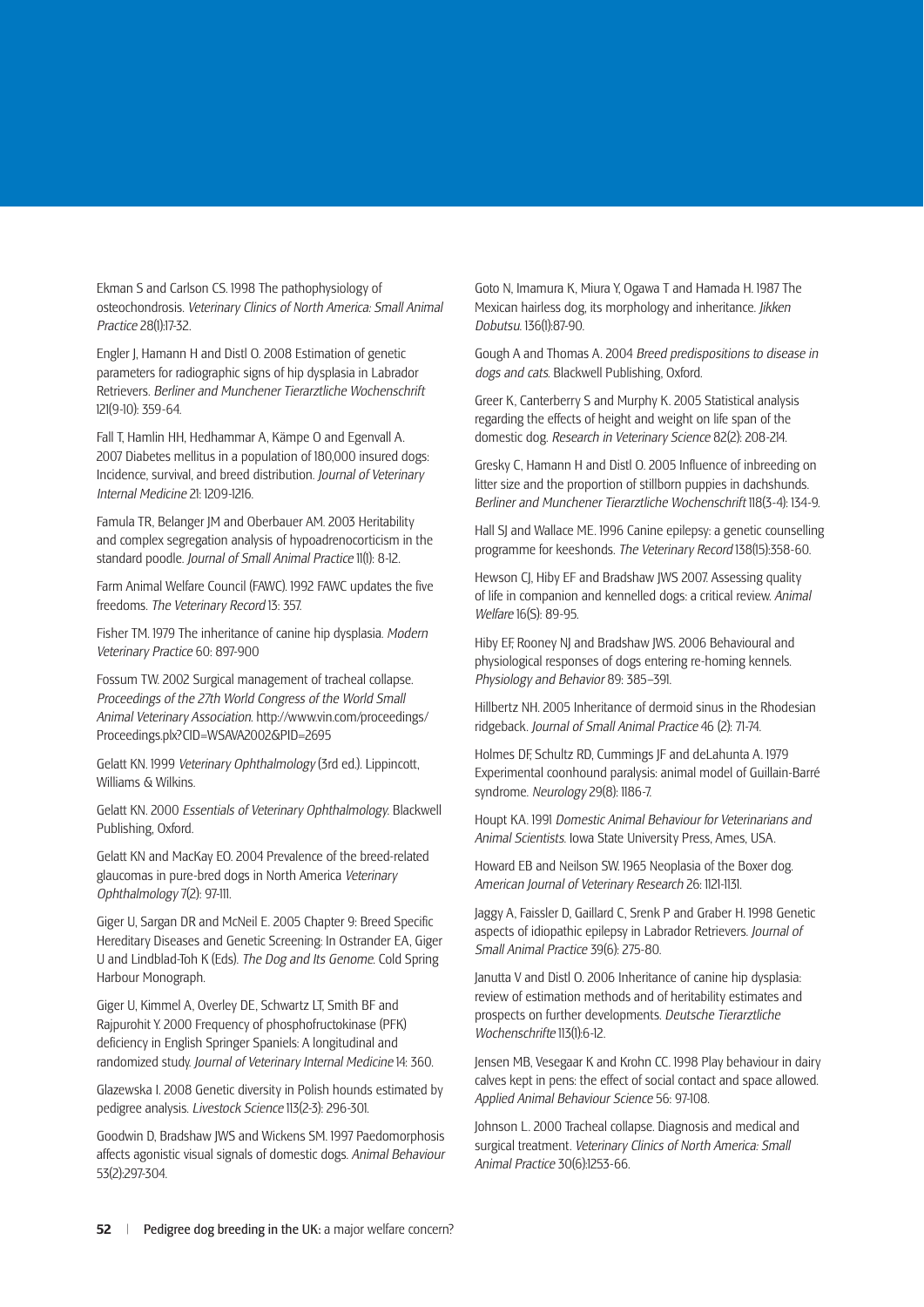Jones P, Chase K, Martin A, Davern P, Ostrander EA and Lark KG. 2008 Single-nucleotide-polymorphism-based association mapping of dog stereotypes. *Genetics* 179(2):1033-44.

K9 Magazine 2007. *British Dogs Cost Owners £145 billion* K9 Magazine & K9 Media Ltd http://k9magazine.com/viewarticle. php?sid=15&aid=1100&vid=0&page=1&stext=churchill. Accessed on 11/01/08.

K9 Obedience. 2007. *Dog Breeds and Breed Info: Choosing a Dog*. www.k9obedience.co.uk/dogbreed.html Accessed on 11/01/09.

Kapatkin AS, Gregor TP, Hearon K, Richardson RW, Mckelvie PJ, Fordyce HH and Smith GK. 2004 Comparison of two radiographic techniques for evaluation of hip joint laxity in 10 breeds of dogs. *Journal of the American Veterinary Medicine Association* 224: 542- 546.

Kennedy LJ, Davison LJ, Barnes A, Short AD, Fretwell N, Jones CA, Lee AC, Ollier WE and Catchpole B, 2006 Identification of susceptibility and protective major histocompatibility complex haplotypes in canine diabetes mellitus. *Tissue Antigens* 68(6):467- 76.

Kienle, RD, Thomas WP and Pion PD, 1994 The natural clinical history of canine congenital subaortic stenosis. *Journal of Veterinary Internal Medicine* 8: 423-431.

Kimura T and Doi K. 1996 Spontaneous comedones on the skin of hairless descendants of Mexican hairless dogs. *Experimental Animals* 45(4):377-84.

Knol BW, Groenewoud-Jelsman HJC, and Wbbink GJ. 1997 Fearmotivated aggression in Golden Retrievers: no correlation with inbreeding. *Proceedings of the First International Conference of Veterinary Behavioural Medicine*, Birmingham, UK. p112.

LaFond E, Breur GJ, and Austin CC. 2002 Breed susceptibility for developmental orthopaedic diseases in dogs. *Journal of the American Animal Hospital Association* 38: 467-477.

Leaver SDA and Reimchen TE. 2008 Behavioural responses of Canis familiaris to different tail lengths of a remotely-controlled lifesized dog replica. *Behaviour* 145: 377-390.

Leighton EA. 1997 Genetics of canine hip dysplasia. *Journal of the American Veterinary Medicine Association* 210(10): 1474-9.

Leppänen M and Saloniemi H. 1999 Controlling canine hip dysplasia in Finland. *Preventative Veterinary Medicine* 42(2): 121-131.

Liinamo A, van de Berg L, Leegwater PAJ, Schilder MBH, von Arendork JAM, and van Oost BA. 2007 Genetic variation in aggression-related traits in Golden Retriever dogs. *Applied Animal Behaviour Science* 104 1-2: 95-106.

Lindblad-Toh K, Wade CM, Mikkelsen TS, et al. 2005 Genome sequence, comparative analysis and haplotype structure of the domestic dog. *Nature* 438: 803-819.

Linde-Forsberg C. 2003 Pelvimetry to Diagnose Dystocia in the Bitch. World Small Animal Veterinary Association, *Proceedings of the 28th World Congress*, Bangkok, Thailand.

Liu LB ,Berger P, Zeng A and Gerstenfeld A. 2008 Applying the analytic hierarchy process to the offshore outsourcing location decision. *Supply Chain Management – an International Journal*  13(6): 435-449.

Lund JD, Agger JF and Vestergaard KS. 1996 Reported behaviour problems in pet dogs in Denmark: age distribution and influence of breed and gender. *Preventive Veterinary Medicine* 28: 33-48.

McGreevy PD. 2007 Breeding for quality of life. *Animal Welfare* 16(S): 125-128.

McGreevy PD. 2008 Comment: We must breed happier, healthier dogs. http://www.newscientist.com/article/mg20026776.400 comment-we-must-breed-happier-healthier-dogs.html. Accessed on 11/01/09.

McGreevy P, Grassi TD and Harman AM. 2004. A Strong Correlation Exists between the Distribution of Retinal Ganglion Cells and Nose Length in the Dog. *Brain Behavior and Evolution* 63:13-22.

McGreevy PD and Nicholas FW. 1999 Some Practical Solutions to Welfare Problems in Dog Breeding. *Animal Welfare* 8: 329-341.

Macias C, McKee WM, May C and Innes JF. 2002 Thoracolumbar disc disease in large dogs: a study of 99 cases. *Journal of Small Animal Practice* 43: 439-46.

Mäki K, Janss LL, Groen AF, Liinamo AE and Ojala M. 2004 An indication of major genes affecting hip and elbow dysplasia in four Finnish dog populations. *Heredity* 92(5):402-8.

Mäki K, Liinamo AE, Groen AF, Bijma P, Ojala M. 2005 The effect of breeding schemes on the genetic response of canine hip dysplasia, elbow dysplasia, behaviour traits and appearance. *Animal Welfare* 14(2): 14:117-124.

Martin MWS and Cocoran BM. 1997 *Cardiorespiratory diseases of the dog and cat*. Blackwell Science, Library of Veterinary Practice.

Mateescu RG, Burton-Wurster NI, Tsai K, Phavaphutanon J, Zhang Z. Murphy KE, Lust G and Todhunter RI, 2008 Identification of quantitative trait loci for osteoarthritis of hip joints in dogs. *American Journal of Veterinary Research*. 10: 1294-300.

Michell AR. 1999 Longevity of British breeds of dog and its relationships with sex, size, cardiovascular variables and disease. *The Veterinary Record* 145(22): 625-9.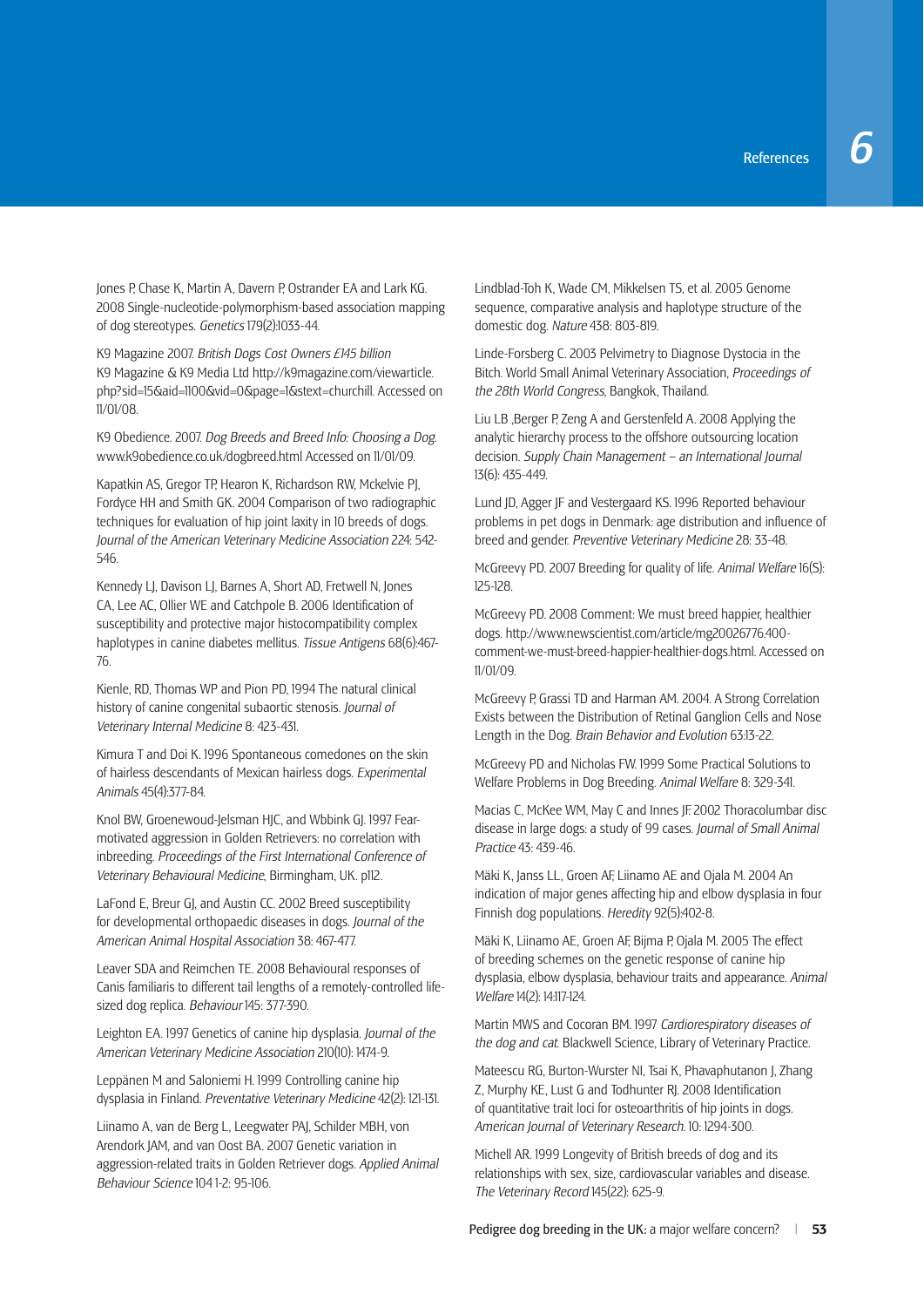Miklósi M. 2007 *Dog Behaviour, Evolution, and Cognition*, Oxford University Press, Oxford.

Monnet E. 2003 Gastric dilatation-volvulus syndrome in dogs. *Veterinary Clinics of North America: Small Animal Practice* 33(5):987- 1005, vi. Review.

Monnet E. 2004 Brachycephalic Airway Syndrome. *Proceedings of the 29th World Congress of the World Small Animal Veterinary Association*. http://www.vin.com/proceedings/Proceedings.plx?CID= WSAVA2004&PID=8768&O=Generic. Accessed on 28/11/08.

Moon PF, Erb HN, Ludders JW, Gleed RD, and Pascoe PJ, 2000 Perioperative risk factors for puppies delivered by caesarean section in the United States and Canada. *Journal of the American Animal Hospital Association* 36(4): 359-368.

Morgan, JP. and Audell L. 1999 Control of Hip Dysplasia in Sweden. In: Morgan JP, Wind A, and Davidson AP. (Eds.) *Hereditary bone and joint disease in the dog*. Schlutersche, Hanover, Germany. 255-262.

Muir P. 1997 Distal antebrachial fracture in toy breeds of dogs. *Veterinary Surgery* 26: 254–255.

Muller GH. 1990 Skin diseases of the Chinese Shar-Pei. *Veterinary Clinics of North America: Small Animal Practice* 20(6): 1655-70.

Netto WJ, van der Borg, J and Slegers JF. 1992 The establishment of dominance relationships in a dog pack and its relevance for the man–dog relationship. *Tijdschrift voor Diergeneeskunde*. 117: 51S–52S.

Nicholas FW. 1987 *Veterinary Genetics*. Clarendon Press, Oxford.

Nicholas FW. 2003 Online Mendelian Inheritance in Animals (OMIA) http://omia.angis.org.au. Accessed on 11/01/09.

Nodtvedt A, Egenvall A, Bergvall K and Hedhammar A. 2006 Incidence of and risk factors for atopic dermatitis in a Swedish population of insured dogs. *Veterinary Record* 159: 241-246.

Nordstoga K, Arnesen K, Gamlem E, Glattre E and Grondalen J. 1997 Cancer in dogs in Norway. *European Journal of Companion Animal Practice* 7(1): 41-47.

Oberbauer AM, Bell JS, Belanger JM, and Famula TR. 2006 Genetic evaluation of Addison's disease in the Portuguese Water Dog. *BMC Veterinary Research* 2: 15.

Oberbauer AM, Benemann KS, Belanger JM, Wagner DR, Ward JH and Famula TR. 2002 Inheritance of hypoadrenocorticism in bearded collies. *American Journal of Veterinary Research* 63: 634. Ohlerth S, Busato A, Rauch M, Weber U. and Lang J. 2003 Comparison of three distraction methods and conventional radiography for early diagnosis of canine hip dysplasia. *Journal of Small Animal Practice* 44:524-529.

Parker HG, Kim LV, Sutter NB, Carlson S, Lorentzen TD, Malek TB, Johnson GS, DeFrance HB, Ostrander EA and Kruglyak L. 2004 Genetic Structure of the Purebred Domestic Dog. *Science* 304(5674): 1160-1164.

Paster ER, LaFond E , Biery DN, Iriye A, Gregor TP, Shofer FS and Smith GK. 2005 Estimates of prevalence of hip dysplasia in Golden Retrievers and Rottweilers and the influence of bias on published prevalence figures. *Journal of the American Veterinary Medical Association* 226(3): 387-392.

Patronek GJ, Waters DJ and Glickman LT. 1997 Comparative longevity of pet dogs and humans: Implications for gerontology research. *Journal of Gerontology Series* 52: 3 B171-B178.

Perez-Guisado J, Lopez-Rodrı R and Munoz-Serrano A. 2006 Heritability of dominant–aggressive behaviour in English Cocker Spaniels. *Applied Animal Behaviour Science* 100: 219–227.

Pedigree. 2009 *So you Want a Dog*. http://www.uk.pedigree.com/ whatdog/selectadog.asp. Accessed on 11/01/09.

Pet Planet. 2009 http://www.petplanet.co.uk/dog\_breed\_profile. asp. Accessed on 11/01/09.

Petersen-Jones SM, Entz DD and Sargan DR. 1999 cGMP phosphodiesterase-alpha mutation causes progressive retinal atrophy in the Cardigan Welsh corgi dog. *Investigative Ophthalmology and Visual Science* 40(8):1637-44.

PFMA (Pet Food Manufacturer's Association). 2008 http://www. pfma.org.uk/overall/pet-statistics.htm Accessed on 11/01/09.

Podberscek AL and Serpell JA. 1996 The English Cocker Spaniel: preliminary findings on aggressive behaviour. *Applied Animal Behaviour Science* 47: 75-89.

Pollinger JP, Bustamante CD, Fledel-Alon A, Schmutz S, Gray MM and Wayne RK. 2005 Selective sweep mapping of genes with large phenotypic effects. *Genome Research*. 15(12):1809-19.

Poma R, Parent JM, Holmberg DL, Partlow GD, Monteith G and Sylvestre AM. 2002 Correlation between severity of clinical signs and motor evoked potentials after transcranial magnetic stimulation in large-breed dogs with cervical spinal cord disease. *Journal of the American Veterinary Medical Association* 221:60-4.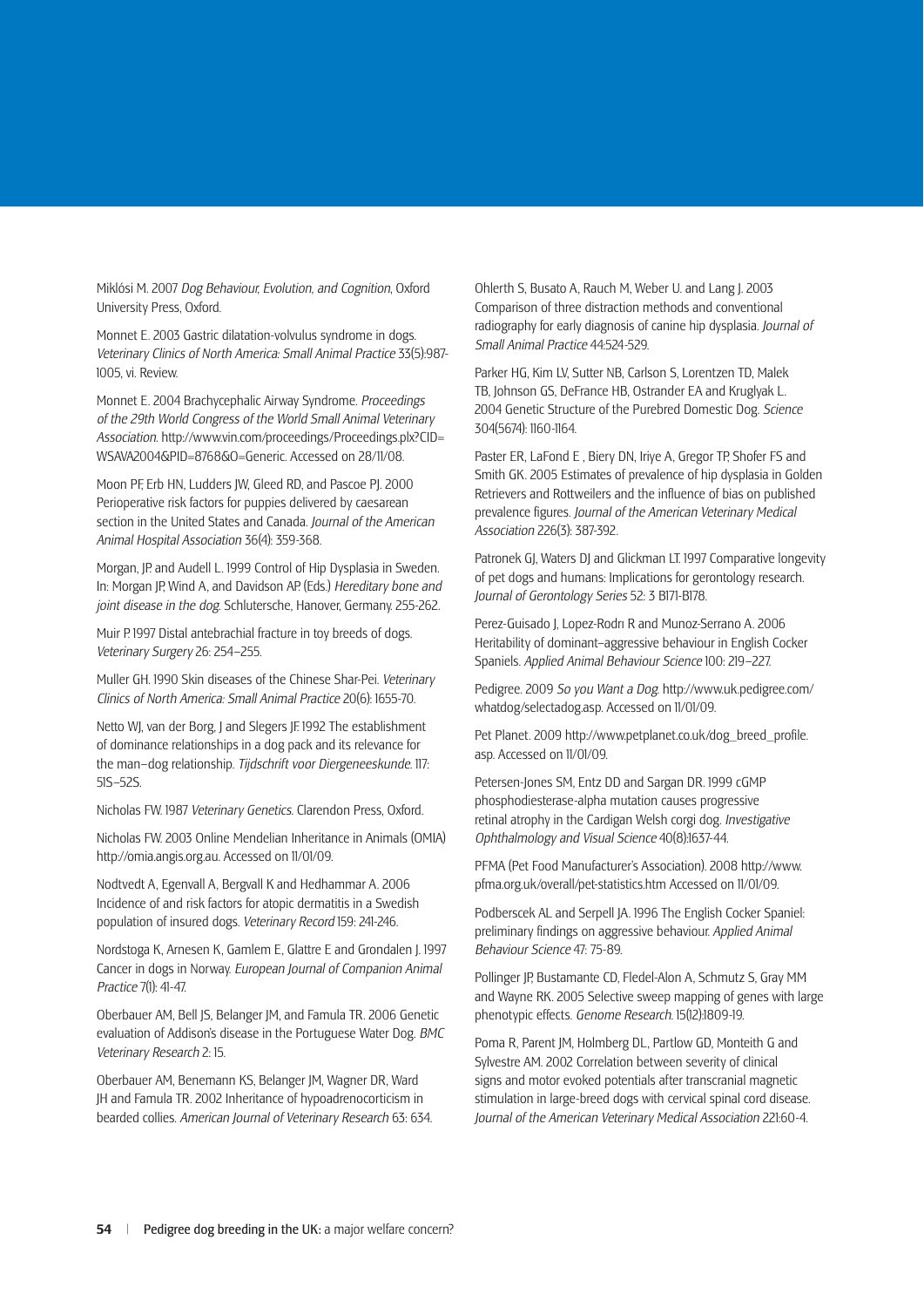Priester WA and Mantel N. 1971 Occurrence of tumors in domestic animals. Data from 12 United States and Canadian colleges of veterinary medicine. *Journal of the National Cancer Institute* 47: 1333-1344.

Proschowsky HF, Olsen JB, Jepsen B and Fredholm M. 2003 Evaluation of the present breeding programme against copper toxicosis in Danish Bedlington Terriers. *Animal Genetics* 34(2): 142-145.

Puppyfinder.com. 2008 www.puppyfinder.com/breedselector.php. Accessed on 11/01/09.

Purina. 2009 *Dog Breed Selector*. http://www.purina.co.uk/ Home/All+About+Dogs/Your+New+Pet+Dog/Choosing+a+Dog/ Dog+Breed+Selector.tm. Accessed on 11/01/09.

Quignon P, Herbin L, Cadieu E, Kirkness EF, Hédan B, Mosher DS, Galibert F, André C, Ostrander EA and Hitte C. 2007 Canine population structure: assessment and impact of intra-breed stratifi cation on SNP-based association studies. *PLoS ONE* 19: 2(12): e1324.

Rhodesian Ridgeback Club of Great Britain. 2008 *GB Kennel Club Breed Standard*. http//www.rhodesianridgebacks.org/ breedstandard.html. Accessed on 11/01/08.

Richards HG, McNeil PE, Thompson H and Reid SWJ. 2000. An epidemiological analysis of a canine biopsies database compiled by a diagnostic histopathology service . Society for Veterinary Epidemiology and Preventive Medicine. *Proceedings of a meeting held at the University of Edinburgh on the 29th, -31st March 2000*. pp.204-212

Riecks TW, Birchard SJ and Stephens JA. 2007 Surgical correction of brachycephalic syndrome in dogs: 62 cases (1991-2004). *Journal of the American Veterinary Medical Association* 230(9): 1324-1328.

Rooney NJ Bradshaw JWS and Robinson IH. 2001 Do dogs respond to play signals given by humans? *Animal Behaviour* 61(4): 715-722.

Rooney NJ, Gaines SA and Bradshaw JWS. 2007 Behavioral and glucocorticoid responses of dogs (Canis familiaris) to kenneling: Investigating mitigation of stress by prior habituation. *Physiology and Behavio*r 92: 847–854.

Rooney NJ, Gaines SA and Hiby EF. 2008 Practitioner's guide to working dog welfare. *Journal of Veterinary Behavior: Clinical Applications and Research* 3(4). 10.1016/j.jveb.2008.10.037.

Rosser EJ Jr. 2004 Causes of otitis externa. *Veterinary Clinics of North America: Small Animal Practice* 34(2):459-68

Roush JK. 1993 Canine patellar luxation. *Veterinary Clinics of North America: Small Animal Practice*. 23(4):855-68.

Royal College of Veterinary Surgeons (RCVS). 2009 *Guide to Professional Conduct* http://www.rcvs.org.uk/Templates/Internal. asp?NodeID=89642. Accessed on 11/01/09.

Rugbjerg H, Proschowsky HF, Ersball AK and Lund JD. 2003 Risk factors associated with interdog aggression and shooting phobias among purebred dogs in Denmark. *Preventive Veterinary Medicine* 58: 85-100.

Rusbridge, C. 2005 Syringomyelia. *The Cavalier King Charles Spaniel Club*. http://www.thecavalierclub.co.uk/health/syringo/ syringom.html. Accessed on 11/01/09

Rusbridge C, and Knowler SP. 2003 Hereditary aspects of occipital bone hypoplasia and syringomyelia (Chiari type I malformation) in Cavalier King Charles Spaniels. *The Veterinary Record* 153:107–112.

Rusbridge C and Knowler SP. 2004 Inheritance of Occipital Bone Hypoplasia (Chiari Type I Malformation) In Cavalier King Charles Spaniels. *Journal of Veterinary Internal Medicine* 18: 673-678.

Rusbridge C, MacSweeny JE, Davies JV, Chandler K, Fitzmaurice SN, Dennis R, Cappello R and Wheeler SJ. 2000 Syringohydromyelia in Cavalier King Charles spaniels. *Journal of the American Animal Hospital Association* 36(1):34-41.

Salmon Hillbertz NHCS, Isaksson M, Karlsson EK, Hellmé E, Pielberg GR, Savolainen P, Wade CM, von Euler H, Gustafson U, Hedhammar A, Nilsson M, Lindblad-Toh K, Andersson L and Andersson G. 2007 Duplication of *FGF3, FGF4, FGF19* and *ORAOV1* causes hair ridge and predisposition to dermoid sinus in Ridgeback dogs. *Nature Genetics* 39: 1318 - 1320.

Sargan DR. 2004 IDID: inherited diseases in dogs: web-based information for canine inherited disease genetics. *Mammalian Genome* 15(6):503-6.

Sargan DR. 2009, *IDID web pages* http://server.vet.cam.ac.uk/index. html. Accessed 11/01/09.

Schnelle GB. 1935 Some new diseases in dog. *American Kennel Gazette* 52: 25-26.

Serpell JA. 2009 CBARQ *Canine Behavioral Assessment and Research Questionnaire*. http://w3.vet.upenn.edu/cbarq/. Accessed 11/01/09.

Simpson ST. 1992 Intervertebral disc disease. *Veterinary Clinics of North America: Small Animal Practice*. 22(4):889-97.

Singh K, Masuda K and An HS. 2005 Animal models for human disc degeneration. *The Spine Journal* 5(6 Suppl):267S-279S.

Smith CW and Stowater JL. 1975 Osteochondrosis of the canine shoulder joint: a review of 35 cases. *Journal of the American Animal Hospital Association* 9: 658-662.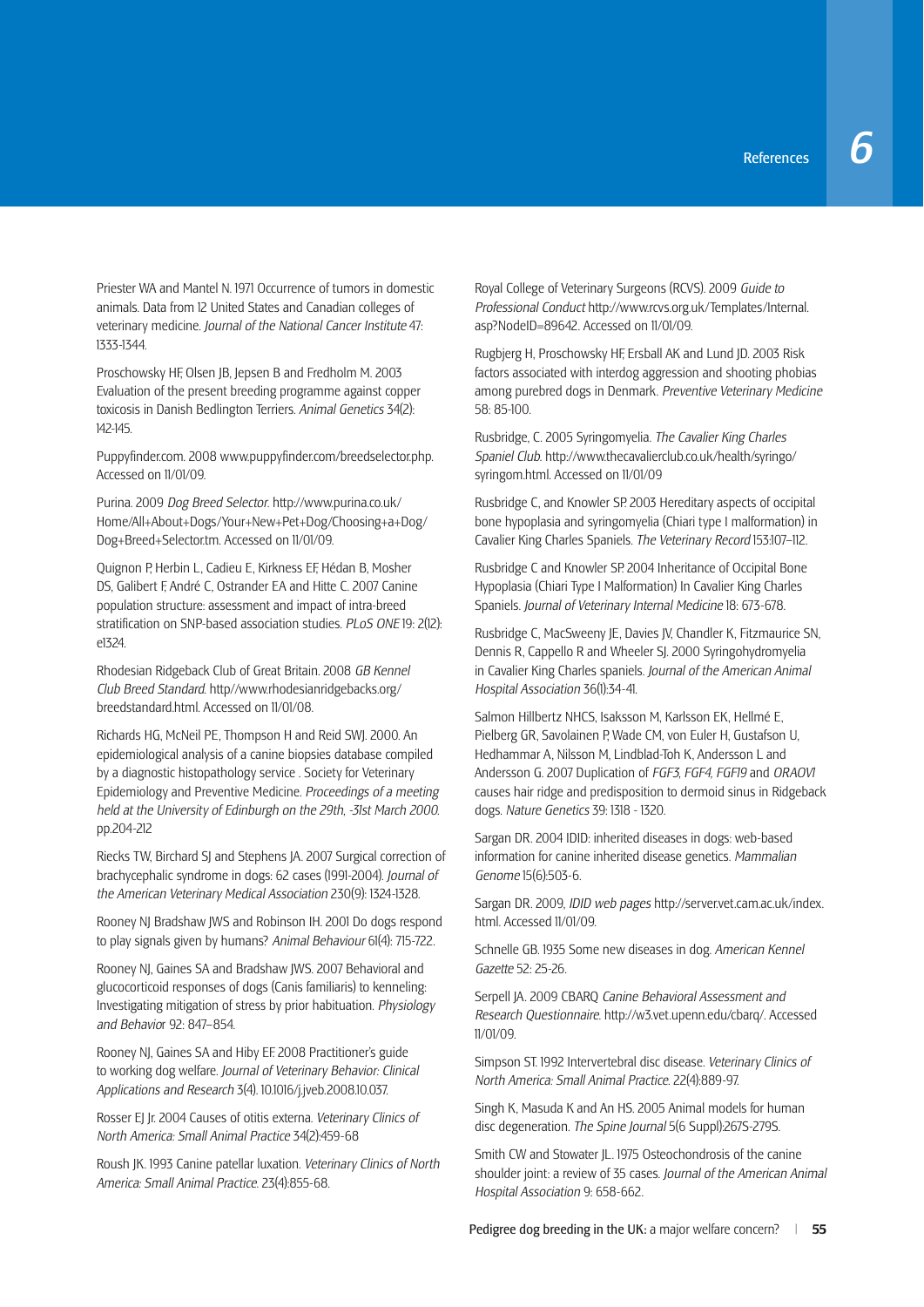Strain GM. 2004 Deafness prevalence and pigmentation and gender associations in dog breeds at risk. *The Veterinary Journal*  167: 23-32.

Suomi S. 1982 Why does play matter? *Behavioural and Brain Sciences* 5: 167-170.

Svartberg K. 2005 Breed-typical behaviour in dogs—Historical remnants or recent constructs? *Applied Animal Behaviour Science* 96: 293–313.

The Canine Diversity Project 2002. http://www.canine-genetics. com/ Accessed on 11/01/09.

The Dog Lovers Registration Club UK Ltd. 2008 http://www. dogregclub.co.uk. Accessed on 11/01/09.

The Independent Saturday Magazine. 2008 *Top 10 designer dogs Chamois Rose-Wood enters the brave new world of hybrid pooches* http://www.independent.co.uk/extras/saturday-magazine/ features/top-10-designer-dogs-832550.html. Accessed on 11/01/09.

The Kennel Club. 1998 *The Kennel Club's Illustrated Breed*  **Standards: The Official Guide to Registered Breeds. Ebury Press,** London.

The Kennel Club. 2006a *Kennel Club Breed Standards*. http://www. thekennelclub.org.uk/item/210. Accessed on 11/01/09.

The Kennel Club. 2006b *Individual Breed Results for Purebred Dog Health Survey*. http://www.thekennelclub.org.uk/item/570 . Accessed on 11/01/09.

The Kennel Club 2006c *Issue Statement – The Kennel Club General Code of Ethics* http://www.thekennelclub.org.uk/item/288. Accessed on 11/01/09.

The Kennel Club. 2006d *FAQs – If you are registering a litter using the Litter Registration Form* http:www.thekennelclub.org.uk/ item/346. Accessed on 11/01/09.g.

The Kennel Club 2008a. *Dog genetic Health. Kennel Club announces new changes to safeguard health of pedigree dogs*  http://www.doggenetichealth.org/news\_safeguard.php Accessed on 11/01/09

The Kennel Club 2008b. *Registration statistics for all recognised dog breeds – 2006 and 2007*. http://www.thekennelclub.org.uk/ item/1745. Accessed on 11/01/09.

The Kennel Club. 2008c *From The Chairman – Supported By The Kennel Club General Committee* http://www.thekennelclub.org. uk/cgi-bin/item.cgi?id=1814. Accessed on 11/01/09.

The Kennel Club.2008d The Kennel Club *Accredited Breeder*  **Scheme: Breed-Specific Requirements and Recommendations** *including Health Screening*. http://www.thekennelclub.org.uk/ download/1100/abshealthreqs.pdf Accessed on 11/01/09.

The Kennel Club. 2008e *Information Guide – Health Screening and the Kennel Club*. http://www.thekennelclub.org.uk/cgi-bin/item. cgi?id=2145. Accessed on 11/01/09.

The Kennel Club. 2008f *Breed Health Plans Issued*. http://www.thekennelclub.org.uk/cgi-bin/item.cgi?id=2180. Accessed on 11/01/09.

The Kennel Club. 2008g *Annual Report 2007/2008*. http://www.thekennelclub.org.uk/download/4427/annrep0708.pdf. Accessed 11/01/09.T

The Kennel Club. 2008h *Judges Development Programme* http:// www.thekennelclub.org.uk/cgi-bin/item.cgi?id=1924 Accessed on 11/01/09.or

The Kennel Club. 2008i. *Kennel Club Working Together with the Pekingese Breed Clubs* http://www.thekennelclub.org.uk/cgi-bin/ item.cgi?id=2149. Accessed on 11/01/09.

The Show Ring. 2006 *Veteran Horse Competition (VHS)* http://www. theshowring.co.uk/vhs.php

The Telegraph. 2008 Chicken run: The Jamie Oliver effect www. telegraph.co.uk/property/greenproperty/3360728/Chicken-run-The-Jamie-Oliver-effect.html. Accessed on 11/01/09.

TNS (Taylor Nelson Sofres) 2008. *Public Opinion Poll*.

Ubbink GJ, Knol BW and Bouw J. 1992 The relationship between homozygosity and the occurrence of specific diseases in Bouvier-Belge-Des-Flandres dogs in the Netherlands – inbreeding and disease in the Bouvier Dog. *Veterinary Quarterly* 14(4):137-140.

Ubbink GJ, Van den Ingh TS, Yuzbasiyan-Gurkan V, Teske E, Van de Broek J and Rothuizen J. 2000 Population dynamics of inherited copper toxicosis in Dutch Bedlington Terriers (1977-1997). *Journal of Veterinary Internal Medicine* 14(2):172-6.

van der Beek S, Nielen AL, Schukken YH, Brascamp EW. 1999 Evaluation of genetic, common-litter, and within-litter effects on preweaning mortality in a birth cohort of puppies. *American Journal of Veterinary Research* 60(9):1106-10.

van Hagen MAE, Janss LLG , Broek J and Knol BW. 2004 The use of a genetic-counselling program by Dutch breeders for four hereditary health problems in boxer dogs. *Preventive Veterinary Medicine* 63(1-2): 39-50.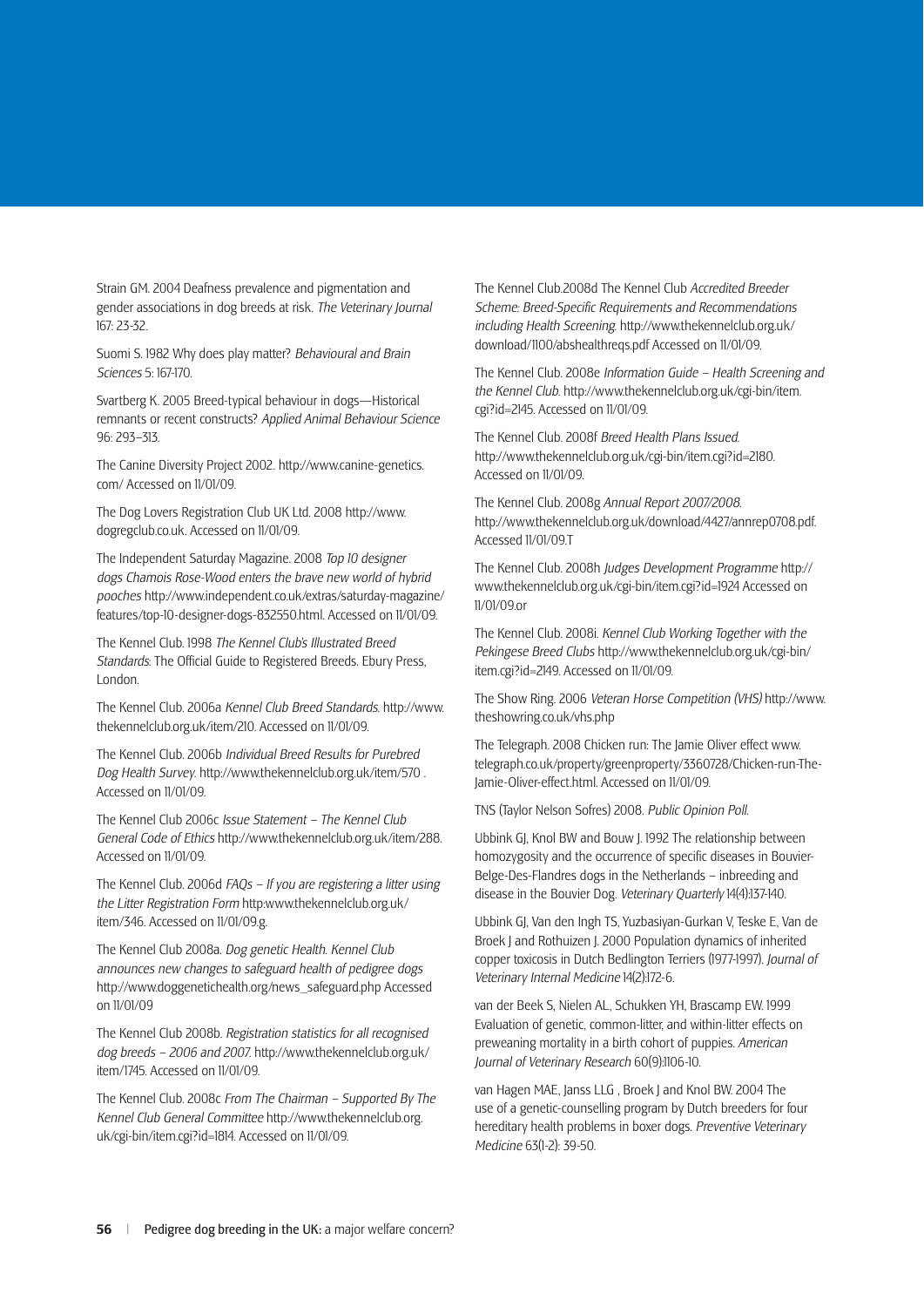Vas J, Topál J, Győri B and Miklósi A. 2008 Consistency of dogs' reactions to threatening cues of an unfamiliar person. *Applied Animal Behaviour Science* 112 (3–4): 331-344.

Wayne RK and Ostrander EA. 2007 Lessons learned from the dog genome. *Trends in Genetics* 23(11): 557-67.

WAZA. 2005 *Building a Future for Wildlife – The World Zoo and Aquarium Conservation Strategy*. © WAZA 2005 ISBN 3-033- 00427-X.

Wilcox B and Walkowitz C. 1995 *The Atlas Of Dog Breeds of the World*. TFH publications, Neptune NJ.

Willis MB. 1995 Genetic aspects of dog behaviour with particular reference to working ability. In: Serpell, JA. (Ed.) *The Domestic Dog: its evolution, behaviour and interactions with people*. Cambridge University Press, Cambridge, pp 59.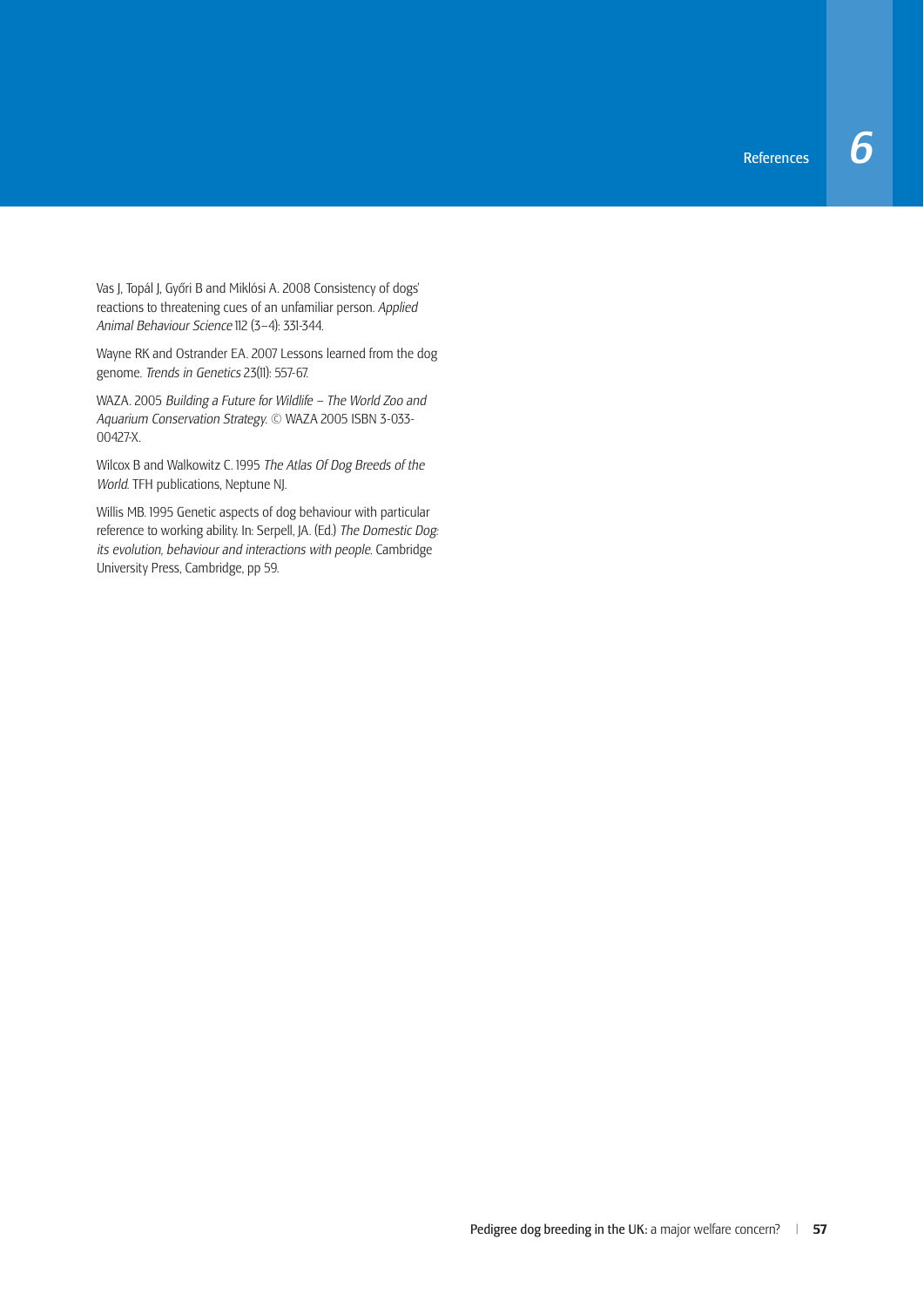# Glossary of terminology

**Addison's disease** is also known as adrenal insufficiency, hypoadrenocorticism or hypocortisolism. It is an endocrine or hormonal disorder characterised by weight loss, muscle weakness, fatigue and low blood pressure. Addison's disease occurs when the adrenal glands do not produce enough of the hormone cortisol.

**Allele** is one member of the set of different forms of a gene. An individual's **genotype** for that gene is the set of alleles it happens to possess. In a diploid organism (such as a dog), an animal has two copies of each chromosome, and hence two alleles make up the individual's **genotype** at any gene.

**Atopic dermatitis** is a hypersensitivity mediated disease characterised by inflammation of the skin. There is an inherited predisposition to this disease, and it is noncontagious.

**Autoimmune disease** is any disease in which the body's immune system starts to attack the body itself. This can occur through a failure of recognition of self, often believed to be connected to a previous infection. The immune response is unable to discriminate between a structure in the previous disease organism and a similar structure in the body. This lack of discrimination may be connected to a reduced repertoire of the molecules (known as major histocompatibility complex or MHC) which present the immune system with components to trigger immune responses. Examples include common forms of diabetes, atopy, lupus, multiple sclerosis and many others.

**Autosomal recessive** is a mode of inheritance in which a character is expressed only when genes for it are inherited from both mother and father.

**Brachycephalic** is a term to describe an animal which has a short, broad head.

**Buccal swab** is a sample derived by brushing the gums and palate to obtain cells, which can then be used to derive DNA for a DNA based test. Buccal swabs can be prepared by dog owners, whilst most other DNA sources need veterinary assistance in taking a sample.

**Canine Leucocyte Adhesion Deficiency (CLAD)** is an inherited fatal immunodeficiency disease. Pups that inherit two recessive genes for CLAD usually die early in life from multiple severe infections, even when treated with massive doses of antibiotics. It is usually apparent in very young puppies; they fail to thrive, constantly succumb to infection, have various growth problems and die as a result of their poor health state, often well before one year old.

**Carrier** is an animal which has a mutant gene but does not express the condition induced by the mutation. Normally this is a condition in **autosomal recessive** inherited disease in which an animal has inherited the mutant gene from just one parent, and so is **heterozygous** for the condition, or in the mother of male offspring suffering from sex-linked diseases such as the blood clotting disorder haemophilia.

**Chiari malformation** is also known as Arnold Chiari malformation (CM) and is a structural defect of the cerebellum and brain stem, the part of the brain that controls balance and co-ordination. Normally the cerebellum and parts of the brainstem sit in an indented space at the lower rear of the skull (the occipital fossa), above the foramen magnum (a funnel-like opening to the spinal canal). But with this condition, part of the cerebellum is pushed through the foramen magnum. CMs may develop when the bony space is smaller than normal, causing the cerebellum and brainstem to be pushed downward into the foramen magnum and into the upper spinal canal. The resulting pressure on the cerebellum and brainstem may affect functions controlled by these areas and disrupt the flow of  $c$ erebrospinal fluid  $(CSF)$  – the clear liquid that surrounds and cushions the brain and spinal cord – to and from the brain. It is this disruption that causes **syringomyelia**.

**Clinical disease** is a disease with clinical signs and symptoms that are recognisable, as opposed to a **subclinical disease** which has no clinical manifestations. Diabetes, for example, can be subclinical in an individual before emerging as a clinical disease.

**Coefficient of inbreeding**. In population genetics, Sewall Wright's coefficient of inbreeding is the probability that at any gene, the alleles are identical by descent. That is to say the probability that the two alleles of the gene, united in the individual under study, are both descended from a gene found in an ancestor common to both parents.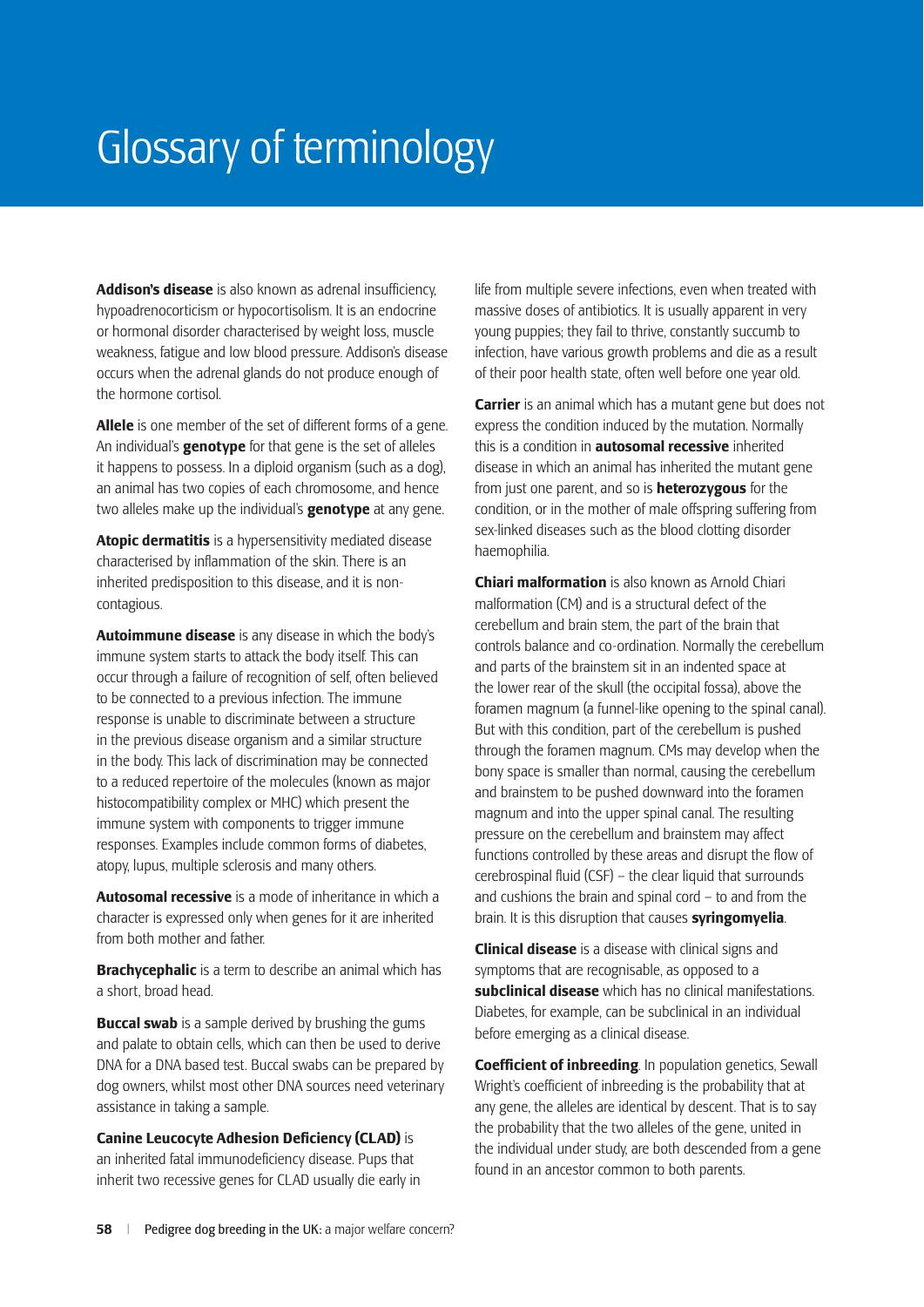**Collie eye anomaly** (CEA) is an **autosomal recessive**  condition that results in abnormalities of the structures underlying the retina of the eye, most frequently causing reduced growth of the layer containing blood vessels (the choroid). There is a wide range in severity, but in the more severely affected animals there is a possibility that the retina may become detached, or that there may be bleeding from the blood vessels in the eye, either of which can cause blindness in the affected eye.

**Congenital disorder**. A disorder which is observable in an offspring from before, or at birth. It may be the result of a chromosomal or other genetic abnormality, the intrauterine environment, or an error of morphogenesis. The outcome of the disorder will further depend on complex interactions with the post-natal environment.

**Craniocervical junction** is where the spine meets the head of a dog.

**Cruciate ligament** is one of the four major ligaments of the knee. It connects from a posterio-lateral part of the femur to an anterio-medial part of the tibia.

**Degenerative myleopathy** is an adult-onset, progressive disease causing degeneration of the spinal cord, which then results in nerve and locomotive disorders, weakness in the hind limbs and eventually paraplegia.

**DNA based testing** searches directly for a mutation in DNA sequence, rather than looking for the clinical effects of the disease caused by the mutation.

**Dog years at risk** is a unit of **incidence** used to describe the occurrence of disorders. For example 183 new cases per 10,000 dog years at risk [DYAR] means that 183 cases would be expected in 10,000 dogs observed for one year.

**Dominant mutation** means that only one copy of the allele is needed for the condition to be expressed.

**Dwarf breeds** are dog breeds with limbs disproportionately short compared with their body size. In addition, atypically small dogs within a particular larger breed may be referred to as dwarfs, but if small size is typical of the breed it will be referred to as a toy breed.

**Effective population size** is the size of a population which, if it were interbreeding at random, would have the same average rate of **inbreeding** as the population under study. Hence if a large population has a very small effective population size, then that population has a very high rate of inbreeding.

**Elbow dysplasia (ED)** is abnormal development of the canine elbow with a hereditary basis. It originates from improper formation of parts of the cartilage surface of the joint, which may sometimes involve a process of **osteochondrosis**. These primary lesions lead to a series of secondary changes that include thickening of the joint capsule, change in shape of the joint and **secondary osteoarthritis**. The main clinical signs are pain, restriction of movement and lameness, but the disease may be **clinical** or **subclinical**.

**Founder effect**. A high frequency of particular **genetic variants** present within a population because one or more founders of that population carried those particular variants, which have subsequently been inherited by many members of the population.

**Founders** are those animals from which the breed was established.

**Gene** is the DNA coding for a single protein (or in some uses for a single trait). There are something over 20,000 genes in the complete genome.

**Gene pool** is all the genes or genetic variants within a population.

**Genetic drift** is the change in frequency of particular **genetic variants** over time because of random sampling of the genes during the formation of gametes. Over a period of generations genetic drift can cause large unpredictable changes in the proportion of particular variants, especially in small populations and those where only a small proportion of animals are used in breeding. Over time there is a tendency for this to lead to complete loss of particular variants.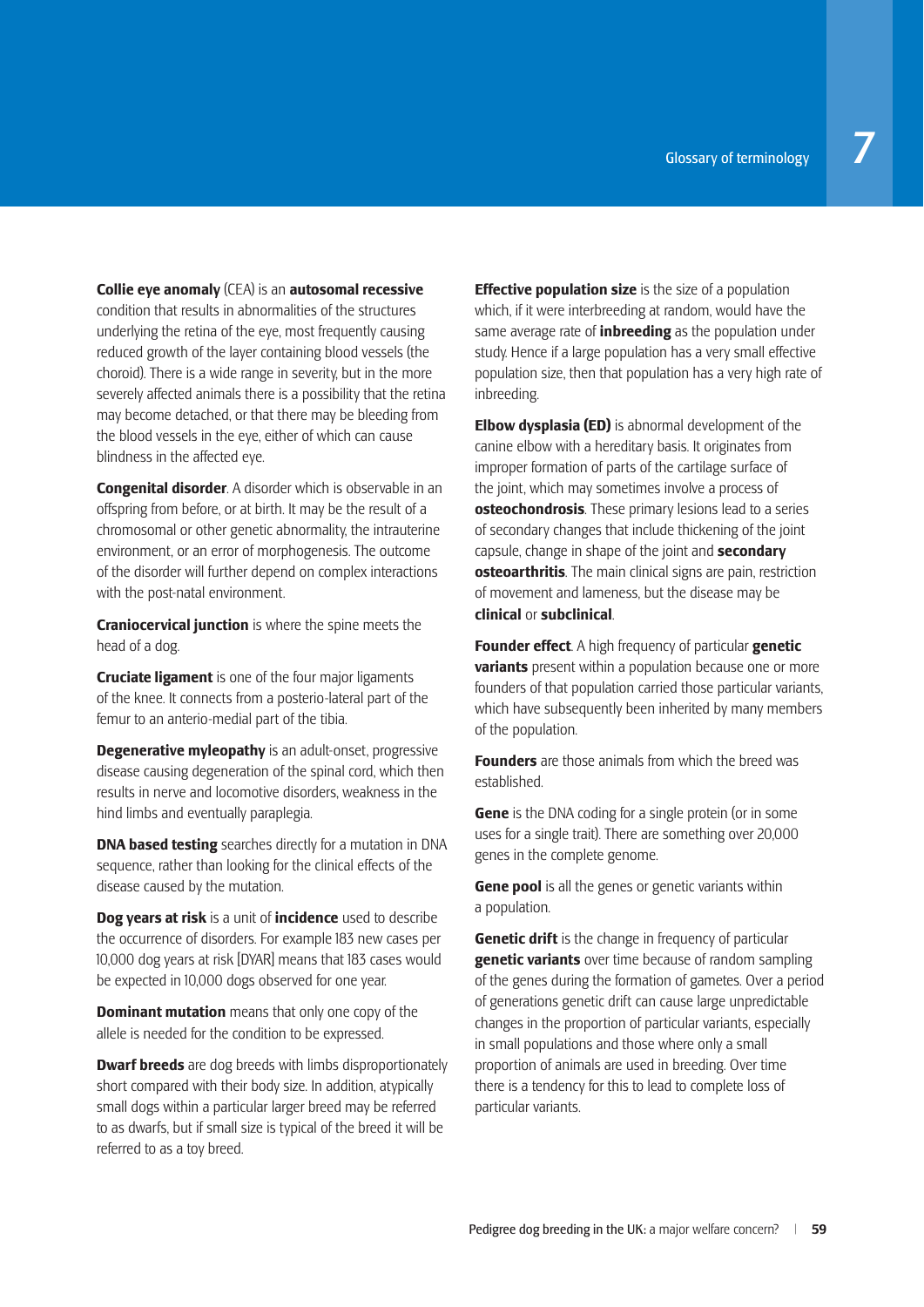**Genetic variants** are either differences in the sequence at particular positions along the DNA, also known as **polymorphisms**, or in some contexts, the animals carrying these differences.

**Genome**. The whole of the genetic material of the animal.

**Genome mapping** (or simply **mapping**) is the process of finding a mutation causing a disease, a disorder or a trait, through searching systematically for **polymorphisms** at different positions in the genome which are found in higher numbers in individuals showing the disease or trait **phenotype**. When such an association is found the polymorphic locus must be near to a mutation contributing to the disease or trait, allowing the position of the gene for the trait to be located in the genome.

**Genotype**. The genotype is the actual sequence of the DNA constituting the genome of an individual. It can also be used in describing the sequence of particular genes.

**Glaucoma** is a leading cause of blindness in dogs. It is the result of increased fluid pressure within the eve. If the pressure cannot be reduced, permanent damage to the retina and optic nerve occurs, resulting in visual impairment.

**Haemangiosarcomas** are aggressive cancers that arise from cells that in normal tissue grow to make up the walls of blood vessels and can be found anywhere in the body.

**Haemolytic anaemia** is a disease in which the red blood cells of the blood suffer rupture leading to a reduced number in circulation and deposition of iron in the tissues and loss in urine.

**Heterosis** (also known as **hybrid vigour** or out-breeding enhancement) describes the increased strength of different characteristics in **hybrids**; the possibility to obtain a genetically superior individual by combining the virtues of its parents.

**Heterozygous/heterozygosity**. The opposite of homozygous/homozygosity. A term used to simplify the description of the **genotype** of a diploid organism at a single gene. At a given gene or position along a chromosome (a locus), the DNA sequence can vary among individuals in the population. The variable DNA segments are referred to as alleles, and diploid organisms generally

have two alleles at each locus, one allele for each of the two homologous chromosomes. Simply stated, heterozygous describes two different alleles or DNA sequences at one locus.

**Hip dysplasia (Canine hip dysplasia: CHD)**. Abnormal development of the canine hip with a hereditary basis. It is started by excessive laxity of the ligaments around the joint. This leads to abnormal positioning of the femoral head (ball) with respect to the acetabulum (socket). The consequence is a series of secondary changes that include thickening of the joint capsule, change in shape of the joint and **secondary osteoarthritis**. The main clinical signs are pain, restriction of movement and lameness, but the disease may be **clinical** or **subclinical**.

**Histiocytic tumours** are tumours composed of a particular type of white blood cell, the macrophage.

**Homozygous/homozygosity**. The opposite of **heterozygous/heterozygosity**. A term used to simplify the description of the genotype (genetic make up) of a diploid organism at a single gene. At a given gene or position along a chromosome (a locus), the DNA sequence can vary among individuals in the population. The variable DNA segments are referred to as alleles, and diploid organisms generally have two alleles at each locus, one allele for each of the two homologous chromosomes. Simply stated, homozygous describes two identical alleles or DNA sequences at one locus.

**Hybrid**. The progeny of a cross between two different species or two different breeds or strains.

#### **Hybrid vigour** see **Heterosis**

**Hypoplastic trachea** is a small and narrowed windpipe. most often seen in brachycephalic dogs.

**Inbreeding** is the mating of related individuals. I.e. individuals that have one or more ancestors in common.

**Incidence** refers to the frequency of a disorder in a population in a certain period of time, normally one year. For example, if the incidence of a cancer has increased in past years, this means that more individuals have developed this condition year after year.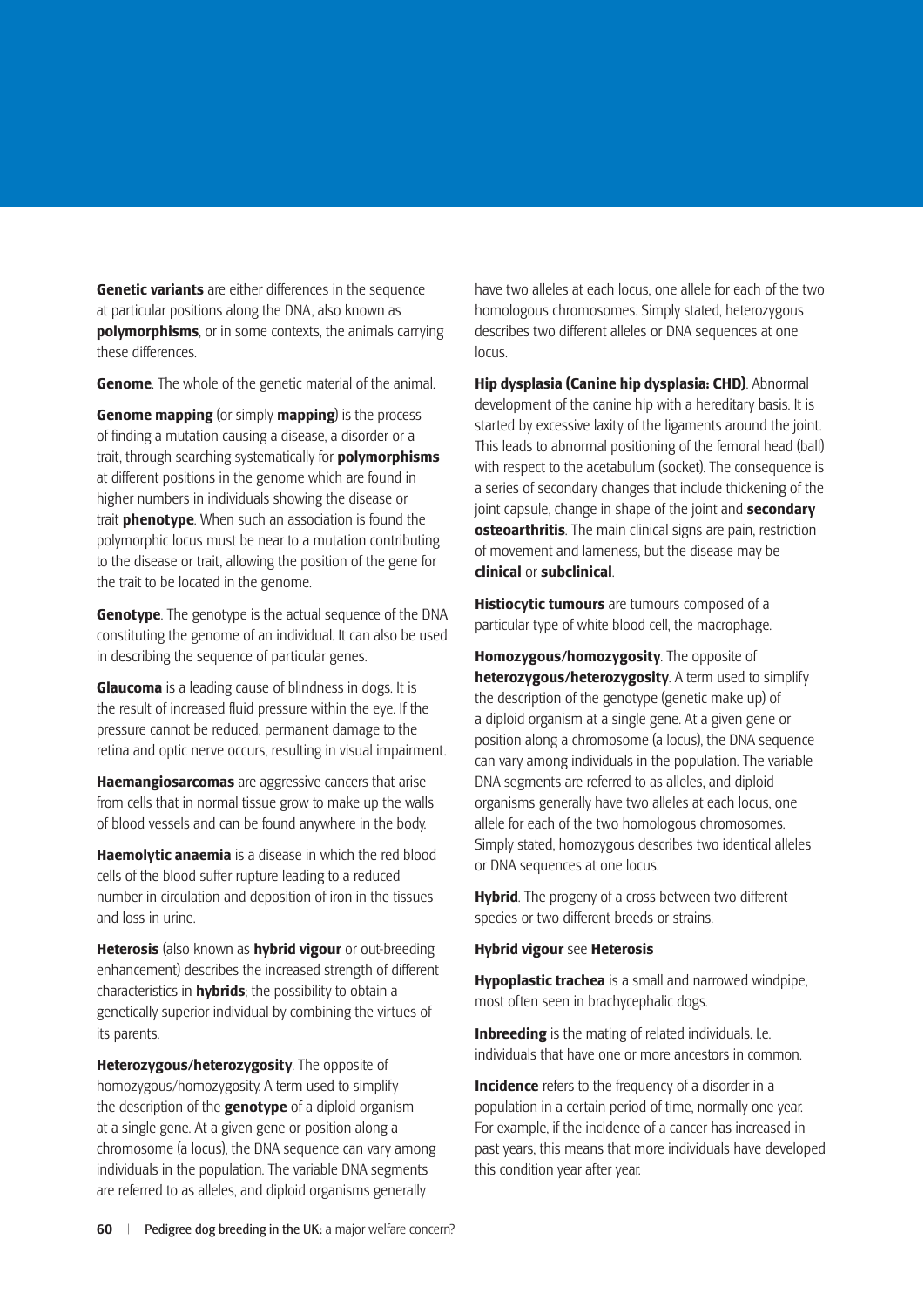**Line breeding** is a form of **inbreeding** practised by some animal breeders with the aim of "fixing" desirable traits in an animal. It involves arranging matings so that favoured individuals occur more than once in a pedigree. One problem with line breeding is that it is also likely to "fix" undesirable traits.

**Malignant histiocytic tumour** is a well-recognised canine tumour, which is characterised by fever, jaundice, and enlargement of the liver, spleen, and lymph nodes. It can rapidly cause fatality.

#### **Mapping**. See **genome mapping**.

**Melanocytes** are pigment-producing cells in the skin, hair, eye and the cochlea of the ear. They produce melanin, and the level of their activity determines the colour of the eye, skin or hair. When they are absent from the ear, this organ cannot function and profound deafness results. Similarly absence from the eye is associated with reduced vision.

**Merle** is a colour combination in dogs' coats. It is a solid base colour (usually red/brown or black) with lighter blue/ grey or reddish patches, which gives a mottled or uneven speckled effect. Although most breeds that can have merle coats also have white markings, this is a separate colour from the merle; some dogs do appear completely merled with no white or tan markings. In addition to base coat colour, merle also modifies eye colour and colouring on the nose and paw pads. The merle gene modifies the dark pigment in the eyes, occasionally changing dark eyes to blue, or part of the eye to be coloured blue. Merle is a distinguishing characteristic of several breeds, particularly the Australian Shepherd, and others, including the Koolie, Shetland Sheepdog, Spaniels, Collies, the Welsh Corgi (Cardigan), the Pyrenean Shepherd and the Old English Sheepdog.

**Mitral valve disease/dysplasia (MVD)** is a malformation of the valve dividing two chambers of the heart, the left atrium and left ventricle, such that when the ventricle contracts, providing the main impulse to circulate blood around the body, some blood flows back into the atrium. In mild cases this simply causes a heart murmur without very much clinical significance, but bad MVD is severe and life threatening.

**Monogenic disorders** are those in which the disorder/ disease is specified by a single mutant gene. This is as opposed to **polygenic** or complex disorders which occur because of the cumulative effects of more than one gene.

**Mutations** are differences from the normal sequence of DNA, caused by damage by the environment or errors made by the cell during DNA replication.

**Neoplasm**. Any abnormal mass of tissue resulting from new growth, and includes both benign and malignant tumours.

**Neotonous** refers to the retention into adult life, of characteristics usually found in a juvenile, infant or foetus. Domestic dogs retain some anatomical and behavioural characteristics of juvenile and infant wolves.

**Nucleotide.** The four nucleotides adenine, cytosine, guanine and thymidine (A, C, G & T) are the chemical bases that are ordered along the DNA helix to encode the genetic information. **Single nucleotide polymorphisms** (SNP) are changes of nucleotide at a single position on the DNA.

**Occipital hypoplasia** is a term for the reduced size of the back of the skull. This leads in turn to the **Chiari malformation** and hence to **syringomyelia**.

**Osteochondrosis** is a juvenile developmental disease of joints that occurs when a portion of the joint surface is formed incorrectly. There are series of potential secondary changes that include areas devoid of normal cartilage, pieces of cartilage and supporting bone becoming loose in the joint and areas of abnormally thickened cartilage. Thickening of the joint capsule and **secondary osteoarthritis** can also occur. The main clinical signs are pain and lameness, but the disease may be **clinical** or **subclinical**.

**Osteosarcomas** are tumours of the cells that build bone and hence have their primary sites in bones.

**Out-bred** refers to offspring from parents who are not closely related.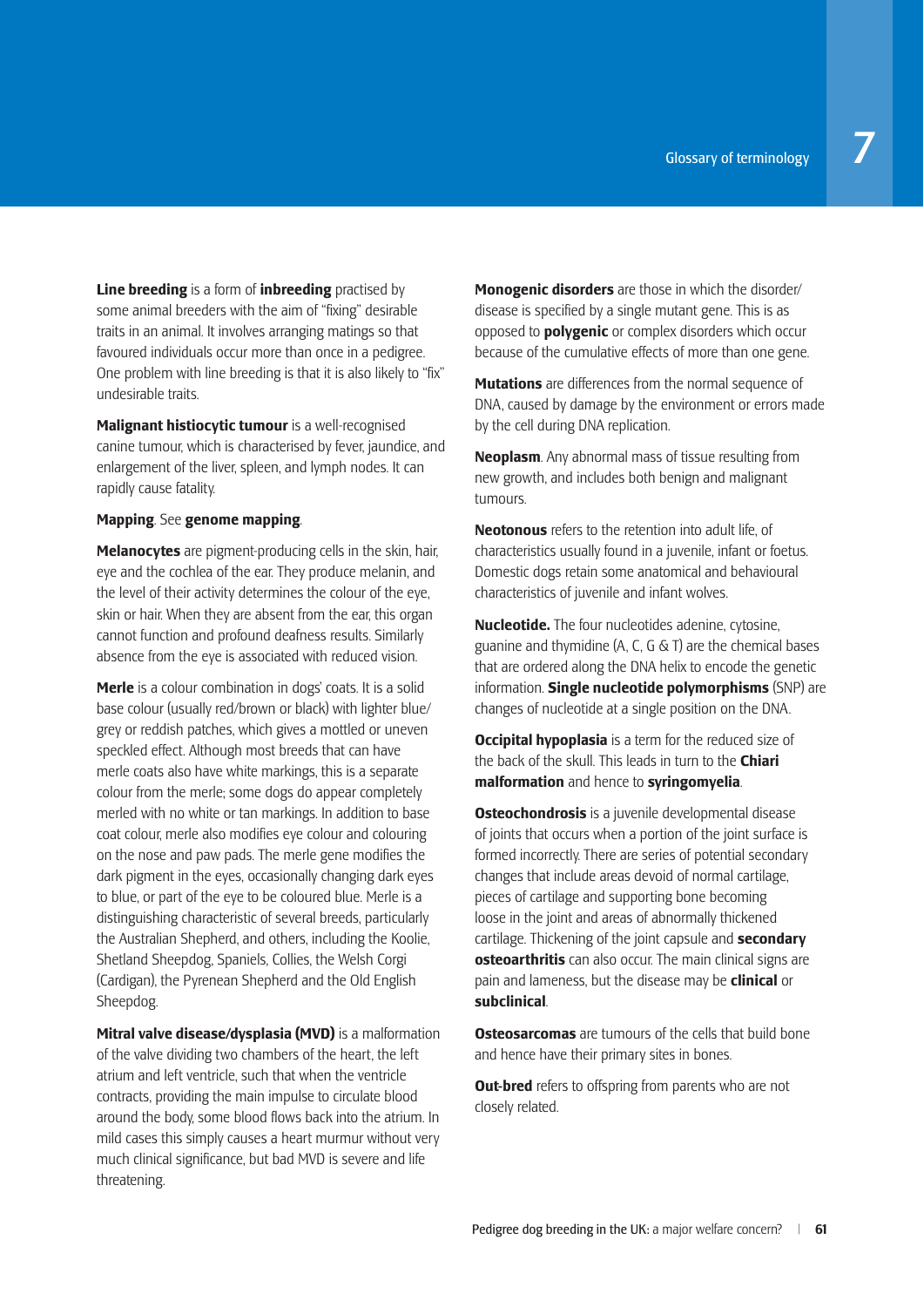**Overdominance** is a situation where the **phenotype** of the heterozygote at a particular locus is quantitatively greater than the **phenotype** of either homozygote. Positive effects of overdominance are a major explanation for **heterosis** or **hybrid vigour**.

**Phenotype** (phenotypic) is any observable characteristic of an organism, such as its morphology, development, biochemical or physiological properties, or behaviour. Some phenotypes are due solely to the action of one or more genes; others are due solely to non-genetic factors, and others are due to a combination of both.

**Polygenic disease**. An inherited disease caused by a group of genes rather than a single gene pair. Many breed related diseases or traits have a polygenic inheritance. Polygenic characteristics are more difficult to define, track and control.

**Polymorphism.** Although this can be used to mean any difference between two animals of the same type, in this document and in most modern sources it is used in the restricted sense of differences at the molecular level. When used in connection with DNA, it means any difference in genotype between two individuals or between the maternal and paternal chromosomes of a single individual. Such differences are often single changes to the **nucleotide** string on the DNA or changes to the numbers of repeats in simple repeated sequences within the **genome**. Although a proportion of polymorphisms cause all of the heritable differences of **phenotype** between individuals, many polymorphisms have no measurable consequence to the **phenotype**.

**Portosystemic shunt**. A defect in circulation of blood from the gut, bypassing the liver and passing directly into the circulation. This can cause toxic ammoniacal salts to reach the brain, causing an encephalopathy.

**Prevalence** refers to the current number of individuals suffering from an illness in the defined population. This number includes all those who may have been diagnosed in prior years, as well as in the current year.

**Progressive retinal atrophy** is a group of genetic diseases seen in many breeds of dog. It is characterised by the bilateral degeneration of the retina, causing progressive vision loss, culminating in blindness. The condition in nearly all breeds is inherited as an **autosomal recessive trait**, with the exception of the Siberian Husky (inherited as an X chromosome linked trait) and the Bullmastiff (inherited as an autosomal dominant trait).

**Recessive**. A recessive allele is one whose effect on the **phenotype** is evident only when the animal is **homozygous** for that allele.

**Screening**. Testing a group of animals to identify individuals at risk of having or passing on a specific disorder.

**Secondary osteoarthritis** is a type of degenerative arthritis that results from trauma to the joint or from chronic injury.

**Secondary legislation** is sometimes known as regulations; subordinate or delegated legislation; or statutory instruments. It is often more detailed and specific than primary legislation and can usually be passed by Parliament in a simplified, quicker process.

**Selective sweep**. When a gene is under selection for a particular variant, the frequency of that variant will increase, and eventually this increase will cause the population to become **homozygous** for that gene. Genes do not exist as isolated fragments but are joined to their neighbours in a chromosome, like beads on a string. Selection then acts on these "strings of beads", dragging not just one gene, but that gene with all its neighbours, to prominence. In fact, in nature there is a system for recombining these "beads", such that the nearer a gene is to the gene under selection, the more often it will be selected with it. The phenomenon by which a whole region of a chromosome is selected for and loses **heterozygosity**, rather than a single gene, has been called a selective sweep.

#### **Single Nucleotide Polymorphisms (SNP)** See **Nucleotides**.

**Subclinical disease** (as opposed to **clinical disease**). In a subclinical disease, signs of the disease, such as a change in the anatomy of an organ like the eye or a joint can be recognised, normally with the use of a specialised techniques such as radiography (x/rays or ophthalmic examination). However these changes may create no signs of an obvious problem to an observer.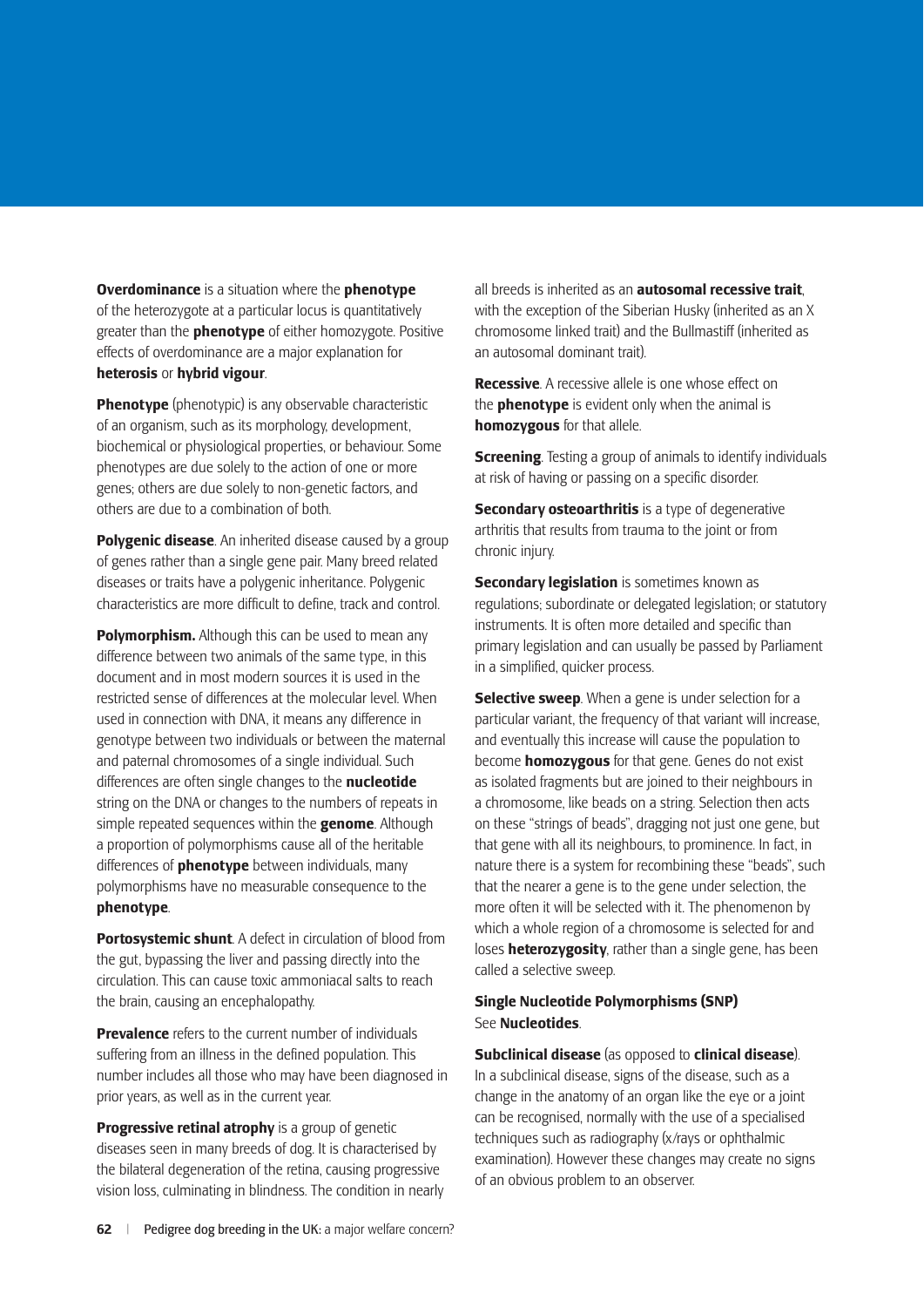**Syringomyelia**. The formation of cavities in the nervous tissue of the spinal cord. In dogs this is often but not always accompanied by "referred" pain (perceived at a site adjacent to or some distance from the site of the cavity) or irritation. The dog is clearly in discomfort and tries to scratch at or near the shoulder or face, in the position from which they perceive the pain to originate.

**Test registries**. For most clinical and DNA tests in most countries, results are compiled either by a statutory body or voluntarily into registries. These are said to be open if the data is accessible to others apart form the dog owner. Usually, even if not fully open, they can provide anonymised data, to allow statistical analysis.

**Vigour** is increased general health, resistance to disease, and other superior qualities. These are often manifested in **hybrids**. **Hybrid vigour** represents the opposite of inbreeding depression.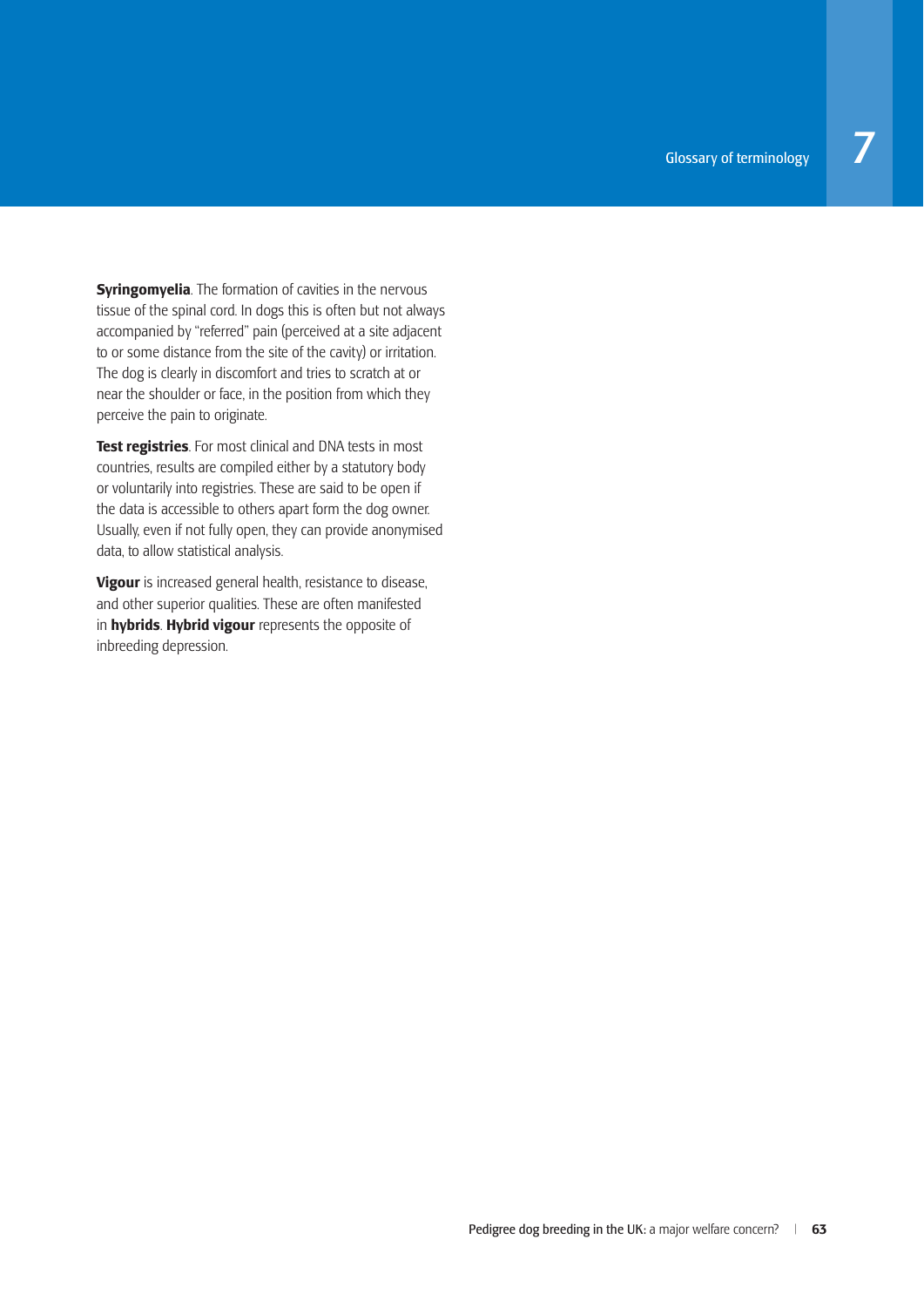# **8 Acknowledgements**

We would like to thank Professor James Serpell for his great help reviewing the manuscript, Dr James Kirkwood and Dr Steve Wickens for the valuable feedback on initial drafts. We also thank Professor James Serpell, Dr Paul McGreevy, Dr John Bradshaw and Dr John Burchard for valuable discussions, and Hamish Cameron Blackie Llb (Barlow Robbins LLP, Solicitors) for advice on legal issues.

We are extremely grateful to all the survey respondents who gave time and expertise to help direct the recommendations in this report, however, their opinions merely contributed to the average ratings presented and hence individuals do not necessarily endorse the views expressed in this report:

#### **Welfare experts**

John Bradshaw (BA, PhD)

Ralph Merrill (BSc, MSc, PhD)

Deborah Wells (BA, PhD, PGChET, C.Psychol) Senior Lecturer, Queen's University Belfast

Stephen Wickens (BSc, PhD) Development Officer, Universities Federation for Animal Welfare

#### **University-based veterinary specialists**

Jon Bowen (BVetMed, MRCVS, DipAS(CABC)) Behavioural Medicine Referral Service, RVC

Nick Jeffery (BVSc, PhD, CertSAO, DECVS, DECVN, FRCVS, DSAS(ST)) Professor of Veterinary Clinical Studies

Paul McGreevy (BCVSc, MRVS, PhD, MAVSc,) Assistant Professor, University of Sydney

Daniel Mills (BVSc, PhD, CCAB, CBiol, MIBiol, Dip ECVBM-CA, MRCVS) Professor of Veterinary Behavioural Medicine, University of Lincoln

Karen Overall (MA, VMD, PhD, Diplomate ACVB, CAAB) Research Associate, Center for Neurobiology and Behavior, University of Pennsylvania

#### **Genetics experts**

Sarah Blott (BSc, MSc, PhD) Senior Research Geneticist, Animal Health Trust

Frank Nicholas (BScAgr, PhD) Emeritus Professor of Animal Genetics, University of Sydney

John Burchard (PhD) Semi-retired Biology Professor, Princeton USA

Two anonymous contributors

#### **Practising veterinary surgeons**

Alison Blaxter (BA, DipCABC, PhD, BVM&S, MRCVS)

Harvey Carruthers (BVMS, MBA)

George Grieve (BVM&S, MRCVS)

Clare Rusbridge (BVMS, PhD, DECVN, MRCVS, RCVS, European Specialist in Neurology)

Nikianna Nicholas (BVSc, MRCVS)

One anonymous respondent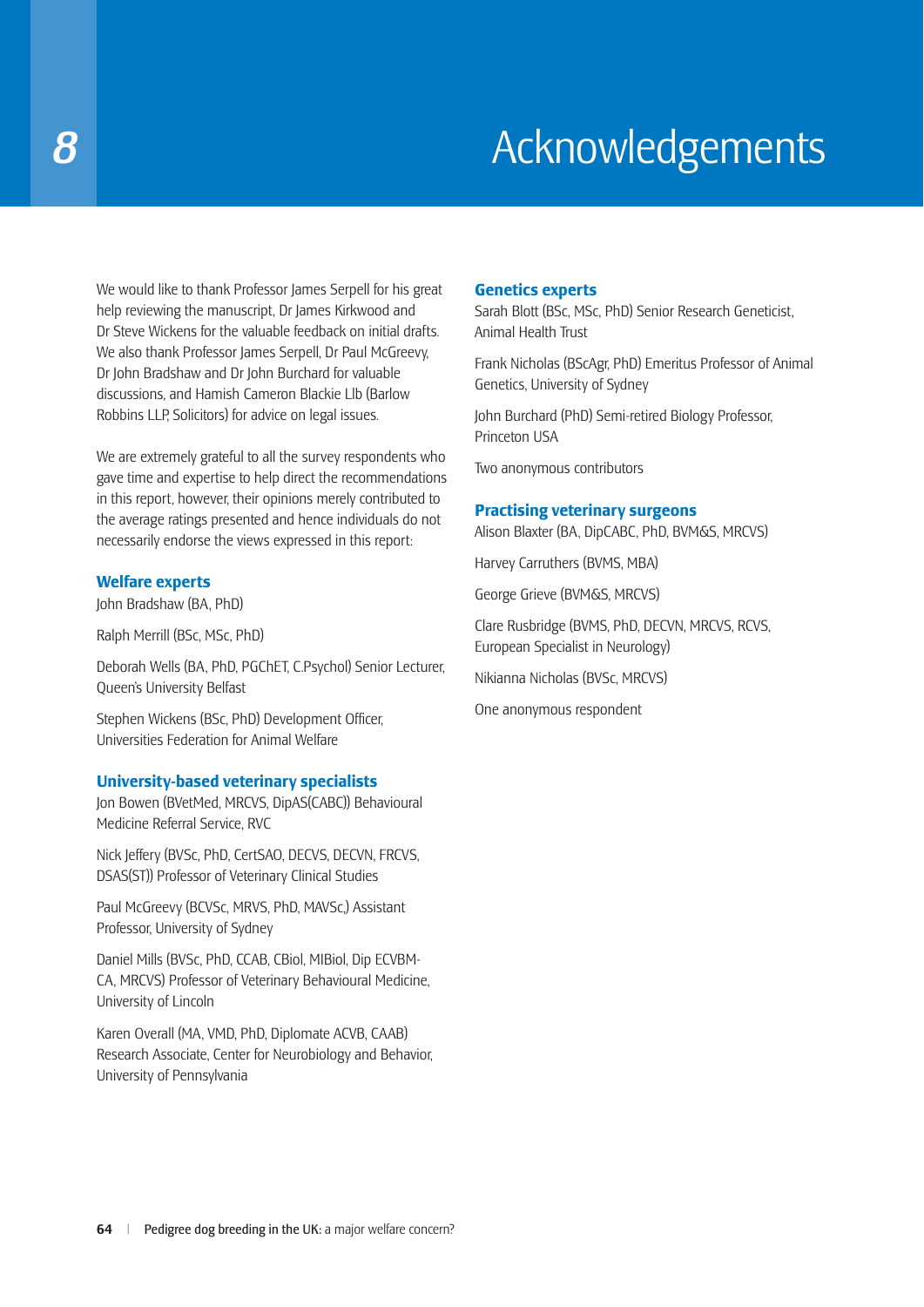# Appendices *9*

# Appendix 1 – DNA tests available for inherited diseases of pedigree dogs.

This list was compiled in November 2008 for laboratories operating in the UK, the EU, the USA or Australasia. Tests for 53 diseases are currently available in at least one of 108 breeds, giving a combined total of 139 breed and disease combinations. The table excludes DNA tests for traits

without large health implications such as coat colour and length, although such tests are readily available and popular. Although many test methods and sequences are proprietary, all but two tests appear likely to be based on published information about mutations.

#### **DNA Test Trait**

| <b>Diseases</b>                                   | <b>Breed</b>                          |
|---------------------------------------------------|---------------------------------------|
| Black hair follicular dysplasia                   | Large Munsterlander                   |
| Bully (myostatin deficiency)                      | Whippet                               |
| Canine multifocal retinopathy (CMR)               | Bull Mastiff & Old English<br>mastiff |
|                                                   | Coton de Tulear                       |
|                                                   | Dogue de Bordeaux<br>(French mastiff) |
|                                                   | <b>Great Pyrenees</b>                 |
| Centronuclear myopathy                            | Labrador Retriever                    |
| Ceroid lipofuscinosis (CLN5)                      | <b>Border Collie</b>                  |
| Ceroid lipofuscinosis                             | American bulldog                      |
| (Cathepsin D/CTSD)                                | British bulldog                       |
| Ceroid lipofuscinosis (CLN8)                      | English setter                        |
| Ceroid lipofuscinosis (CLN2/TTP1)                 | Dachshund                             |
| Canine leukocyte adhesion deficiency Irish Setter |                                       |
|                                                   | Red & White Setter                    |
| Cerebellar ataxia                                 | Staffordshire terrier                 |
|                                                   | Spinone                               |
| Cobalamin malabsorption<br>(Vitamen B12 def)      | Giant Schnauzer                       |
| Collie eye anomaly/ choroidal                     | Australian Shepherd                   |
| hyperplasia (CEA/CH)                              | <b>Border Collie</b>                  |
|                                                   | Boykin Spaniel                        |
|                                                   | Collie                                |
|                                                   | Lancashire Heeler                     |
|                                                   |                                       |

| <b>Diseases</b>                              | <b>Breed</b>                          |
|----------------------------------------------|---------------------------------------|
|                                              | Longhaired Whippet                    |
|                                              | <b>Shetland Sheepdog</b><br>(sheltie) |
| Cone degeneration                            | German Shorthaired<br>Pointer         |
| Congenital stationary night blindness        | <b>Briard</b>                         |
| Copper Toxicosis                             | <b>Bedlington Terrier</b>             |
| Cyclic Neutropenia<br>(Gray collie syndrome) | Border Collie, Collie                 |
| Cystinuria                                   | <b>Landseer</b>                       |
|                                              | Newfoundland                          |
|                                              | Labrador Retriever                    |
| Degenerative myelopathy                      | German Shepherd Dog                   |
| Factor VII deficiency (1)                    | Airedale                              |
|                                              | Alaskan Klee Kai                      |
|                                              | Beagle                                |
|                                              | Giant Schnauzer                       |
|                                              | Scottish Deerhound                    |
| Factor VII deficiency (2)                    | Kerry Blue Terrier                    |
| <b>Fucosidosis</b>                           | English Springer Spaniel              |
| Globoid cell leukodystrophy                  | Cairn Terrier                         |
| (Krabbe disease)                             | West Highland<br><b>White Terrier</b> |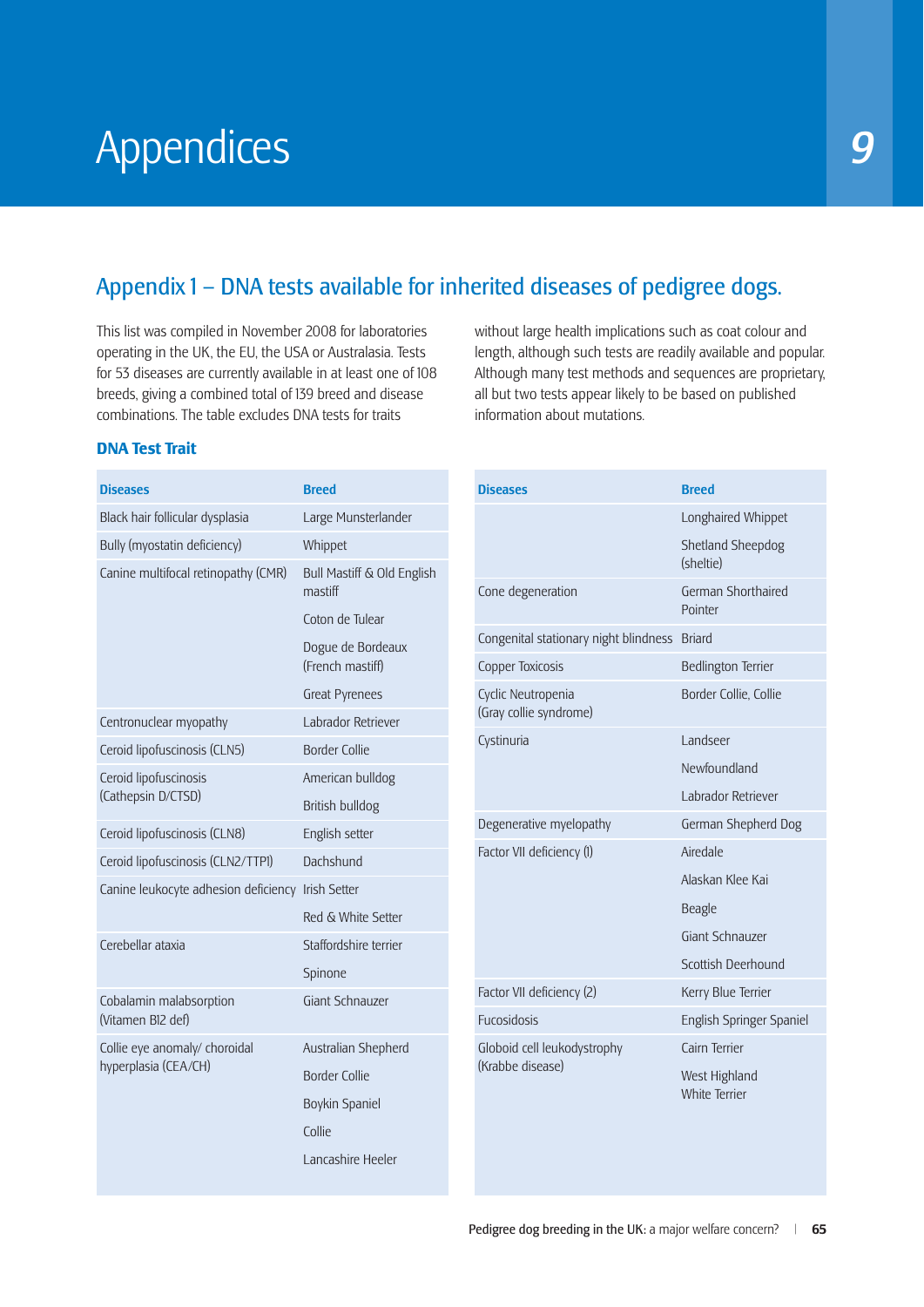| <b>Diseases</b>                                            | <b>Breed</b>                                               |
|------------------------------------------------------------|------------------------------------------------------------|
| <b>GM1 Gangliosidosis</b>                                  | Siberian Husky                                             |
| Haemophilia B (Factor IX Deficiency)                       | <b>Bull Terrier</b>                                        |
|                                                            | German Wirehaired Pointer/<br>Deutch Drahthaar             |
|                                                            | Lhasa Apso                                                 |
|                                                            | Labrador retriever                                         |
| Hereditary cataract (HSF4)                                 | Australian Shepherd                                        |
|                                                            | Staffordshire Bull Terrier                                 |
| Juvenile hereditary cataracts (HSF4)                       | French Bulldog                                             |
|                                                            | <b>Boston Terrier</b>                                      |
| Hypothyroidism with goiter<br>(TPO deficiency)             | Toy Fox Terrier                                            |
| Ivermectin sensitivity (MDRI mutation) Australian Shepherd |                                                            |
|                                                            | <b>Border Collie</b>                                       |
|                                                            | Collie (all breeds)                                        |
|                                                            | English Shepherd                                           |
|                                                            | Longhaired Whippet                                         |
|                                                            | McNab shepherd                                             |
|                                                            | Old English Sheepdog                                       |
|                                                            | Shetland Sheepdog<br>(sheltie)                             |
|                                                            | Silken Windhound                                           |
| L-2-hydroxyglutaric aciduria                               | Staffordshire Bull Terrier                                 |
| Malignant hyperthermia                                     | All susceptible breeds<br>(Greyhounds and<br>mixed breeds) |
| Mucopolysaccharridosis (MPS) IIIB                          | Schipperke                                                 |
| Mucopolysaccharridosis (MPS) VI                            | Miniature Pinscher                                         |
| Mucopolysaccharridosis (MPS) VII                           | German Shepherd Dog                                        |
| Myopathy (X-linked)<br>(Muscular dystrophy)                | Golden Retriever                                           |
| Myotonia congenita (CLCN1)                                 | Miniature Schnauzer                                        |

| <b>Diseases</b>                                                     | <b>Breed</b>                                                    |
|---------------------------------------------------------------------|-----------------------------------------------------------------|
| Narcolepsy                                                          | Dachshund                                                       |
|                                                                     | Doberman Pinscher                                               |
|                                                                     | Labrador Retriever                                              |
| Neonatal encephalopathy<br>with seizures (ATF2)                     | Standard Poodle                                                 |
| Nephropathy (familial)                                              | Cocker Spaniel                                                  |
| Oculo skeletal dysplasia/retinal                                    | Labrador Retriever                                              |
| dysplasia                                                           | Samoyed                                                         |
| Phosphofructokinase deficiency                                      | American Cocker Spaniel                                         |
|                                                                     | English Cocker Spaniel                                          |
|                                                                     | English Springer Spaniel                                        |
| Progressive retinal atrophy                                         | <b>Irish Setter</b>                                             |
| (rcd1/PDE6B)                                                        | Red & White Setter                                              |
| Progressive retinal atrophy (rcd2)                                  | Rough Collie Smooth Collie                                      |
| Progressive retinal atrophy (PDE6B)                                 | Sloughie                                                        |
| Progressive retinal atrophy (Cord1)                                 | Miniature Long / Smooth<br>Haired Dachshund                     |
|                                                                     | English Springer Spaniel                                        |
| Progressive retinal atrophy (Dominant) Mastiff (Old English & Bull) |                                                                 |
| Progressive retinal atrophy (rcd3)                                  | Cardigan Welsh Corgi                                            |
| Progressive retinal atrophy (prcd)                                  | American Cocker Spaniel                                         |
|                                                                     | Eskimo Dog                                                      |
|                                                                     | Australian Cattle Dog &<br>Australian Stumpy Tail<br>Cattle Dog |
|                                                                     | Australian Shepherd                                             |
|                                                                     | Chesapeake Bay Retriever                                        |
|                                                                     | <b>Chinese Crested</b>                                          |
|                                                                     | Cockapoo, Labradoodle &<br>Goldoodle                            |
|                                                                     | Entlebucher Mountain Dog                                        |
|                                                                     | Finnish Lapphund                                                |
|                                                                     | Golden Retriever                                                |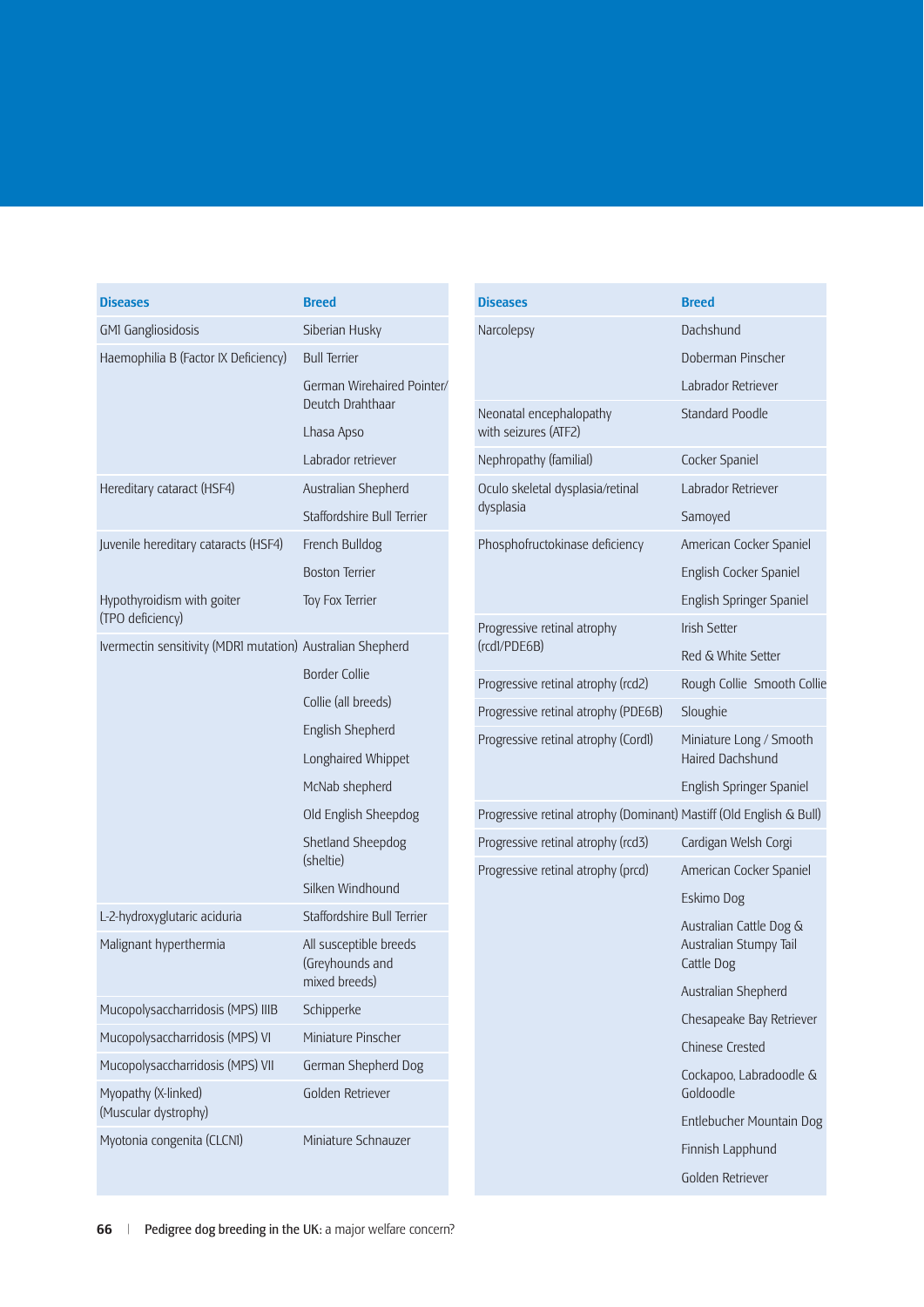| <b>Diseases</b>                    | <b>Breed</b>                          | <b>Diseases</b>                  | <b>Breed</b>                         |
|------------------------------------|---------------------------------------|----------------------------------|--------------------------------------|
|                                    | Karelian Bear Dog                     | Severe combined immunodeficiency | <b>Basset Hound</b>                  |
|                                    | Kuvasz                                |                                  | Welsh Corgi                          |
|                                    | Labrador Retriever                    | Trapped neutrophil syndrome      | <b>Border Collie</b>                 |
|                                    | Lapponian Herder                      | Von Willebrands Disease          | Irish Red & White Setter             |
|                                    | Miniature and toy poodles             | Von Willebrands type I           | Bernese Mountain Dog                 |
|                                    | Nova Scotia Duck Tolling<br>Retriever |                                  | Coton de Tulear<br>Doberman Pinscher |
|                                    | Poodle (toy and miniature)            |                                  | Drentsche Patrijschond               |
|                                    | Portuguese Water Dog                  |                                  | German Pinscher                      |
|                                    | Silky Terrier                         |                                  | Kerry Blue Terrier                   |
|                                    | Spanish Water Dog                     |                                  | Manchester Terrier                   |
|                                    | Swedish Lapphund                      |                                  | Papillion                            |
| Progressive retinal atrophy type A | Miniature Schnauzer                   |                                  | Pembroke Welsh Corgi                 |
| Progressive retinal atrophy XL     | Samoyed                               |                                  | Poodle                               |
|                                    | Siberian husky                        |                                  | Stabyhound                           |
| Pyruvate dehydrogenase             | Clumber Spaniel                       | Von Willebrands type II          | Deutsch Drahthaar                    |
| phosphate 1 defciency (PDPI)       | Sussex Spaniel                        |                                  | German Shorthaired                   |
| Pyruvate Kinase Deficiency         | Basenji                               |                                  | Pointer                              |
|                                    | Beagle                                |                                  | German Wirehaired<br>Pointer         |
|                                    | Cairn Terrier                         |                                  | Pointer (unspecified)                |
|                                    | Chihuahua                             | Von Willebrands type III         | Scottish Terrier                     |
|                                    | Dachshund                             |                                  | Shetland Sheepdog                    |
|                                    | Eskimo Dog                            |                                  |                                      |
|                                    | German Shepherd Dog                   |                                  | Kooikerhondje                        |
|                                    | Springer Spaniel                      |                                  |                                      |
|                                    | West Highland White Terrier           |                                  |                                      |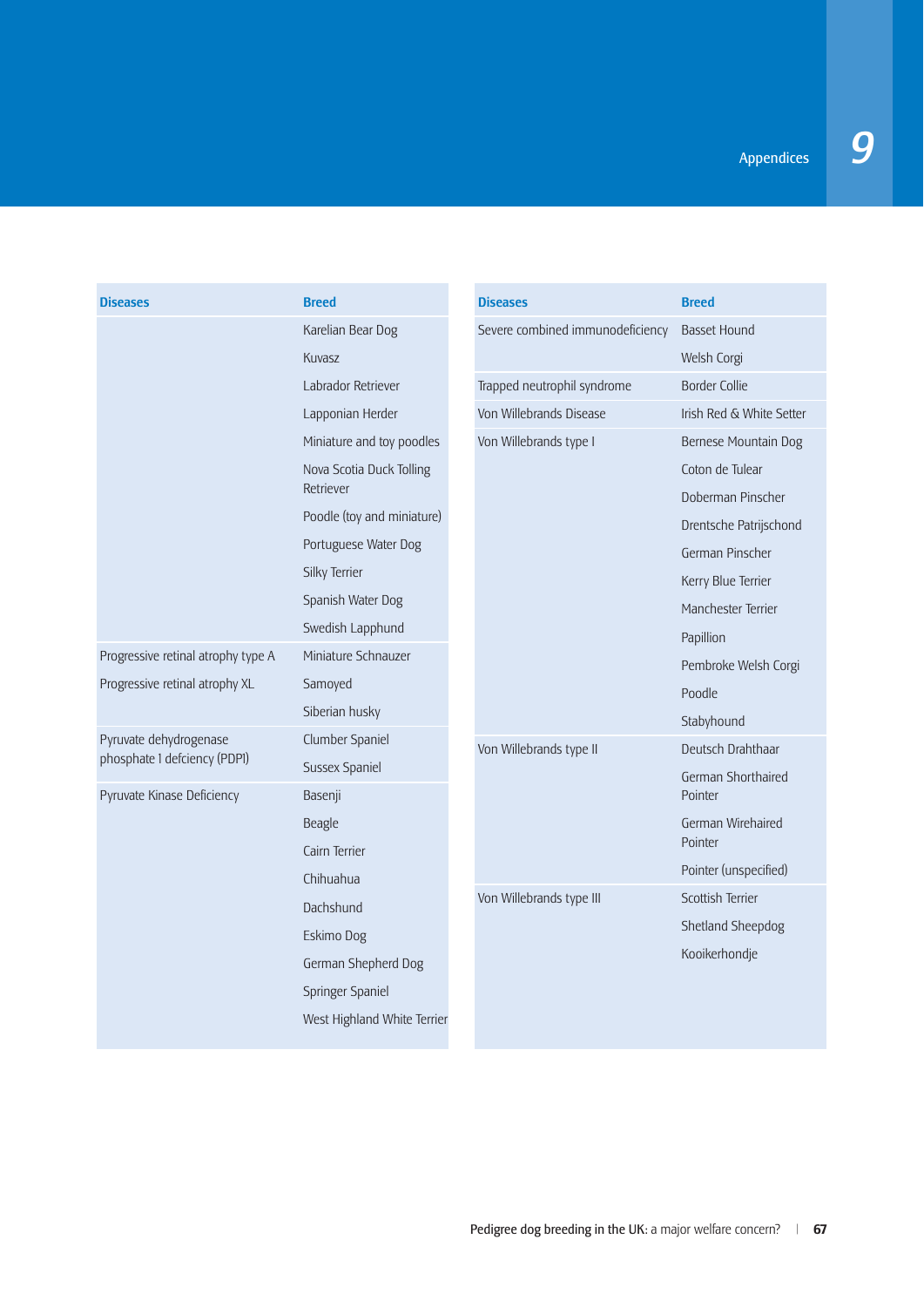## Appendix 2 – Further details of the survey of experts, used to prioritise recommendations as described in section 5.3

#### **Survey design**

Each respondent was asked to consider the 36 potential actions in turn, and state whether they supported, conditionally supported, or disagreed with it (or whether they had no opinion). They were then asked to rate each suggestion on a scale of 1- 10 for its relative value to the pursuit of improving pedigree dog welfare. They were given the opportunity to comment on, and attach conditions to each action. Finally, the respondents ranked the five actions that they viewed to be most crucial to improving pedigree dog welfare.

Of those respondents who expressed an opinion, we calculated the percentage who supported each of the suggested actions and the mean value they attributed to the action. We also summed the number of people who ranked each action as one of their five most important recommendations.

Based upon these three values, we constructed five categories of action:

**Priority recommendations**: supported by over 94% of respondents (greater than the average value for all recommendations, and represents support by all except one respondent) and rated on average greater than 7.5 (out of 10) for value, and listed by multiple respondents in their top five. **Primary recommendations:** supported by 85% or more of respondents and rated an average of 7 or more for value; Undisputed recommendations: supported by 100% of respondents but rated less than 7 for value;

**Further recommendations:** supported by 80% or more of respondents (but not falling within the above categories); **Poorly supported actions:** supported by less than 80% of those expressing an opinion.

#### **Results**

Respondents varied greatly in their opinions, and the importance they attached to each action. This highlights the difficulty in finding consensus between stakeholders regarding recommendations on this issue.

In spite of these disparate views, there were four actions which all respondents believed should be supported (although some with specific conditions attached), and a further 23 which 85% or more of respondents supported in principle. There were four actions categorised as *priority*, ten as *primary* recommendations, three as *undisputed*, (even though these were not always seen as giving the best value), fourteen as further recommendations and five were *poorly supported* (Table A2).

Of course, the selection of cut-off points used to define such categories involves some subjective judgement, and many of the *undisputed* and *further* recommendations may also be useful routes forward for stakeholders, especially those that can be carried out relatively rapidly and inexpensively. For this reason, although we restrict full presentation to the priority and primary recommendations, the additional categories are summarised in the main body of the report and described in more detail in Appendix 3. The value rating is a simple indication of subjective opinion, but could be used further by stakeholders or an independent panel during decision-making processes. For example, techniques such as Analytic Hierarchy Process (e.g. Liu et al 2008), through which it is possible to factor in feasibility and cost as well as potential value, could be employed. Although actions here are presented in order of relative value, in reality their execution would need to be carefully planned and coordinated in a strategic order (section 5.7).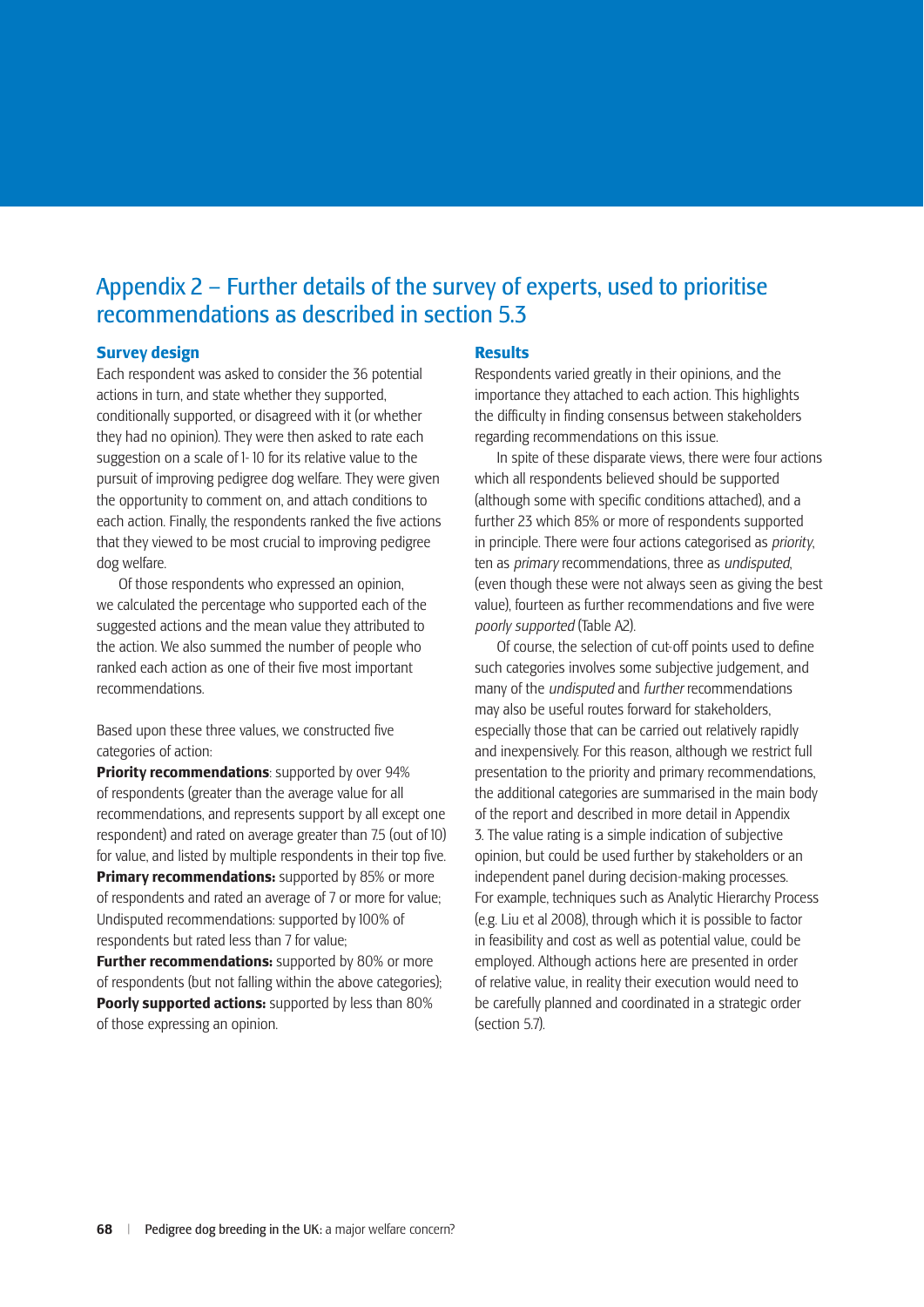| Potential action                                                                                                                  | Mean value rating | % of respondents of those expressing an<br>opinion, who supported the action, with<br>or without conditions | % of the supporters who detailed<br>conditions | No of respondents ranking action within<br>the most important five |
|-----------------------------------------------------------------------------------------------------------------------------------|-------------------|-------------------------------------------------------------------------------------------------------------|------------------------------------------------|--------------------------------------------------------------------|
| Systematic collection of morbidity and mortality data from all registered dogs                                                    | 8.72              | 100                                                                                                         | 38.9                                           | $\infty$                                                           |
| the registration of offspring of matings between Ist-degree and 2nd-degree relatives<br>Revision of registration rules to prevent | 8.33              | 94.7                                                                                                        | $\circ$                                        | 5                                                                  |
| established breeds<br>genetic material into<br>Open stud books to allow more frequent introduction of new                         | 8.33              | 94.7                                                                                                        | 59                                             | $\overline{5}$                                                     |
| Conducting a full ethical review of current breeds                                                                                | 7.88              | 85.0                                                                                                        | 31.3                                           | 4                                                                  |
| Setting up systems to monitor the effectiveness of any interventions and changes                                                  | 7.55              | 95.0                                                                                                        | 16.7                                           | $\overline{M}$                                                     |
| Development of detailed management plans for each breed                                                                           | 7.55              | 90.0                                                                                                        | 41.2                                           | 4                                                                  |
| markers for inherited disorders<br>Refinement of diagnostic tests and DNA                                                         | 737               | 93.8                                                                                                        | 13.3                                           | $\sim$                                                             |
| Increase genetic diversity by encouraging importation and inter-country matings                                                   | 7.29              | 94.7                                                                                                        | 59                                             | $\circ$                                                            |
| Exploration of methods by which to penalise unethical breeding                                                                    | 7.20              | 75.0                                                                                                        | 46.7                                           | $\sim$                                                             |
| Make registration of pedigree dogs conditional upon both parents undergoing compulsory screening tests                            | 7.17              | 94.4                                                                                                        | 25.0                                           | $\overline{4}$                                                     |
| Development and support for shows that are judged on temperament, health and welfare                                              | 戸                 | 80.0                                                                                                        | 31.3                                           | $\circ$                                                            |
| Introduction of codes of practice that encourage breeders to consider health, temperament and welfare                             | 7.06              | 941                                                                                                         | 25                                             | 4                                                                  |
| Training and accreditation of judges to prioritise heath, welfare and behaviour in the show ring                                  | 7.06              | 90.0                                                                                                        | 38.9                                           | 4                                                                  |
| Creating and fostering the image of a happy and desirable dog being one that experiences high welfare                             | 7.00              | 89.4                                                                                                        | $\circ$                                        | 4                                                                  |
| experts from multiple disciplines<br>Formulation of an independent panel of                                                       | 7.00              | 95.0                                                                                                        | 38.9                                           | 5                                                                  |
| Estimated Breeding Values<br>Development of schemes for calculating                                                               | 7.00              | 86.7                                                                                                        | 15.4                                           |                                                                    |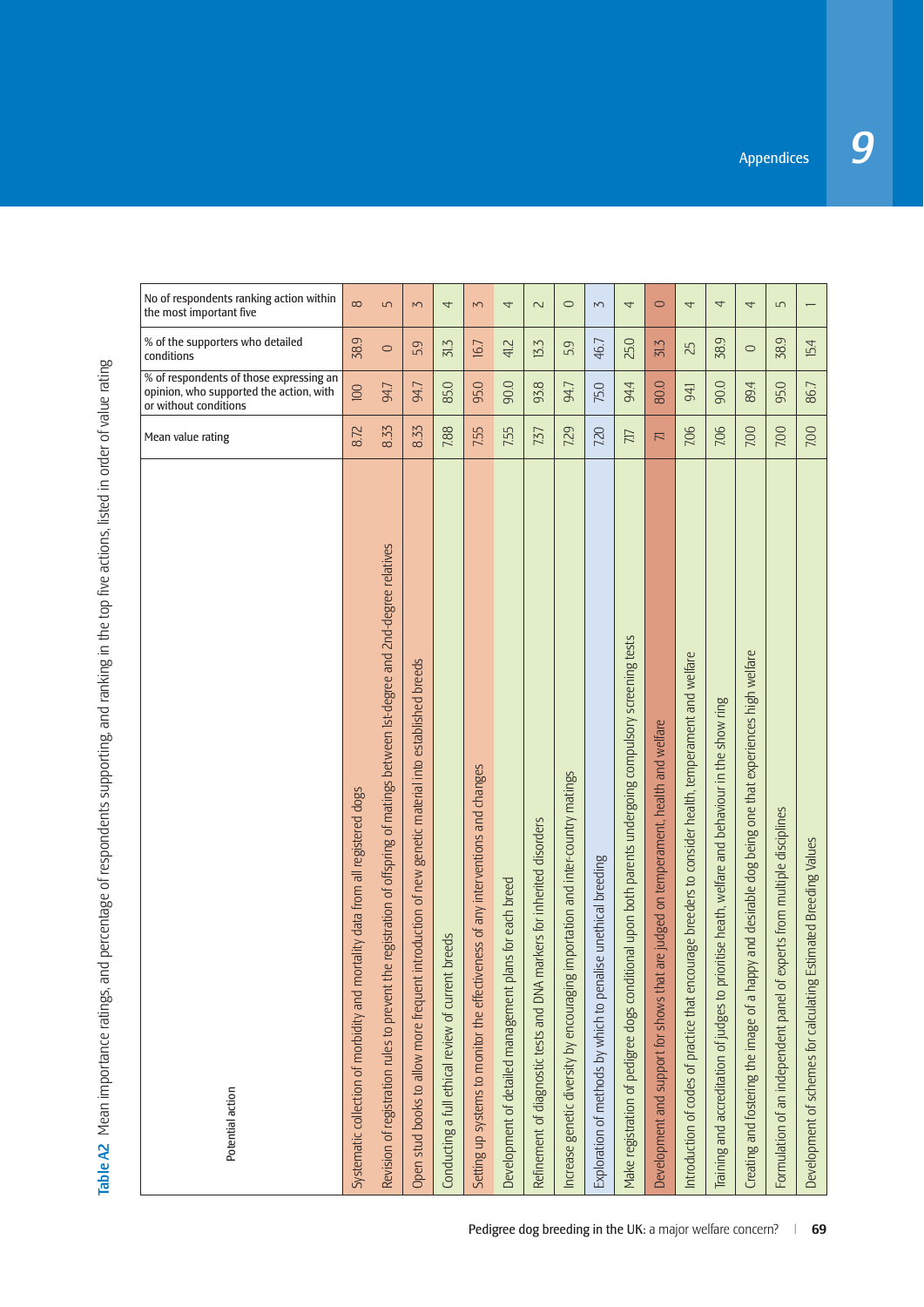| Introduction of dog breeder warranties or contracts which commit breeders to paying compensation for avoidable inherited disorders<br>70                 | 6.94 | 89.5 | 31.3            |                          |
|----------------------------------------------------------------------------------------------------------------------------------------------------------|------|------|-----------------|--------------------------|
| of caesareans permitted per bitch<br>Placement of restrictions on the number                                                                             | 6.93 | 88.2 | $\overline{40}$ |                          |
| Provision of expert and accurate information to the public and potential buyers                                                                          | 6.89 | 100  | 31.6            | 4                        |
| breed standards to prioritise health and welfare<br>Review all and when appropriate, revise<br>Pedigree dog breeding in the UK: a major welfare concern? | 6.89 | 100  | 41,2            | 9                        |
| breeds<br>Conducting pedigree analyses on all UK                                                                                                         | 6.88 | 941  | 5.9             | $\overline{\mathcal{L}}$ |
| number of offspring that any one male can sire <sup>4</sup><br>Revision of registration rules to limit the                                               | 6.82 | 77,8 | $\circ$         | $\sim$                   |
| Development of methods for enhanced communication                                                                                                        | 6.82 | 94.7 | 23.5            |                          |
| control dog breeding<br>Development of secondary legislation to                                                                                          | 6.47 | 88.2 | 13.3            | $\overline{\mathsf{C}}$  |
| Encouragement for breeders to make responsible breeding choices                                                                                          | 6.40 | 83.3 | 20              | $\overline{\mathsf{C}}$  |
| Production of neutered FI hybrids                                                                                                                        | 6.36 | 55.6 | GO              |                          |
| Set a minimum number for founder stock for new breeds                                                                                                    | 6.33 | 82.3 | 14.3            |                          |
| measure quality of life<br>Development of methods to objectively                                                                                         | 6.28 | 94.7 | 59              | $\overline{5}$           |
| ratify the European Convention for the Protection of Pet Animals<br>Campaign for revision and then sign and                                              | 6.00 | 875  | 21.4            | $\circ$                  |
| research breeds<br>Encouragement of future owners to fully                                                                                               | 5.94 | 89.5 | 43.8            | $\circ$                  |
| Measurement of real current homozygosity levels in breeds                                                                                                | 5.93 | 100  | 13.3            |                          |
| porting of hip scores (and other test results)<br>Seek consistency and transparency in re-                                                               | 5.88 | 944  | 17,6            | $\circ$                  |
| ncial gain by veterinarians<br>Prioritisation of animal welfare over finar                                                                               | 5.86 | 77.8 | 14.3            |                          |
| Development of an accreditation scheme for breeders, breed societies, and veterinarians                                                                  | 5.67 | 94.7 | 47.1            |                          |
| Production of a safe, honest feedback mechanism to help empower potential pedigree dog buyers and breeders.                                              | 5.24 | 78.9 | 53.3            | $\circ$                  |
| to select dogs which are best suited to the environment in which they will live<br>Utilisation of temperament assessments                                | 4.36 | 68.4 | 30.8            |                          |

\* Non-integers are a result of incomplete sample sizes for specific questions which respondents omitted to answer \* Non-integers are a result of incomplete sample sizes for specifi c questions which respondents omitted to answer



<sup>4</sup> Although this action was supported by marginally less than 80%, its high average value rating, combined with the absence of attached conditions, have led us to categorise it as a *further recommendation* rather<br>than a 4 Although this action was supported by marginally less than 80%, its high average value rating, combined with the absence of attached conditions, have led us to categorise it as a *further recommendation* rather than a *poorly supported action*.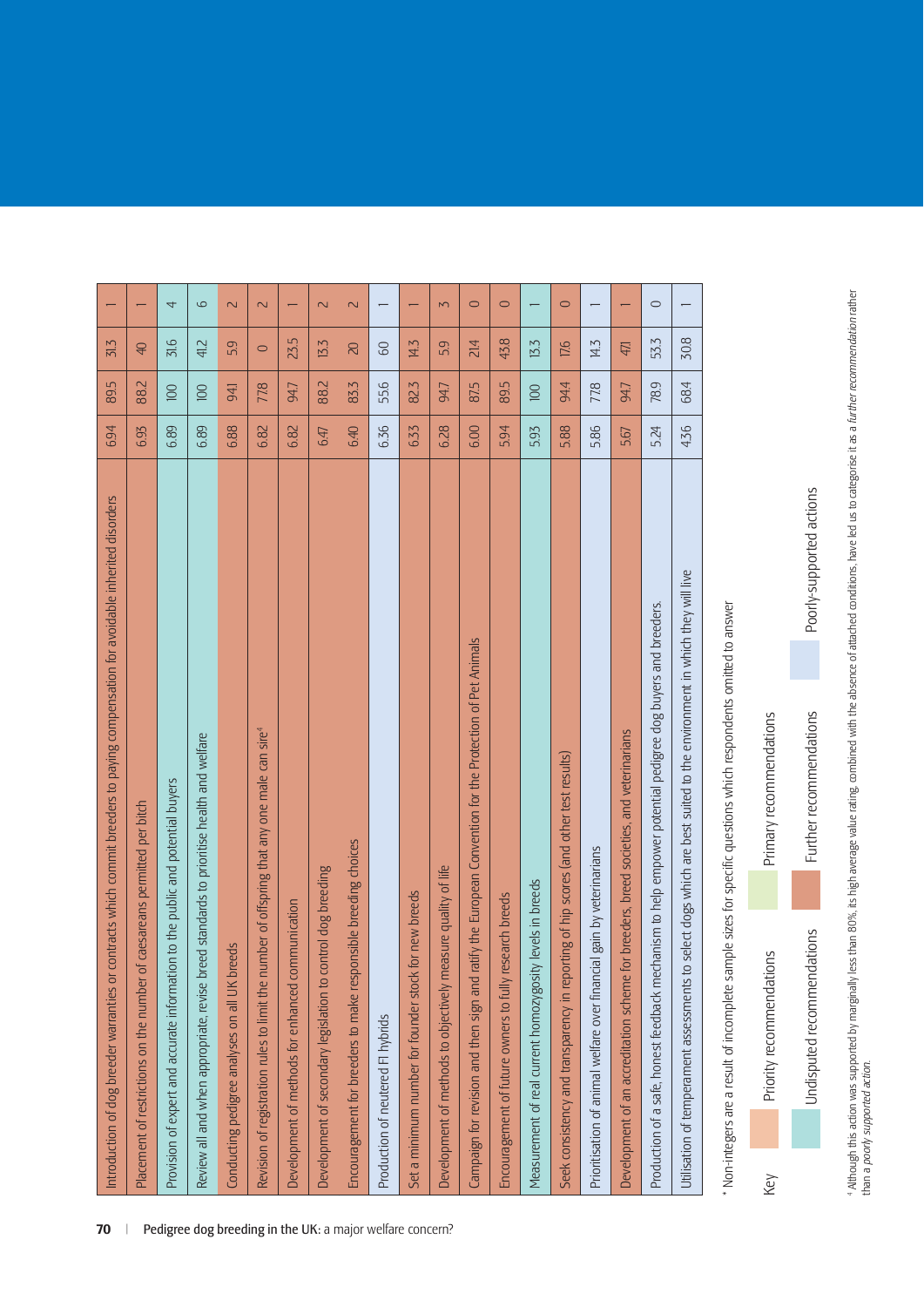## Appendix 3 – Details of undisputed recommendations, further recommendations and poorly supported actions – text as presented in

**SUIVEV** (NB the conditions and concerns raised by respondents are not listed here)

#### Undisputed recommendations

**15. Provision of expert and accurate information to the public and potential buyers**. The general public own most of the pedigree dogs in the UK and so their buying power is a potentially strong force in influencing positive change. Educating potential owners about the likely problems for each breed will help them to make informed decisions. Honest, accurate information should be provided by breeders and veterinarians about health and potential disease and disorder predisposition.

 There are many existing websites that claim to match a would-be owner to a suitable breed of dog (e.g. Pet Planet 2009, Purina 2009, Pedigree 2009). However, although these provide information on physical and temperamental traits of each breed, few sites inform the buyer of potential health problems that may be particularly prevalent in the breed.

 Some UK sites that do include sections on common disorders or "ailments" include K9 Obedience 2007, Dogs. info 2009, and Puppyfinder.com 2008. Similarly, the Inherited Diseases in Dogs web site (Sargan 2009) contains peer reviewed information, but is not designed primarily for the general public. However, current lack of systematic data collection means that these lists are inevitably arbitrary in the disorders they do, and do not, mention. Hence organisations should join forces to create a thorough and independent resource that provides accurate and up-to-date information. This should initially be based on existing knowledge, then regularly updated as new data is accumulated.

**16. Review all and when appropriate, revise breed standards to prioritise health and welfare.** Many of the current breed standards make reference to health and welfare and indeed revisions are ongoing (e.g. The Kennel Club 2008i). However, health and welfare should be paramount and not just nominally included in each standard. One way to achieve this would be for breed societies to sign up to a mission statement which prioritises the health and welfare of their breed, and strives to eliminate suffering. The society would then need to revise its breed standards to meet this ultimate aim, eliminating any reference to anatomical traits which are known, or suspected to be, detrimental to a dog's welfare. The∞Council of Europe's (1995) list of traits (see action 28) may

be a good starting point, but for this process to be meaningful, it is essential that a "welfare panel", including independent welfare scientists and the dog- owning public, is employed to derive a consensus on what level of each of these traits is likely to unacceptably compromise welfare. Initial subjective decisions should be superseded by objective data-based criteria in the future. Administration of the mission statement could be carried out by the Kennel Club, an independent body and/or could form part of a breed society accreditation scheme (action 31).

**17. Measurement of real current homozygosity levels in breeds.** Initial research has identified links between disease and loss of heterosis in specific breeds of dog (e.g. Ubbink et al 1992). The availability of the high density oligonucleotide array ("SNP chip") would allow a fuller understanding of the extent and distribution of homozygous tracts in real genomes for each breed. A group of dogs with different inbreeding coefficients for each popular breed would be selected and a homozygosity map derived by hybridisation to these chips. This will give information on the distribution of selective sweeps (areas rendered homozygous by selection for genes within them that confer particular traits or characters), and the degree of residual polymorphism in these areas. This can inform choices on attempts to change population structure, such as whether out-breeding will be needed to make any changes.

#### Further recommendations

**18. Development and support for shows that are judged on temperament, health and welfare**, rather than solely on conformation, is an action point for the public, veterinarians, charities, sponsoring companies and breeders alike. A further suggestion may be the introduction of welfare classes, in which dogs compete based purely on their health and quality of life. Although this may be quite subjective, it could be instrumental in achieving changes in public perception. Similarly, health prizes for older dogs (similar to "Best Veteran" classes used in horse shows e.g. The Show Ring 2006), or awards for dogs with the lowest Coefficients of Inbreeding may∞be valuable.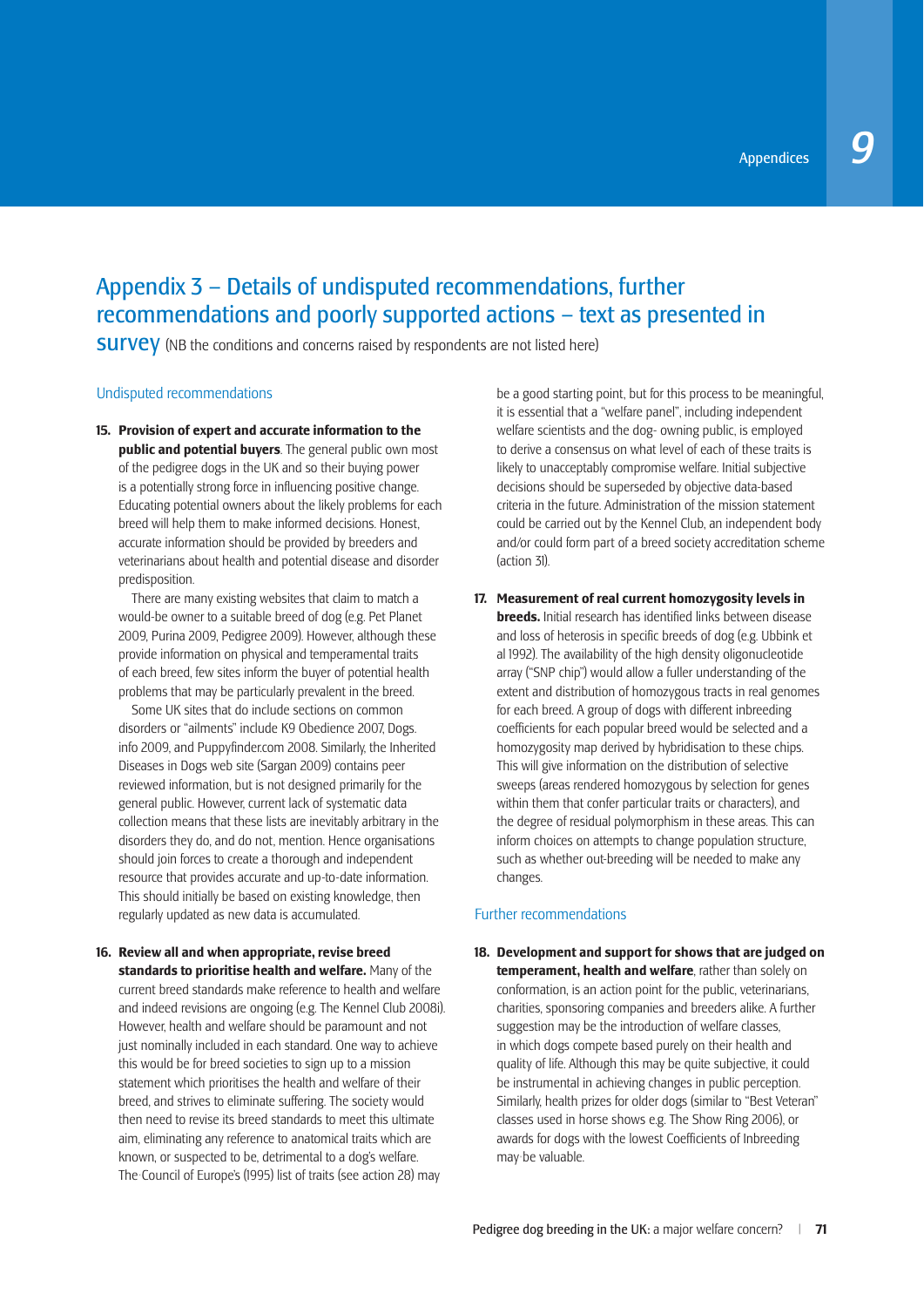#### **19. Introduction of dog breeder warranties or contracts**

which commit breeders to paying compensation for avoidable inherited disorders that develop in the dogs they sell. This action may seem likely to produce injustices because of the laws of probability, meaning that even the most conscientiously bred dog could still develop an inherited disorder. However this could potentially be overcome by insuring breeding stock against throwing offspring with particular disorders, especially those for which no DNA tests, nor Estimated Breeding Values, are available. This would provide increased financial security for vendors of breeding stock, reduce the likelihood of serious legal disputes between vendors and purchasers, and, very importantly, encourage the reporting of disorders.

 In the 1970s, the Galloway Cattle breed society instigated a scheme for vendors at their annual young bull sale to insure against the bulls producing calves with an autosomal recessive disorder in the following twelve months. The purchaser could extend the insurance if he/she wished. This scheme was a great success: it provided financial security and encouraged reporting of the disorder. A similar scheme could also be valuable to pedigree dog breeding (see Nicholas 1987).

#### **20. Placement of restrictions on the number of caesareans permitted per bitch** so subsequent litters can not be registered. This would decrease potential distress and suffering to both mother and offspring. Methods to enforce this would need careful design, but one suggestion would be for veterinarians to have to sign documentation certifying the method by which puppies, of specific breeds, were born, which needs to be produced prior to registration.

#### **21. Conducting of pedigree analyses on all UK breeds.**

Pedigree analyses have been conducted on several UK breeds (e.g. Calboli et al. 2008) and they provide evidence that the extent of inbreeding and loss of genetic material varies considerably between breeds, but experts vary in their interpretation of the extent of the problem. However, if all breeds were analysed similarly, this would allow the determination for each breed of:

- a) the effective population size;
- b) other population parameters such as the effective number of founders;
- c) the degree of variation of the inbreeding coefficient. This is essential because perceptions of high levels of inbreeding must be replaced with actual data on the extent of inbreeding.

**22. Revision of registration rules to limit the number of offspring that any one male can sire**, by restricting registration to a maximum number per parent. There is a limit of six on the number of litters from a given female that can be registered (The Kennel Club 2006d), but males are currently unlimited. Limiting males may help to reduce the expression of harmful recessive conditions. Suitable limits would need to be determined for each breed based upon population size and existing genetic diversity, with initial simulations and modelling to help to ascertain this.

#### **23. Development of methods for enhanced communication between geneticists and individual breeders** e.g. via websites, discussion forums or help-lines. Although some forums do exist (e.g. Canine Genetics Discussion Group; The Canine Diversity Project 2002), wider publicising their existence may be extremely useful, and breed societies should seek their own collaborations to help their members.

 The involvement of specialists in advising individual kennels when planning their breeding strategy may be a way of avoiding problems in the future. They could advise how best to avoid breeding from any dogs diagnosed or suspected to have heritable disorders, whilst minimising the danger of removing more genetic diversity from already-impoverished gene pools. There may be dogs carrying valuable diversity which can be carefully bred to maximise this while minimising the disease potential.

#### **24. Development of secondary legislation to control dog breeding**<sup>5</sup>

The Kennel Club, and breed clubs are members' societies and have legitimate worries about losing membership if the conditions of registration and control which they exert are too strict. Loss of members may have severe consequences for dog welfare, as there will be less power with which to influence the majority of dog breeders via positive initiatives.

 However, there is then an argument for external control of breeding practices via an independent panel or via secondary legislation. It is possible that some breeding practices are already illegal under the Animal Welfare Act, however there are limitations to the application of the Animal Welfare Act, for example it expressly does not apply to any animal while it is in its foetal or embryonic form.

The development of specific secondary legislation would make it more straightforward to prosecute those that knowingly cause animal suffering by the breeding choices they make. This possibility should be explored, and may

<sup>&</sup>lt;sup>5</sup> This would require separate secondary legislation by the respective governments in England and Wales.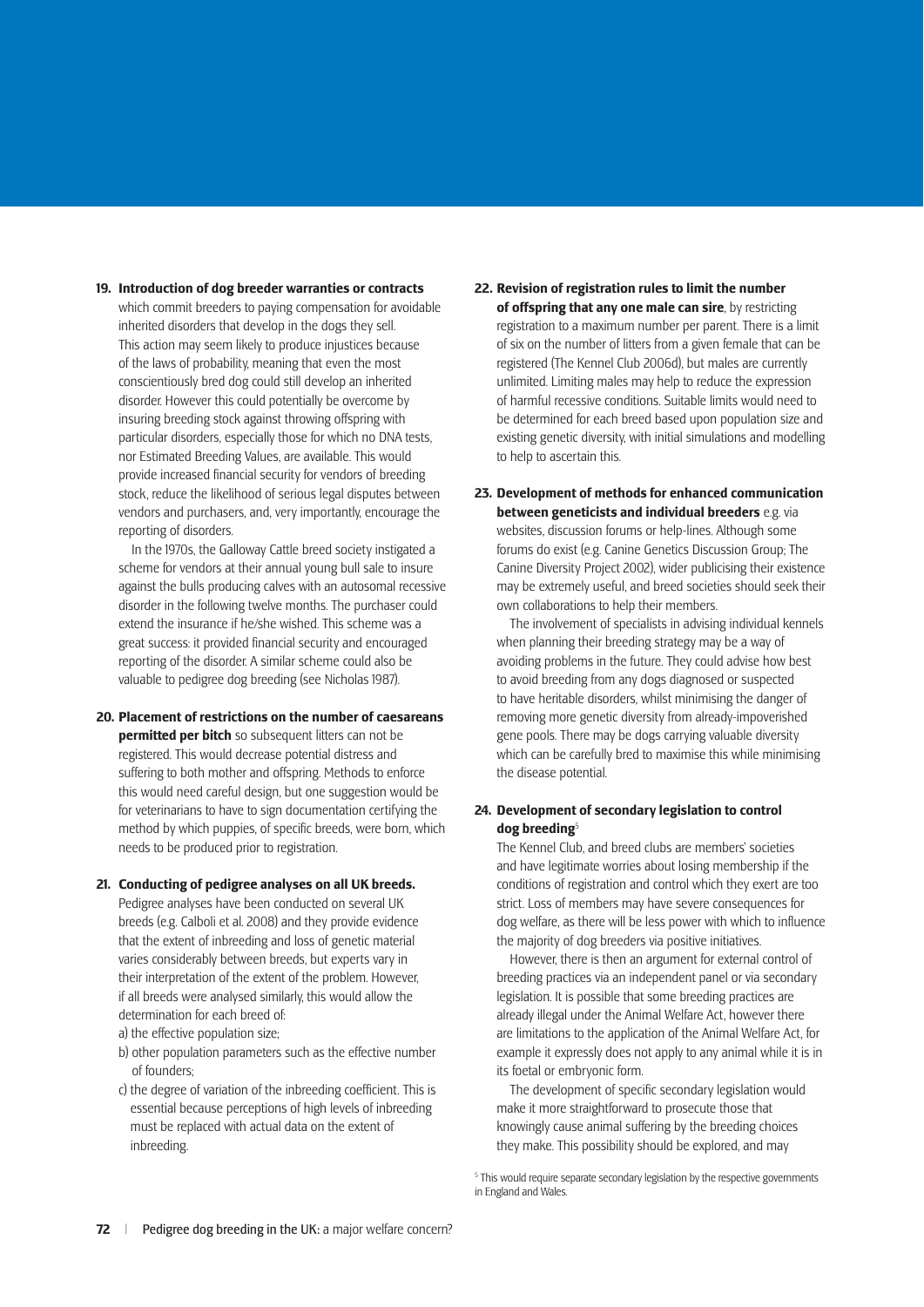be considered to be a plausible next step should initiatives implemented internally by the industry fail to make significant improvements (e.g. action 32).

**25. Encouragement for breeders to make responsible breeding choices** and only breed when the offspring are likely to be homed and to experience a high quality of life. Breeders should only breed when they believe there to be a demand and should only sell to people who can demonstrate they offer a good home where the dog is likely to experience high welfare for the rest of its life. Culling of healthy puppies contravenes the Kennel Club's Code of Ethics (The Kennel Club 2006c), however, it still occurs. Societies should explore ways of monitoring this and breeders should be discredited (action 32) if they are found to cull.

## **26. Set a minimum number for founder stock for new**

**breeds**. New breeds are regularly founded and so it is essential that their welfare is prioritised from the outset. Arman (2007) suggests that for agricultural practices such limits are set at 60 individuals. With a more open stud book (priority recommendation 3), this will be less problematic.

# **27. Development of methods to objectively measure quality of life**.

Accurate assessment of welfare is notoriously difficult, and the search continues for the most reliable and robust welfare measures for farm, laboratory, zoo, and companion animals such as dogs. Recent work on dogs has started to validate indicators of welfare and quality of life, including physiological, behavioural and emotional measures, and it is important that work continues to produce universally applicable methods (section 3.5)

These will become tools with which to:

- assess whether a breeds' quality of life is so compromised, or its potential for suffering so great, that it should not be bred or maintained any longer.
- prioritise which morphological traits and disorders should be bred against in order to improve health and∞welfare.
- investigate the extent to which different anatomical modifications lead to compromised quality of life.
- **28. Campaign for revision and then sign and ratify the European Convention for the Protection of Pet Animals**.

Article 5 of the Council of Europe's 1987 Convention for the Protection of Pet Animals states that "any person who selects a pet animal for breeding shall be responsible for having regard to the anatomical, physiological and behavioural characteristics

which are likely to put at risk the health and welfare of either the offspring or the female parent ".

 Arising out of the 1987 Convention, the Council of Europe's 1995 Resolution on Breeding of Pet Animals agreed to encourage breeding associations, in particular cat and dog breeding associations, to reconsider breeding standards to amend those which can cause potential welfare problems.

At present this resolution lists specific breeds, which is a mistake as there are insufficient objective data on which to base these lists (see priority recommendation 1). If the breeds were to be removed, several charities and organisations believe that the Convention should be signed and ratified.

 However, it should be noted that the Council of Europe is not the same body as the European Union and has no legislative powers. It is an association of European states which seeks unity between European Countries on matters of ideals and principles. Even if signed and ratified by members, its conventions carry no force of law until introduced into domestic legislation. Its conventions carry moral if not legal force behind them. The UK has neither signed nor ratified the Convention for the Protection of Pet Animals. However, it could be argued that by not signing such a document when 19 other European countries have signed (some with ratifications), and when many signatories are generally considered less animal welfare conscious than the UK, this may be sending the wrong message regarding our commitment to resolving the issue.

- **29. Encouragement of future owners to fully research the breed that they are considering buying**, including health, welfare, temperament, and disorder prevalence. They should also be educated to ask pertinent questions of breeders, to see both parents, to examine pedigrees for levels of inbreeding and ask to see any relevant certificates for screen-able disorders from both of the parents. Information sources are required to help direct the public in this task, and the Kennel Club could consider including Coefficients of Inbreeding (measured over a large number of generations), or estimates of homozygosity on pedigree certificates, along with an explanation to help empower buyers. Owners should also be educated to only buy dogs from reputable breeders, which are part of a certified scheme, and not from unmonitored sources.
- **30. Seek consistency and transparency in reporting of hip scores (and other test results)**. These are currently reported differently in various countries, making it difficult to compare schemes and making relative progress impossible to ascertain. What's more, in the UK, mean hip scores are rarely quoted in relation to the numbers of dogs scanned or registered each year, and are often presented as simply one overall breed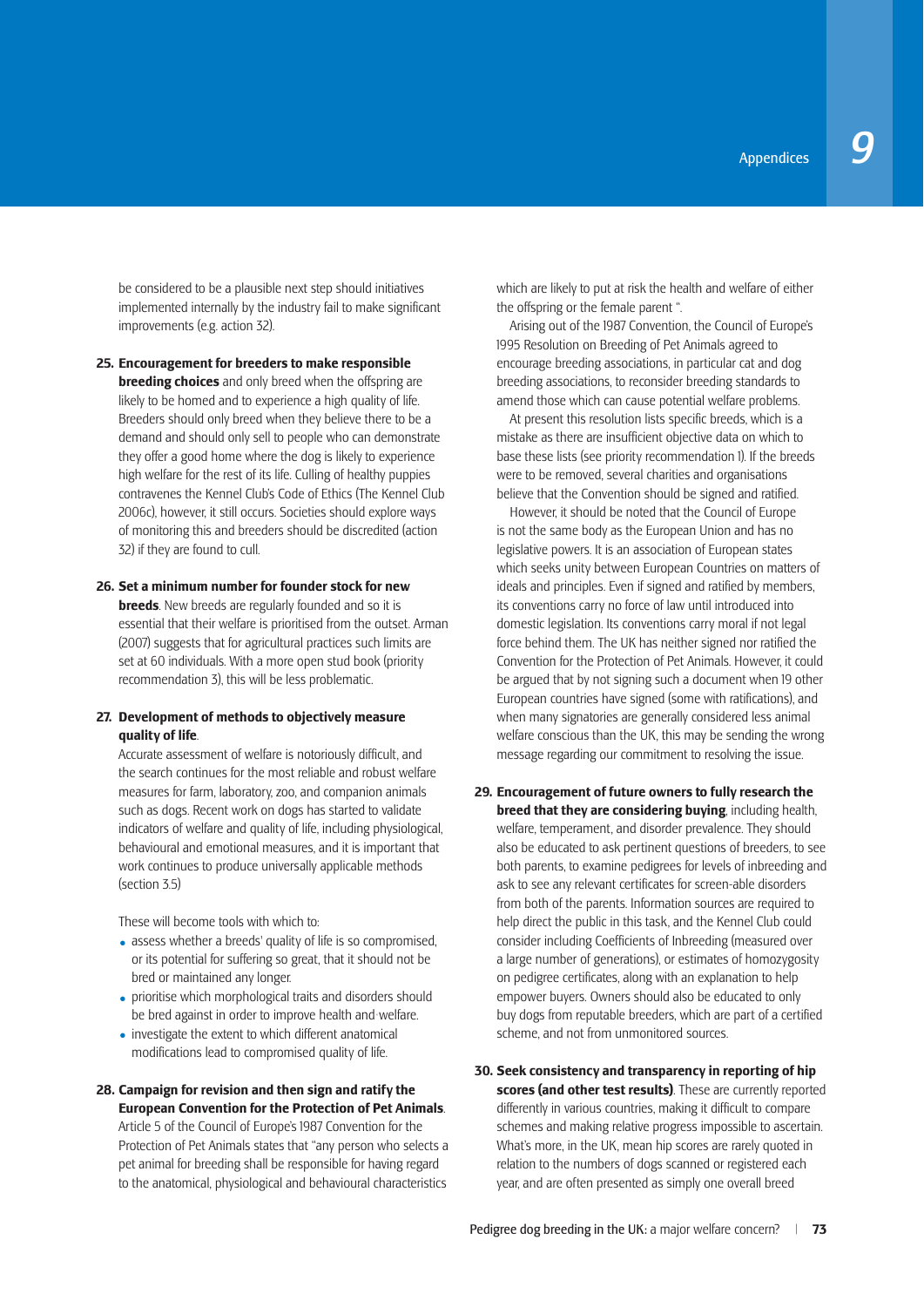score (the average of all dogs ever scored) rather than the averages for each birth-year cohort. Consistent, transparent reporting would enable inter-country comparisons, and allow improvement to be measured over time.

**31. Development of an accreditation scheme for breeders, breed societies, and veterinarians**. Such a "kite mark" could provide a positive incentive to encourage progress in improving welfare. A system of rewards that authenticates both breed societies and individual breeders who prioritise the health and welfare of their dogs should be administered by a welfare charity, a specific welfare section of the Kennel Club (KC), or an independent overseeing body. Current KC accreditation of breeders is not ideal since "there are no formal checks on breeder compliance" for those health screening tests that are only recommended (section 4.7.3).

 Accreditation of a breed society should be based upon the society's ability to demonstrate that members and buyers are provided with ready access to current, accurate information and derivation of a management plan and breeding strategy to improve the health and welfare of the breed. Accreditation should be reviewed at regular intervals (e.g. 3 or 5 years), and if targets are met the society could be rewarded with enhanced accreditation status (e.g. bronze, silver and gold) and new targets set. Evidence, for example, of a reduction in the number of close matings could thus be rewarded.

 Accreditation of breeders could similarly be based on evidence of efforts to take a responsible role in improving the breed, for example by prioritising health, functionality, temperament and quality of life, increasing genetic pools (e.g. when the average of the parental Estimated Breeding Values is on the favourable side of the kennel average and/or the breed average) avoiding close inbreeding and line breeding, educating customers and potential buyers. A similar system could be developed to accredit veterinary practices which show positive initiatives.

## Poorly supported actions

**32. Exploration of methods by which to penalise unethical breeding** Breeders known to contravene codes of ethics or to breed from animals diagnosed with heritable disorders should be barred from membership of their breed society and the Kennel Club, disqualified from showing, and the reasons publicised.

 The potential for prosecution should be explored. However, there is the problem that in order to prove that a breeder knew that an animal had a heritable disorder, veterinary evidence would be required, which could involve breaking

client confidentiality. The duty of confidentiality is set out in the RCVS Guide to the Professional Code of Conduct (Rule 2A) and should not be breached in normal circumstances. The Guide suggests that a surgeon may report animal abuse to a responsible body such as the RSPCA, but that in normal circumstances the surgeon would be expected to discuss matters with the owner first, (Guide to the Professional Code of∞Conduct, Part 3 Annex c: Royal College of Veterinary Surgeons 2009)

 There is also the issue that this course of action may lead owners/breeders to refrain from veterinary consultation, in order to avoid positive diagnosis. Thus, a more effective longer-term measure may be a system whereby breeding animals have to be confirmed free of disorder (see primary recommendation 9).

- **33. Production of neutered F1 hybrids** has been suggested as a healthy, yet equally lucrative alternative pet stock for breeders to consider (see McGreevy and Nicholas 1999). Owners often select specific breeds as they believe their physical and behavioural traits to be predictable. However, F1 hybrids may also be as predictable as purebreds. It could be argued that this action would not improve the plight of pedigree dogs in general, as F1 hybrids would not be part of the breeding pool. Hence potential breeding stock would not be increased and may even decrease in size. Breeding would also need to be closely monitored as recent trends for new hybrids e.g. Labradoodles and other "designer dogs" (The Independent, Saturday Magazine 2008 ), have resulted in irresponsible breeding and exaggerated and unproven claims of health benefits. However F1 hybrids should be considered as a potential way to boost the health and welfare of pet dogs.
- **34. Prioritisation of animal welfare over financial gain by veterinarians** when making recommendations about potential purchases, matings and treatments. They should advise owners not to breed from animals when the potential suffering to the offspring or parent is significant. Training for veterinarians on how best to determine this would be valuable, potentially as Continuing Professional Development (CPD), or as a specialist course (e.g. a diploma), and an accreditation system (action 31) may help provide positive incentives and recognition for responsible vets.
- **35. Production of a safe, honest feedback mechanism to help empower potential pedigree dog buyers and breeders**. When buying a car, information is freely available on likely pitfalls of each make and model, often provided by previous customers. It would seem ethical and responsible that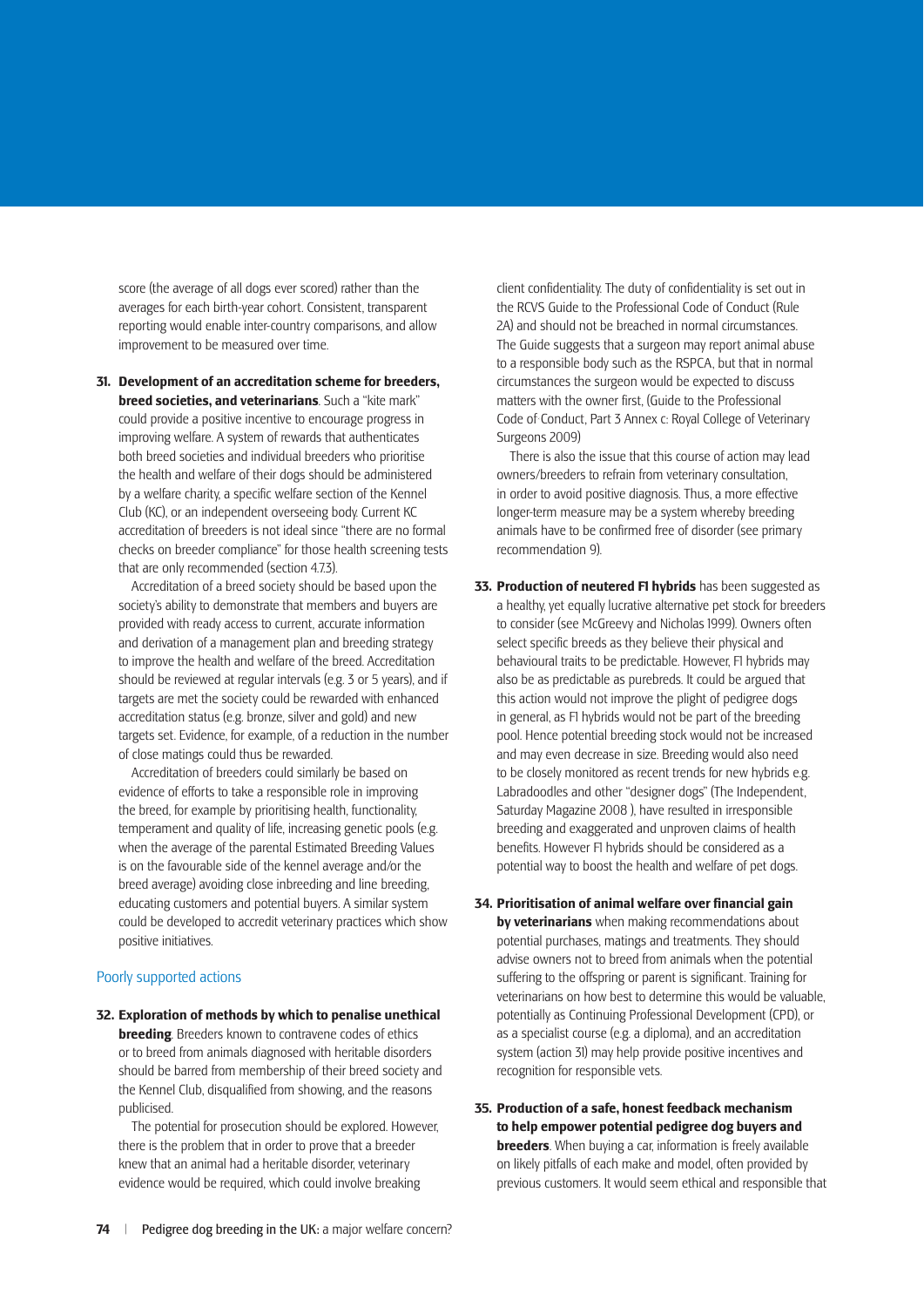similar information is collected for breeds of dog. This should be encouraged for individual breeders, and also in a more formalised way. An open forum for discussion of good and bad experiences of particular breeds or breeders could be initiated, or a satisfaction index could be generated on a website similar to EBay (2008), in which sellers are rated by their customers. Any such system would need to be carefully designed to be independent, and to minimise the risk of self-reporting and potential cheating.

 This scheme could be linked to an accreditation scheme (action 31), or a breeder warranty scheme (action 19), such that breeders provide the contact and email address for each of their customers. A log-on is then generated linked to their registration number and sent to the individual customer. Owners would be requested to complete data entry when the dog reaches a number of specific ages, and positive incentives offered (e.g. prizes, rewards etc). The age at which this information is recorded is critical since many inherited disorders have specific ages of onset. If set up carefully this could be an ideal way of collecting and disseminating information on many aspects of breeds' health and behaviour, including potential problematic behaviours and owner satisfaction.

**36. Utilisation of temperament assessments to select dogs which are best suited to the environment in which they will live**. One suggested step towards achieving this has been to introduce temperament tests at, or ahead of, dog breed shows (McGreevy and Nicholas, 1999). However, the use of temperament tests is controversial since their predictive value is questionable, behaviour varies from context to context (e.g. Vas et al 2008), and it would be possible for owners to train dogs to pass a specific test. A more effective way of driving the breeding community to select for temperament may be to collect feedback from owners on the behaviour, including problematic behaviour of their pedigree dogs and use this to compare breeds and breeders (e.g. based on the validated resource CBARQ; developed and used extensively by Serpell (2009). This could be done using a dedicated web site which could form part of an accreditation scheme (action 31). New owners purchasing dogs from an accredited breeder would be requested to report on their behaviour at specific ages. This data could ultimately be used to derive Estimated Breeding Values (priority recommendation 14), so future breeding choices could be based on temperamental suitability.